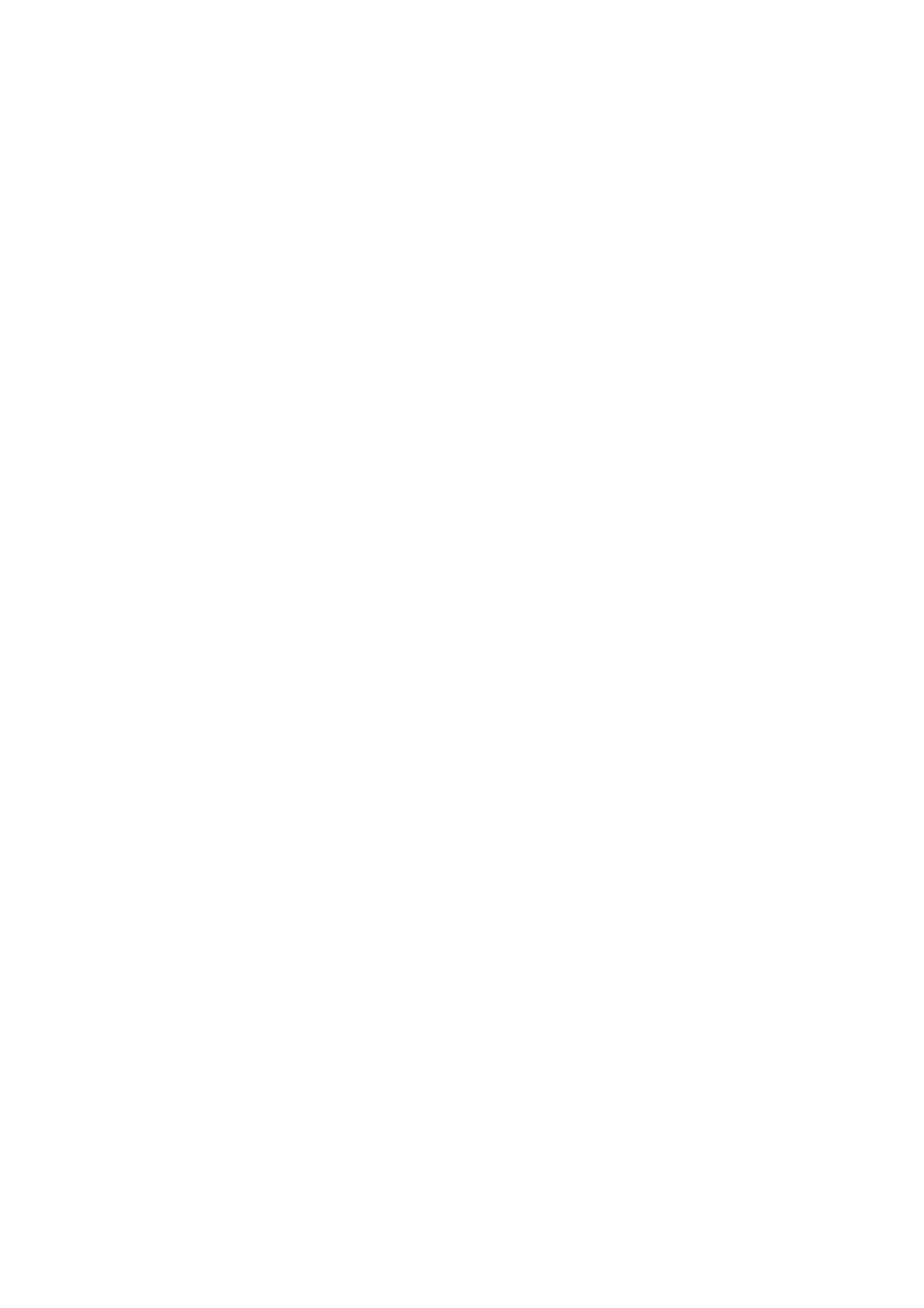

# *Number* 29 *of* 2014

# **COMPETITION AND CONSUMER PROTECTION ACT 2014**

# **CONTENTS**

# [PART 1](#page-8-0)

# P[RELIMINARY](#page-8-2) AND GENERAL

# Section

- 1. [Short title, collective citations, construction and commencement](#page-8-1)
- 2. [Interpretation](#page-9-1)
- 3. [Orders and regulations](#page-9-0)
- 4. [Time limit for institution of summary proceedings](#page-10-3)
- 5. [Expenses](#page-10-2)
- 6. [Transitional provisions relating to mergers](#page-10-1)
- 7. [Repeals](#page-10-0)

# [PART 2](#page-11-6)

# E[STABLISHMENT](#page-11-5) OF COMMISSION AND DISSOLUTION OF BODIES

# C[HAPTER](#page-11-4) 1

## *[Establishment of Commission](#page-11-3)*

- 8. [Establishment day](#page-11-2)
- 9. [Establishment of Competition and Consumer Protection Commission](#page-11-1)
- 10. [Functions of Commission](#page-11-0)
- 11. [Supplementary powers of Commission with respect to carrying out certain functions](#page-15-0)
- 12. [Membership of Commission](#page-16-0)
- 13. [Indemnity for members, members of staff and authorised officers of Commission](#page-19-2)
- 14. [Functions of chairperson](#page-19-1)
- 15. [Meetings and procedures of Commission](#page-19-0)
- 16. [Membership of either House of Oireachtas, European Parliament or local authority](#page-20-0)
- 17. [Review of legislation](#page-21-1)
- 18. [Investigations by Commission](#page-21-0)
- 19. [Provision for co-operation between Commission and certain prescribed bodies](#page-22-0)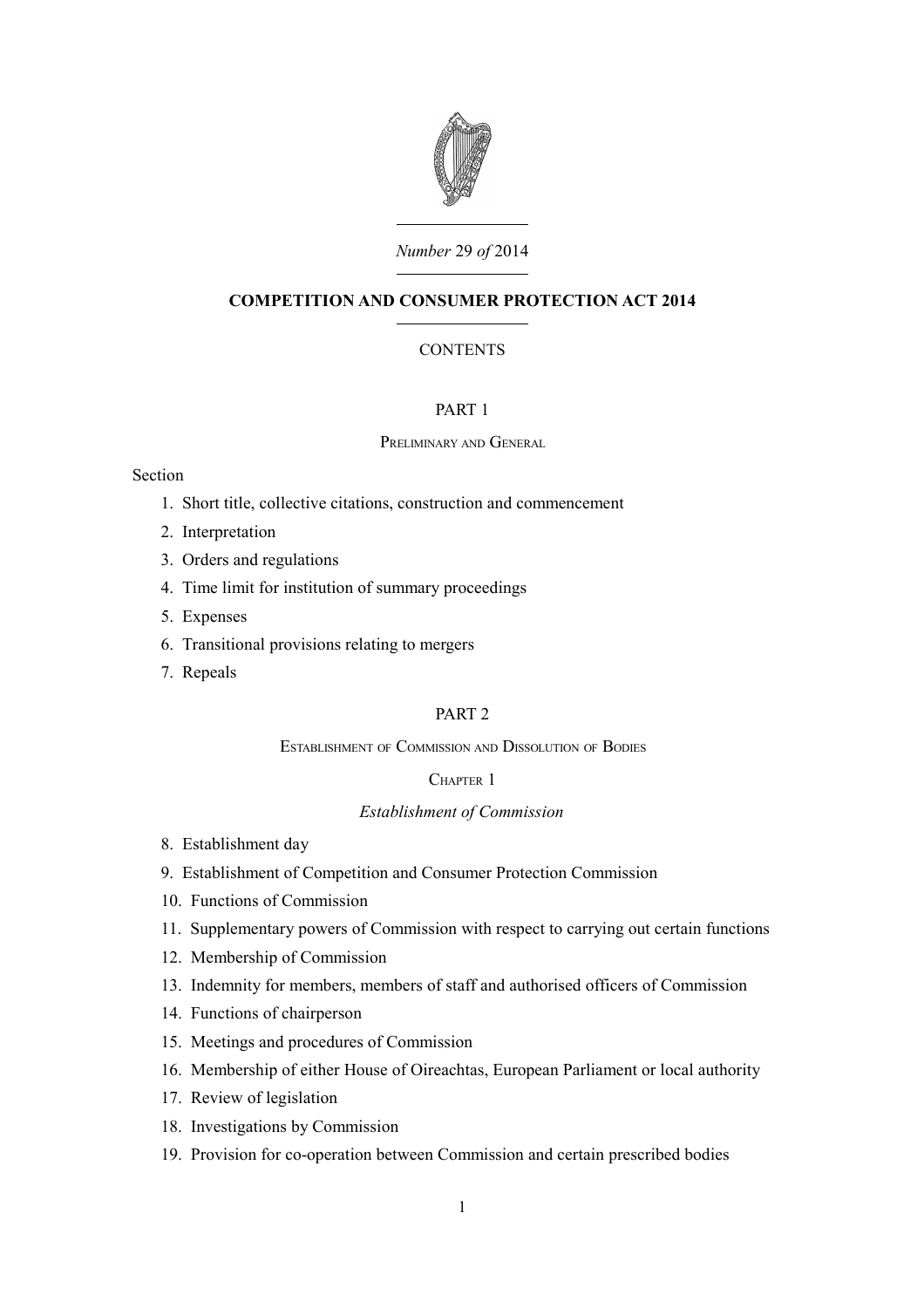- 20. [Directions of Minister](#page-25-3)
- 21. [Grants to Commission](#page-25-2)
- 22. [Power to borrow](#page-25-1)
- 23. [Relationship of Commission with foreign competition or consumer bodies](#page-25-0)
- 24. [Disclosure of information relating to offences](#page-26-0)
- 25. [Prohibition on unauthorised disclosure of confidential information](#page-27-0)
- 26. [Accountability of chairperson to Committee of Public Accounts](#page-28-1)
- 27. [Accountability of chairperson to other Oireachtas Committees](#page-28-0)
- 28. [Staff](#page-30-1)
- 29. [Superannuation](#page-30-0)
- 30. [Strategy statement and work programme](#page-32-0)
- 31. [Accounts of Commission](#page-33-0)
- 32. [Reporting by Commission](#page-34-1)
- 33. [Saving for legal privilege](#page-34-0)

# C[HAPTER](#page-35-2) 2

# *[Authorised Officers](#page-35-1)*

- 34. [Definitions](#page-35-0)
- 35. [Appointment of authorised officers](#page-36-0)
- 36. [Powers of authorised officers for purposes of enforcing relevant statutory provisions](#page-38-0) [\(other than Act of 2002\)](#page-38-0)
- 37. [Powers of authorised officers in relation to investigations under Act of 2002](#page-40-0)

# C[HAPTER](#page-43-4) 3

#### *[Dissolution of National Consumer Agency and Competition Authority](#page-43-3)*

- 38. [Dissolution of National Consumer Agency and Competition Authority](#page-43-2)
- 39. [Transfer of functions to Commission](#page-43-1)
- 40. [Transfer of staff to Commission](#page-43-0)
- 41. [Transfer of land and other property](#page-44-0)
- 42. [Transfer of rights and liabilities, and continuation of leases, licences and permissions](#page-45-2) [granted by dissolved body](#page-45-2)
- 43. [Liability for loss occurring before establishment day](#page-45-1)
- 44. [Provisions consequent upon transfer of functions, assets and liabilities to Commission](#page-45-0)
- 45. [Saving for certain acts](#page-46-4)
- 46. [Final accounts and final annual report of dissolved bodies](#page-46-3)

# [PART 3](#page-46-2)

#### A[MENDMENTS](#page-46-1) OF ACT OF 2002

47. [Amendment of section 3 of Act of 2002](#page-46-0)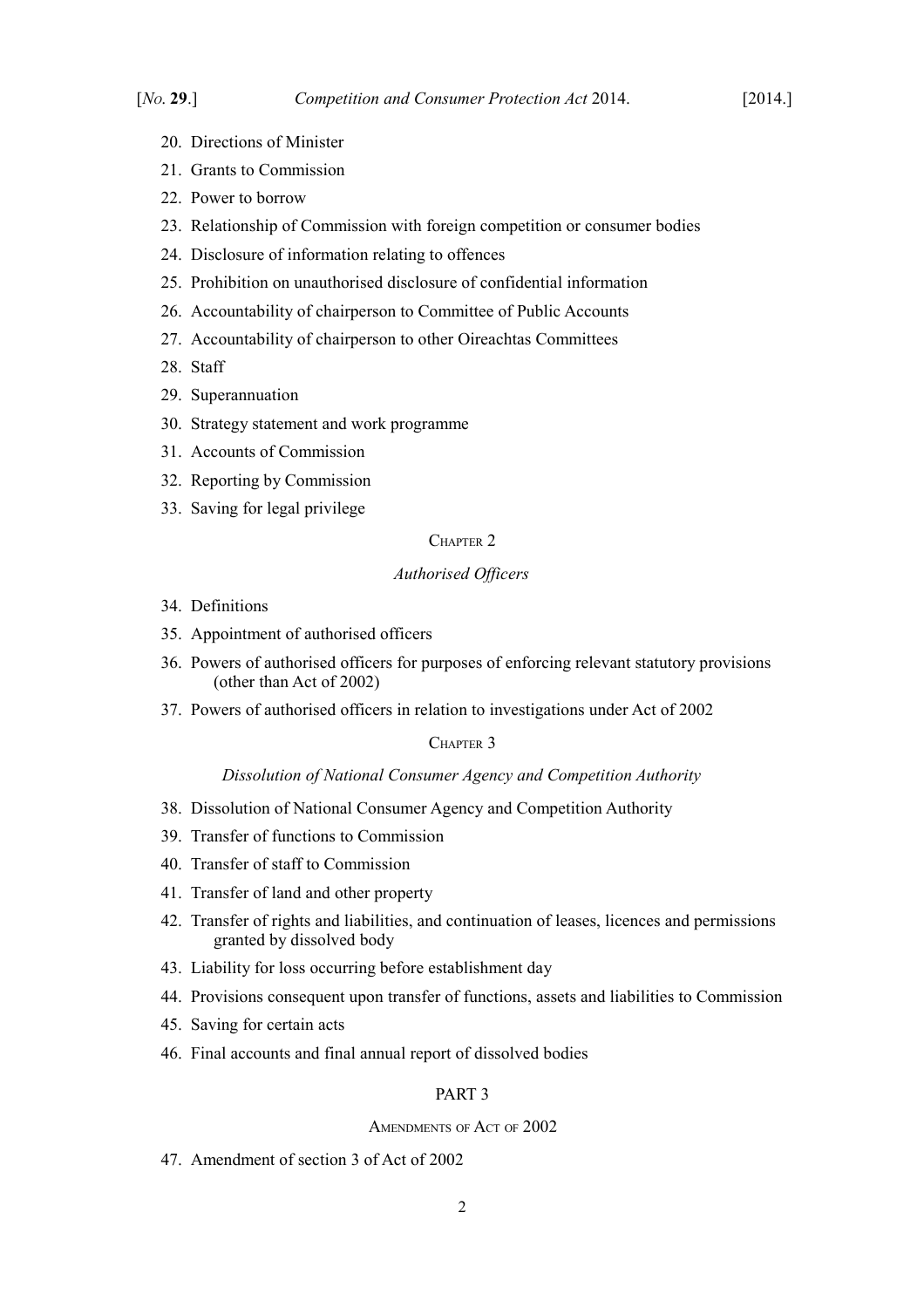- 48. [Amendment of section 6 of Act of 2002](#page-47-1)
- 49. [Amendment of section 12 of Act of 2002](#page-47-0)
- 50. [Amendment of section 14A of Act of 2002](#page-48-2)
- 51. [Amendment of section 14B of Act of 2002](#page-48-1)
- 52. [Amendment of section 15C of Act of 2002](#page-48-0)
- 53. [Amendment of section 16 of Act of 2002](#page-49-1)
- 54. [Amendment of section 17 of Act of 2002](#page-49-0)
- 55. [Amendment of section 18 of Act of 2002](#page-50-0)
- 56. [Amendment of section 19 of Act of 2002](#page-51-0)
- 57. [Amendment of section 20 of Act of 2002](#page-52-0)
- 58. [Amendment of section 21 of Act of 2002](#page-53-1)
- 59. [Amendment of section 22 of Act of 2002](#page-53-0)
- 60. [Amendment of section 24 of Act of 2002](#page-54-0)
- 61. [Amendment of section 26 of Act of 2002](#page-55-4)
- 62. [Amendment of section 27 of Act of 2002](#page-55-3)
- 63. [Amendment of section 28 of Act of 2002](#page-55-2)
- 64. [Amendment of section 47 of Act of 2002](#page-55-1)
- 65. [Amendment of section 47A of Act of 2002](#page-55-0)
- 66. [Amendment of section 47B of Act of 2002](#page-56-5)
- 67. [Amendment of section 47C of Act of 2002](#page-56-4)
- 68. [Amendment of section 47D of Act of 2002](#page-56-3)
- 69. [Amendment of section 47E of Act of 2002](#page-56-2)
- 70. [Amendment of section 47F of Act of 2002](#page-56-1)
- 71. [Amendment of section 47G of Act of 2002](#page-56-0)
- 72. [Amendment of section 50 of Act of 2002](#page-57-4)
- 73. [Amendment of section 52 of Act of 2002](#page-57-3)

#### [PART 4](#page-57-2)

#### MEDIA M[ERGERS](#page-57-1)

74. [Media Mergers](#page-57-0)

# [PART 5](#page-81-2)

## A[MENDMENTS](#page-81-1) OF ACT OF 2007

- 75. [Amendment of section 2 of Act of 2007](#page-81-0)
- 76. [Amendment of Part 2 of Act of 2007](#page-82-0)
- 77. [Amendment of section 55 of Act of 2007](#page-84-1)
- 78. [Amendment of section 83 of Act of 2007](#page-84-0)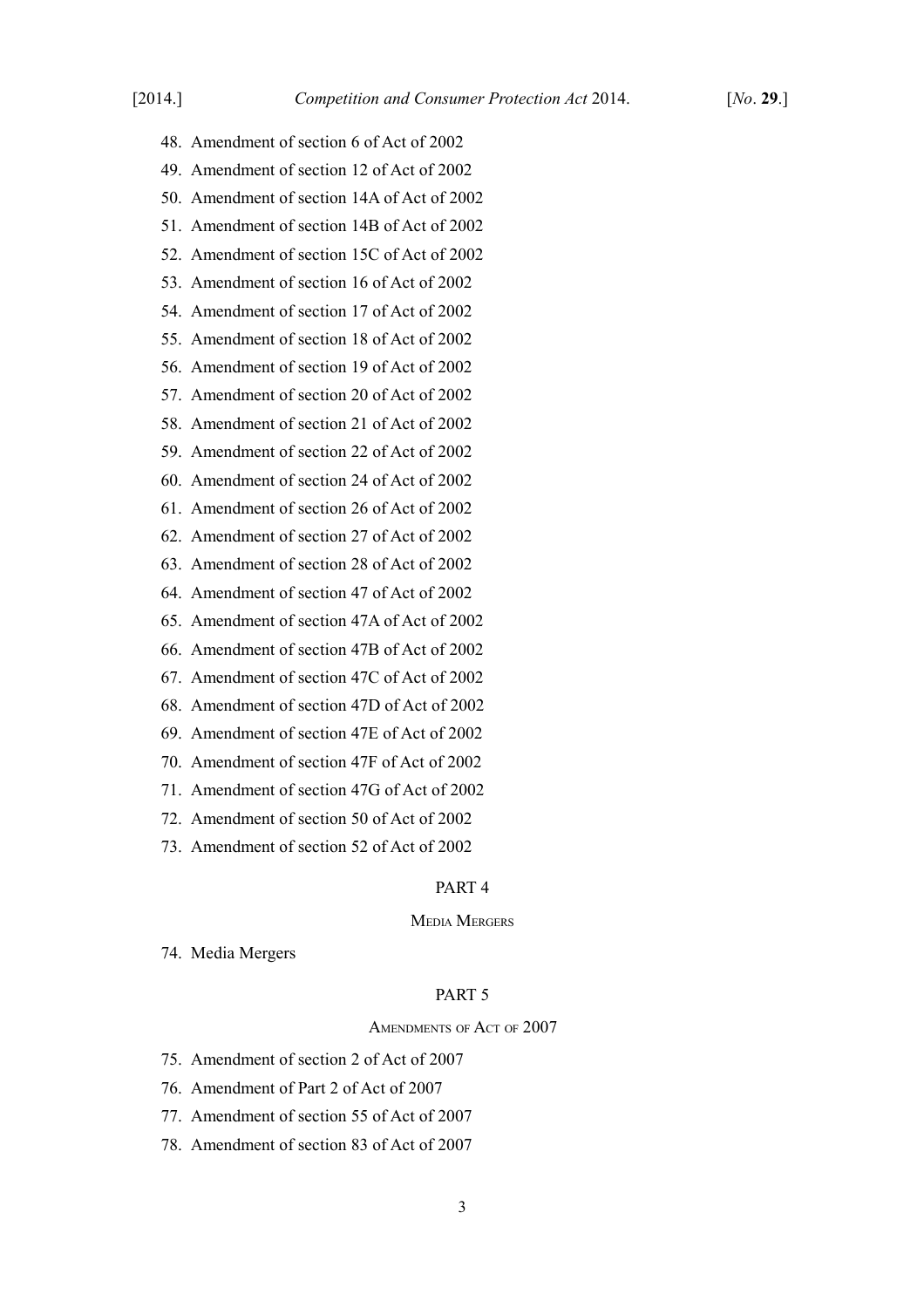- 79. [Amendment of section 87 of Act of 2007](#page-85-2)
- 80. [Amendment of section 90 of Act of 2007](#page-85-1)
- 81. [Insertion of Schedule 9 to Act of 2007](#page-85-0)
- 82. [Miscellaneous consequential amendments to Act of 2007](#page-87-3)

# [PART 6](#page-87-2)

# **G[ROCERY](#page-87-1) GOODS**

- 83. [Grocery goods undertakings](#page-87-0)
- 84. [Amendment of section 86 of Act of 2007](#page-97-1)
- 85. [Commission may publish certain information in respect of grocery goods undertakings](#page-97-0)
- 86. [Res judicata](#page-98-3)

## [PART 7](#page-98-2)

#### **M[ISCELLANEOUS](#page-98-1)**

- 87. [Amendment of Central Bank Act 1942](#page-98-0)
- 88. [Amendment of Personal Injuries Assessment Board Act 2003](#page-100-1)
- 89. [Amendment of Communications \(Retention of Data\) Act 2011](#page-100-0)
- 90. [Amendment of Schedule 1 to Criminal Justice Act 2011](#page-101-1)
- 91. [Amendment of European Communities \(Cross-Border Mergers\) Regulations 2008](#page-101-0)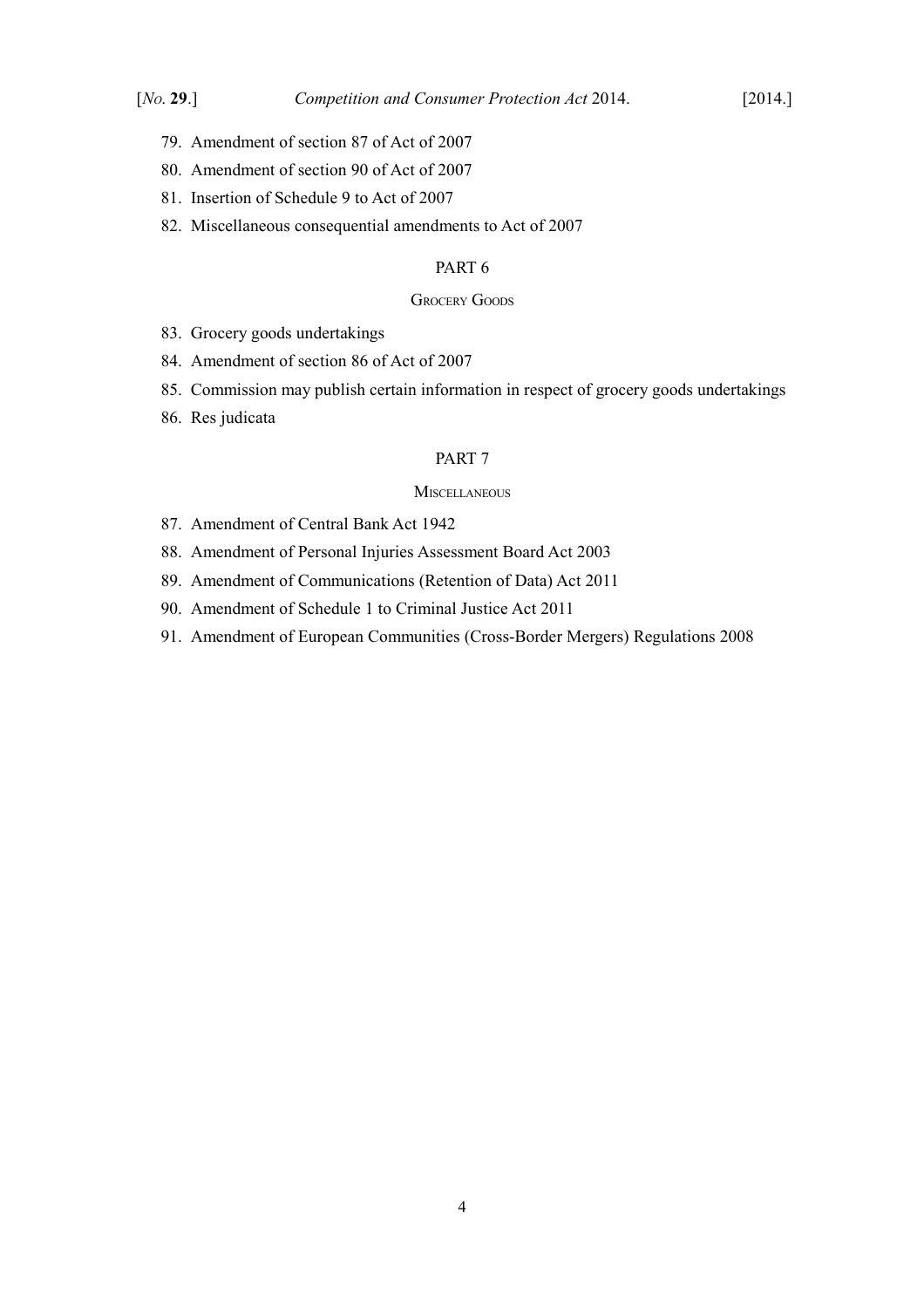## ACTS REFERRED TO

Adoptive Leave Acts 1995 and 2005

Broadcasting Act 2009 (No. 18)

Carer's Leave Act 2001 (No. 19)

Central Bank Act 1942 (No. 22)

Central Bank Reform Act 2010 (No. 23)

Civil Partnership and Certain Rights and Obligations of Cohabitants Act 2010 (No. 24)

Communications (Retention of Data) Act 2011 (No. 3)

Communications Regulation (Amendment) Act 2007 (No. 22)

Companies Act 1990 (No. 33)

Companies Acts

Competition (Amendment) Act 1996 (No. 19)

Competition (Amendment) Act 2012 (No. 18)

Competition Act 1991 (No. 24)

- Competition Act 2002 (No. 14)
- Competition Acts 2002 to 2012

Comptroller and Auditor General (Amendment) Act 1993 (No. 8)

Consumer Protection Act 2007 (No. 19)

Courts Act 1964 (No. 11)

Criminal Justice (Search Warrants) Act 2012 (No. 33)

Criminal Justice Act 1984 (No. 22)

Criminal Justice Act 2011 (No. 22)

Criminal Law Act 1976 (No. 32)

Defence Act 1954 (No. 18)

European Parliament Elections Act 1997 (No. 2)

Interpretation Act 2005 (No. 23)

Local Government Act 2001 (No. 37)

Maternity Protection Acts 1994 and 2004

Minimum Notice and Terms of Employment Acts 1973 to 2005

Offences Against the State Act 1939 (No. 13)

Organisation of Working Time Act 1997 (No. 20)

Parental Leave Acts 1998 and 2006

Personal Injuries Assessment Board Act 2003 (No. 46)

Petty Sessions (Ireland) Act 1851 (14 & 15 Vic, c. 93)

Protection of Employees (Fixed-Term Work) Act 2003 (No. 29)

Protection of Employees (Part-Time Work) Act 2001 (No. 45)

Public Service Management (Recruitment and Appointments) Act 2004 (No. 33)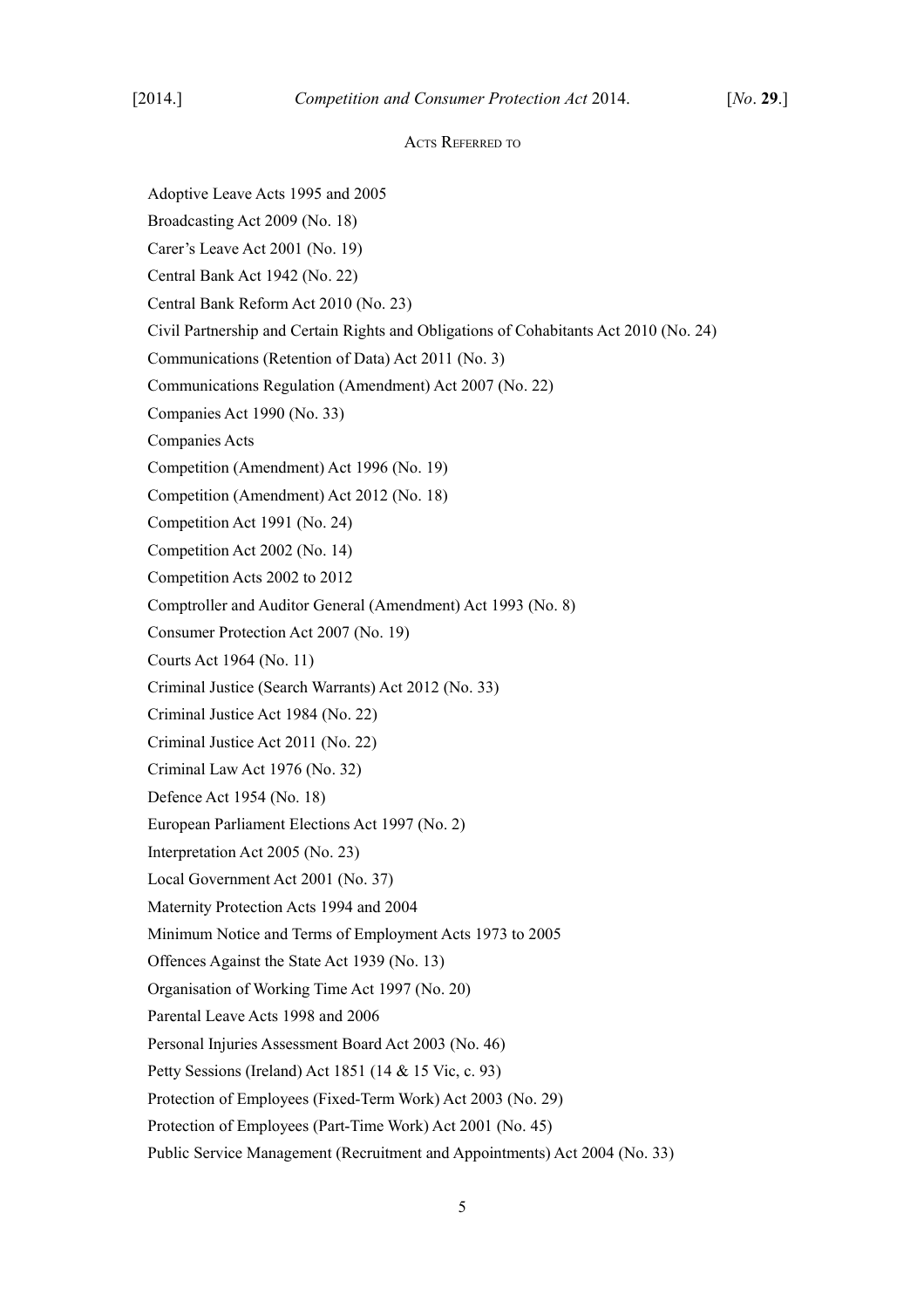Public Service Pensions (Single Scheme and Other Provisions) Act 2012 (No. 37) Redundancy Payments Acts 1967 to 2012 Terms of Employment (Information) Acts 1994 to 2012 Unfair Dismissals Acts 1977 to 2007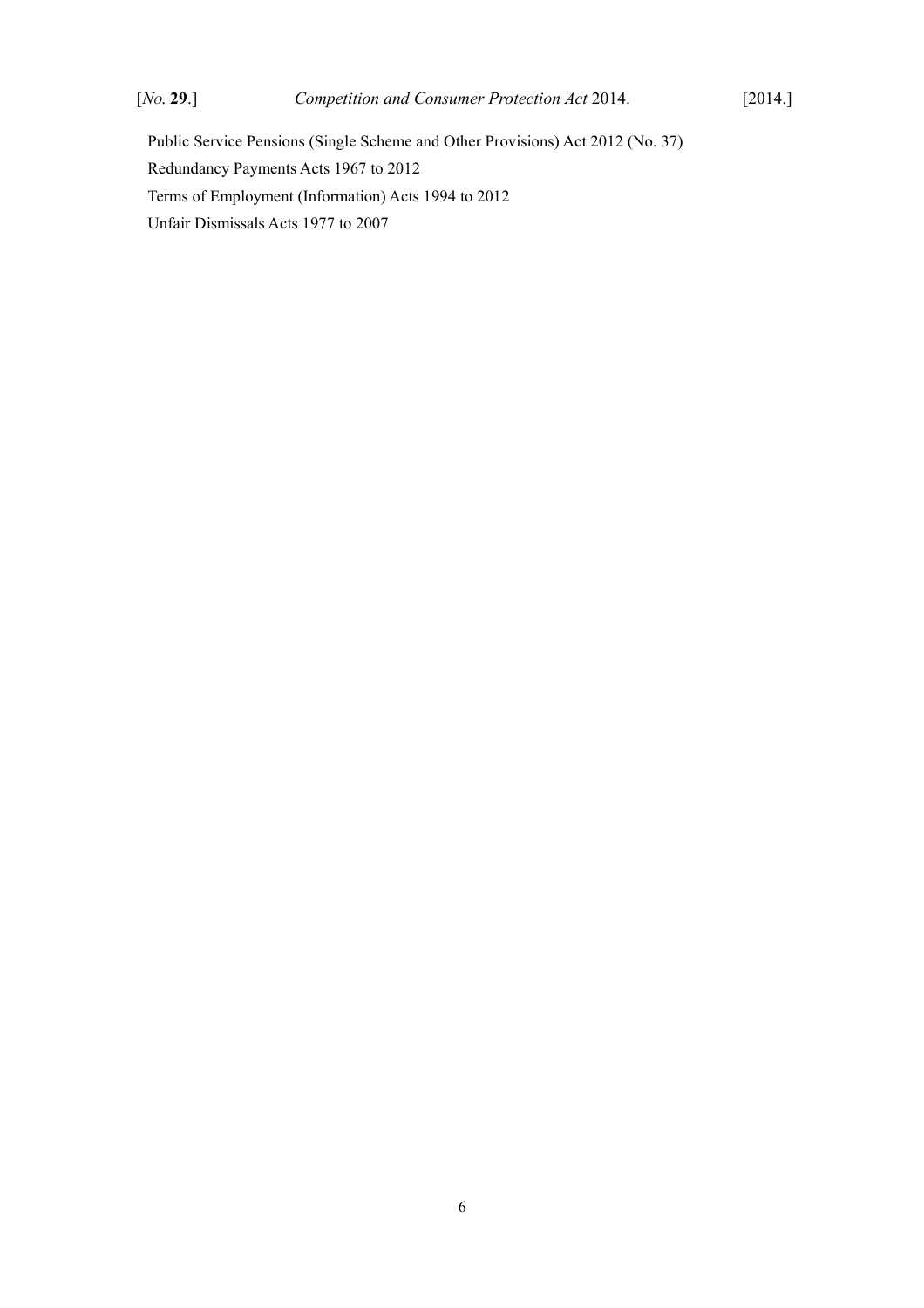

*Number* 29 *of* 2014

# **COMPETITION AND CONSUMER PROTECTION ACT 2014**

An Act to provide for the establishment of a body to be known in the Irish language as An Coimisiún um Iomaíocht agus Cosaint Tomhaltóirí or in the English language the Competition and Consumer Protection Commission, to provide for the dissolution of the Competition Authority and the National Consumer Agency, to amend the law relating to media mergers and for that and other purposes to amend the [Competition Act 2002,](http://www.irishstatutebook.ie/2002/en/act/pub/0014/index.html) the [Central Bank Act 1942,](http://www.irishstatutebook.ie/1942/en/act/pub/0022/index.html) the [Personal Injuries Assessment Board Act 2003,](http://www.irishstatutebook.ie/2003/en/act/pub/0046/index.html) the [Consumer](http://www.irishstatutebook.ie/2007/en/act/pub/0019/index.html) [Protection Act 2007,](http://www.irishstatutebook.ie/2007/en/act/pub/0019/index.html) the [Criminal Justice Act 2011](http://www.irishstatutebook.ie/2011/en/act/pub/0022/index.html) and the [Communications \(Retention](http://www.irishstatutebook.ie/2011/en/act/pub/0003/index.html) [of Data\) Act 2011,](http://www.irishstatutebook.ie/2011/en/act/pub/0003/index.html) and to provide for related matters. [28*th July*, 2014]

# **Be it enacted by the Oireachtas as follows:**

# <span id="page-8-0"></span>PART 1

<span id="page-8-2"></span>PRELIMINARY AND GENERAL

# <span id="page-8-1"></span>**Short title, collective citations, construction and commencement**

- <span id="page-8-5"></span><span id="page-8-4"></span><span id="page-8-3"></span>**1.** (1) This Act may be cited as the Competition and Consumer Protection Act 2014.
	- (2) The Competition Acts 2002 to 2012 and *Parts [3](#page-46-5)* and *[4](#page-57-5)* may be cited together as the Competition Acts 2002 to 2014 and shall be construed together as one Act.
	- (3) The [Consumer Protection Act 2007](http://www.irishstatutebook.ie/2007/en/act/pub/0019/index.html) and *Parts [5](#page-81-3)* and *[6](#page-87-4)* may be cited together as the Consumer Protection Acts 2007 and 2014 and shall be construed together as one Act.
	- (4) The [Communications \(Retention of Data\) Act 2011](http://www.irishstatutebook.ie/2011/en/act/pub/0003/index.html) and *section [89](#page-100-2)* may be cited together as the Communications (Retention of Data) Acts 2011 and 2014 and shall be construed together as one Act.
	- (5) This Act, other than *Part [4](#page-57-5)*, shall come into operation on such day or days as the Minister may appoint by order or orders either generally or with reference to any particular purpose or provision and different days may be so appointed for different purposes or different provisions, and for the repeal of different provisions effected by *section [7](#page-10-4)*.
	- (6) *Part [4](#page-57-5)* shall come into operation on such day or days as the Minister for Communications, Energy and Natural Resources may appoint by order or orders either generally or with reference to any particular purpose or provision and different days may be so appointed for different purposes or different provisions.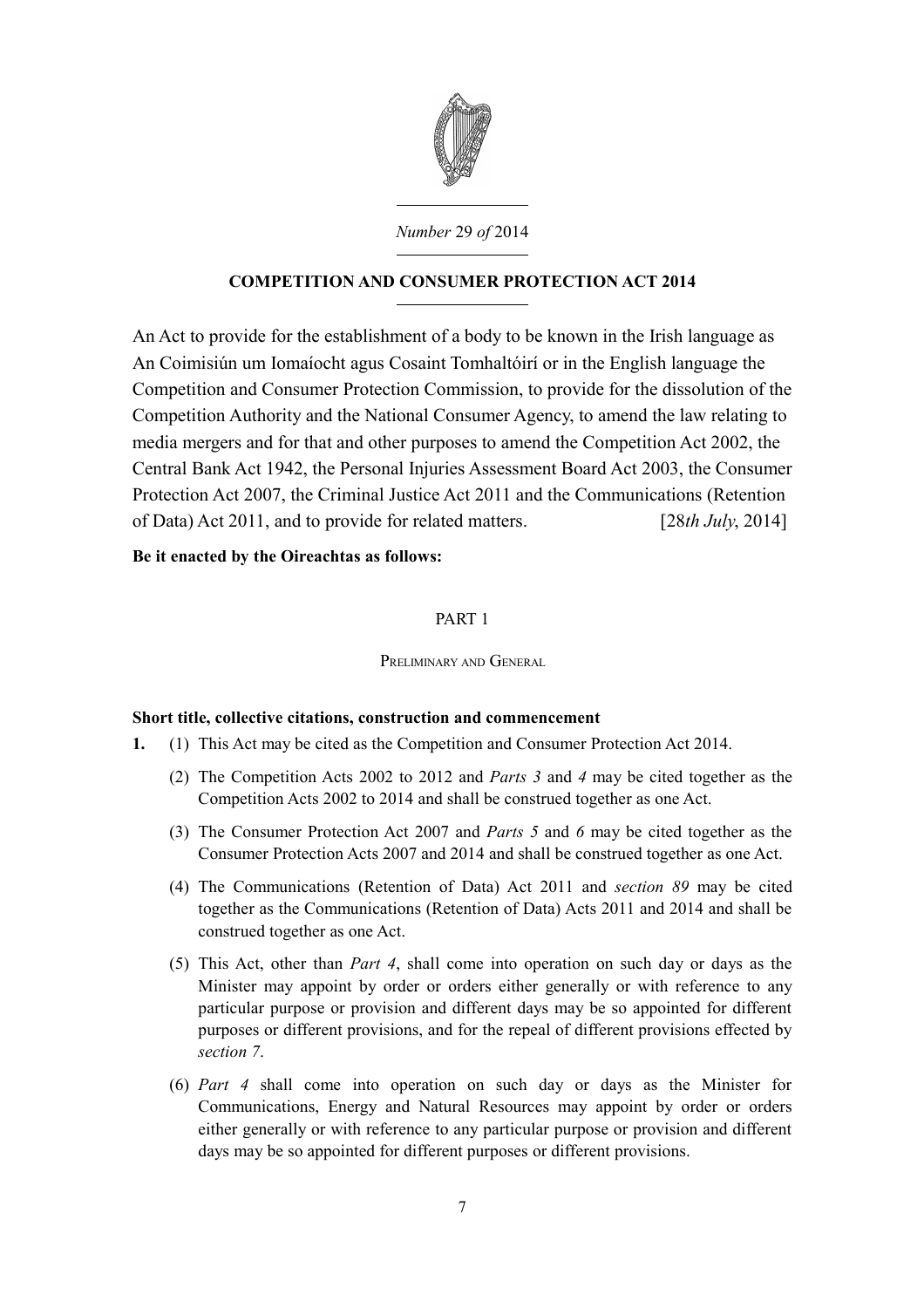# <span id="page-9-1"></span>**Interpretation**

**2.** In this Act—

"Act of 2002" means the [Competition Act 2002;](http://www.irishstatutebook.ie/2002/en/act/pub/0014/index.html)

"Act of 2007" means the [Consumer Protection Act 2007;](http://www.irishstatutebook.ie/2007/en/act/pub/0019/index.html)

"authorised officer" shall be construed in accordance with *section [35](#page-36-1)*;

"Commission" has the meaning assigned to it by *section [9](#page-11-8)*;

"contravention" has the same meaning as it has in the Act of 2002;

"enactment" has the same meaning as it has in the [Interpretation Act 2005;](http://www.irishstatutebook.ie/2005/en/act/pub/0023/index.html)

"establishment day" shall be construed in accordance with *section [8](#page-11-7)*;

"dissolved body" has the meaning assigned to it by *section [38](#page-43-5)*;

"financial year" means a period of 12 months ending on 31 December in any year and, in the case of the first financial year of the Commission, means the period commencing on the establishment day and ending on 31 December in the year in which the establishment day falls;

"goods" has the same meaning as it has in the Act of 2007;

"Minister" means the Minister for Jobs, Enterprise and Innovation;

"prescribed" means prescribed by regulations made by the Minister;

"recognised trade union or staff association" means a trade union or staff association recognised by the Commission for the purposes of negotiations which are concerned with the remuneration or conditions of employment, or the working conditions of employees;

"relevant statutory provisions" means—

- (a) "relevant statutory provisions" within the meaning of the Act of 2007,
- (b) the Act of 2002, and any instrument made under that Act for the time being in force, and
- (c) this Act, and any instrument made under this Act for the time being in force;

"services" has the same meaning as it has in the Act of 2007;

"undertaking" has the same meaning as it has in the Act of 2002.

## <span id="page-9-0"></span>**Orders and regulations**

- **3.** (1) The Minister may by regulations provide for any matter referred to in this Act as prescribed or to be prescribed.
	- (2) Without prejudice to any provision of this Act, regulations under this section may contain such incidental, supplementary and consequential provisions as appear to the Minister to be necessary or expedient for the purposes of the regulations.
	- (3) Every order (other than an order under *section [1](#page-8-4)[\(5\)](#page-8-3)* or *section [8](#page-11-7)* made by the Minister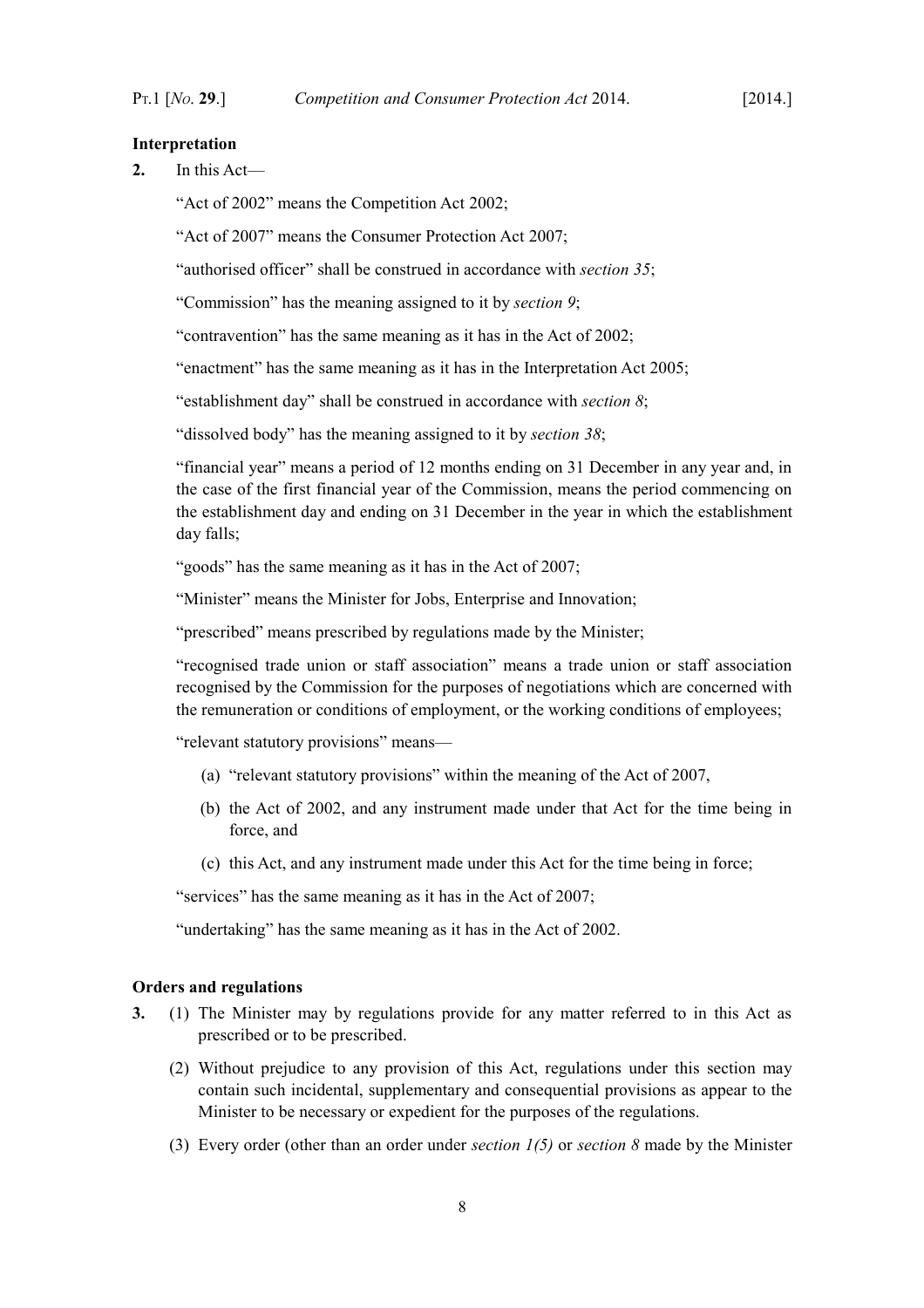or an order under *section [1](#page-8-4)[\(6\)](#page-8-5)* made by the Minister for Communications, Energy and Natural Resources) and regulation made by the Minister under this Act shall be laid before each House of the Oireachtas as soon as may be after it is made and, if a resolution annulling the order or regulation is passed by either such House within the next 21 days on which that House sits after the order or regulation is laid before it, the order or regulation shall be annulled accordingly, but without prejudice to the validity of anything previously done thereunder.

# <span id="page-10-3"></span>**Time limit for institution of summary proceedings**

**4.** Notwithstanding section 10(4) of the [Petty Sessions \(Ireland\) Act 1851,](http://www.irishstatutebook.ie/1851/en/act/pub/0093/index.html) summary proceedings for an offence under this Act may be instituted within 2 years from the date on which the offence was alleged to have been committed.

# <span id="page-10-2"></span>**Expenses**

**5.** The expenses incurred by the Minister in the administration of this Act shall, to such extent as may be sanctioned by the Minister for Public Expenditure and Reform, be paid out of moneys provided by the Oireachtas.

# <span id="page-10-1"></span>**Transitional provisions relating to mergers**

**6.** Where a merger or acquisition was notified under Part 3 of the Act of 2002 before the commencement of *section [7](#page-10-4)[\(1\)](#page-10-5)[\(b\)](#page-10-6)* and *Parts [3](#page-46-5)* and *[4](#page-57-5)*, then, upon such commencement, the Act of 2002 shall apply to the merger or acquisition as if the amendments effected by *section [7](#page-10-4)[\(1\)](#page-10-5)* and *Parts [3](#page-46-5)* and *[4](#page-57-5)* had not been made.

# <span id="page-10-0"></span>**Repeals**

- <span id="page-10-7"></span><span id="page-10-6"></span><span id="page-10-5"></span><span id="page-10-4"></span>**7.** (1) The following provisions of the Act of 2002 are repealed:
	- (a) subsections (11B) and (11C) (inserted by section 2(h) of the [Competition](http://www.irishstatutebook.ie/2012/en/act/pub/0018/index.html) [\(Amendment\) Act 2012\)](http://www.irishstatutebook.ie/2012/en/act/pub/0018/index.html) of section 8;
	- (b) sections 23 and 25;
	- (c) Part 4;
	- (d) Schedule 1.
	- (2) Part 2 (other than sections 24A to 24E) of the Act of 2007 is repealed.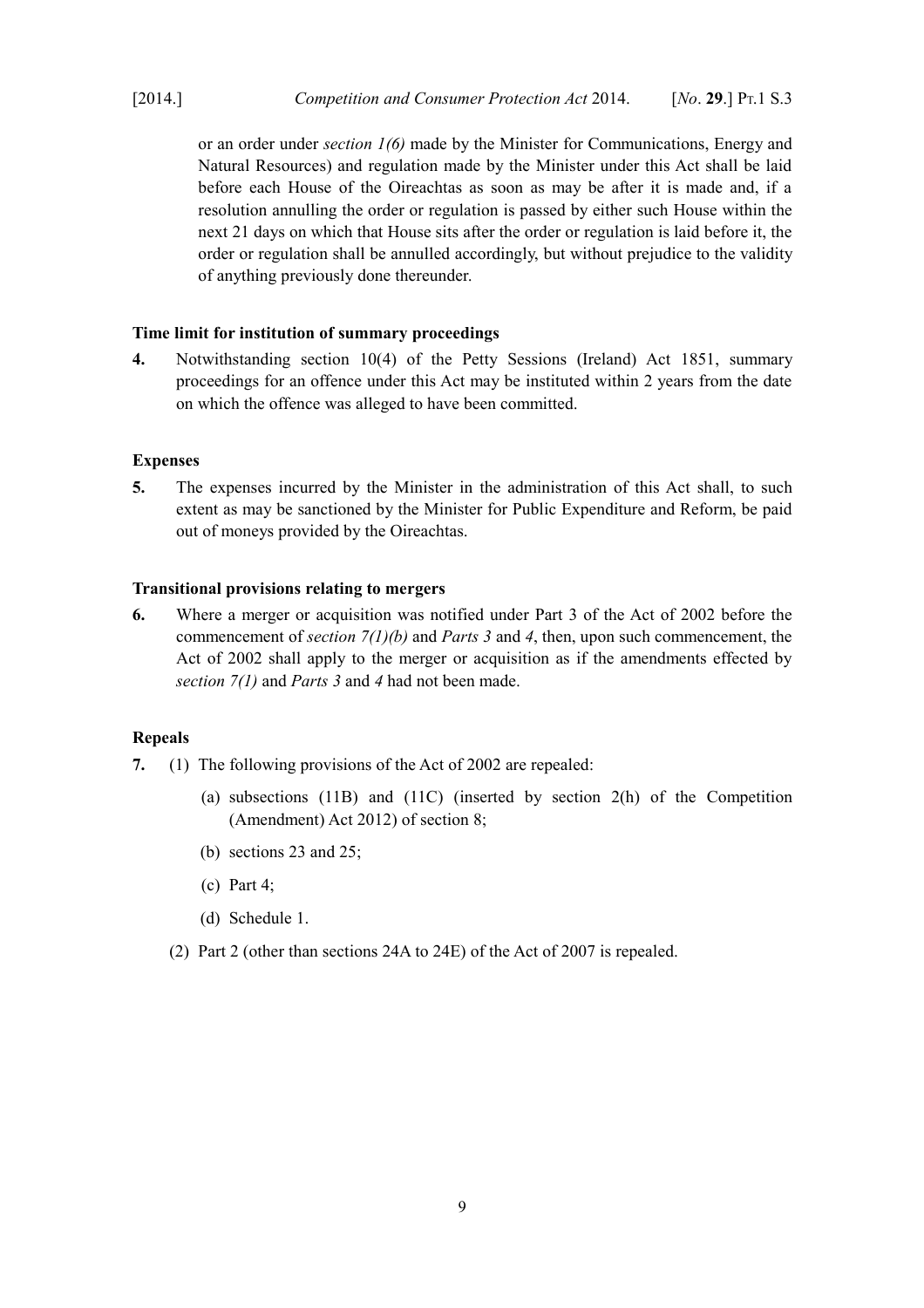# <span id="page-11-6"></span>PART 2

#### <span id="page-11-5"></span>ESTABLISHMENT OF COMMISSION AND DISSOLUTION OF BODIES

#### <span id="page-11-4"></span>CHAPTER 1

#### <span id="page-11-3"></span>*Establishment of Commission*

## <span id="page-11-2"></span>**Establishment day**

<span id="page-11-7"></span>**8.** The Minister shall, by order, appoint a day to be the establishment day for the purposes of this Act.

#### <span id="page-11-1"></span>**Establishment of Competition and Consumer Protection Commission**

- <span id="page-11-8"></span>**9.** (1) There shall stand established on the establishment day, a body which shall be known, in the Irish language, as An Coimisiún um Iomaíocht agus Cosaint Tomhaltóirí or, in the English language, as the Competition and Consumer Protection Commission (in this Act referred to as the "Commission"), to perform the functions conferred on it by this Act.
	- (2) The Commission shall be a body corporate with perpetual succession and an official seal and shall have power to sue, and may be sued, in its corporate name, and shall, with the consent of the Minister given with the approval of the Minister for Public Expenditure and Reform, have power to acquire, hold and dispose of land or an interest in land, and shall have power to acquire, hold and dispose of any other property.
	- (3) The seal of the Commission shall be authenticated by—
		- (a) the signatures of 2 members of the Commission, or
		- (b) the signatures of both a member and a member of the staff of the Commission,

authorised by the Commission to act in that behalf.

- (4) Judicial notice shall be taken of the seal of the Commission and any document purporting to be an instrument made by, and to be sealed with the seal of, the Commission shall, unless the contrary is shown, be received in evidence and be deemed to be such instrument without further proof.
- (5) Subject to this Act, the Act of 2002 and the Act of 2007 the Commission shall be independent in the performance of its functions.

#### <span id="page-11-0"></span>**Functions of Commission**

- <span id="page-11-10"></span><span id="page-11-9"></span>**10.** (1) The Commission shall have, in addition to the functions assigned to it by any other provision of this Act, or of any other enactment, the following functions:
	- (a) to promote competition;
	- (b) to promote and protect the interests and welfare of consumers;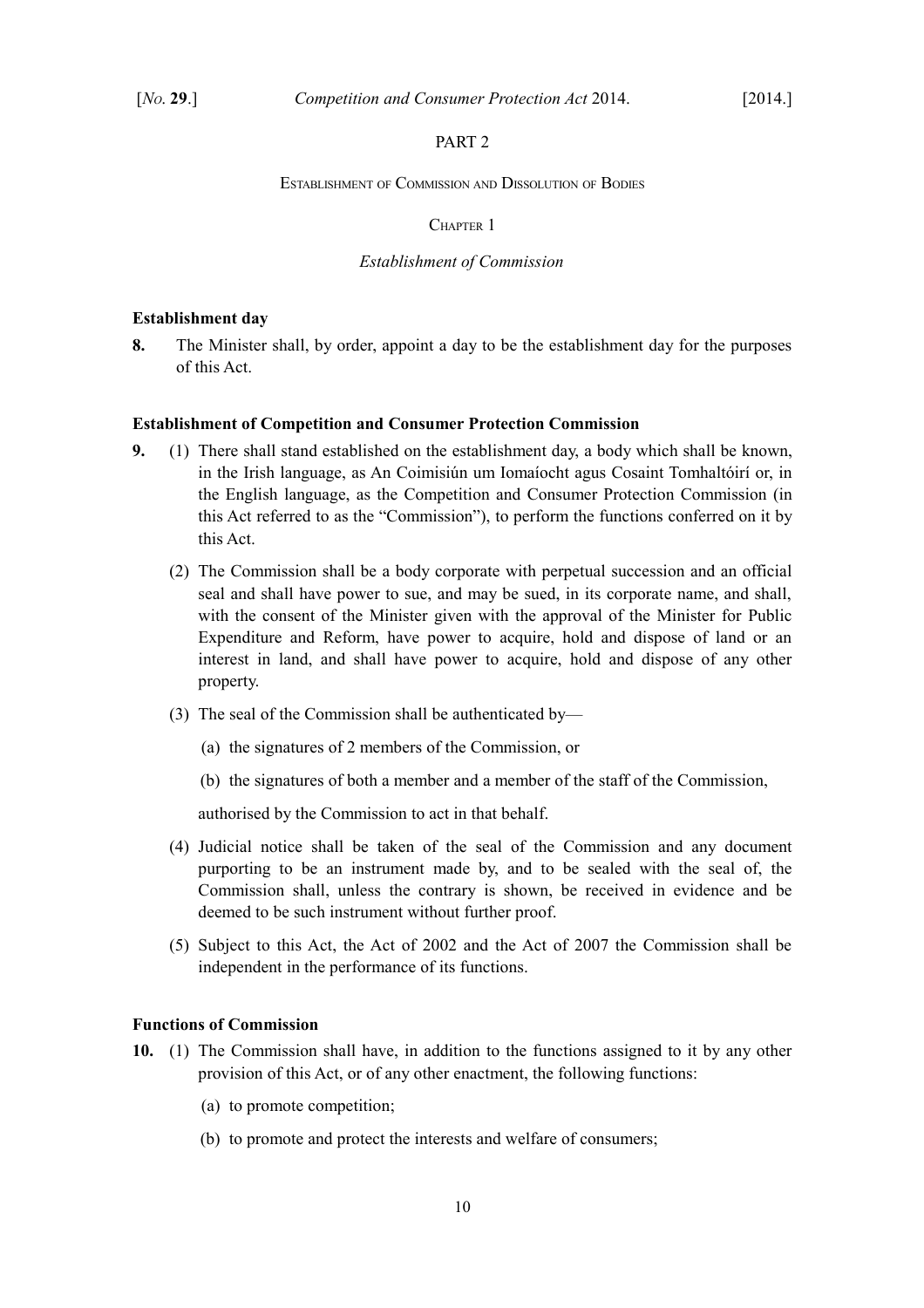- <span id="page-12-2"></span>(c) to carry out an investigation, either on its own initiative or in response to a complaint made to it by any person, into any suspected breach of—
	- (i) the relevant statutory provisions, that may be occurring or has occurred,
	- (ii) Article 101 or 102 of the Treaty on the Functioning of the European Union, that may be occurring or has occurred, or
	- (iii) notwithstanding their repeal, the [Competition \(Amendment\) Act 1996](http://www.irishstatutebook.ie/1996/en/act/pub/0019/print.html) and the [Competition Act 1991, that has occurred;](http://www.irishstatutebook.ie/1991/en/act/pub/0024/index.html)
- (d) to enforce the relevant statutory provisions;
- (e) to encourage compliance with the relevant statutory provisions, which may include the publication of notices containing practical guidance as to how those provisions may be complied with;
- (f) to set the strategic objectives for the Commission; and
- (g) to ensure that appropriate systems and procedures are in place to achieve the Commission's strategic objectives and to take all reasonable steps available to it to achieve those objectives.
- (2) This section and the other provisions of this Part are without prejudice to the [Central](http://www.irishstatutebook.ie/1942/en/act/pub/0022/index.html) [Bank Act 1942](http://www.irishstatutebook.ie/1942/en/act/pub/0022/index.html) in relation to the concurrent vesting in the Central Bank of Ireland of certain functions under the Act of 2007.
- <span id="page-12-1"></span>(3) Without prejudice to the generality of *subsection [\(1\)](#page-11-9)*, in performing its functions under this Act, the Commission—
	- (a) may, and shall at the request of the Minister, advise and, as appropriate, make recommendations to the Government, the Minister, any other Minister of the Government, any Minister of State, any public body or any prescribed body within the meaning of *section [19](#page-22-1)* in relation to any matter concerning, or which the Commission considers would be likely to impact on—
		- (i) consumer protection and welfare, or
		- (ii) competition,

or both,

- (b) shall foster and promote contacts, and co-operate and consult with consumer groups and such other persons or bodies as the Commission considers could assist in the promotion or development of consumer protection and welfare and competition matters,
- (c) shall promote, where appropriate, the development of alternative dispute resolution procedures as a means of resolving disputes arising out of consumer transactions,
- <span id="page-12-0"></span>(d) shall promote public awareness and conduct public information campaigns for the purpose of educating and providing information to the public in relation to consumer protection and welfare,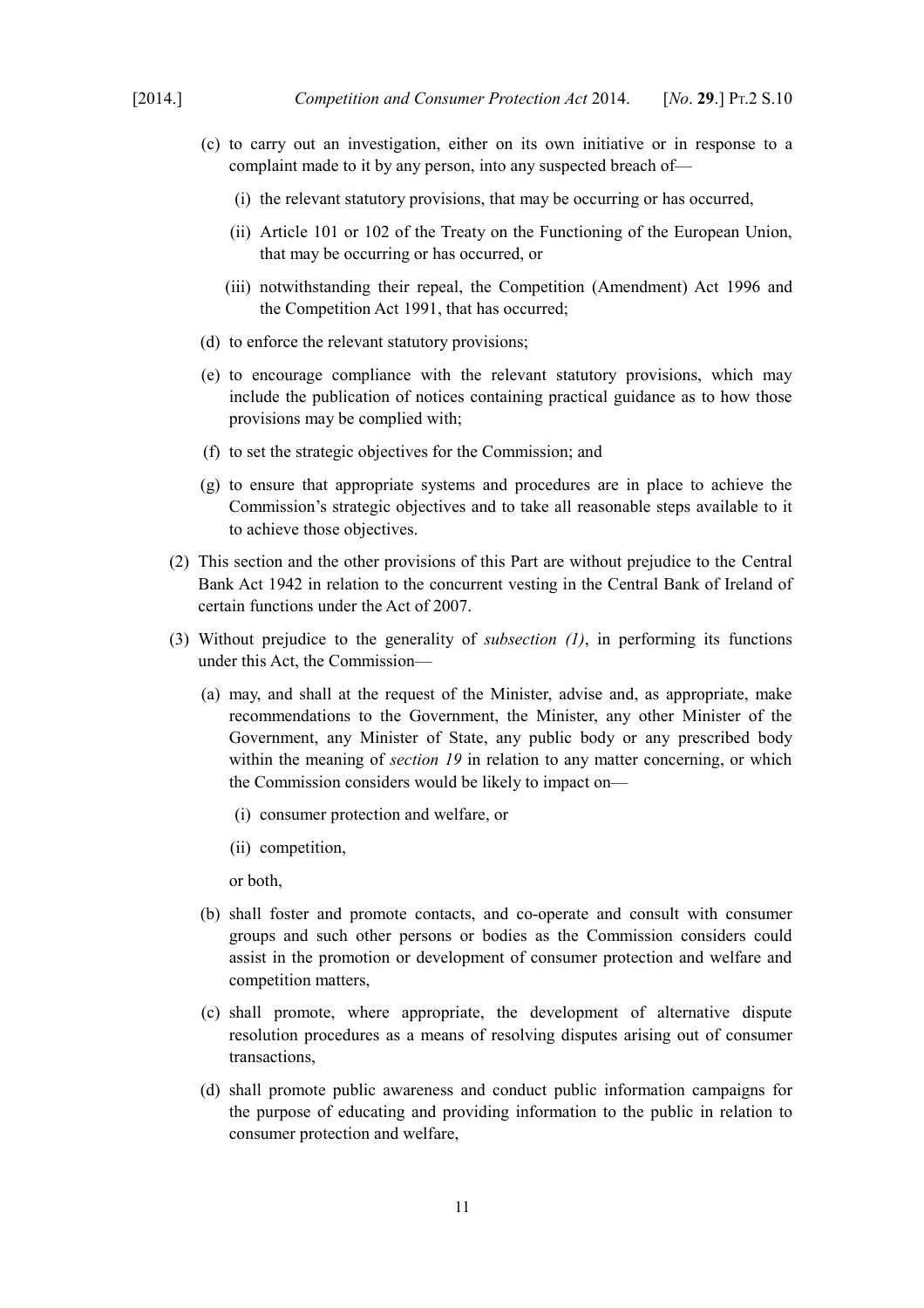- <span id="page-13-1"></span>(e) shall promote public awareness and conduct public information campaigns in relation to issues of competition,
- <span id="page-13-0"></span>(f) shall promote educational initiatives and activities relating to consumer and competition information and awareness and advise, when requested, the Minister or any other Minister of the Government, Department of State, educational or training institution or any public body whose activities are concerned with matters relating to any of the purposes of this Act, the Act of 2002 or the Act of 2007,
- (g) shall review and may approve codes of practice in accordance with section 88 of the Act of 2007,
- (h) shall prepare and publish guidelines to traders or persons representing traders in accordance with section 90 of the Act of 2007,
- (i) shall promote and encourage the establishment by a trader or traders, whether generally or in respect of a particular service or services, of quality assurance schemes, that is to say schemes the purpose of which is—
	- (i) to maintain and improve the quality and reliability of the service or services provided to consumers, and
	- (ii) to enable consumers to identify traders who meet the requirements of the scheme concerned,
- <span id="page-13-2"></span>(j) shall promote the interests of consumers by—
	- (i) providing information in relation to financial services, including information in relation to the costs to consumers, and the risks and benefits associated with the provision of those services, and
	- (ii) promoting the development of financial education and capability,
- (k) may, and shall when requested by the Minister, advise and, as appropriate, make recommendations to the Government, the Minister, any other Minister of the Government or any Minister of State, in relation to any proposals for legislative change, or any other policy matters, concerning—
	- (i) consumer protection and welfare, or
	- (ii) competition,

or both,

- (l) may, and shall when requested by the Minister, and after consultation with such persons as it considers appropriate having regard to the proposals to be submitted, submit to the Minister, any other Minister of the Government or any Minister of State any proposals it considers appropriate for amendment of any enactment, or for new enactments, concerning—
	- (i) consumer protection and welfare, or
	- (ii) competition,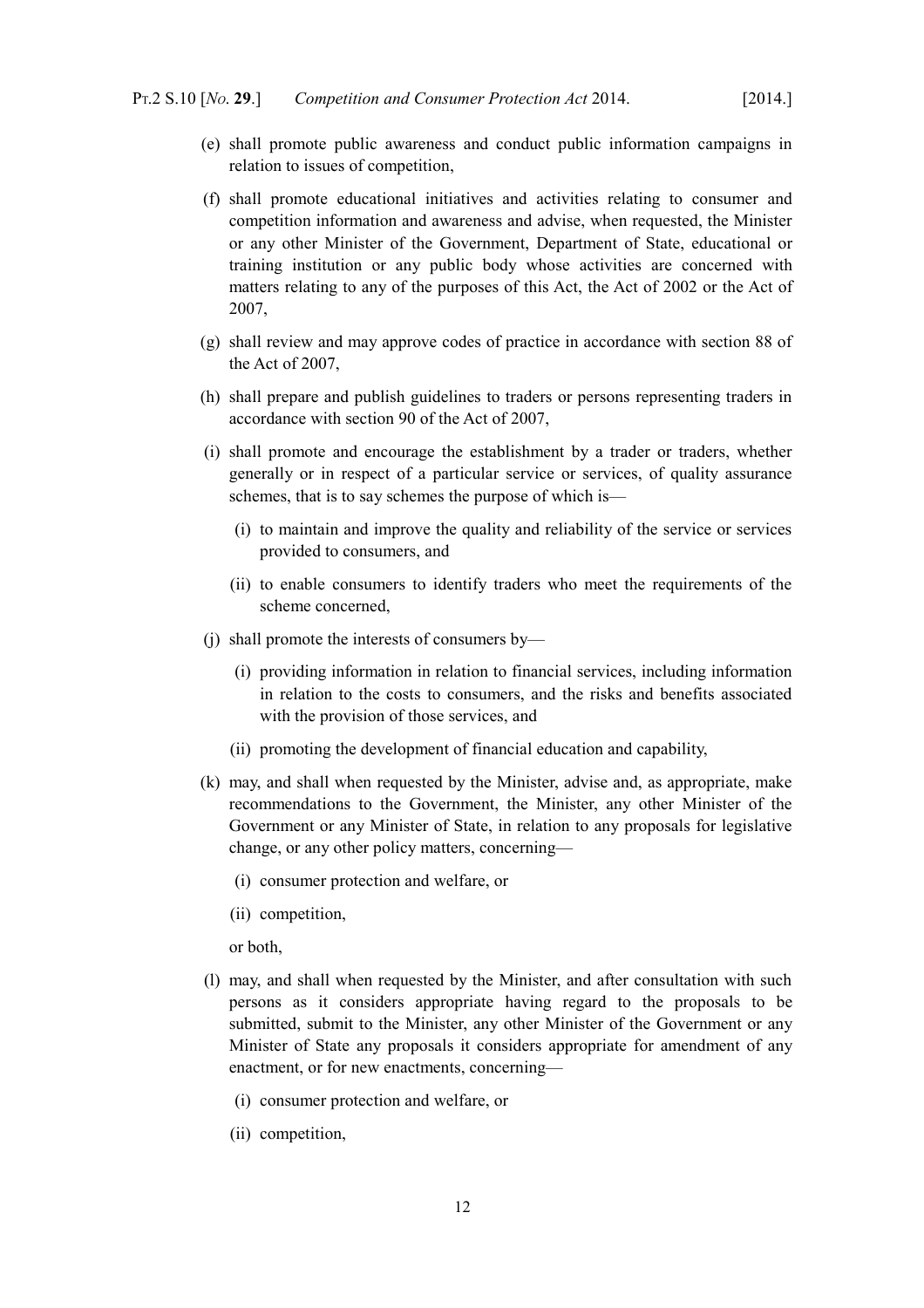or both,

- (m) may co-operate with other authorities whether in the State or elsewhere charged with responsibility for the enforcement of laws relating to consumer protection and welfare and competition or the promotion of consumer protection and welfare and competition between undertakings,
- <span id="page-14-1"></span>(n) shall, as it considers appropriate, conduct or commission research, studies and analysis on matters relating to the functions of the Commission and may publish, in the form and manner that the Commission thinks fit, such findings as it considers appropriate (which may consist of, or include, a study or analysis of any development outside the State),
- (o) for the purposes of performing its functions under *paragraphs [\(d\)](#page-12-0)*, *[\(e\)](#page-13-1)*, *[\(f\)](#page-13-0)* and *[\(n\)](#page-14-1)*, may, through the provision of financial or other resources, support the activities relating to consumer protection and welfare and competition of such voluntary bodies as the Commission considers appropriate,
- (p) may identify and comment on constraints imposed by any enactment or administrative practice on the operation of competition in the economy,
- (q) shall perform such other functions transferred to the Commission pursuant to *section [39](#page-43-6)* including the functions transferred to the National Consumer Agency under subsection (2) of section 37 of the Act of 2007.
- (4) The Minister may request the Commission to carry out a study or analysis of—
	- (a) any issue relating to consumer protection and welfare,
	- (b) any practice or method of competition affecting the supply and distribution of goods or the provision of services, or
	- (c) any other matter relating to competition,

and to submit a report to the Minister in relation to the study or analysis, and the Commission shall comply with such a request within such period and in such form and manner as the Minister may specify in the request.

- (5) The Commission shall have all such powers as are necessary or expedient for the performance of its functions and shall ensure that its functions are performed effectively and efficiently.
- <span id="page-14-0"></span>(6) The Commission may delegate the performance of any of its functions to any member of the Commission or to any member of its staff duly authorised in that behalf by the Commission.
- <span id="page-14-3"></span><span id="page-14-2"></span>(7) Notwithstanding *subsection [\(6\)](#page-14-0)*, the Commission may not delegate the performance of the following functions—
	- (a) making a declaration under subsection (3) of section 4 of the Act of 2002 that a specified category of agreements, decisions or concerted practices complies with the conditions referred to in subsection (5) of that section,
	- (b) making a determination in relation to a merger or acquisition under section 22(3)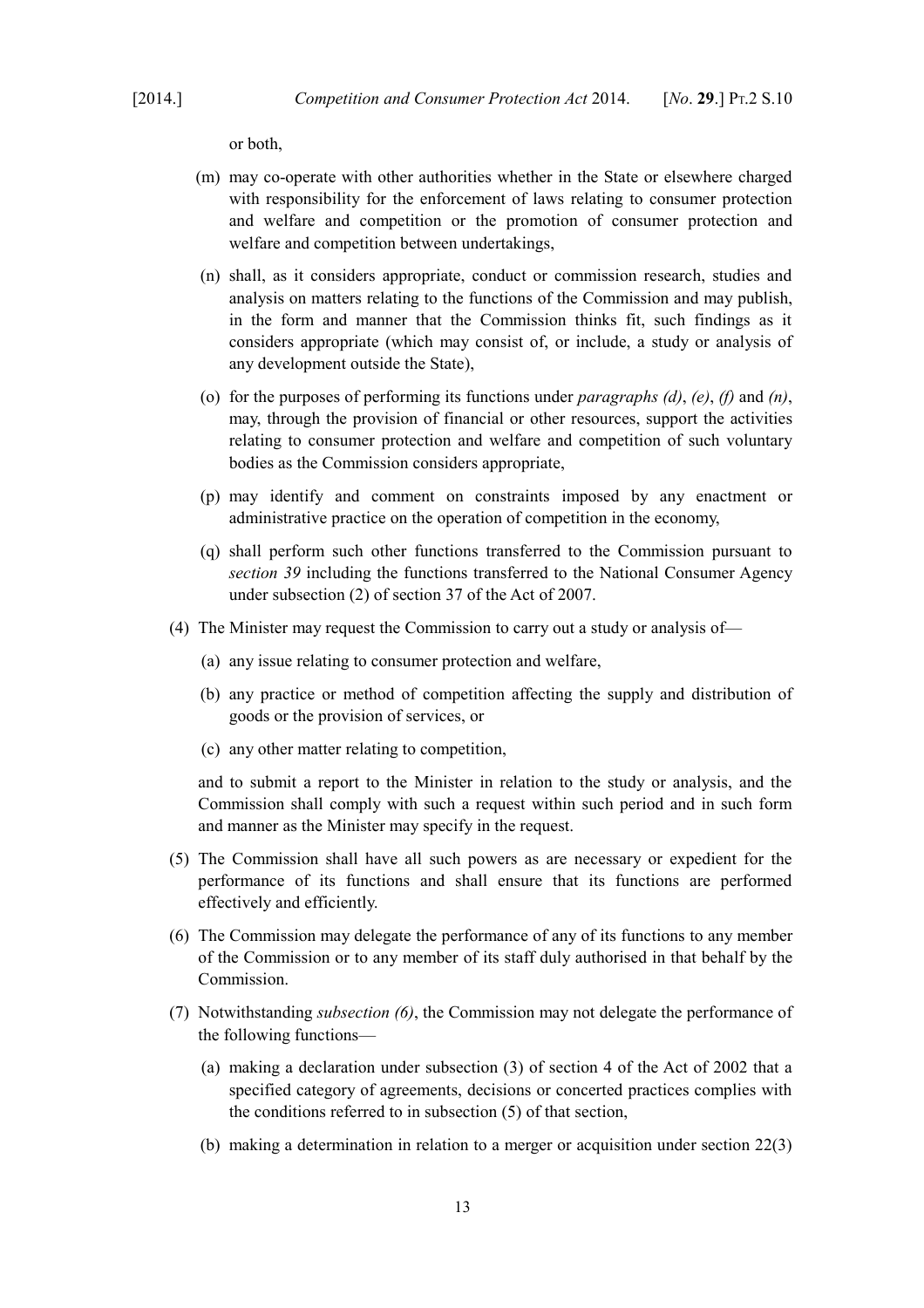of the Act of 2002,

- (c) the initiation of enforcement proceedings under Parts 2 and 2A and section 26 of the Act of 2002 and Part 5 of the Act of 2007,
- <span id="page-15-3"></span>(d) functions under Chapter 5 (inserted by *Part [6](#page-87-4)*) of Part 3 of the Act of 2007, and
- (e) functions under *sections [22](#page-25-4)*, *[28](#page-30-2)*, *[30](#page-32-1)* and *[32](#page-34-2)*.
- (8) Nothing in this section or any other provision of this Act imposes a duty on the Commission to consider whether to investigate a matter that is referred to it but the Commission may, in the case of a matter referred to it, consider whether to do so (and, accordingly, may proceed to investigate the matter) where it is satisfied the matter may affect competition or the interests and welfare of consumers or both.
- (9) In this section, "public body" has the same meaning as in the Act of 2007.

#### <span id="page-15-0"></span>**Supplementary powers of Commission with respect to carrying out certain functions**

- <span id="page-15-2"></span><span id="page-15-1"></span>**11.** (1) To enable the Commission to perform the functions set out in *section [10](#page-11-10)[\(3\)](#page-12-1)[\(j\)](#page-13-2)*, the Commission may—
	- (a) undertake studies, analyses and surveys with respect to the provision of financial services to consumers,
	- (b) collect and compile information for that purpose, and
	- (c) publish the results of any such studies, analyses or surveys.
	- (2) In undertaking a study, analysis or survey under *subsection [\(1\)](#page-15-2)*, the Commission—
		- (a) may, by notice in writing, require any person who, in the opinion of the Commission has information, or has control of a record or other thing, that is relevant to the study, analysis or survey to provide the information, record or thing to the Commission, and
		- (b) may, by the same or another notice in writing, require the person to attend before a member or member of the staff of the Commission for that purpose.
	- (3) A person who—
		- (a) intentionally prevents the Commission from exercising a function conferred by *subsection [\(1\)](#page-15-2)*,
		- (b) intentionally obstructs or hinders the Commission in the exercise of such a power,
		- (c) without reasonable excuse, fails to comply with a requirement made to the person in accordance with *subsection [\(2\)](#page-15-1)*, or
		- (d) in purporting to comply with a requirement made under *subsection [\(2\)](#page-15-1)* to provide information, provides the Commission with information that the person knows, or ought reasonably to know, is false or misleading in a material respect,

is guilty of an offence.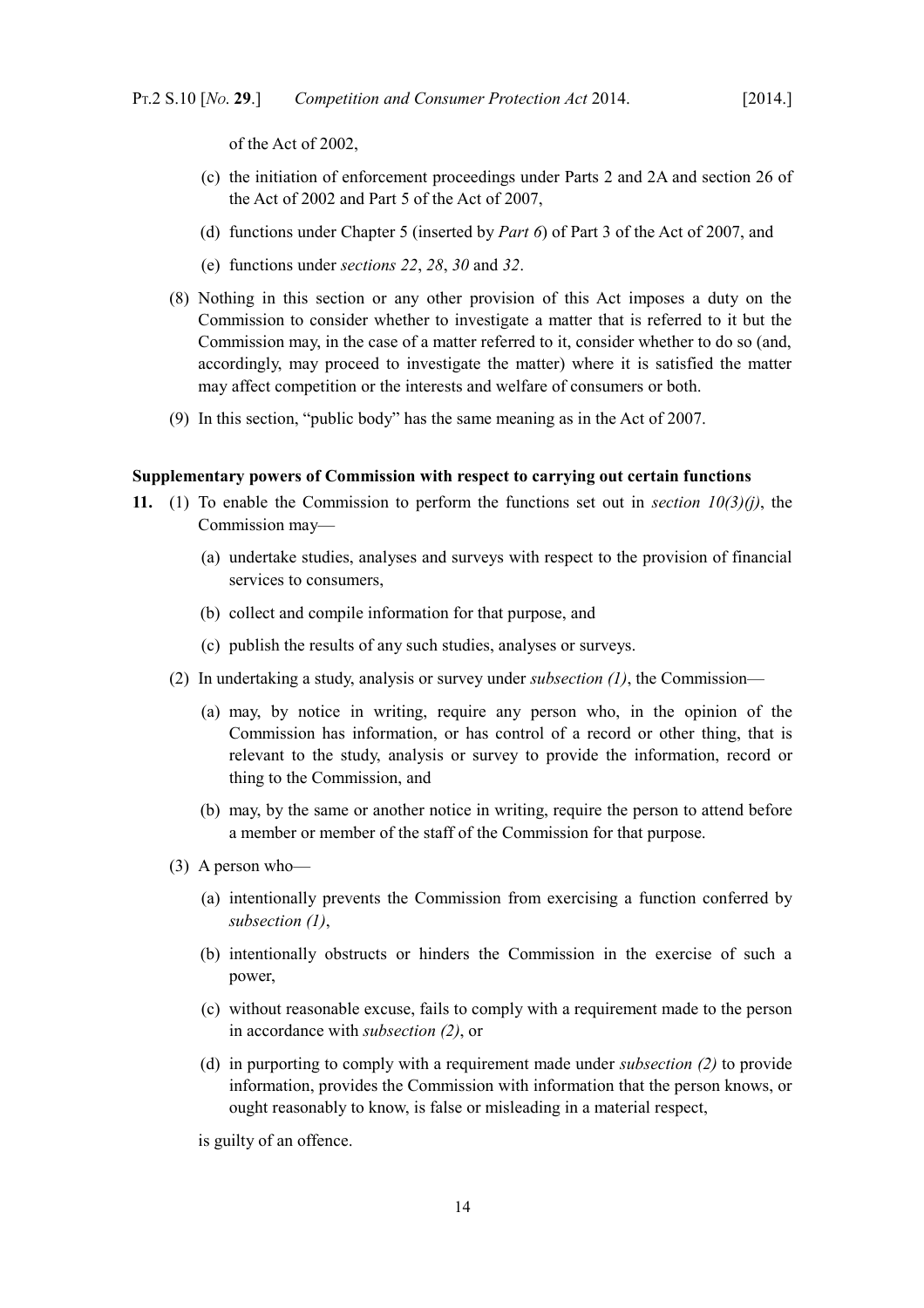- (4) A person guilty of an offence under this section is liable—
	- (a) on summary conviction, to a class A fine or imprisonment for a term not exceeding 12 months or both, or
	- (b) on conviction on indictment, to a fine not exceeding  $\epsilon$ 30,000 or imprisonment for a term not exceeding 5 years or both.
- (5) Summary proceedings for an offence under this section may be brought and prosecuted by the Commission.

## <span id="page-16-0"></span>**Membership of Commission**

- <span id="page-16-9"></span><span id="page-16-5"></span>**12.** (1) A person who immediately before the establishment day was—
	- (a) a member of the Competition Authority, or
	- (b) the chief executive officer of the National Consumer Agency,

<span id="page-16-10"></span>shall, on the establishment day, become and be a member of the Commission, and shall continue as such member for the remainder of the term of office for which he or she was appointed, unless he or she sooner dies, resigns from office or otherwise ceases to hold office.

- <span id="page-16-4"></span>(2) The person who immediately before the establishment day was the chairperson of the Competition Authority shall, on the establishment day, become and be the chairperson of the Commission, and shall continue as such chairperson for the remainder of the term of office for which he or she was appointed, unless he or she sooner dies, resigns from office or otherwise ceases to hold office.
- <span id="page-16-3"></span><span id="page-16-2"></span><span id="page-16-1"></span>(3) Subject to *subsections [\(1\)](#page-16-5)* and *[\(2\)](#page-16-4)* the membership of the Commission shall consist of—
	- (a) a chairperson and such number of other whole-time members, not being less than 2 nor more than 6, as the Minister determines and appoints (but that limitation on numbers does not affect an appointment under *paragraph [\(b\)](#page-16-1)*),
	- (b) in any case where it appears to the Minister that a member referred to in *paragraph [\(a\)](#page-16-3)* is temporarily unable to discharge his or her duties, a whole-time member appointed by the Minister, for all or part of that period of inability, to act in that member's place, and
	- (c) such number of part-time members as the Minister may determine and appoint.
- <span id="page-16-7"></span>(4) Without prejudice to *subsection [\(3\)](#page-16-2)[\(b\)](#page-16-1)*, where it appears to the Minister that the chairperson of the Commission is temporarily unable to discharge his or her duties, the Minister may authorise another whole-time member to act, for all or part of that period of inability, in the chairperson's place and for so long as such a member is so authorised and references in this Act to the chairperson of the Commission shall be construed as including references to that member.
- <span id="page-16-8"></span><span id="page-16-6"></span>(5) (a) If a member of the Commission dies, retires, resigns, ceases to be qualified for office and ceases to hold office, is removed from office or otherwise ceases to be a member of the Commission, the Minister may, subject to *subsections [\(7\)](#page-17-0)* and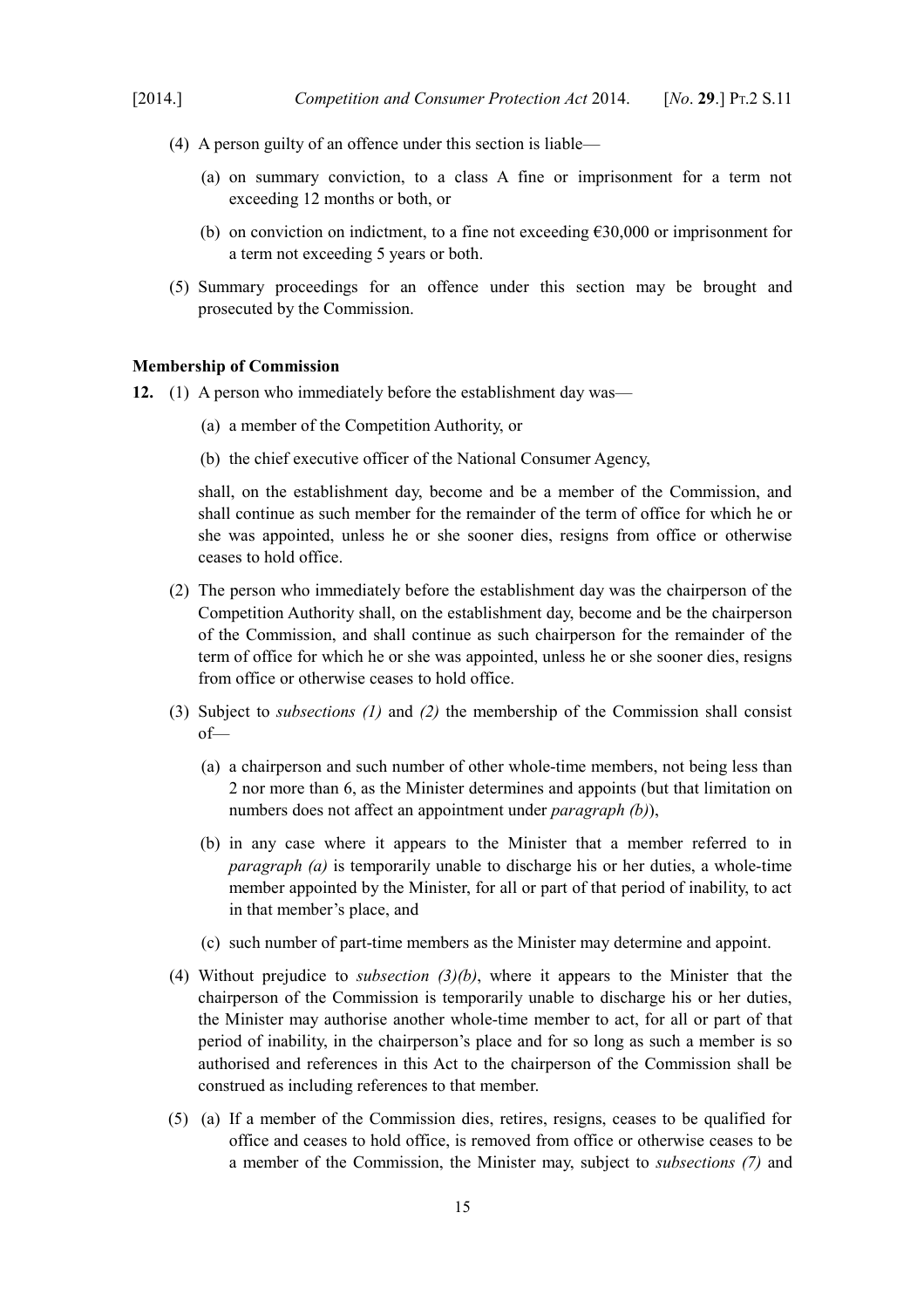*[\(8\)](#page-17-6)*, appoint a person to be a member of the Commission to fill the vacancy so occasioned.

- (b) *Paragraph [\(a\)](#page-16-8)* shall not operate to prevent the appointment of a person to be a member of the Commission under *subsection [\(3\)](#page-16-2)[\(a\)](#page-16-3)* to fill a vacancy occasioned by any of the circumstances referred to in the said *paragraph [\(a\)](#page-16-8)*.
- <span id="page-17-5"></span>(6) Subject to *subsection [\(7\)](#page-17-0)*, the members of the Commission shall be recruited in accordance with the [Public Service Management \(Recruitment and Appointments\) Act](http://www.irishstatutebook.ie/2004/en/act/pub/0033/index.html) [2004](http://www.irishstatutebook.ie/2004/en/act/pub/0033/index.html) and appointed by the Minister.
- <span id="page-17-0"></span>(7) *Subsection [\(6\)](#page-17-5)* does not apply to—
	- (a) a person to whom *subsection [\(1\)](#page-16-5)* or *[\(2\)](#page-16-4)* applies,
	- (b) an appointment under *paragraph [\(b\)](#page-16-1)* or *[\(c\)](#page-16-7)* of *subsection [\(3\)](#page-16-2)* or the reappointment under that subsection of a person as a member of the Commission, or
	- (c) an appointment under *subsection [\(5\)](#page-16-6)* of a person as a member of the Commission.
- <span id="page-17-6"></span>(8) An appointment under *paragraph [\(b\)](#page-16-1)* or *[\(c\)](#page-16-7)* of *subsection [\(3\)](#page-16-2)* or under *subsection [\(5\)](#page-16-6)* shall not be made unless the person who the Minister proposes to appoint possesses, in the opinion of the Minister, sufficient expertise in, or experience of, one or more of the following areas, namely, law, economics, public administration, consumer affairs, or business generally.
- <span id="page-17-4"></span>(9) The term of office of a member of the Commission shall be fixed by the Minister when appointing him or her and shall not exceed 5 years.
- <span id="page-17-1"></span>(10) Notwithstanding *subsection [\(9\)](#page-17-4)*, a person appointed to be a member of the Commission under *subsection [\(5\)](#page-16-6)* shall, subject to *subsection [\(11\)](#page-17-3)*, hold office for such period not exceeding 6 months as the Minister may determine commencing on the date of his or her appointment.
- <span id="page-17-3"></span>(11) The Minister may extend a period of appointment under *subsection [\(10\)](#page-17-1)* for—
	- (a) such period not exceeding 6 months as he or she may determine, or
	- (b) such periods, the aggregate of which shall not exceed 6 months, as he or she may determine.
- (12) Subject to *subsection [\(13\)](#page-17-2)*, a member of the Commission whose term of office expires by the effluxion of time shall be eligible for reappointment to the Commission.
- <span id="page-17-2"></span>(13) A member of the Commission who has served 2 terms of office shall not be eligible for reappointment to the Commission, and any period during which a person serves as a member of the Commission by virtue of *subsection [\(1\)](#page-16-5)* shall, for the purposes of this subsection, be deemed not to be a term of office.
- (14) A person appointed to be a member of the Commission under *subsection [\(5\)](#page-16-6)* shall, subject to *subsection [\(22\)](#page-18-0)* and *section [16](#page-20-1)*, be eligible to be appointed to be a member of the Commission under *subsection [\(3\)](#page-16-2)*, upon the expiration of—
	- (a) the period referred to in *subsection [\(10\)](#page-17-1)*, or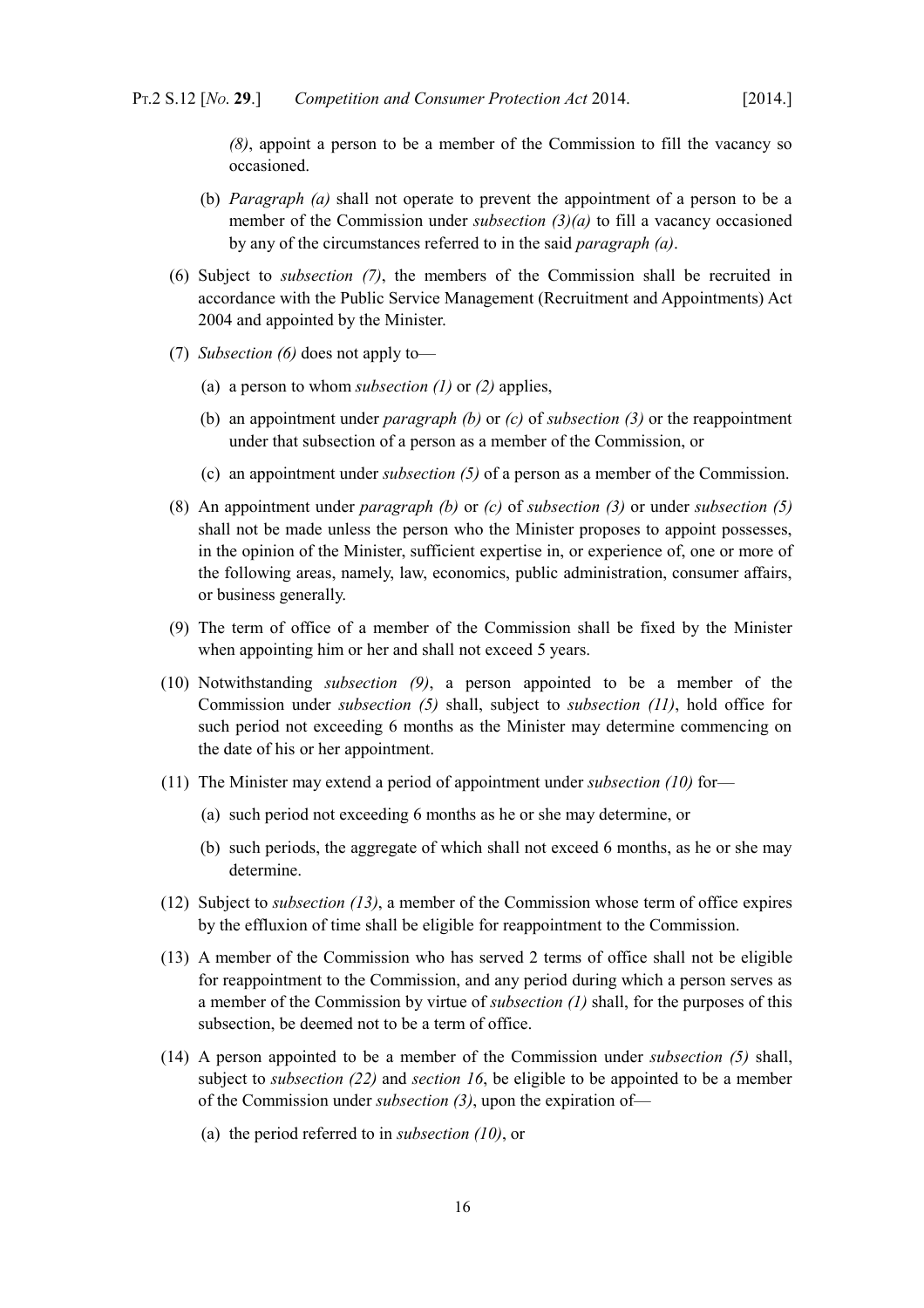(b) that period as extended under *subsection [\(11\)](#page-17-3)*,

as may be appropriate, unless he or she was removed from office pursuant to *subsection [\(19\)](#page-18-1)*.

- (15) Each member of the Commission shall hold office on such conditions as may be fixed by the Minister after consultation with the Minister for Public Expenditure and Reform.
- (16) A member of the Commission may be paid such remuneration, if any, as the Minister with the consent of the Minister for Public Expenditure and Reform determines.
- (17) Subject to *subsection [\(6\)](#page-17-5)*, the [Public Service Management \(Recruitment and](http://www.irishstatutebook.ie/2004/en/act/pub/0033/index.html) [Appointments\) Act 2004](http://www.irishstatutebook.ie/2004/en/act/pub/0033/index.html) shall not apply to the office of a member.
- (18) If a member of the Commission is personally interested in a particular matter with which the Commission is dealing, he or she shall inform the Minister accordingly and shall not act as a member during the consideration of the matter.
- <span id="page-18-1"></span>(19) The Minister may remove from office a member of the Commission who has become incapable through ill-health of performing efficiently his or her duties as such member or whose removal appears to the Minister to be necessary in the interests of the effective and economical performance of the functions of the Commission.
- (20) Where the Minister removes a member of the Commission from office, he or she shall lay before each House of the Oireachtas a statement in writing of the reasons for such removal.
- (21) A member of the Commission may resign from the Commission by letter addressed to the Minister and the resignation shall take effect on the date specified in the letter, or the date on which the Minister receives the letter, whichever is the later.
- <span id="page-18-0"></span>(22) A person shall be disqualified from holding and shall cease to hold office as a member of the Commission if he or she—
	- (a) is adjudicated bankrupt,
	- (b) makes a composition or arrangement with his or her creditors,
	- (c) is convicted of an indictable offence in relation to a company,
	- (d) is convicted of an offence involving fraud or dishonesty, whether or not in connection with a company,
	- (e) is the subject of an order under section 160 of the [Companies Act 1990,](http://www.irishstatutebook.ie/1990/en/act/pub/0033/index.html) has a declaration under section 150 of the [Companies Act 1990](http://www.irishstatutebook.ie/1990/en/act/pub/0033/index.html) made against him or her or is subject or is deemed to be subject to a disqualification order by virtue of Part VII of that Act,
	- (f) has a conflict of interest of such significance that, in the opinion of the Minister requires that he or she should not hold or should cease to hold such office, or
	- (g) is sentenced to a term of imprisonment by a court of competent jurisdiction.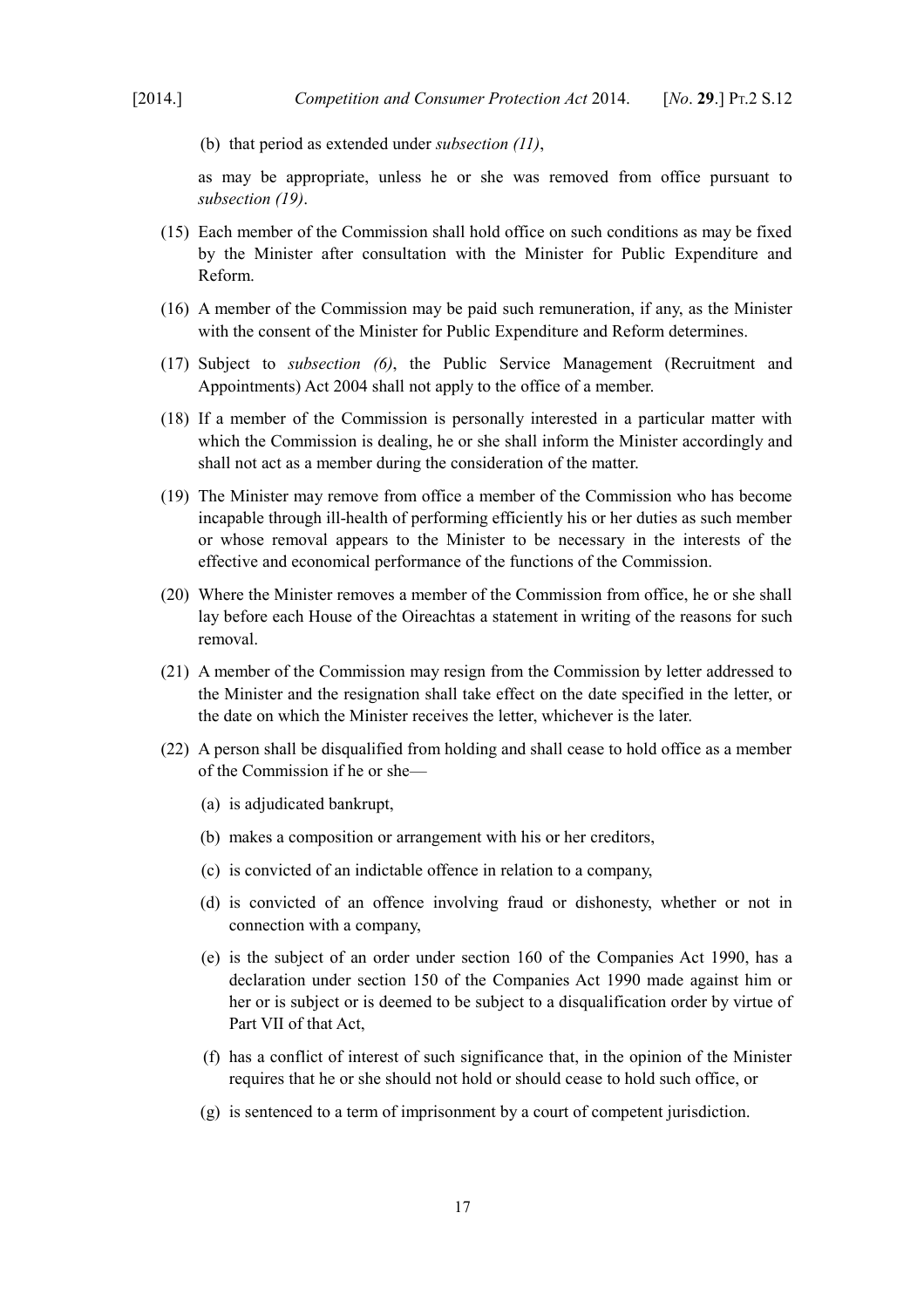## <span id="page-19-2"></span>**Indemnity for members, members of staff and authorised officers of Commission**

- **13.** (1) Where the Commission is satisfied that a person to whom this section applies has discharged his or her duties in pursuance of the functions of the Commission in good faith, the Commission may, in the manner and to the extent and subject to the terms and conditions that the Commission may determine from time to time in consultation with the Minister, indemnify that person against all actions or claims however they arise in respect of the discharge by him or her of his or her duties.
	- (2) This section applies to—
		- (a) a member of the Commission (including the chairperson),
		- (b) a member of the staff of the Commission, and
		- (c) an authorised officer.

#### <span id="page-19-1"></span>**Functions of chairperson**

**14.** The chairperson shall carry on and manage, and control generally the staff, administration and business of the Commission.

### <span id="page-19-0"></span>**Meetings and procedures of Commission**

- <span id="page-19-4"></span><span id="page-19-3"></span>**15.** (1) The Commission shall hold such and so many meetings as may be necessary for the due fulfilment of its functions.
	- (2) At a meeting of the Commission—
		- (a) the chairperson of the Commission shall, if present, be the chairperson of the meeting, or
		- (b) if and so long as the chairperson of the Commission is not present, or if that office is vacant, the members of the Commission who are present shall choose one of their number to be chairperson of the meeting.
	- (3) Every question at a meeting on which a vote is required shall be determined by a majority of the votes of the members of the Commission present and voting on the question and, in the case of an equal division of votes, the chairperson of the meeting shall have a second or casting vote.
	- (4) Subject to *subsection [\(5\)](#page-19-4)*, the Commission may act notwithstanding one or more vacancies among its members.
	- (5) The quorum for a meeting of the Commission shall, unless the Minister otherwise directs, be 3.
	- (6) The Commission may transact any of its business at a meeting at which its members participate by telephone, closed circuit television or any other means of communication by which all members can hear and be heard at the same time.
	- (7) A member of the Commission who participates in a meeting referred to in *subsection [\(6\)](#page-19-3)* is taken for all purposes to have been present at the meeting and any such member shall have the same voting rights as if he or she were physically present.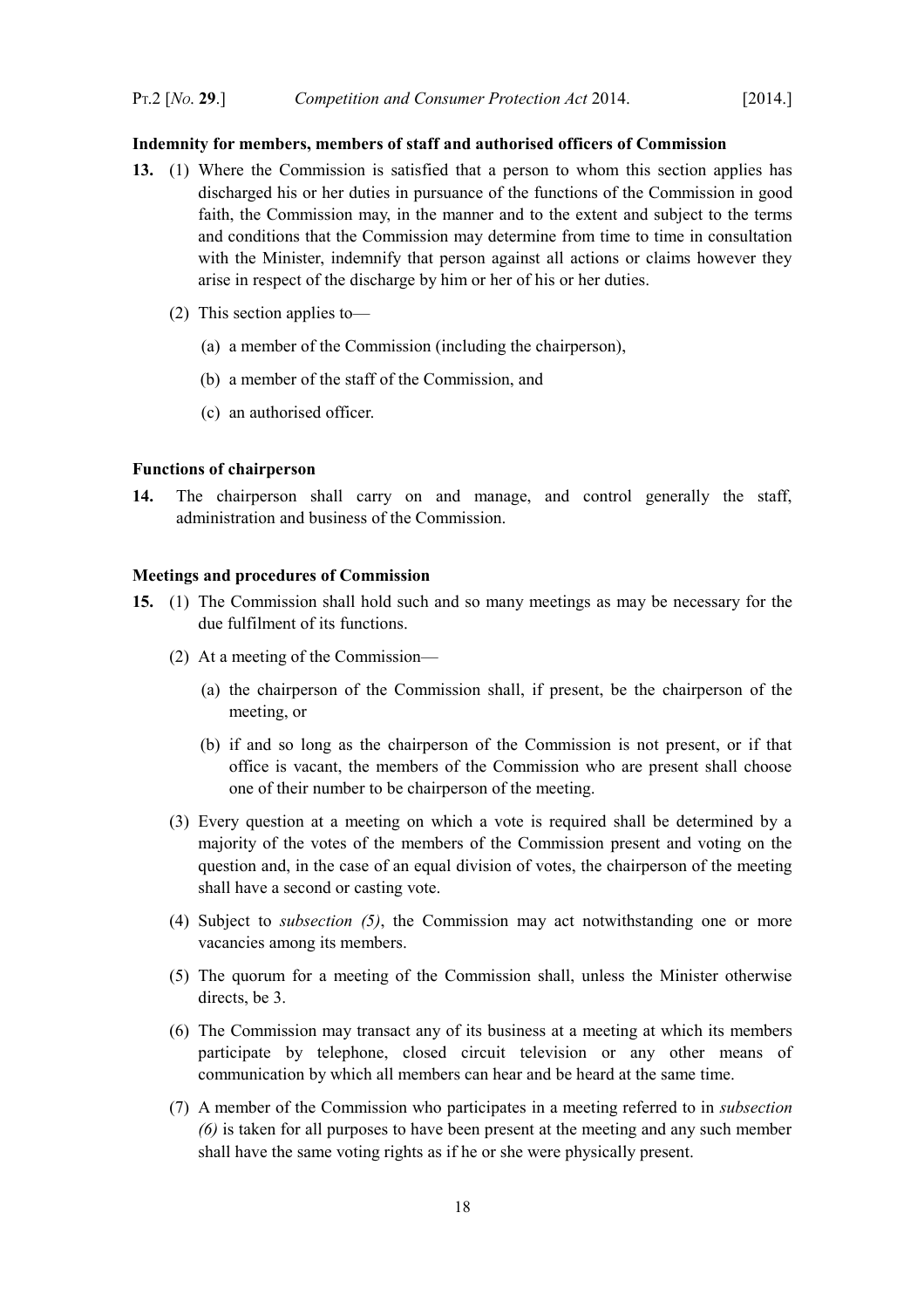(8) Subject to the provisions of this Act, the Act of 2002 and the Act of 2007, the Commission shall regulate its procedures by rules or otherwise in such manner as it shall from time to time determine.

#### <span id="page-20-0"></span>**Membership of either House of Oireachtas, European Parliament or local authority**

- <span id="page-20-1"></span>**16.** (1) Where a member of the Commission is—
	- (a) nominated as a member of Seanad Éireann,
	- (b) elected as a member of either House of the Oireachtas or to be a member of the European Parliament,
	- (c) regarded pursuant to Part XIII of the Second Schedule to the Act of 1997 as having been elected to that Parliament, or
	- (d) elected or co-opted as a member of a local authority,

he or she shall thereupon cease to be a member of the Commission.

- <span id="page-20-2"></span>(2) Where a member of the staff of the Commission is—
	- (a) nominated as a member of Seanad Éireann,
	- (b) elected as a member of either House of the Oireachtas or to be a member of the European Parliament,
	- (c) regarded pursuant to Part XIII of the Second Schedule to the Act of 1997 as having been elected to that Parliament, or
	- (d) elected or co-opted as a member of a local authority,

he or she shall thereupon stand seconded from employment by the Commission and shall not be paid by, or be entitled to receive from, the Commission any remuneration or allowances in respect of the period commencing on such nomination or election, or when he or she is so regarded as having been elected or on such election or co-option (as the case may be), and ending when he or she ceases to be a member of either such House, a member of such Parliament or a member of the local authority.

- (3) A person who is for the time being—
	- (a) entitled under the Standing Orders of either House of the Oireachtas to sit therein,
	- (b) a member of the European Parliament, or
	- (c) entitled under the standing orders of a local authority to sit as a member thereof,

shall, while he or she is so entitled or is such a member, be disqualified for membership of the Commission or for employment in any capacity by the Commission.

- (4) A period mentioned in *subsection [\(2\)](#page-20-2)* shall not, for the purposes of any superannuation benefit, be reckoned as service with the Commission.
- (5) In this section—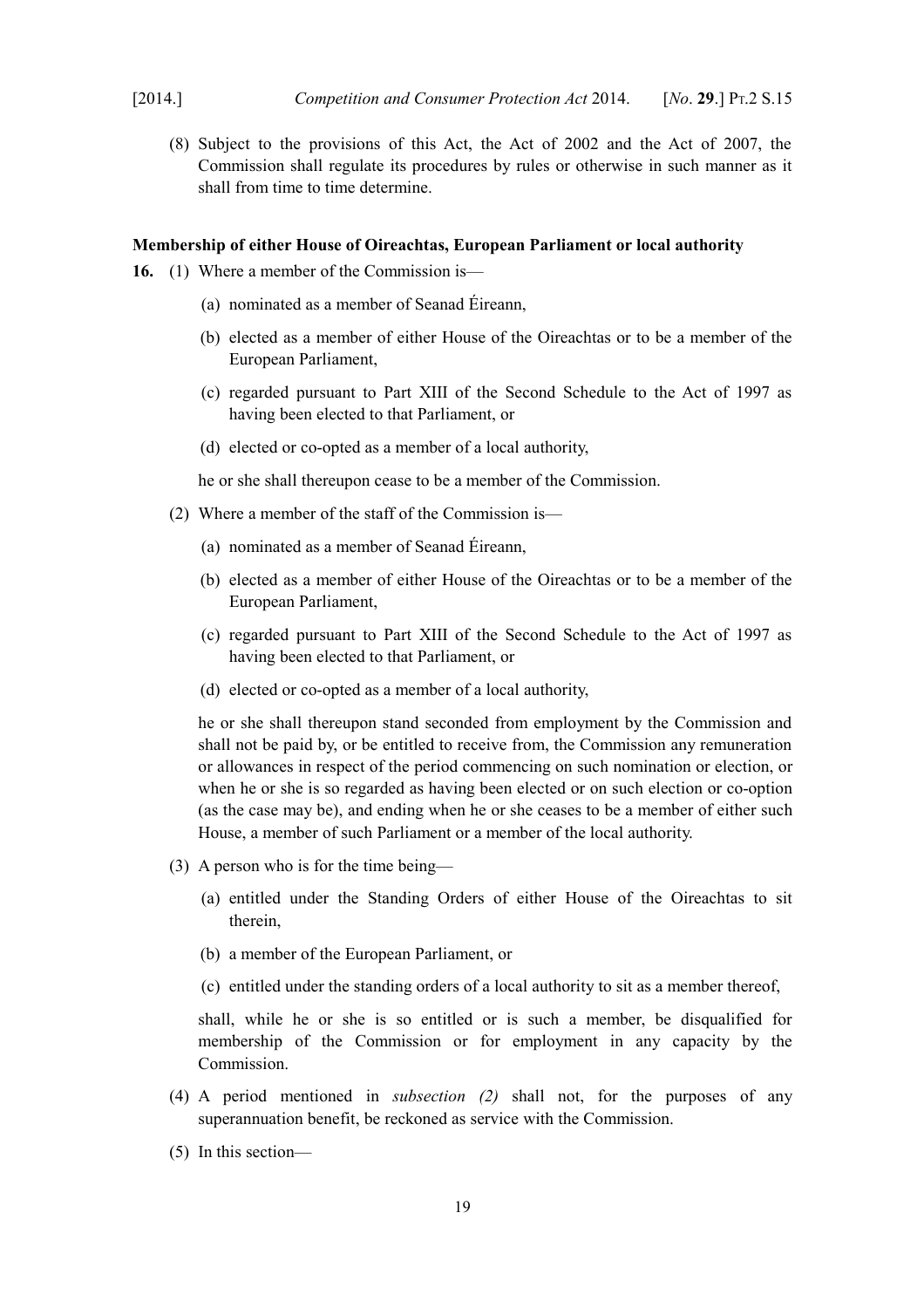"Act of 1997" means the [European Parliament Elections Act 1997;](http://www.irishstatutebook.ie/1997/en/act/pub/0002/index.html)

"local authority" has the same meaning as in the [Local Government Act 2001.](http://www.irishstatutebook.ie/2001/en/act/pub/0037/index.html)

#### <span id="page-21-1"></span>**Review of legislation**

- <span id="page-21-4"></span>**17.** (1) The Minister may consult the Commission regarding proposals for legislation relating to one or both of the following:
	- (a) consumer protection and welfare; or
	- (b) competition.
	- (2) The Commission shall—
		- (a) keep under review the relevant statutory provisions,
		- (b) submit, from time to time, to the Minister or such other Minister of the Government having responsibility for any other statutory provisions relating to, or which impact on, consumer protection and welfare or competition, or both, any proposals that it considers appropriate relating to any of the relevant statutory provisions or any other statutory provisions or for making or revoking any instruments under those provisions,
		- (c) undertake such reviews of the relevant statutory provisions as the Minister may direct, and
		- (d) assist in the preparation of such draft legislation as the Minister may direct.
	- (3) Before submitting proposals under *subsection [\(2\)](#page-21-4)* to the Minister or any other Minister of the Government, as the case may be, the Commission shall consult any other person who it appears to the Commission is appropriate in the circumstances to be consulted, or whom the Minister or the other Minister of the Government, as the case may be, directs is to be consulted.

### <span id="page-21-0"></span>**Investigations by Commission**

- <span id="page-21-5"></span><span id="page-21-3"></span><span id="page-21-2"></span>**18.** (1) The Commission may, to enable it to perform its functions under this Act, do all or any of the following things:
	- (a) summon witnesses to attend before it;
	- (b) examine on oath (which the Commission, or any member of staff of the Commission duly authorised by the Commission, is by this section authorised to administer) the witnesses attending before it;
	- (c) require any such witness to produce to the Commission any books, documents and records in his or her power or control;
	- (d) by notice in writing, require any person or undertaking to provide it with such written information as the Commission considers necessary to enable it to carry out its functions.
	- (2) A witness before the Commission pursuant to *subsection [\(1\)](#page-21-3)[\(a\)](#page-21-2)*, shall be entitled to the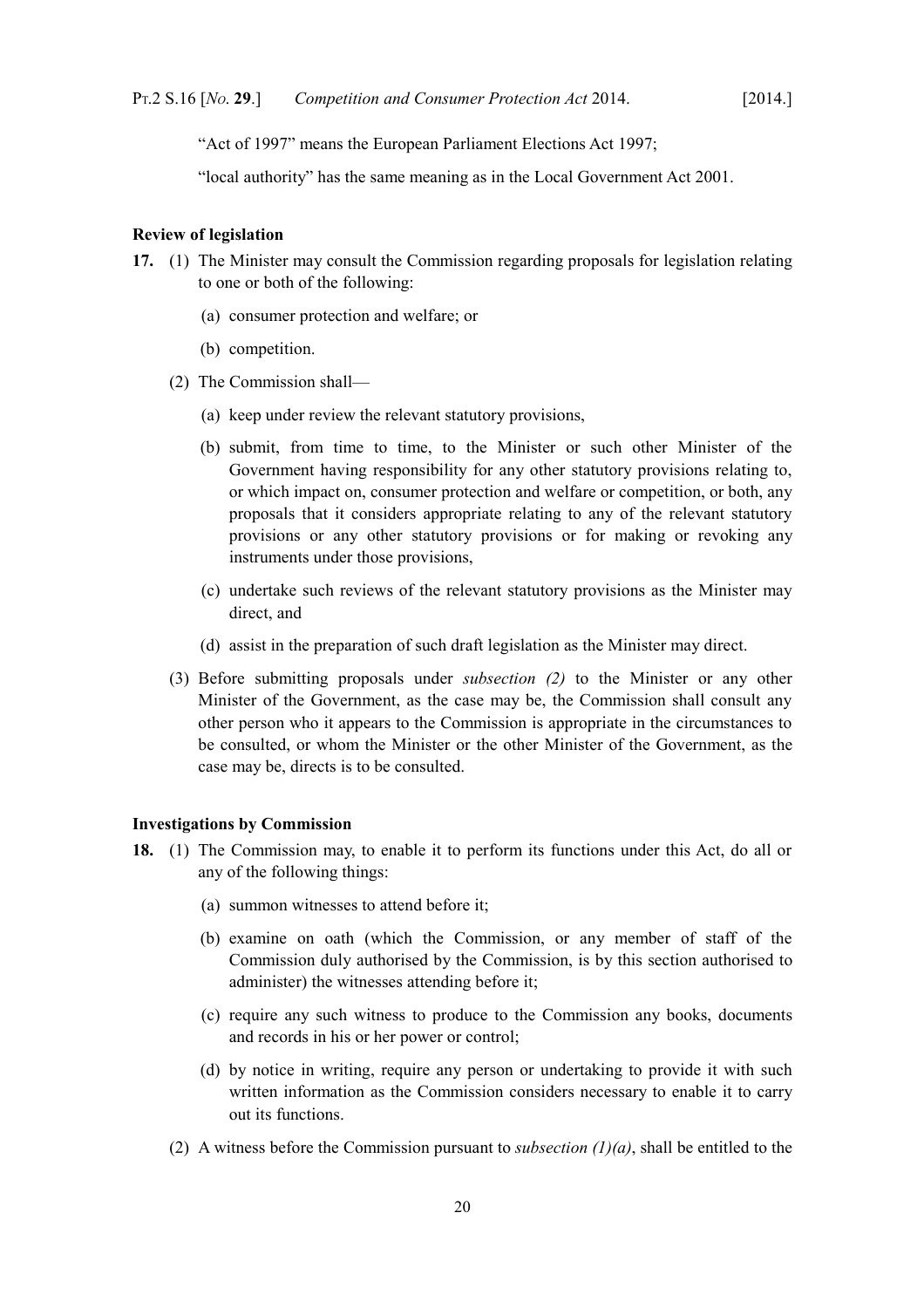same immunities and privileges as if he or she were a witness before the High Court.

- (3) A summons to be issued for the purposes of *subsection*  $(l)(a)$  $(l)(a)$  shall be signed by a member of the Commission.
- (4) A person who—
	- (a) on being duly summoned as a witness before the Commission makes default in attending,
	- (b) being in attendance as a witness refuses to take an oath legally required by the Commission to be taken, or to produce any books, documents and records in his or her power or control legally required by the Commission to be produced by him or her, or to answer any question to which the Commission may legally require an answer,
	- (c) provides the Commission with information that the person knows, or ought reasonably to know, is false or misleading in a material respect,
	- (d) fails, without reasonable cause, to provide information pursuant to a notice under *paragraph [\(d\)](#page-21-5)* of *subsection [\(1\)](#page-21-3)*, or
	- (e) does any other thing which, if the Commission were a court having power to commit for contempt of court, would be contempt of such court,

is guilty of an offence.

- <span id="page-22-2"></span>(5) A person guilty of an offence under this section is liable—
	- (a) on summary conviction, to a class A fine or imprisonment for a term not exceeding 6 months or both, or
	- (b) on conviction on indictment, to a fine not exceeding  $\epsilon$ 250,000 or imprisonment for a term not exceeding 5 years or both.
- <span id="page-22-3"></span>(6) *Paragraph [\(b\)](#page-22-3)* of *subsection [\(5\)](#page-22-2)* operates so that if the contravention concerned continues one or more days after the date of its first occurrence, the person referred to in that paragraph is guilty of a separate offence under that paragraph for each day that the contravention occurs; but in respect of the second or subsequent offence of which the person is guilty by reason of that continued contravention, *paragraph [\(b\)](#page-22-3)* of *subsection [\(5\)](#page-22-2)* shall have effect as if "€25,000" were substituted for "€250,000" and references to imprisonment were disregarded.

#### <span id="page-22-0"></span>**Provision for co-operation between Commission and certain prescribed bodies**

- <span id="page-22-4"></span><span id="page-22-1"></span>**19.** (1) The Commission may enter into an arrangement or arrangements with each of the prescribed bodies for the purposes of—
	- (a) facilitating co-operation between the Commission and the prescribed bodies in the performance of their respective functions in so far as they relate to—
		- (i) consumer protection and welfare issues, or
		- (ii) issues of competition between undertakings,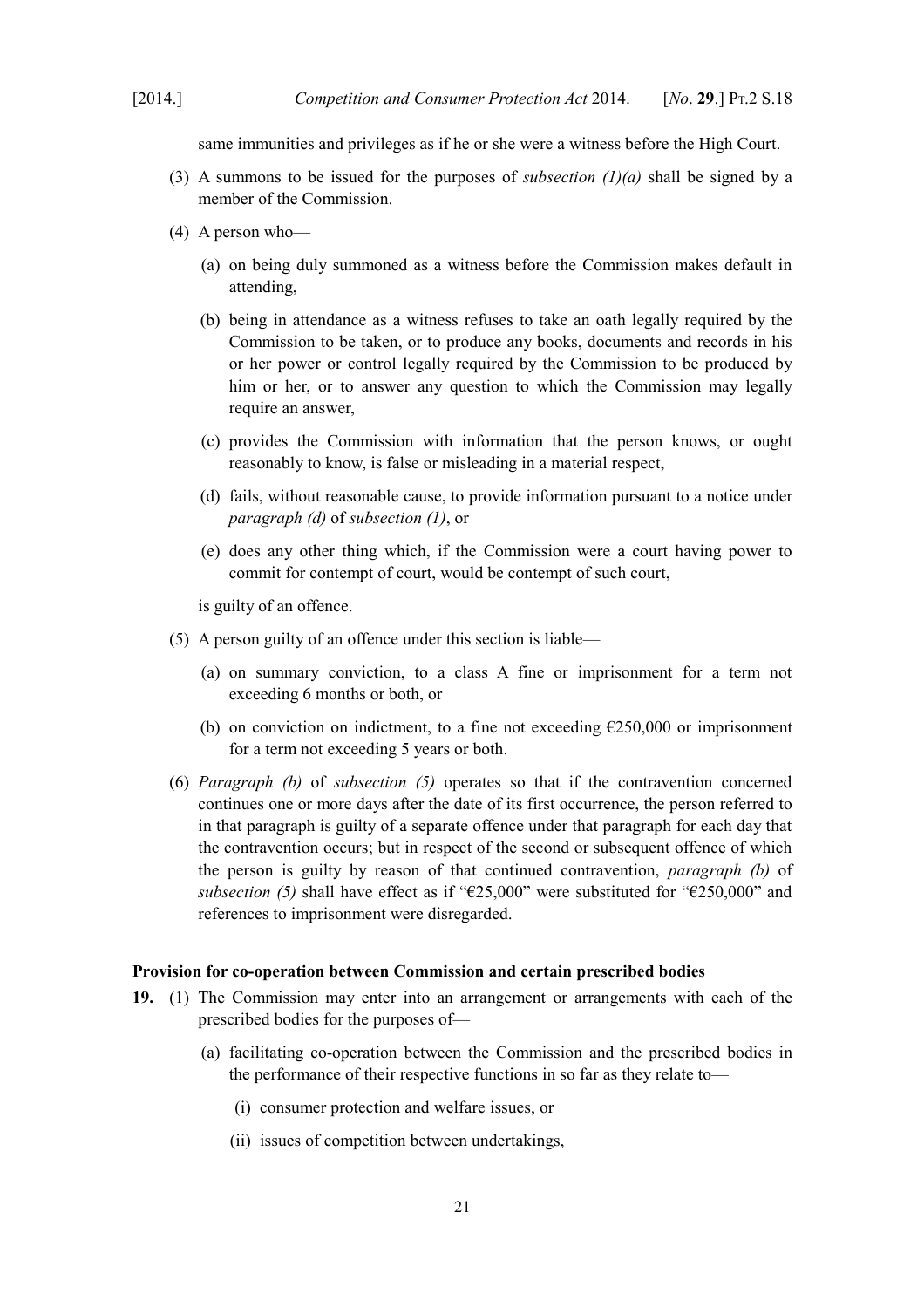- (b) avoiding duplication of activities by the Commission and any of the prescribed **bodies**
- (c) ensuring, as far as practicable, consistency between decisions made or other steps taken by the Commission and the prescribed bodies in so far as any part of those decisions or steps consists of or relates to—
	- (i) consumer protection and welfare or issues of concern to consumers, or
	- (ii) a determination of any issue of competition between undertakings,
- (d) enabling the Commission to be consulted in relation to any decisions by prescribed bodies which affect consumers or issues of competition between undertakings, or
- (e) where appropriate, conducting joint studies or analyses of matters relating to consumer protection and welfare, issues of concern to consumers or issues of competition,

and each such agreement that is entered into is referred to in this section as a "cooperation agreement".

- (2) It shall not be necessary for the purposes of *subsection [\(1\)](#page-22-4)* that the same prescribed bodies be party to each agreement entered into with the Commission in pursuance of that subsection.
- <span id="page-23-1"></span><span id="page-23-0"></span>(3) A co-operation agreement shall include provisions—
	- (a) enabling each party to furnish to another party information in its possession if the information is required by that other party for the purpose of the performance by it of any of its functions,
	- (b) enabling each party to forbear to perform any of its functions in relation to a matter in circumstances where it is satisfied that another party is performing functions in relation to that matter,
	- (c) requiring each party to consult with any other party before performing any functions in circumstances where the respective exercise by each party of the functions concerned involves the determination of issues of consumer protection and welfare or competition issues that are identical to one another or are within the same category of such an issue, being a category specified in the co-operation agreement, and
	- (d) ensuring that no person is the subject of—
		- (i) proceedings (whether civil or criminal) under this Act, the Act of 2002, the Act of 2007 or any other enactment, or
		- (ii) the exercise of any power under section 73 or 75 of the Act of 2007,

in respect of an alleged contravention of a provision of this Act, the Act of 2002, the Act of 2007 or any other enactment, by more than one of the parties.

(4) A co-operation agreement may be varied by the parties concerned.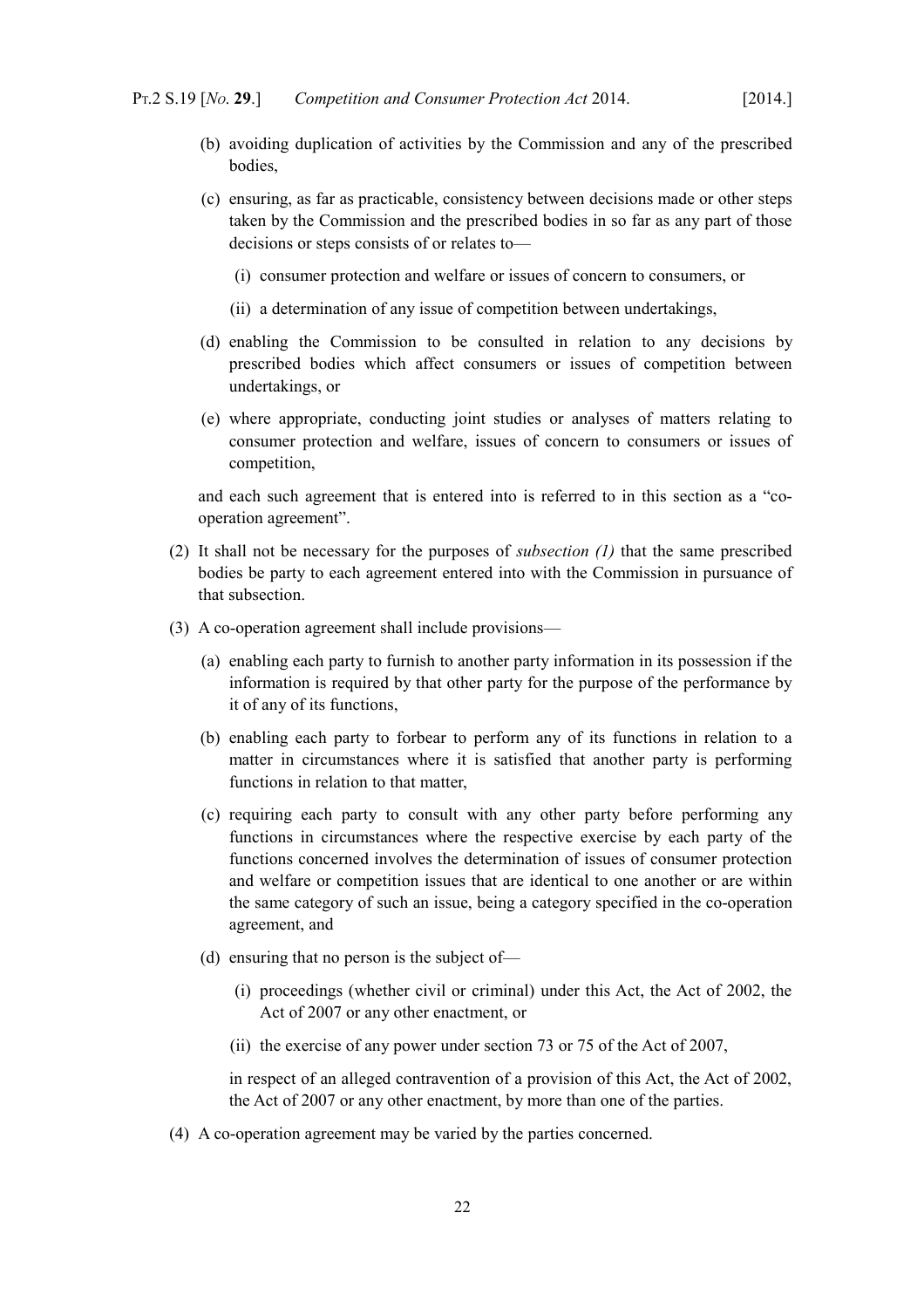- (5) The Minister and any other appropriate Minister shall each be furnished by the Commission with a copy of every co-operation agreement (including any variation of the agreement) that has been made within one month after the agreement (or the variation of it) has been made.
- (6) A co-operation agreement, or any variation made to it, shall be in writing and, as soon as practicable after the agreement or variation has been made and furnished to the Minister and any other appropriate Minister, each of the parties shall arrange for it to be published on the internet.
- (7) Without prejudice to *subsection [\(8\)](#page-24-0)*, nothing in any enactment shall be read as preventing the provisions of a co-operation agreement from having effect in accordance with their terms.
- <span id="page-24-0"></span>(8) If information is furnished by one party to another party pursuant to a provision of a co-operation agreement of the kind referred to in *subsection [\(3\)](#page-23-1)[\(a\)](#page-23-0)*, the provisions of any enactment concerning the disclosure of that information by the first-mentioned party shall apply to the second-mentioned party with respect to that information.
- (9) A failure by the Commission or a prescribed body to comply with a provision of a cooperation agreement shall not invalidate the exercise by it of any power.
- (10) (a) In this section—

"appropriate Minister" means the Minister of the Government on whom functions stand conferred in relation to the prescribed body in question;

"party" means a party to a co-operation agreement and a reference to another party (whether that expression or the expression "the other party" is used) shall, where there are 2 or more other parties to the agreement, be construed as a reference to one or more of those other parties or each of them, as appropriate;

"prescribed body" means each of the following:

- (i) the Broadcasting Authority of Ireland;
- (ii) the Central Bank of Ireland;
- (iii) the Commission for Aviation Regulation;
- (iv) the Commission for Communications Regulation;
- (v) the Commission for Energy Regulation;
- (vi) the Data Protection Commissioner;
- (vii) the Environmental Protection Agency;
- (viii) the Financial Services Ombudsman;
- (ix) the Food Safety Authority of Ireland;
- (x) the Health Insurance Authority;
- (xi) the National Transport Authority;
- (xii) a body prescribed by the Minister.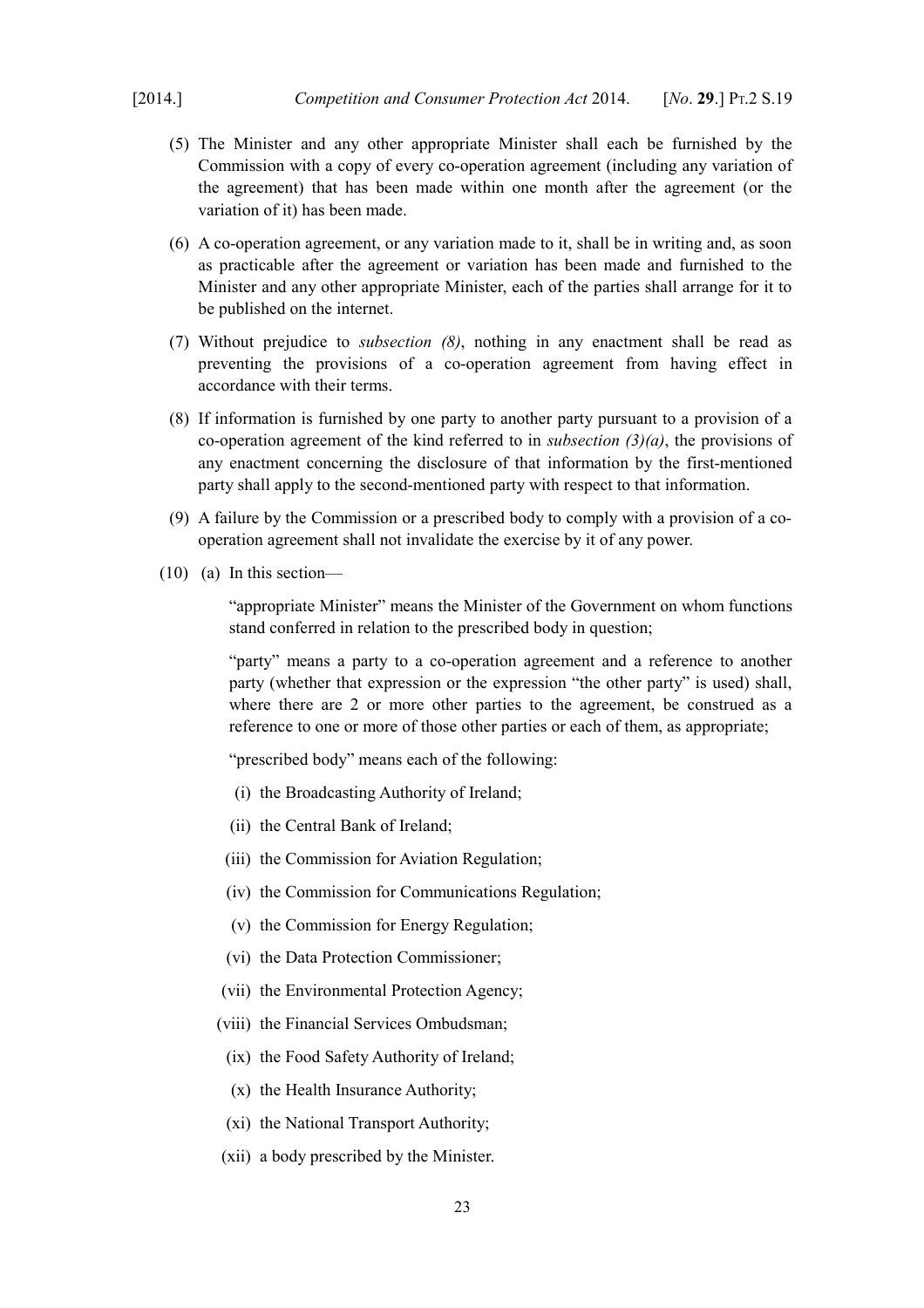- (b) Before prescribing a body for the purposes of this section, the Minister shall consult with such Minister or Ministers of the Government as he or she considers appropriate.
- (c) In prescribing a body for the purposes of this section the Minister shall have regard to the functions and activities of the body in so far as those functions and activities relate to consumer protection and welfare and issues of competition.

## <span id="page-25-3"></span>**Directions of Minister**

- <span id="page-25-5"></span>**20.** (1) The Minister may, in relation to the performance by the Commission of its functions, give a direction in writing to the Commission requiring it to comply with such policies of the Government as are specified in the direction.
	- (2) The Minister shall lay a copy of a direction under *subsection [\(1\)](#page-25-5)* before each House of the Oireachtas.
	- (3) The Commission shall comply with a direction under *subsection [\(1\)](#page-25-5)*.
	- (4) For the purposes of this section "functions" does not include—
		- (a) a function specified in *subsection [\(7\)](#page-14-2)* of *section [10](#page-11-10)*,
		- (b) making a determination in relation to a merger or acquisition under section 21(2) of the Act of 2002, or
		- (c) carrying out an investigation under *paragraph [\(c\)](#page-12-2)* of *subsection [\(1\)](#page-11-9)* of *section [10](#page-11-10)*.

## <span id="page-25-2"></span>**Grants to Commission**

**21.** In each financial year, the Minister may advance to the Commission out of moneys provided by the Oireachtas such sums as the Minister may, with the consent of the Minister for Public Expenditure and Reform, determine.

#### <span id="page-25-1"></span>**Power to borrow**

- <span id="page-25-4"></span>**22.** (1) The Commission may, with the consent of the Minister and the Minister for Public Expenditure and Reform and subject to such conditions (if any) as they may specify, from time to time, borrow money (whether on the security of the assets of the Commission or not).
	- (2) The aggregate standing borrowed under this section at any one time shall not exceed such amount as the Minister may, with the consent of the Minister for Public Expenditure and Reform, determine.

#### <span id="page-25-0"></span>**Relationship of Commission with foreign competition or consumer bodies**

- <span id="page-25-6"></span>**23.** (1) The Commission may, with the consent of the Minister, enter into arrangements with a foreign competition or consumer body whereby each party to the arrangements may—
	- (a) furnish to the other party information in its possession if the information is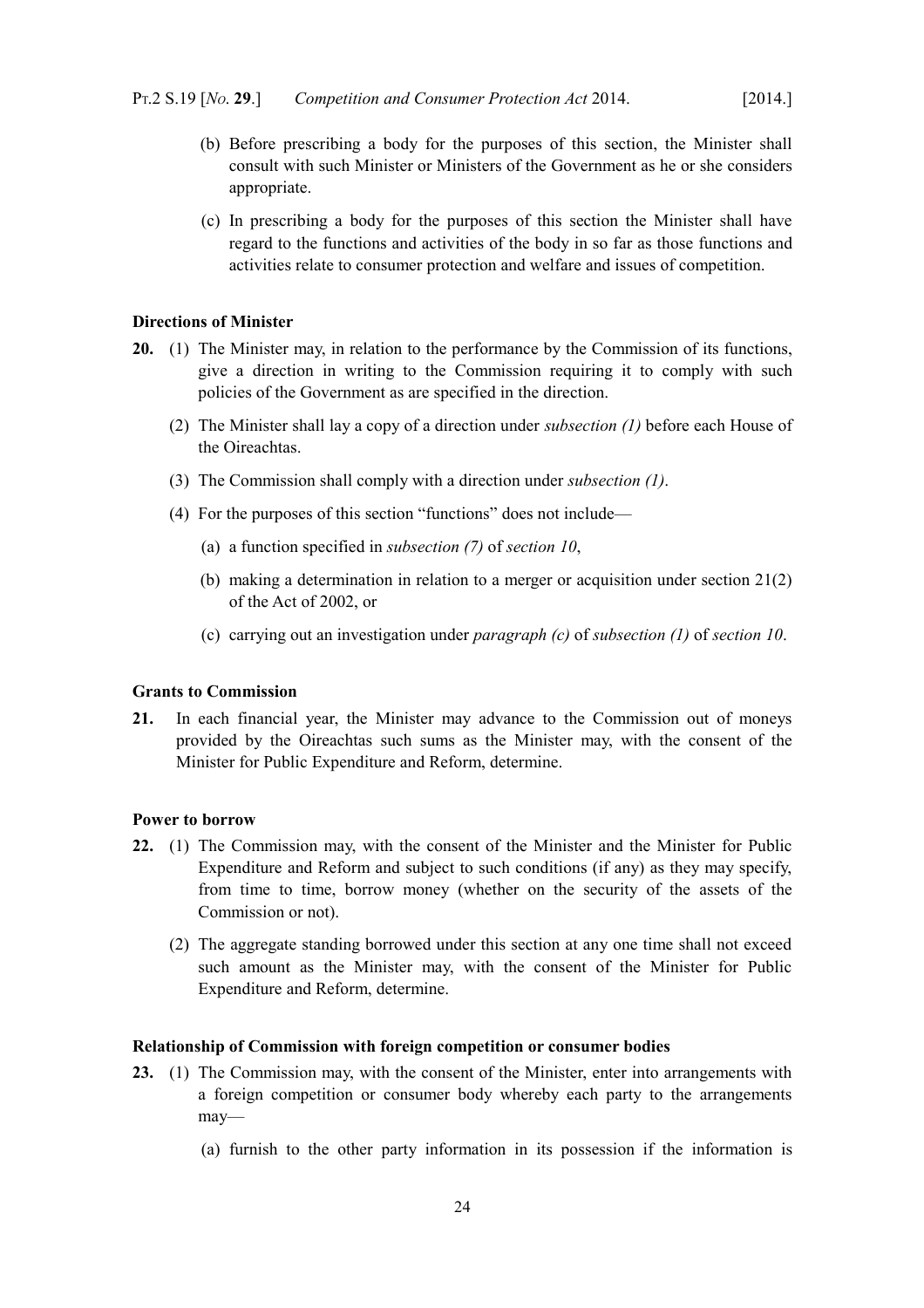required by that other party for the purpose of performance by it of any of its functions, and

- (b) provide such other assistance to the other party as will facilitate the performance by that other party of any of its functions.
- (2) The Commission shall not furnish any information to a foreign competition or consumer body pursuant to such arrangements unless it requires of, and obtains from, that body an undertaking in writing by it that it will comply with terms specified in that requirement, being terms that correspond to the provisions of any enactment concerning the disclosure of that information by the Commission.
- (3) The Commission may give an undertaking to a foreign competition or consumer body that it will comply with terms specified in a requirement made of the Commission by the body to give such an undertaking where—
	- (a) those terms correspond to the provisions of any law in force in the state in which the body is established, being provisions which concern the disclosure by the body of the information referred to in *paragraph [\(b\)](#page-26-1)*, and
	- (b) compliance with the requirement is a condition imposed by the body for furnishing information in its possession to the Commission pursuant to the arrangements referred to in *subsection [\(1\)](#page-25-6)*.
- <span id="page-26-1"></span>(4) In this section "foreign competition or consumer body" means a person in whom there are vested functions under the law of another state with respect to the enforcement or the administration of provisions of that state's law concerning—
	- (a) competition between undertakings (whether in a particular sector of that state's economy or throughout that economy generally), or
	- (b) consumer protection and welfare (whether in a particular sector of that state's economy or throughout that economy generally).

## <span id="page-26-0"></span>**Disclosure of information relating to offences**

- <span id="page-26-4"></span><span id="page-26-3"></span><span id="page-26-2"></span>**24.** (1) Notwithstanding *section [25](#page-27-1)*, information, which in the opinion of the Commission may relate to the commission of an offence which is not an offence under the relevant statutory provisions, may be disclosed by a member of the staff of the Commission authorised by the Commission to act in that behalf to—
	- (a) a member of An Garda Síochána,
	- (b) the Director of Corporate Enforcement,
	- (c) an officer of the Revenue Commissioners,
	- (d) the Central Bank of Ireland,
	- (e) the Commission for Communications Regulation,
	- (f) the Department of Social Protection,
	- (g) the Irish Auditing and Accounting Supervisory Authority,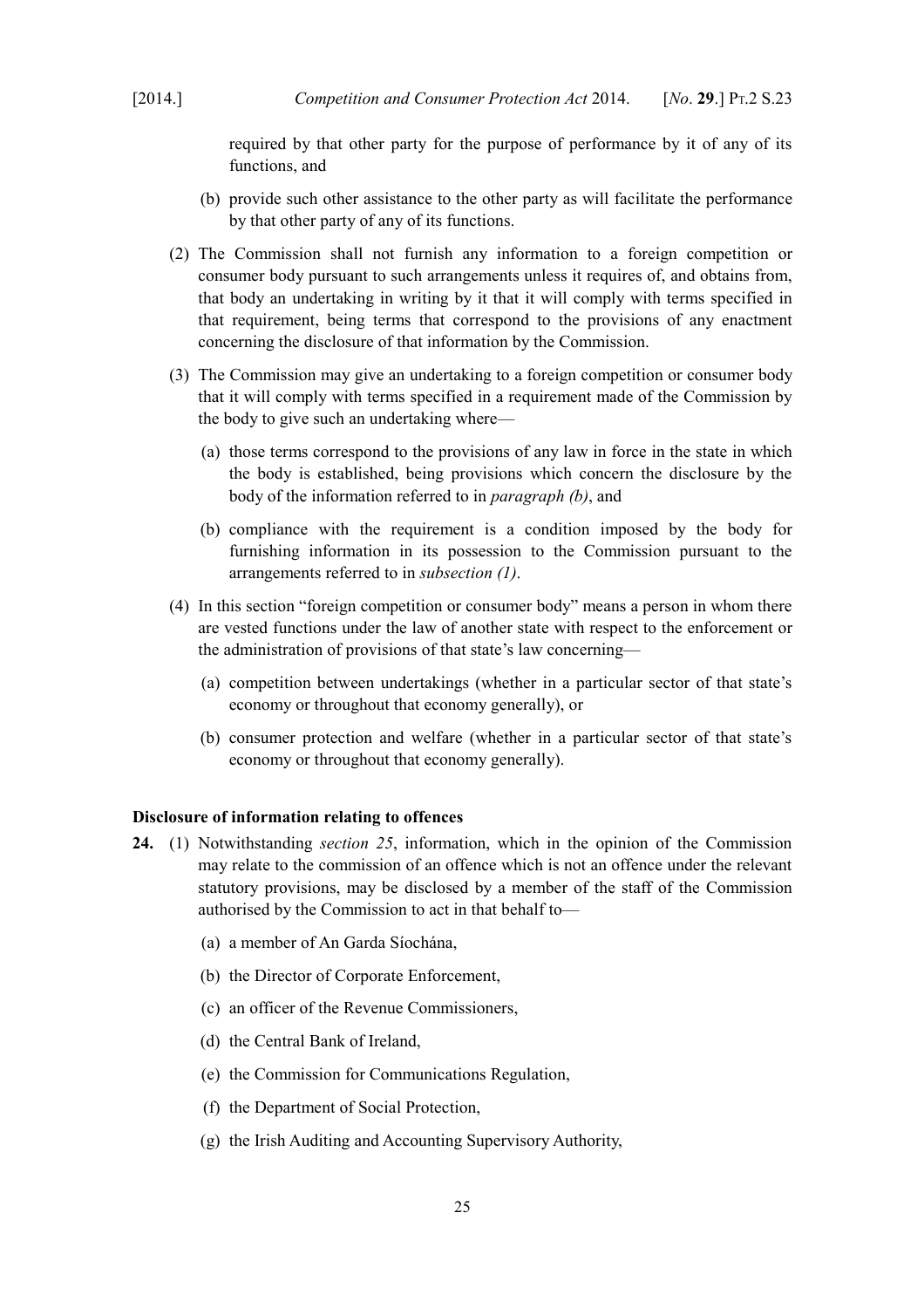- (h) the Broadcasting Authority of Ireland,
- (i) the Commission for Aviation Regulation,
- (j) the Commission for Energy Regulation,
- (k) the Data Protection Commissioner,
- (l) the Environmental Protection Agency,
- (m) the Financial Services Ombudsman,
- (n) the Food Safety Authority of Ireland,
- (o) the Health Insurance Authority,
- (p) the National Transport Authority, or
- <span id="page-27-2"></span>(q) such other person as may be prescribed after consultation by the Minister with any other Minister of the Government appearing to the Minister to be concerned.
- (2) Notwithstanding any other law, information which, in the opinion of any body or person referred to in *paragraphs [\(a\)](#page-26-4)* to *[\(q\)](#page-27-2)* of *subsection [\(1\)](#page-26-2)*, may relate to the commission of an offence under any of the relevant statutory provisions, may be disclosed by that body or person to the Commission, a member of the Commission, member of the staff of the Commission or an authorised officer.

#### <span id="page-27-0"></span>**Prohibition on unauthorised disclosure of confidential information**

- <span id="page-27-3"></span><span id="page-27-1"></span>**25.** (1) A person shall not, unless authorised by the Commission or by a member of the staff of the Commission duly authorised in that behalf so to do, or required by law, disclose confidential information obtained by him or her in his or her capacity, or while performing duties as—
	- (a) a member of the Commission,
	- (b) a member of the staff of the Commission,
	- (c) an authorised officer, or
	- (d) a person engaged by the Commission in any other capacity.
	- (2) *Subsection [\(1\)](#page-27-3)* shall not apply to—
		- (a) a communication made by a member of the Commission, a member of the staff of the Commission, or an authorised officer, in the performance of any of his or her functions under this Act, being a communication the making of which was necessary for the performance by the member, member of the staff of the Commission or authorised officer of any such function, or
		- (b) the disclosure by a member of the Commission, a member of the staff of the Commission or an authorised officer to any person or body mentioned in *paragraphs [\(a\)](#page-26-4)* to *[\(q\)](#page-27-2)* of *section [24](#page-26-3)[\(1\)](#page-26-2)* of information which, in the opinion of the member, member of the staff of the Commission, or authorised officer, may relate to the commission of an offence (whether an offence under this Act or not).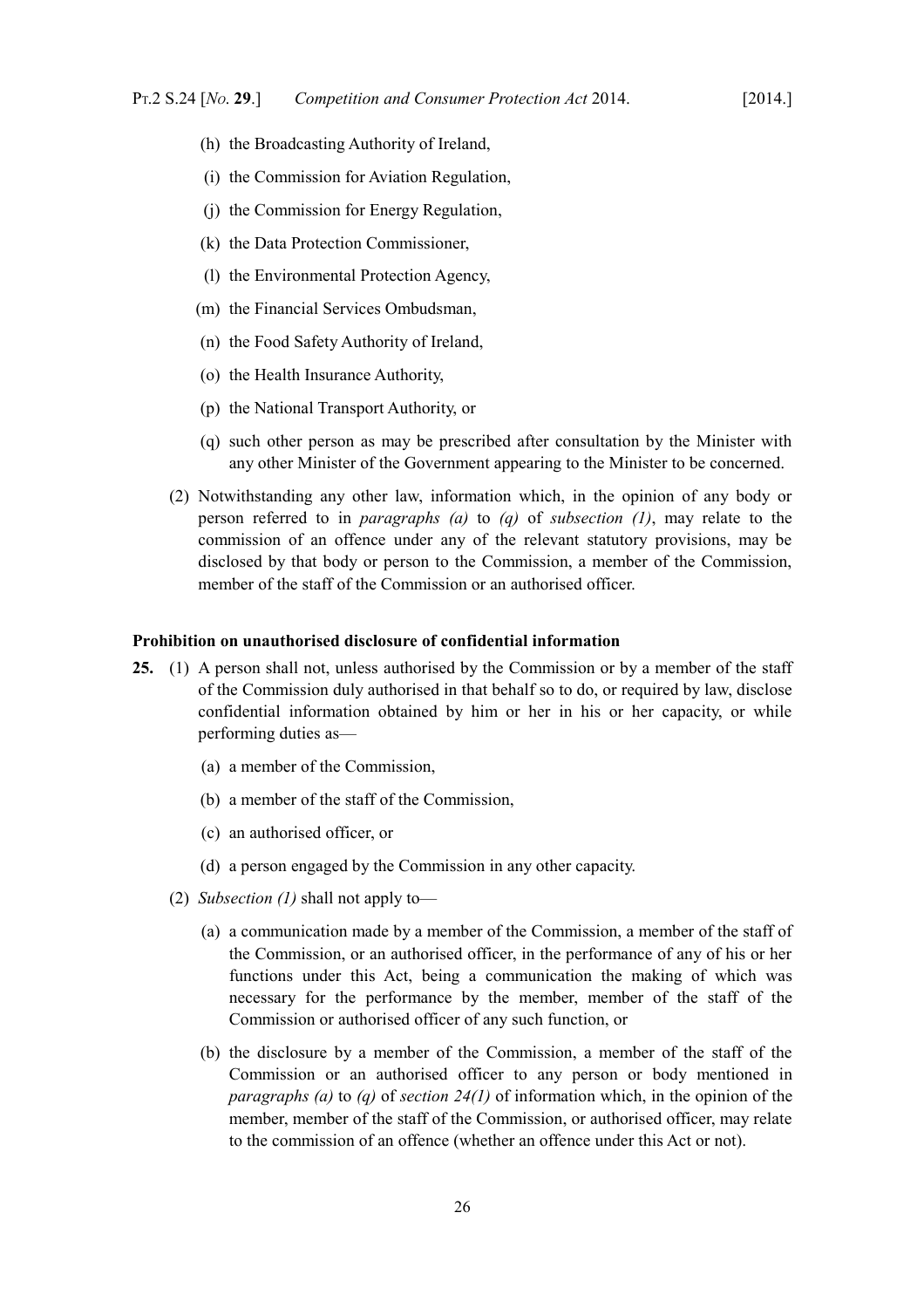- (3) A person who contravenes *subsection [\(1\)](#page-27-3)* commits an offence and shall be liable, on summary conviction, to a class A fine or imprisonment for a term not exceeding 6 months or both.
- (4) Nothing in *subsection [\(1\)](#page-27-3)* shall prevent the disclosure of information by means of a report made—
	- (a) to the Commission, or
	- (b) by or on behalf of the Commission to the Minister.
- (5) In this section "confidential information" includes—
	- (a) information that is expressed by the Commission to be confidential either as regards particular information or as regards information of a particular class or description, and
	- (b) proposals of a commercial nature or tenders submitted to the Commission by contractors, consultants or any other person.

#### <span id="page-28-1"></span>**Accountability of chairperson to Committee of Public Accounts**

- <span id="page-28-5"></span><span id="page-28-4"></span><span id="page-28-3"></span><span id="page-28-2"></span>**26.** (1) The chairperson of the Commission shall, whenever required in writing to do so by the Committee of Dáil Éireann established under the Standing Orders of Dáil Éireann to examine and report to Dáil Éireann on the appropriation accounts and reports of the Comptroller and Auditor General, give evidence to that Committee in relation to—
	- (a) the regularity and propriety of the transactions recorded or required to be recorded in any book or other record of account subject to audit by the Comptroller and Auditor General that the Commission is required by this Act to prepare,
	- (b) the economy and efficiency of the Commission in the use of its resources,
	- (c) the systems, procedures and practices employed by the Commission for the purpose of evaluating the effectiveness of its operations, and
	- (d) any matter affecting the Commission referred to in a special report of the Comptroller and Auditor General under section 11(2) of the [Comptroller and](http://www.irishstatutebook.ie/1993/en/act/pub/0008/index.html) [Auditor General \(Amendment\) Act 1993,](http://www.irishstatutebook.ie/1993/en/act/pub/0008/index.html) or in any other report of the Comptroller and Auditor General (in so far as it relates to a matter specified in *paragraph [\(a\)](#page-28-4)*, *[\(b\)](#page-28-3)* or *[\(c\)](#page-28-2)*) that is laid before Dáil Éireann.
	- (2) In the performance of his or her duties under this section, the chairperson of the Commission shall not question or express an opinion on the merits of any policy of the Government or a Minister of the Government or on the merits of the objectives of such a policy.

#### <span id="page-28-0"></span>**Accountability of chairperson to other Oireachtas Committees**

<span id="page-28-6"></span>**27.** (1) Subject to *subsection [\(2\)](#page-29-0)*, the chairperson of the Commission shall, at the request in writing of a Committee, attend before it to give account for the general administration of the Commission.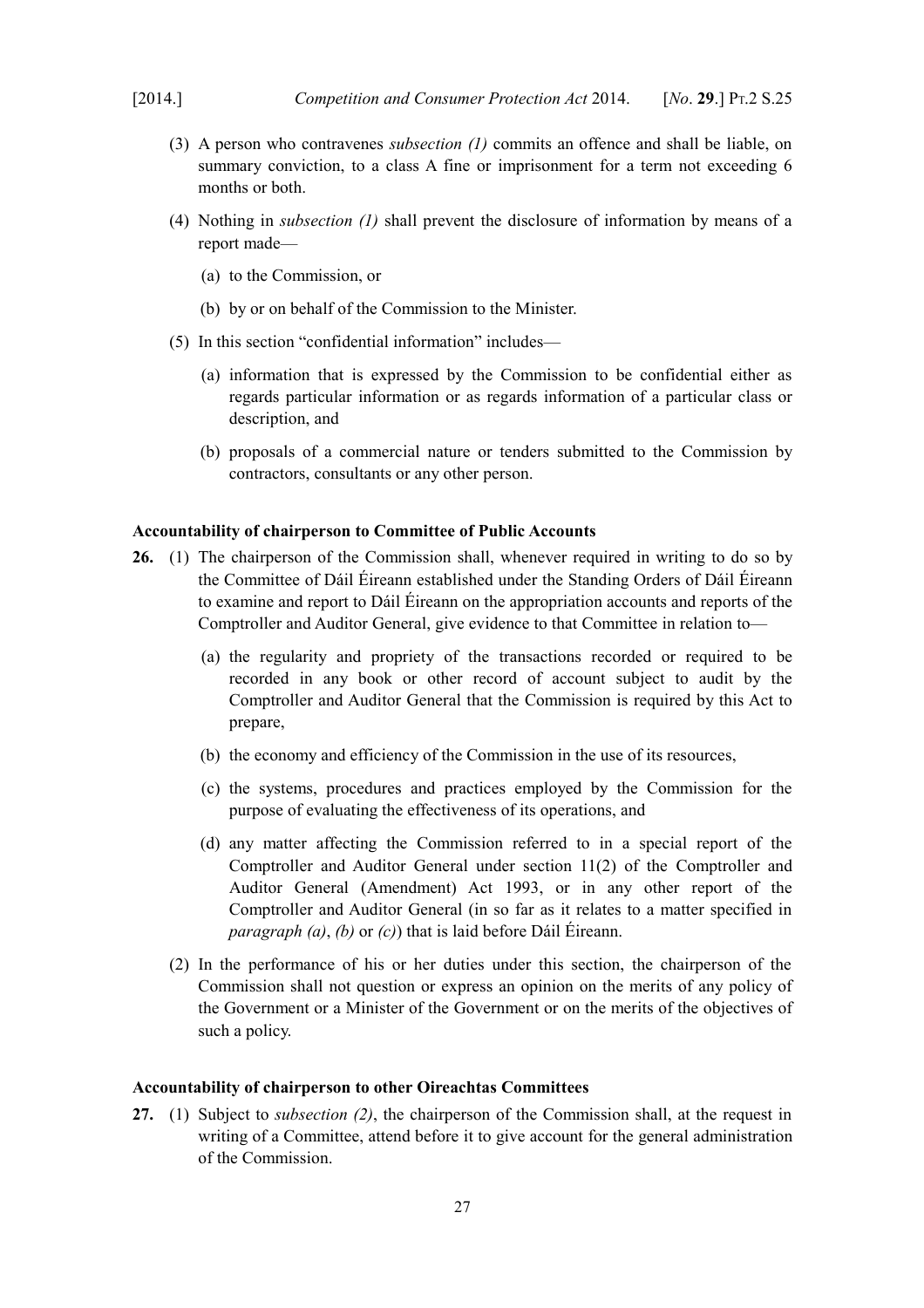- <span id="page-29-0"></span>(2) The chairperson of the Commission shall not be required to give account before a Committee in relation to—
	- (a) any matter which is or has been or may at a future time be the subject of proceedings before a court or tribunal in the State,
	- (b) any matter specified in *paragraphs [\(a\)](#page-14-3)* to *[\(d\)](#page-15-3)* of *subsection [\(7\)](#page-14-2)* of *section [10](#page-11-10)*, or
	- (c) a determination in relation to a merger or acquisition under section 21(2) of the Act of 2002.
- <span id="page-29-2"></span>(3) Where the chairperson of the Commission is of the opinion that a matter in respect of which he or she is requested to give an account before a Committee is a matter to which *subsection [\(2\)](#page-29-0)* applies, he or she shall inform the Committee of that opinion and the reasons for the opinion and, unless the information is conveyed to the Committee at a time when the chairperson of the Commission is before it, the information shall be so conveyed in writing.
- <span id="page-29-1"></span>(4) Where the chairperson of the Commission has informed a Committee of his or her opinion in accordance with *subsection [\(3\)](#page-29-2)* and the Committee does not withdraw the request referred to in *subsection [\(1\)](#page-28-6)* in so far as it relates to a matter the subject of that opinion—
	- (a) the chairperson of the Commission may, not later than 21 days after being informed by the Committee of its decision not to do so, apply to the High Court in a summary manner for determination of the question whether the matter is one to which *subsection [\(2\)](#page-29-0)* applies, or
	- (b) the Chairperson of the Committee may, on behalf of the Committee, make such an application,

and the High Court shall determine the matter.

- (5) Pending the determination of an application under *subsection [\(4\)](#page-29-1)*, the chairperson of the Commission shall not attend before the Committee to give account for the matter the subject of the application.
- (6) If the High Court determines that the matter concerned is one to which *subsection [\(2\)](#page-29-0)* applies, the Committee shall withdraw the request referred to in *subsection [\(1\)](#page-28-6)*, but if the High Court determines that *subsection [\(2\)](#page-29-0)* does not apply, the chairperson of the Commission shall attend before the Committee to give account for the matter.
- (7) In the performance of his or her duties under this section, the chairperson of the Commission shall not question or express an opinion on the merits of any policy of the Government or a Minister of the Government or on the merits of the objectives of such a policy.
- (8) In this section "Committee" means a Committee appointed by either House of the Oireachtas or jointly by both Houses of the Oireachtas (other than the Committee referred to in *section [26](#page-28-5)* or the Committee on Members' Interests of Dáil Éireann or the Committee on Members' Interests of Seanad Éireann) or a sub-Committee of such a Committee.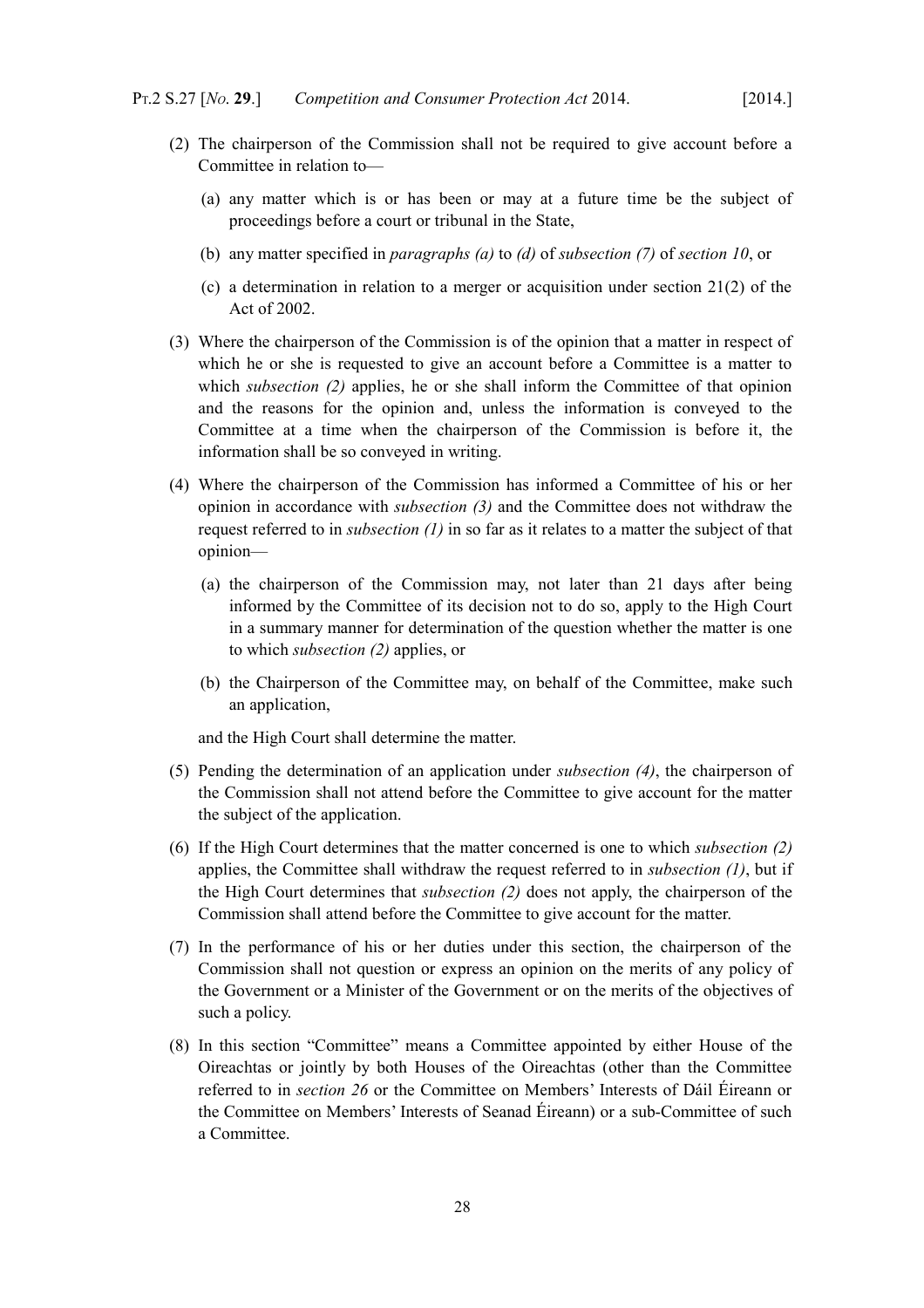## <span id="page-30-1"></span>**Staff**

- <span id="page-30-2"></span>**28.** (1) The Commission may, with the consent of the Minister given with the approval of the Minister for Public Expenditure and Reform, appoint such and so many persons to be members of the staff of the Commission as it may from time to time determine.
	- (2) The terms and conditions of service of a member of the staff of the Commission shall, with the consent of the Minister given with the approval of the Minister for Public Expenditure and Reform, be such as may be determined from time to time by the Commission.
	- (3) There shall be paid by the Commission to the members of its staff such remuneration and allowances as, from time to time, the Commission, with the consent of the Minister given with the approval of the Minister for Public Expenditure and Reform, determines.

#### <span id="page-30-0"></span>**Superannuation**

- <span id="page-30-6"></span><span id="page-30-5"></span><span id="page-30-4"></span><span id="page-30-3"></span>**29.** (1) Subject to *subsection [\(2\)](#page-30-4)*, as soon as may be after the establishment day, the Commission shall prepare and submit to the Minister a scheme or schemes for the granting of superannuation benefits to or in respect of—
	- (a) persons who were accepted into its employment in accordance with *section [40](#page-43-7)*, and
	- (b) such other persons as it considers appropriate, including—
		- (i) the person referred to in *paragraph [\(b\)](#page-16-10)* of *section [12](#page-16-9)[\(1\)](#page-16-5)*, and
		- (ii) persons who elect to become members of the staff of the Commission pursuant to section 24G (inserted by *section [76](#page-82-1)*) of the Act of 2007.
	- (2) A scheme prepared and submitted under this section shall not provide for the granting of superannuation benefits to or in respect of any person referred to in *subsection [\(1\)](#page-30-3)* where the Single Public Service Pension Scheme applies to that person by virtue of Chapter 2 of Part 2 of the Act of 2012.
	- (3) Every scheme prepared and submitted under this section shall fix the time and conditions of retirement for all persons to, or in respect of whom, superannuation benefits are payable under the scheme, and different times and conditions may be fixed in respect of different classes of persons.
	- (4) The Commission may at any time prepare and submit to the Minister a scheme amending or revoking a scheme previously submitted and approved under this section.
	- (5) A scheme or amending scheme submitted to the Minister under this section shall, if approved by the Minister with the consent of the Minister for Public Expenditure and Reform, be carried out by the Commission in accordance with its terms.
	- (6) (a) If any dispute arises as to the claim of any person to, or the amount of, any superannuation benefit pursuant to a scheme under this section, such dispute shall be submitted to such person and determined in such manner as may be specified in the scheme.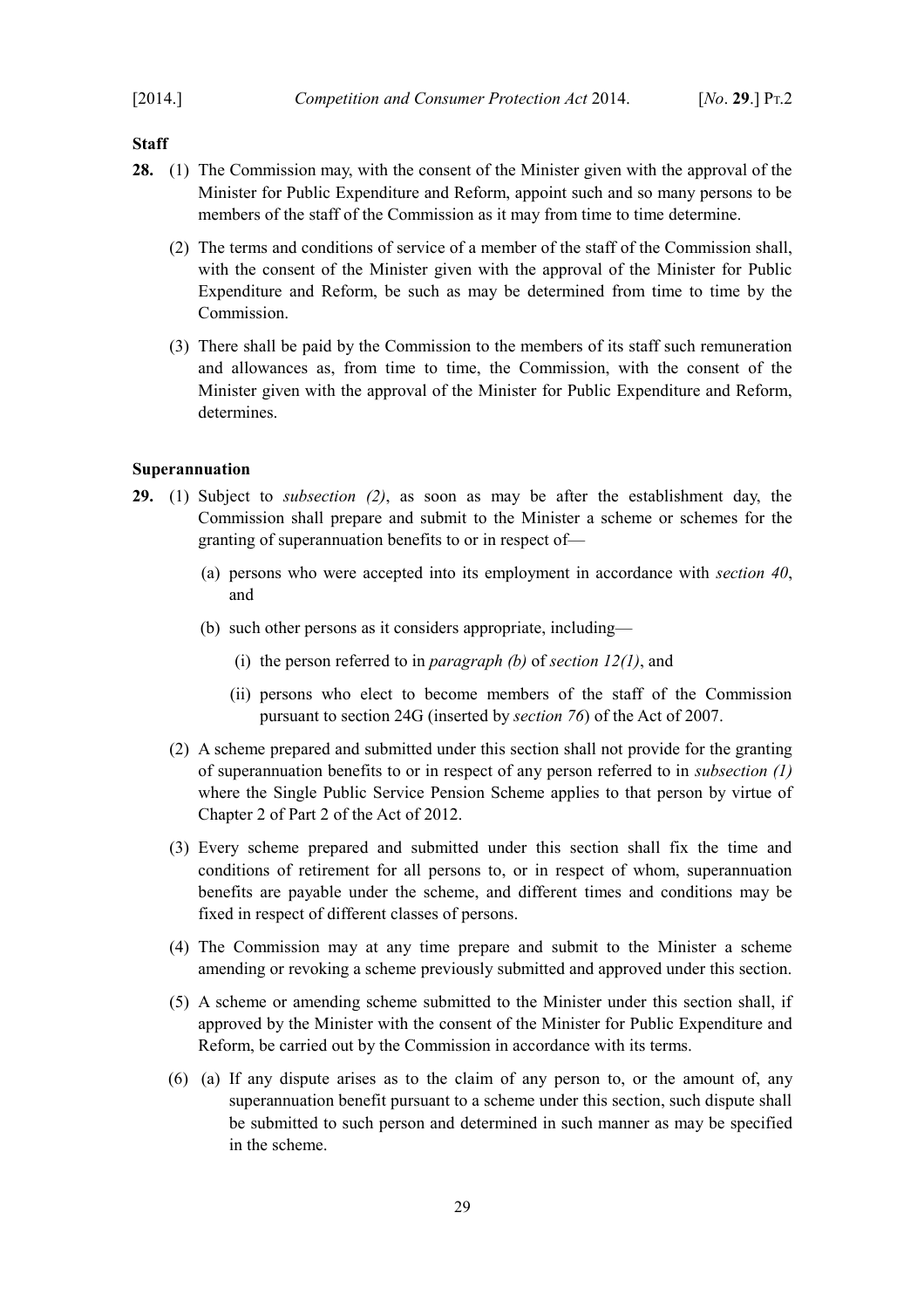- (b) A scheme under this section shall make provision for an appeal from a determination of a person referred to in *paragraph [\(a\)](#page-30-6)* to such other person as may be specified in the scheme.
- (7) A superannuation benefit shall not be granted by the Commission to or in respect of any persons who are members of a scheme under this section and no other arrangement shall be entered into for the provision of any superannuation benefit to such persons on their ceasing to hold office, other than in accordance with such scheme or schemes submitted and approved under this section or an arrangement approved by the Minister and the Minister for Public Expenditure and Reform.
- <span id="page-31-4"></span><span id="page-31-3"></span>(8) (a) Subject to *subsection [\(12\)](#page-32-2)*, and save in accordance with a collective agreement negotiated with a recognised trade union or staff association and approved by the Minister with the consent of the Minister for Public Expenditure and Reform, a scheme under this section shall, as respects a person referred to in *paragraph [\(a\)](#page-30-5)* of *subsection [\(1\)](#page-30-3)*, provide for the granting to or in respect of him or her of superannuation benefits upon and subject to such terms and conditions as are not less favourable and not more favourable to him or her than the terms and conditions in relation to the grant of such benefits that applied to him or her immediately before the establishment day.
	- (b) Any period of service by a person as a member of the staff of a dissolved body which was a period of reckonable service for the purposes of a scheme for the granting of superannuation benefits to or in respect of members of the staff of the dissolved body shall be regarded as a period of reckonable service for the purposes of any scheme under this section.
- <span id="page-31-2"></span>(9) Subject to *subsection [\(12\)](#page-32-2)*, where, in the period beginning on the establishment day and ending immediately before the commencement of a scheme under this section, a superannuation benefit falls due for payment to or in respect of a person who was accepted into the employment of the Commission in accordance with *section [40](#page-43-7)* to whom the Single Public Service Pension Scheme does not apply by virtue of Chapter 2 of Part 2 of the Act of 2012, the benefit shall be calculated and paid by the Commission in accordance with such schemes, arrangements or enactments in relation to superannuation, as applied to the person immediately before the establishment day and, for that purpose, his or her pensionable service with the Commission shall be aggregated with his or her previous pensionable service.
- <span id="page-31-1"></span>(10) Subject to *subsection [\(12\)](#page-32-2)*, every scheme or arrangement in relation to superannuation administered by a dissolved body immediately prior to the establishment day shall—
	- (a) on and after the establishment day, and
	- (b) only in so far as the schemes or arrangements concerned relate to former members of the staff (other than those to whom *subsection [\(1\)](#page-30-3)* or *[\(2\)](#page-30-4)* refers) of the dissolved bodies, including those who are deceased,

continue in force as if made by the Commission.

<span id="page-31-0"></span>(11) Subject to *subsection [\(12\)](#page-32-2)*, and notwithstanding the repeal of section 44 of the Act of 2002 by *section*  $7(1)(c)$  $7(1)(c)$  $7(1)(c)$ , a scheme made under paragraph 5 of the Schedule to the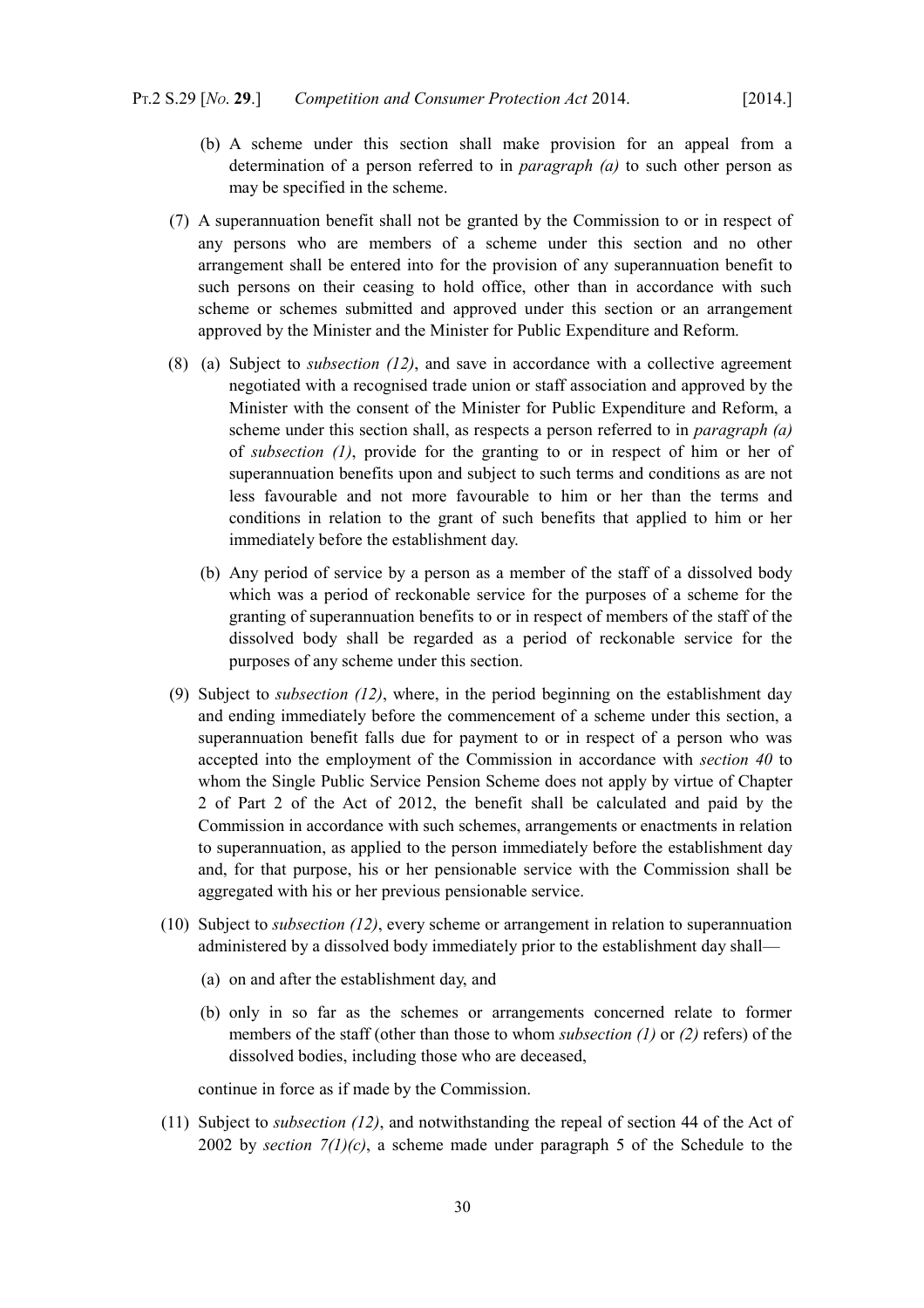[Competition Act 1991](http://www.irishstatutebook.ie/1991/en/act/pub/0024/index.html) continued in force by subsection (7) of the said section 44, and in force immediately before the establishment day, shall continue in force on and after that day.

- <span id="page-32-2"></span>(12) *Paragraph [\(a\)](#page-31-4)* of *subsection [\(8\)](#page-31-3)* and *subsections [\(9\)](#page-31-2)*, *[\(10\)](#page-31-1)* and *[\(11\)](#page-31-0)* shall not apply in relation to a provision of a scheme or arrangement in relation to superannuation in respect of which the consent or approval of the Minister for Finance, the Minister for Public Expenditure and Reform or any other Minister of the Government was required by or under any enactment but not obtained.
- (13) The Minister shall cause every scheme submitted and approved under this section to be laid before each House of the Oireachtas as soon as may be after it is approved, and if either such House, within the next 21 days on which that House sits after the scheme is laid before it, passes a resolution annulling the scheme, the scheme shall be annulled accordingly, but without prejudice to anything previously done thereunder.
- (14) In this section—

"Act of 2012" means the [Public Service Pensions \(Single Scheme and Other](http://www.irishstatutebook.ie/2012/en/act/pub/0037/index.html) [Provisions\) Act 2012;](http://www.irishstatutebook.ie/2012/en/act/pub/0037/index.html)

"superannuation benefit" means a pension, gratuity or other allowance payable on resignation, retirement or death.

## <span id="page-32-0"></span>**Strategy statement and work programme**

- <span id="page-32-4"></span><span id="page-32-3"></span><span id="page-32-1"></span>**30.** (1) The Commission shall, as soon as practicable after the commencement of this section, and thereafter not earlier than 6 months before and not later than the expiration of each subsequent period of 3 years following that commencement, prepare and submit to the Minister a strategy statement in respect of the period of 3 years immediately following the year in which the strategy statement is so submitted.
	- (2) The Minister shall, as soon as practicable after a strategy statement has been submitted to him or her under *subsection [\(1\)](#page-32-4)*, cause a copy of it to be laid before each House of the Oireachtas.
	- (3) The Commission shall ensure that, as soon as practicable after copies of a strategy statement are laid before both Houses of the Oireachtas in accordance with *subsection [\(2\)](#page-32-3)*, the strategy statement is published on the internet.
	- (4) When preparing a strategy statement, the Commission may consult such persons as it considers appropriate.
	- (5) The Commission shall prepare and submit to the Minister, at least 2 months before the commencement of each financial year, a work programme relating to the discharge of its functions, including—
		- (a) having regard to the strategy statement, the objectives of the Commission for that year and its strategy for achieving those objectives,
		- (b) the priorities of the Commission for that year, having regard to those objectives and its available resources, and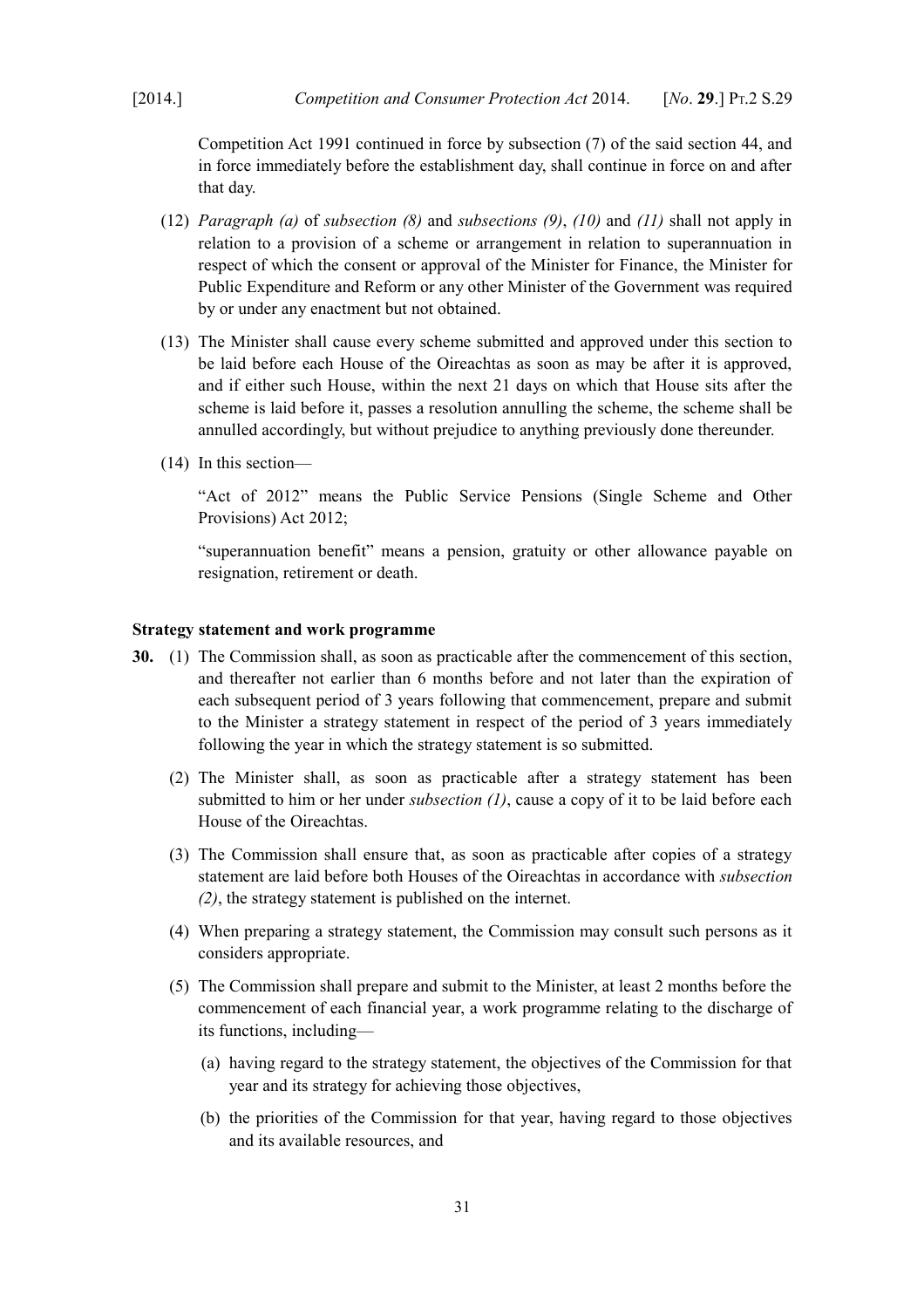- (c) any other matters that the Minister may from time to time specify when issuing directions or guidelines under *subsection [\(6\)](#page-33-1)*.
- <span id="page-33-1"></span>(6) The Minister may, from time to time, issue directions or guidelines to the Commission concerning the preparation of the work programme and the Commission shall comply with those directions and prepare the work programme in accordance with those guidelines.
- (7) In this section "strategy statement" means a statement that—
	- (a) specifies the key objectives, outputs and related strategies, including use of resources, of the Commission,
	- (b) except for the first strategy statement, includes a review of the outcomes and effectiveness of the preceding strategy statement,
	- (c) includes any other matters that the Minister may direct, and
	- (d) is prepared in a form and manner that is in accordance with any directions issued from time to time by the Minister.

## <span id="page-33-0"></span>**Accounts of Commission**

- **31.** (1) The Commission shall—
	- (a) submit estimates of income and expenditure to the Minister in such form, in respect of such periods and at such times as may be required by the Minister, and
	- (b) furnish to the Minister any information which the Minister may require in relation to such estimates, including proposals and future plans relating to the performance by the Commission of its functions.
	- (2) The Commission shall keep in such form as may be approved by the Minister with the consent of the Minister for Public Expenditure and Reform all proper and usual accounts of all money received or expended by it and, in particular, shall keep in such form as aforesaid all such special accounts as the Minister may, with the consent of the Minister for Public Expenditure and Reform, from time to time direct.
	- (3) The Commission shall, whenever so requested by the Minister, permit any person appointed by the Minister to examine the books or other records of account of the Commission in respect of any financial year or other period and shall facilitate any such examination, and the Commission shall pay such fee for the examination as may be fixed by the Minister.
	- (4) Accounts kept in accordance with this section shall be submitted, not later than 1 April in the year immediately following the financial year to which they relate or on such earlier date as the Minister may, from time to time specify, to the Comptroller and Auditor General for audit and, immediately after the audit, a copy of the accounts, and of such other (if any) accounts as the Minister, after consultation with the Minister for Public Expenditure and Reform, may direct and a copy of the Comptroller and Auditor General's report on the accounts shall be presented to the Minister who shall, as soon as may be after they are so presented, cause copies thereof to be laid before each House of the Oireachtas.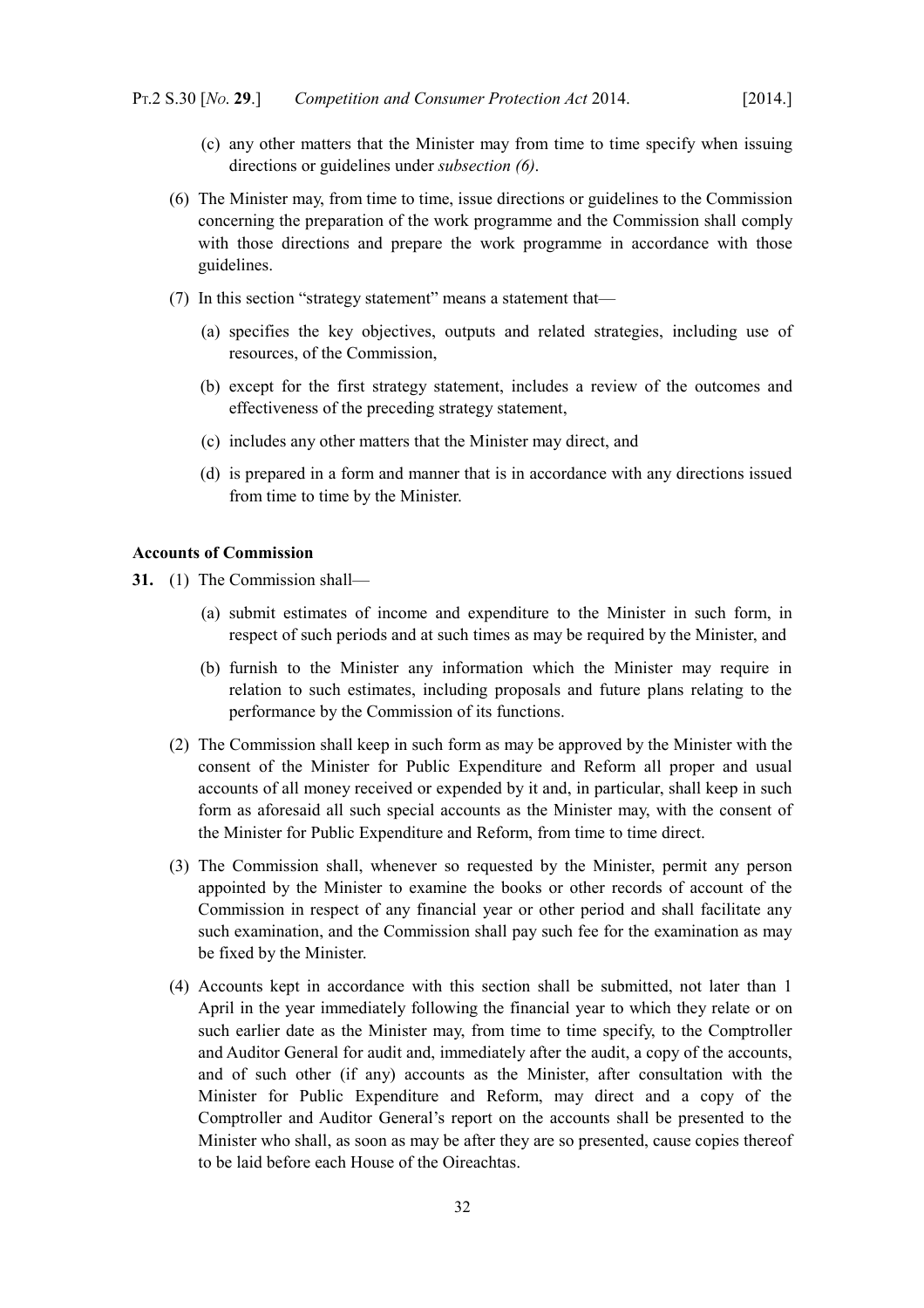# <span id="page-34-1"></span>**Reporting by Commission**

- <span id="page-34-5"></span><span id="page-34-2"></span>**32.** (1) The Commission shall not later than 30 June in each year prepare and submit to the Minister a report on its activities in the immediately preceding year (in this section referred to as the "annual report"), and the Minister shall, as soon as may be after receiving the annual report, cause copies of the annual report to be laid before each House of the Oireachtas.
	- (2) An annual report shall include information in such form and regarding such matters as the Minister may direct but nothing in this subsection shall be construed as requiring the Commission to include information the inclusion of which would, in the opinion of the Commission, be likely to prejudice the performance of its functions.
	- (3) The Commission may from time to time furnish to the Minister such information about the performance of its functions as it considers appropriate and shall furnish the Minister with advice on any matter relating to those functions, as the Minister may from time to time request (other than information the provision of which would, in the opinion of the Commission, be likely to prejudice the performance of its functions).
	- (4) The Commission shall arrange for an annual report that has been laid before each House of the Oireachtas in accordance with *subsection [\(1\)](#page-34-5)* to be published on the internet as soon as practicable after copies of the report are so laid.

## <span id="page-34-0"></span>**Saving for legal privilege**

- <span id="page-34-3"></span>**33.** (1) Subject to *subsection [\(2\)](#page-34-3)*, nothing in this Act, the Act of 2002 or the Act of 2007 shall compel the disclosure by any person of privileged legal material or authorise the taking of privileged legal material.
	- (2) The disclosure of information may be compelled, or possession of it taken, pursuant to this Act, notwithstanding that it is apprehended that the information is privileged legal material provided that the compelling of its disclosure or the taking of its possession is done by means whereby the confidentiality of the information can be maintained (as against the person compelling such disclosure or taking such possession) pending the determination by the High Court of the issue as to whether the information is privileged legal material.
	- (3) Without prejudice to *subsection [\(4\)](#page-34-4)*, where, in the circumstances referred to in *subsection [\(2\)](#page-34-3)*, information has been disclosed or taken possession of pursuant to this Act, the person—
		- (a) to whom such information has been so disclosed, or
		- (b) who has taken possession of it,

<span id="page-34-6"></span>shall (unless the person has, within the period subsequently mentioned in this subsection, been served with notice of an application under *subsection [\(4\)](#page-34-4)* in relation to the matter concerned) apply to the High Court for a determination as to whether the information is privileged legal material and an application under this section shall be made within 30 days after the disclosure or the taking of possession.

<span id="page-34-4"></span>(4) A person who, in the circumstances referred to in *subsection [\(2\)](#page-34-3)*, is compelled to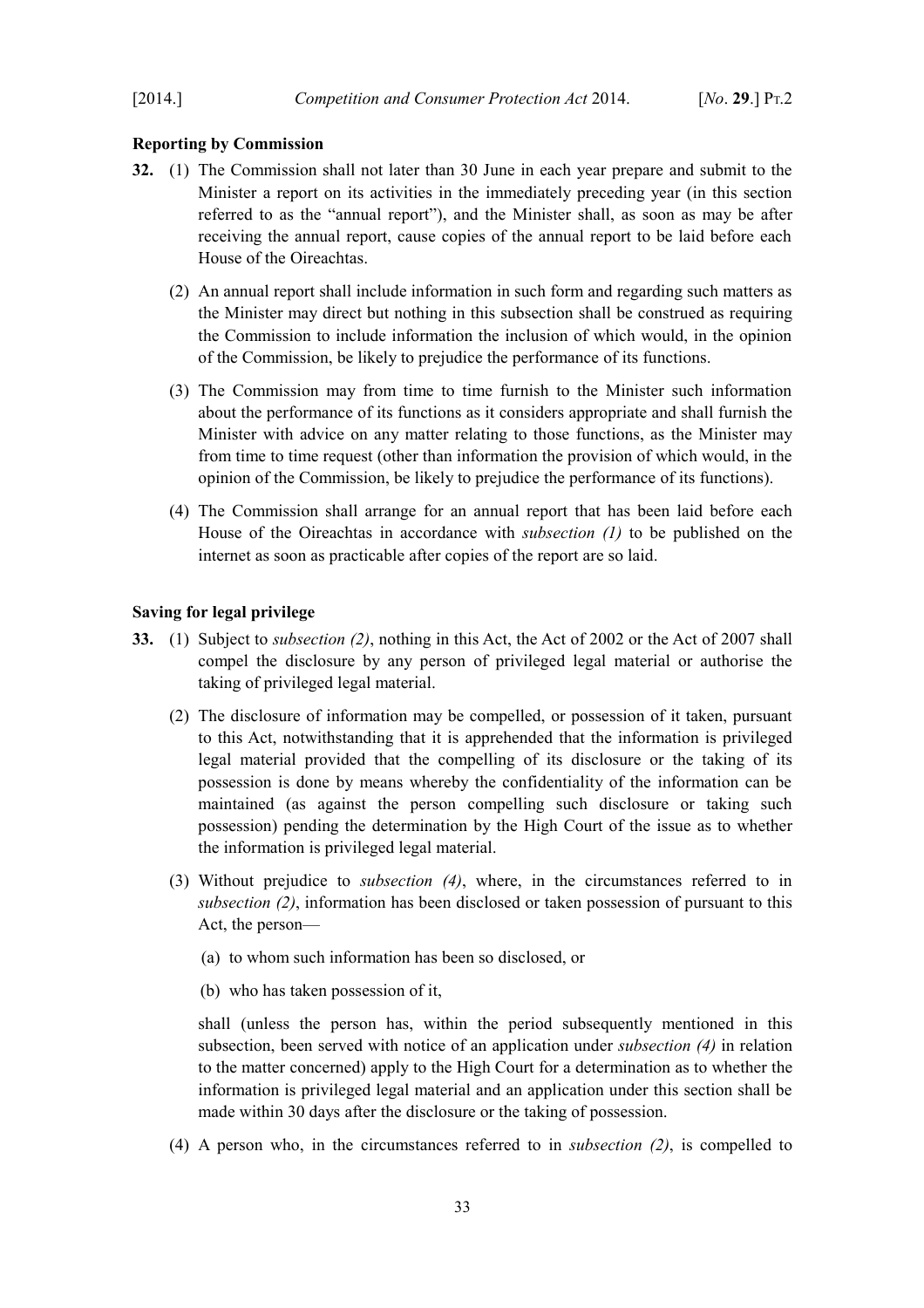disclose information, or from whose possession information is taken, pursuant to this Act, may apply to the High Court for a determination as to whether the information is privileged legal material.

- <span id="page-35-3"></span>(5) Pending the making of a final determination of an application under *subsection [\(3\)](#page-34-6)* or *[\(4\)](#page-34-4)*, the High Court may give such interim or interlocutory directions as the court considers appropriate including, without prejudice to the generality of the foregoing, directions as to—
	- (a) the preservation of the information, in whole or in part, in a safe and secure place in any manner specified by the court,
	- (b) the appointment of a person with suitable legal qualifications possessing the level of experience, and the independence from any interest falling to be determined between the parties concerned, that the court considers to be appropriate for the purpose of—
		- (i) examining the information, and
		- (ii) preparing a report for the court with a view to assisting or facilitating the court in the making by the court of its determination as to whether the information is privileged legal material.
- (6) An application under *subsection [\(3\)](#page-34-6)*, *[\(4\)](#page-34-4)* or *[\(5\)](#page-35-3)* shall be by motion and may, if the High Court directs, be heard otherwise than in public.
- (7) In this section—

"computer" includes a personal organiser or any other electronic means of information storage or retrieval;

"information" means information contained in a book, document or record, a computer or otherwise;

"privileged legal material" means information which, in the opinion of the court, a person is entitled to refuse to produce on the grounds of legal professional privilege.

# <span id="page-35-2"></span>CHAPTER 2

## <span id="page-35-1"></span>*Authorised Officers*

# <span id="page-35-0"></span>**Definitions**

**34.** In this Chapter—

"activity" includes any activity in connection with the business of supplying or distributing goods or providing a service, or in connection with the organisation or assistance of persons engaged in any such business;

"place" has the same meaning as it has in section 29 (inserted by section 1 of the [Criminal Justice \(Search Warrants\) Act 2012\)](http://www.irishstatutebook.ie/2012/en/act/pub/0033/index.html) of the [Offences Against the State Act 1939;](http://www.irishstatutebook.ie/1939/en/act/pub/0013/index.html)

"records" includes, in addition to records in writing—

(a) discs, tapes, sound-tracks or other devices in which information, sounds or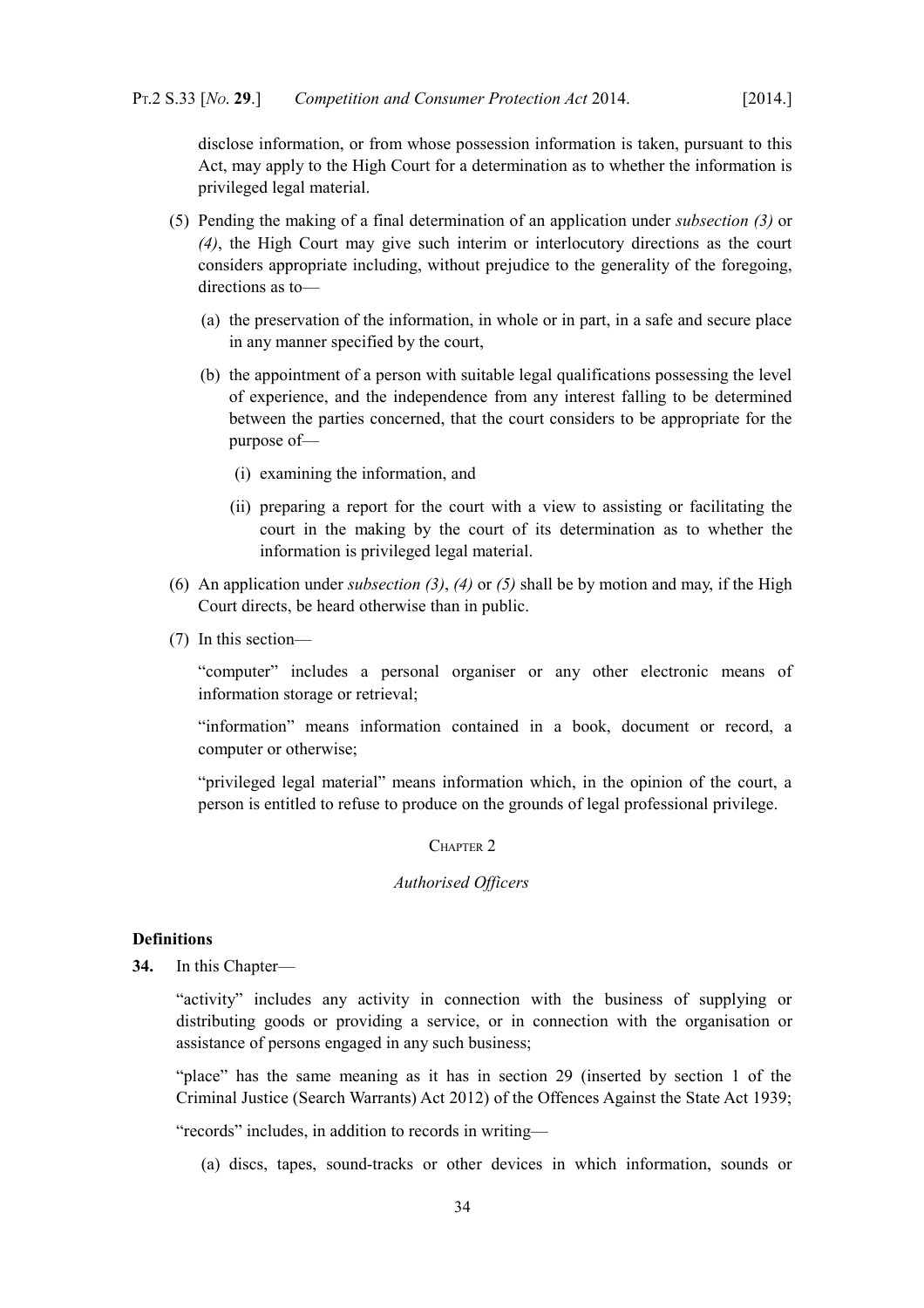signals are embodied so as to be capable (with or without the aid of some other instrument) of being reproduced in legible or audible form,

- <span id="page-36-0"></span>(b) films, tapes or other devices in which visual images are embodied so as to be capable (with or without the aid of some other instrument) of being reproduced in visual form, and
- (c) photographs,

and a reference to a copy of records includes, in the case of records falling within *paragraph [\(a\)](#page-35-0)* only, a transcript of the sounds or signals embodied therein, in the case of records falling within *paragraph [\(b\)](#page-36-0)*, a still reproduction of the images embodied therein and, in the case of records falling within both of those paragraphs, such a transcript and such a still reproduction;

"tape" includes—

- (a) a disc, magnetic tape, soundtrack or other device in which sounds or signals may be embodied for the purpose of being reproduced (with or without the aid of some other instrument) in audible form, and
- (b) a film, disc, magnetic tape or other device in which visual images may be embodied for the purpose of being reproduced (with or without the aid of some other instrument) in visual form.

### **Appointment of authorised officers**

- <span id="page-36-1"></span>**35.** (1) The Commission may appoint in writing such and so many persons, including members of the staff of the Commission, to be authorised officers for the purposes of all or any of the relevant statutory provisions and such appointment may be specified to be for a fixed period.
	- (2) An authorised officer appointed under—
		- (a) section 30 of the Act of 2007, or
		- (b) section 45 of the Act of 2002,

and holding office immediately before the establishment day shall, on and after that day, be deemed to have been appointed under this section.

- (3) Every authorised officer appointed under this section shall be furnished with a warrant of appointment which shall be issued by the Commission, and shall, when exercising any power conferred on him or her by any of the relevant statutory provisions if requested by a person affected, produce the warrant of appointment or copy of it to that person.
- (4) An appointment under this section shall cease—
	- (a) if the Commission revokes the appointment,
	- (b) if the appointment is for a fixed period, on the expiry of that period, or
	- (c) if the person appointed is a member of staff of the Commission, when that person ceases to be a member of staff of the Commission.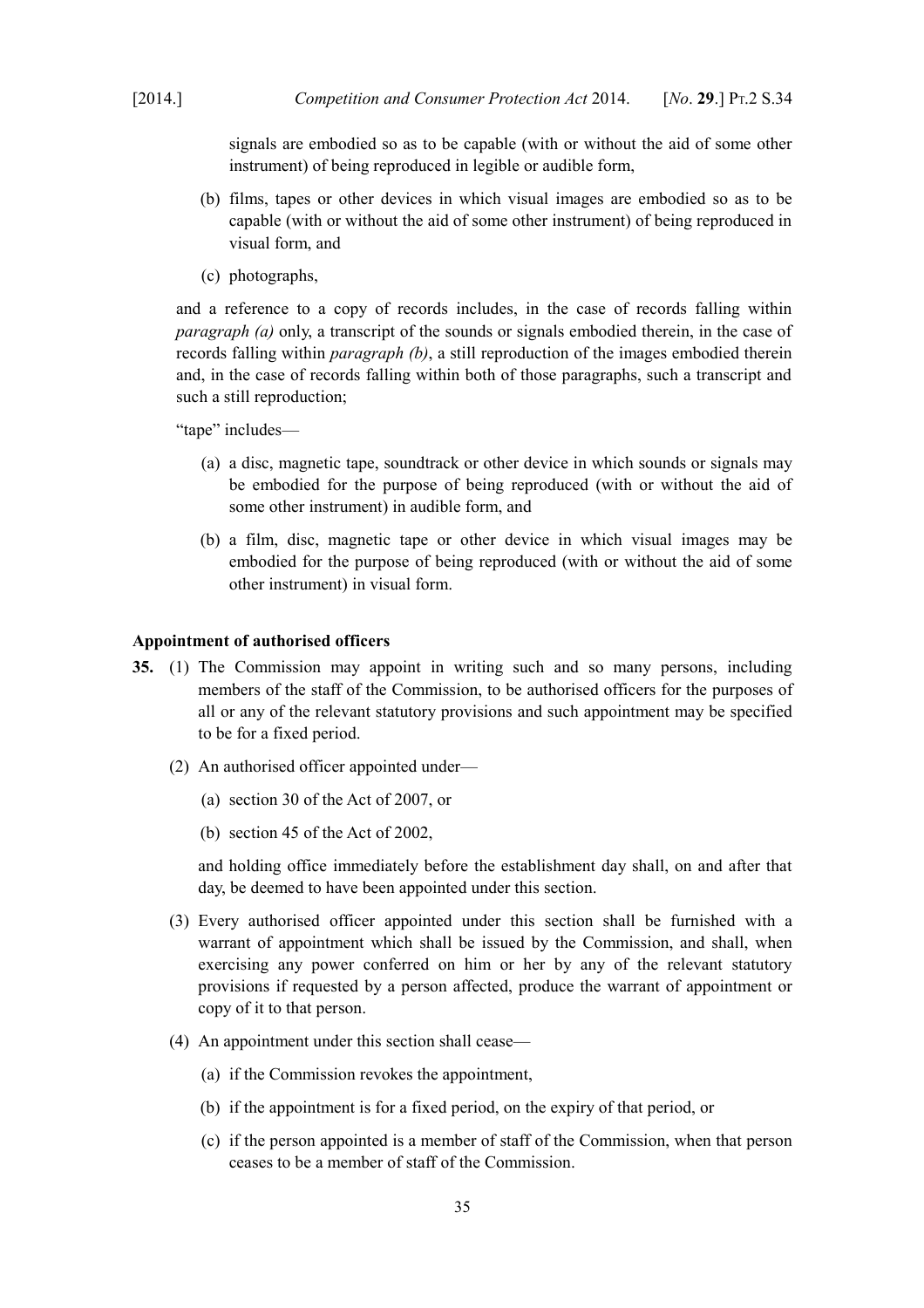- <span id="page-37-2"></span>(5) An authorised officer, when exercising any powers conferred on an authorised officer by this Act, may be accompanied by such other authorised officers or members of An Garda Síochána or both as he or she considers necessary.
- (6) For the avoidance of doubt, nothing in *subsection [\(5\)](#page-37-2)* affects the exercise by an authorised officer who is a member of An Garda Síochána of any power, which apart from that subsection, he or she could exercise by virtue of *subsection [\(1\)](#page-38-1)* of *section [36](#page-38-0)* or *subsection [\(1\)](#page-40-1)* of *section [37](#page-40-0)* or otherwise.
- (7) A person who falsely represents himself or herself as an authorised officer shall be guilty of an offence and shall be liable on summary conviction to a class A fine or imprisonment for a term not exceeding 12 months or both.
- <span id="page-37-1"></span><span id="page-37-0"></span>(8) A person who—
	- (a) obstructs or impedes an authorised officer in the exercise of a power under *section [36](#page-38-0)* or *[37](#page-40-0)*,
	- (b) without reasonable excuse, fails to comply with a request or requirement of an authorised officer under *section [36](#page-38-0)* or *[37](#page-40-0)*, or
	- (c) in purported compliance with such a request or requirement gives information that is false or misleading in a material respect,

shall be guilty of an offence.

- (9) A person guilty of an offence under *subsection [\(8\)](#page-37-1)* shall be liable—
	- (a) on summary conviction, to a class A fine or imprisonment for a term not exceeding 6 months, or both, or
	- (b) on conviction on indictment, to a fine not exceeding  $€50,000$  or imprisonment for a term not exceeding 3 years, or both.
- (10) Where a member of An Garda Síochána is of the opinion that an offence under *subsection [\(8\)](#page-37-1)[\(a\)](#page-37-0)* is being or has been committed, then the member may arrest that person without warrant.
- (11) In proceedings by way of summons for an offence under any of the relevant statutory provisions in which the prosecutor is the Director of Public Prosecutions or the Commission, a document within the meaning of section 7(1) of the [Courts Act 1964](http://www.irishstatutebook.ie/1964/en/act/pub/0011/index.html) may be served by an authorised officer.
- $(12)$  In—
	- (a) an action under section 14A or 15C of the Act of 2002,
	- (b) an investigation under Chapter 5 (inserted by *section [83](#page-87-0)*) of Part 3 of the Act of 2007, or
	- (c) proceedings for an offence under any of the relevant statutory provisions,

the production to the court of a document purporting to be a warrant or other document whereby the Commission appointed, on a specified date, a person under this section to be an authorised officer for the purposes of this Act shall, without proof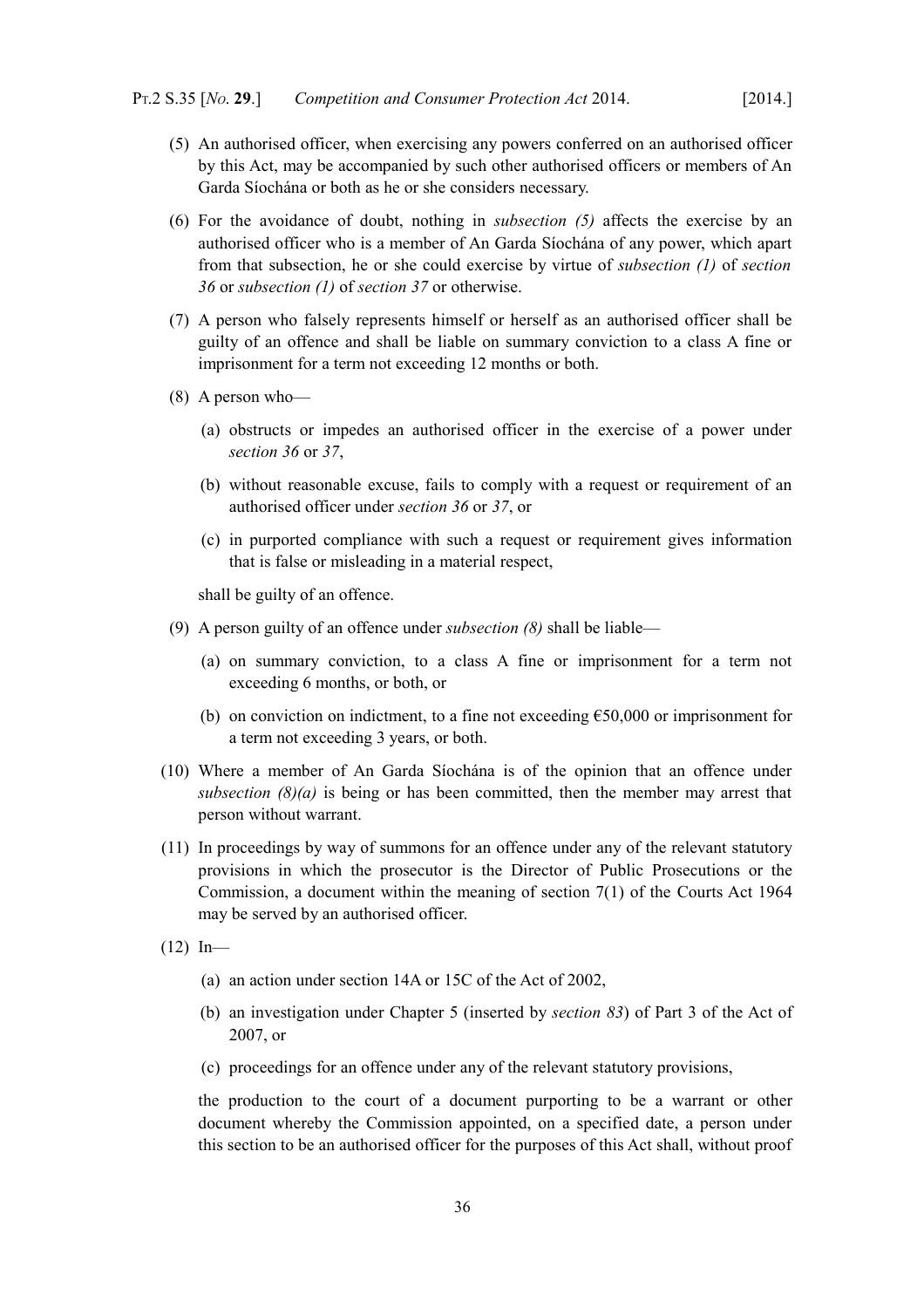of any signature on it or that the signatory was the proper person to sign it, be sufficient evidence, until the contrary is proved, that the first-mentioned person is or, as the case may be, was at all material times (but not earlier than the date aforesaid) a person appointed under this section to be an authorised officer for the purposes of this Act.

# **Powers of authorised officers for purposes of enforcing relevant statutory provisions (other than Act of 2002)**

- <span id="page-38-2"></span><span id="page-38-1"></span><span id="page-38-0"></span>**36.** (1) An authorised officer may, for the purpose of enforcing any of the relevant statutory provisions (other than the Act of 2002)—
	- (a) at all reasonable times enter any place at which there are reasonable grounds to believe that any trade or business or any activity in connection with a trade or business is being, or has been, carried on, or that books, documents or records in relation to that trade, business or activity are kept, and search and inspect the place and any books, documents or records that are at that place,
	- (b) secure for later inspection any, or any part of any place at which such books, documents or records are kept or there are reasonable grounds for believing that such books, documents or records are kept,
	- (c) remove and retain any books, documents or records relating to a trade, business or activity for such periods as may be reasonable for further examination and take any other steps which appear to the authorised officer to be necessary for preserving, or preventing interference with, such books, documents or records, subject to a warrant being issued for such purposes by a judge of the District Court,
	- (d) require any person who carries on a trade, business or activity and any person employed in connection therewith to—
		- (i) give to the authorised officer his or her name, home address and occupation, and
		- (ii) provide to the authorised officer any books, documents or records relating to that activity which are in that person's power or control, and to give to the officer such information as he or she may reasonably require in regard to any entries in such books, documents or records, and where such books, documents or records are kept in a non-legible form to reproduce them in a legible form,
	- (e) inspect and take copies of or extracts from any such books, documents or records at the place including in the case of information in a non-legible form, copies of or extracts from such information in a permanent legible form,
	- (f) require any person mentioned in *paragraph [\(d\)](#page-38-2)* to give to the authorised officer any information which the authorised officer may reasonably require in regard to such trade, business or activity or in respect of the persons carrying on such trade, business or activity or employed in connection with such trade, business or activity, (including in particular, in the case of an unincorporated body of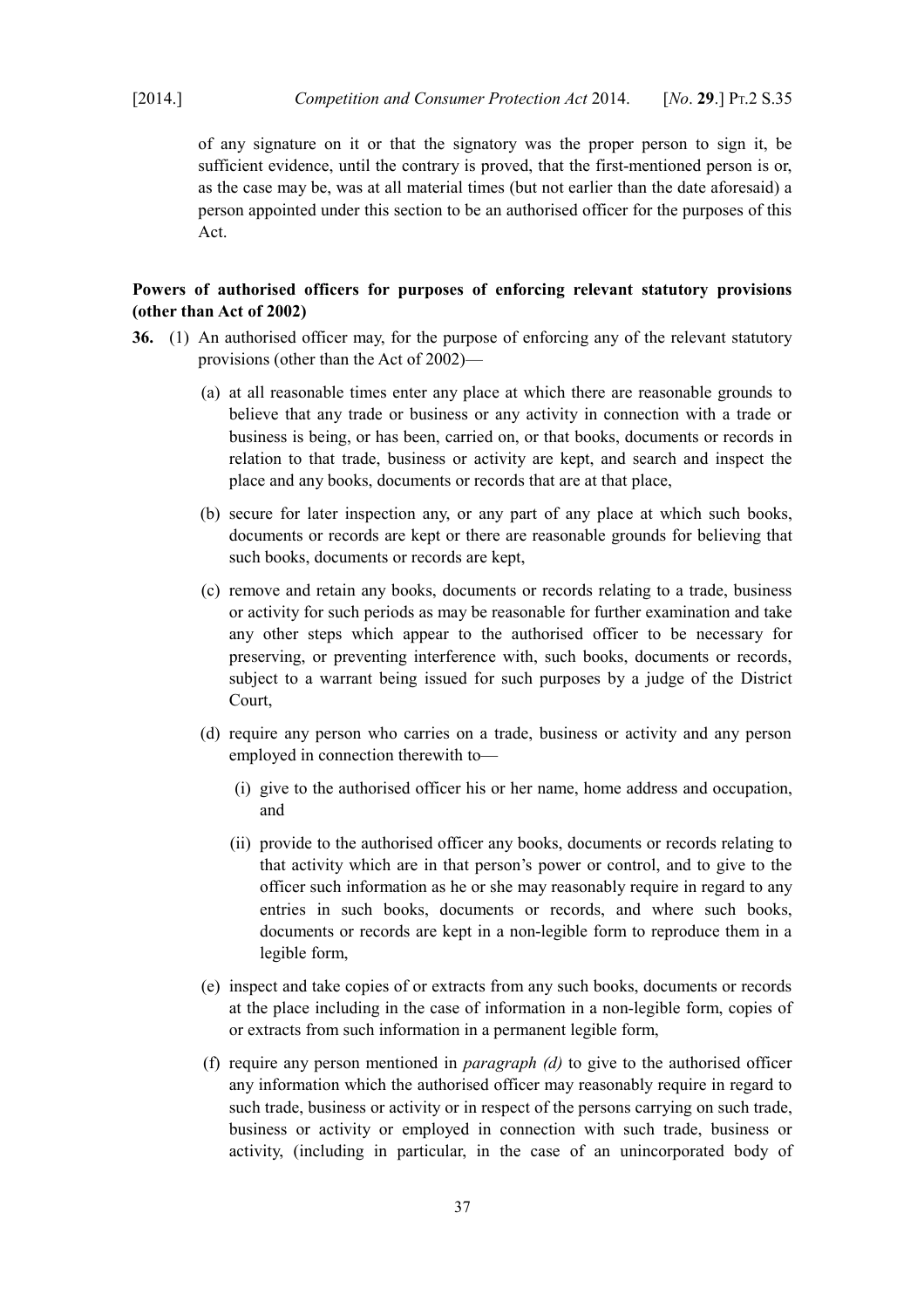persons, information in regard to the membership thereof and its committee of management or other controlling authority),

- (g) require any such person to give to the authorised officer any other information which the authorised officer may reasonably require in respect of such trade, business or activity,
- (h) require any person by or on whose behalf data equipment is or has been used or any person having charge of, or otherwise concerned with the operation of, the data equipment or any associated apparatus or material, to afford the authorised officer all reasonable assistance in relation to it and assist in the retrieval of information connected with the operation of such data equipment, apparatus or material,
- (i) summon, at any reasonable time, any other person employed in connection with such trade, business or activity to give to the authorised officer any information which the authorised officer may reasonably require in relation to such trade, business or activity and to produce to the authorised officer any books, documents or records which are in the control of that other person.
- (2) An authorised officer may at all reasonable times for the purpose of enforcing any of the relevant statutory provisions (other than the Act of 2002) enter any place at which there are reasonable grounds to believe that any trade or business or any activity in connection with a trade or business is, or has been, carried on and inspect any goods at the place and may—
	- (a) on paying or making tender of payment therefor, take any of the goods, or
	- (b) confirm by such other method as appropriate the price at which the goods are on offer or any other information relating to the goods for the purpose of an investigation.
- (3) An authorised officer shall not in the exercise of his or her powers under this section, other than with the consent of the occupier, enter a private dwelling unless he or she has obtained a warrant from the District Court under *subsection [\(4\)](#page-39-0)* authorising such entry.
- <span id="page-39-0"></span>(4) (a) Without prejudice to the powers conferred on an authorised officer by or under any provision of this section, an authorised officer may, for the purposes of an investigation into an offence under any of the relevant statutory provisions (other than the Act of 2002) apply to a judge of the District Court for a warrant in relation to any place.
	- (b) On an application being made under this subsection, if a judge of the District Court is satisfied by information on oath of an authorised officer that there are reasonable grounds for suspecting that evidence of, or relating to, the commission of an offence under any of the relevant statutory provisions (other than the Act of 2002) is to be found in any place, the judge may issue a warrant authorising an authorised officer (accompanied by such other authorised officers or members of An Garda Síochána or both as provided for in *subsection [\(5\)](#page-37-2)* of *section [35](#page-36-1)*) at any time or times within one month from the date of issue of the warrant, on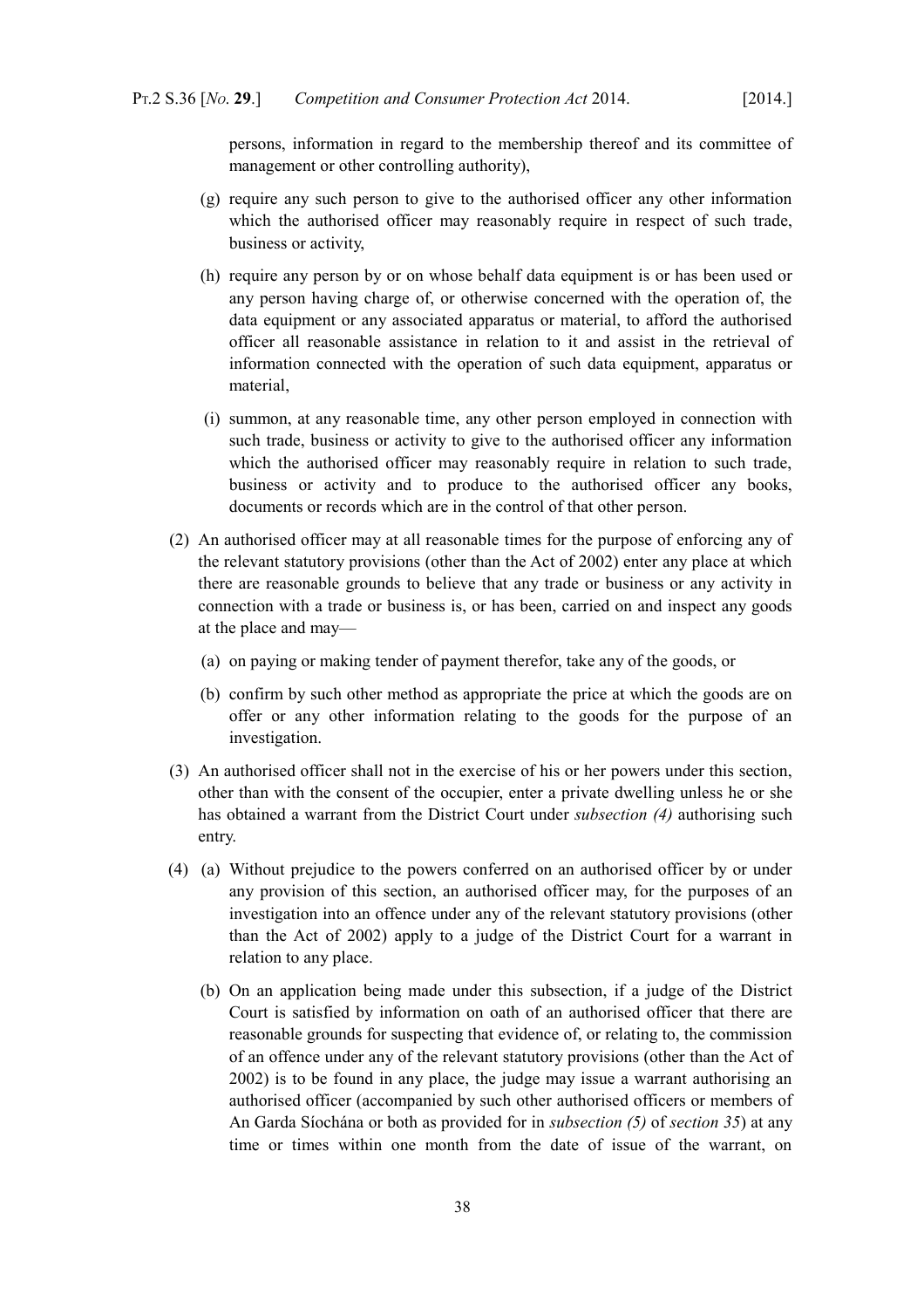production if so requested of the warrant, to enter and search that place using reasonable force where necessary, and exercise all or any of the powers conferred on an authorised officer under this section.

- <span id="page-40-5"></span>(5) Where an advertisement in relation to the supply or provision of any product is published and does not include the name and address of the person who procured such publication or his or her agent, the publisher of the advertisement shall, if the Commission or an authorised officer so requests within 12 months of the publication of the advertisement, give to the Commission or the authorised officer, the name and address of such person or his or her agent.
- (6) A person who fails to comply with a request under *subsection [\(5\)](#page-40-5)* or, in purported compliance with such a request, gives information that is false or misleading in a material respect, shall be guilty of an offence and shall be liable on summary conviction to a class A fine or imprisonment for a term not exceeding 12 months or both.
- (7) In this section "advertisement" has the same meaning as it has in the Act of 2007.

### **Powers of authorised officers in relation to investigations under Act of 2002**

- <span id="page-40-6"></span><span id="page-40-4"></span><span id="page-40-3"></span><span id="page-40-2"></span><span id="page-40-1"></span><span id="page-40-0"></span>**37.** (1) For the purpose of obtaining any information which may be required in relation to a matter under investigation under the Act of 2002 an authorised officer may, on production of a warrant issued under *subsection [\(3\)](#page-41-0)* authorising him or her to exercise one or more specified powers under *subsection [\(2\)](#page-40-4)*, exercise that power or those powers.
	- (2) The powers mentioned in *subsection [\(1\)](#page-40-1)* are the following:
		- (a) to enter, if necessary by reasonable force, and search any place at which any activity in connection with the business of supplying or distributing goods or providing a service, or in connection with the organisation or assistance of persons engaged in any such business, is carried on;
		- (b) to enter, if necessary by reasonable force, and search any place occupied by a director, manager or any member of staff of an undertaking that carries on an activity or of an association of undertakings that carry on activities, being, in either case, a place in respect of which there are reasonable grounds to believe books, documents or records relating to the carrying on of that activity or those activities are being kept in it;
		- (c) to seize and retain any books, documents or records relating to an activity found at any place referred to in *paragraph [\(a\)](#page-40-2)* or *[\(b\)](#page-40-3)* and take any other steps which appear to the officer to be necessary for preserving, or preventing interference with, such books, documents or records;
		- (d) to require any person who carries on an activity referred to in *paragraph [\(a\)](#page-40-2)* and any person employed in connection therewith to—
			- (i) give to the authorised officer his or her name, home address and occupation, and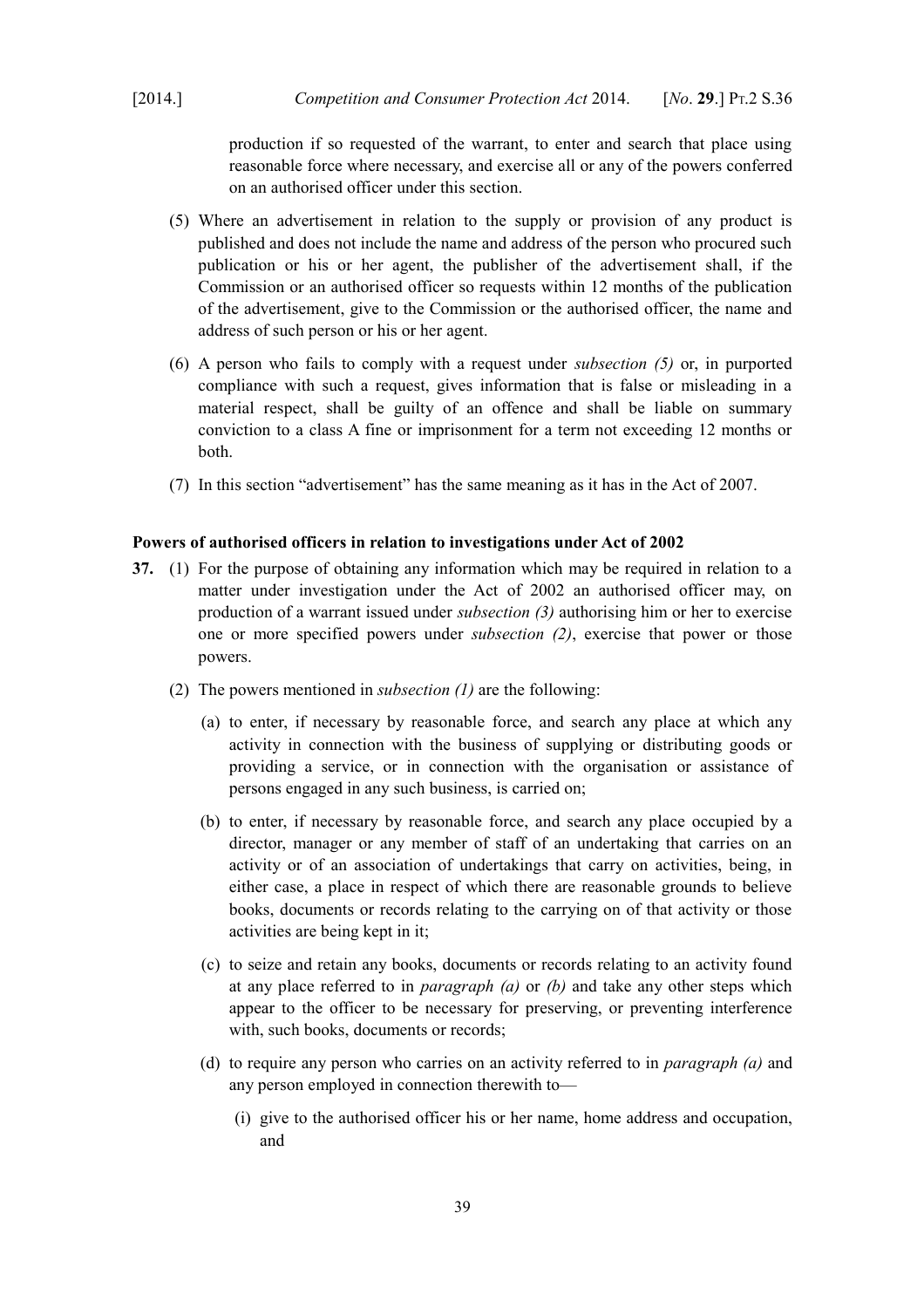- (ii) provide to the authorised officer any books, documents or records relating to that activity which are in that person's power or control, and to give to the officer such information as he or she may reasonably require in regard to any entries in such books, documents or records, and where such books, documents or records are kept in a non-legible form to reproduce them in a legible form;
- (e) to inspect and take copies of or extracts from any such books, documents or records, including in the case of information in a non-legible form, copies of or extracts from such information in a permanent legible form;
- (f) to require a person mentioned in *paragraph [\(d\)](#page-40-6)* to give to the authorised officer any information he or she may require in regard to the persons carrying on the activity referred to in *paragraph [\(a\)](#page-40-2)* (including in particular, in the case of an unincorporated body of persons, information in regard to the membership thereof and its committee of management or other controlling authority) or employed in connection therewith;
- (g) to require a person mentioned in *paragraph [\(d\)](#page-40-6)* to give to the authorised officer any other information which the officer may reasonably require in regard to the activity referred to in *paragraph [\(a\)](#page-40-2)*.
- <span id="page-41-0"></span>(3) If a judge of the District Court is satisfied by information on oath of an authorised officer that there are reasonable grounds for suspecting that evidence of, or relating to, the commission of an offence under the Act of 2002 is to be found in any place, the judge may issue a warrant authorising an authorised officer (accompanied by such other authorised officers or members of An Garda Síochána or both as provided for in *subsection [\(5\)](#page-37-2)* of *section [35](#page-36-1)*) at any time or times within one month from the date of issue of the warrant, on production if so requested of the warrant, to enter and search the place using reasonable force where necessary, and exercise all or any of the powers conferred on an authorised officer under this section.
- (4) The reference in *subsection [\(3\)](#page-41-0)* to an offence under the Act of 2002 shall, for the purposes of this section, be deemed to include a reference to the taking by the Commission of proceedings (whether civil or criminal), and the taking of proceedings by the Director of Public Prosecutions, in relation to any contravention of an enactment repealed by section 48 of the Act of 2002 that the Commission suspects has occurred.
- <span id="page-41-1"></span>(5) Where a member of An Garda Síochána arrests, whether in a Garda Síochána station or elsewhere, a person whom he or she, with reasonable cause, suspects of committing or of having committed an offence under section 6 or 7 of the Act of 2002 and the person has been taken to and detained in a Garda Síochána station, or if the person is arrested in a Garda Síochána station, has been detained in the station, pursuant to section 4 of the Criminal Justice Act 1984, an authorised officer or officers (but not more than 2 such officers) may, if and for so long as the officer or officers is, or are, accompanied by a member of An Garda Síochána, attend at, and participate in, the questioning of a person so detained in connection with the investigation of the offence, but only if the member of An Garda Síochána requests the authorised officer or officers to do so and the member is satisfied that the attendance at, and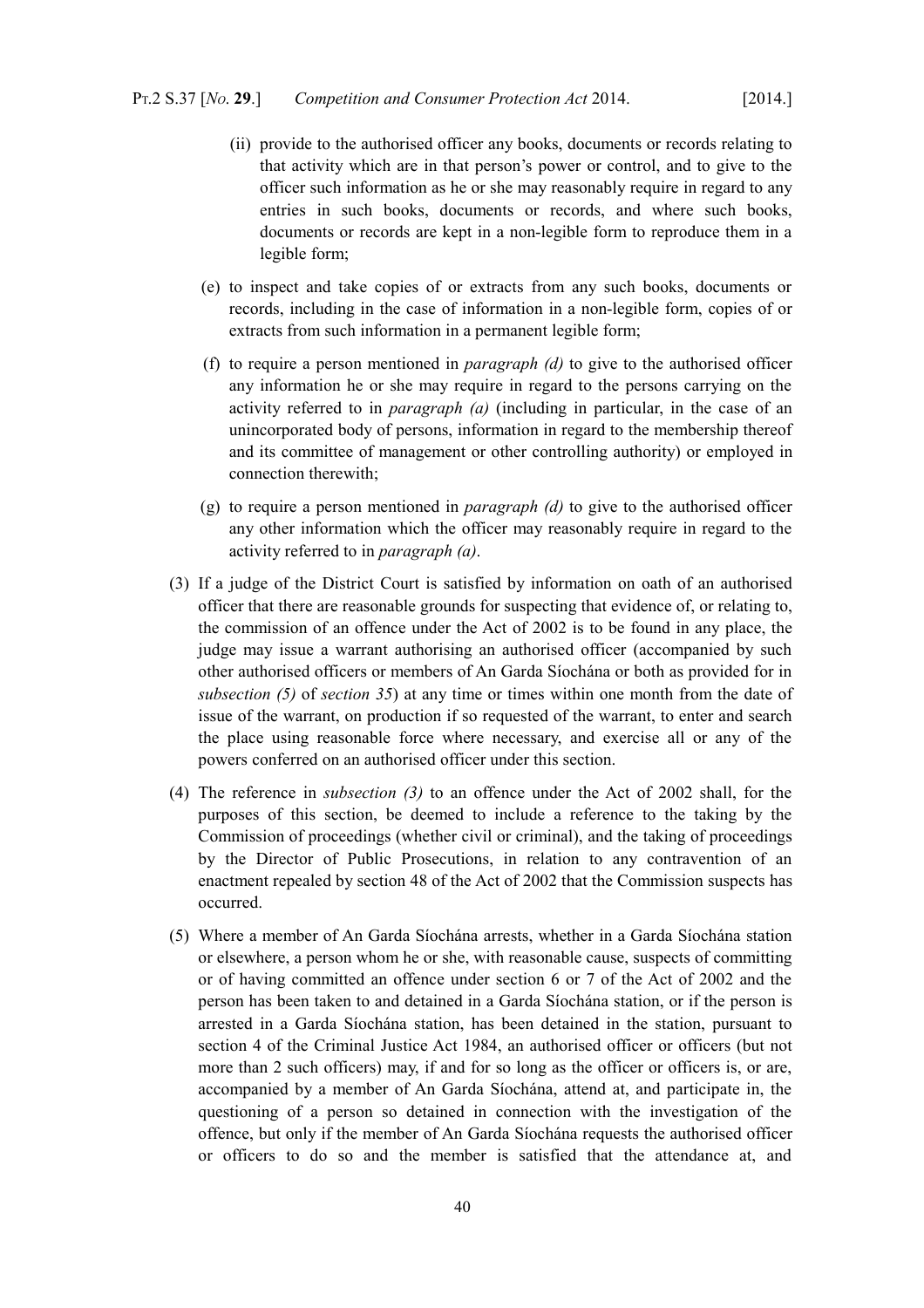participation in, such questioning of the authorised officer or officers is necessary for the proper investigation of the offence concerned.

- <span id="page-42-3"></span>(6) An authorised officer who attends at, and participates in, the questioning of a person in accordance with *subsection [\(5\)](#page-41-1)* may not commit any act or make any omission which, if committed or made by a member of An Garda Síochána, would be a contravention of any regulation made under section 7 of the [Criminal Justice Act](http://www.irishstatutebook.ie/1984/en/act/pub/0022/index.html) [1984.](http://www.irishstatutebook.ie/1984/en/act/pub/0022/index.html)
- (7) An act committed or omission made by an authorised officer who attends at, and participates in, the questioning of a person in accordance with *subsection [\(6\)](#page-42-3)* which, if committed or made by a member of An Garda Síochána, would be a contravention of any regulation made under section 7 of the [Criminal Justice Act 1984](http://www.irishstatutebook.ie/1984/en/act/pub/0022/index.html) shall not of itself render the authorised officer liable to any criminal or civil proceedings or of itself affect the lawfulness of the custody of the detained person or the admissibility in evidence of any statement made by him or her.
- <span id="page-42-2"></span>(8) Where a person is before a court charged with an offence under section 6 or 7 of the Act of 2002, a copy of any recording of the questioning of the person by a member of An Garda Síochána or authorised officer while he or she was detained in a Garda Síochána station, or such questioning elsewhere, in connection with the investigation of the offence shall be given to the person or his or her legal representative only if the court so directs and subject to such conditions (if any) as the court may specify.
- (9) A recording referred to in *subsection [\(8\)](#page-42-2)* of the questioning of a person shall not be given to the person by An Garda Síochána except in accordance with a direction or order of a court made under that subsection or otherwise.
- <span id="page-42-1"></span>(10) A court may admit in evidence at the trial of a person in respect of an offence under section 6 or 7 of the Act of 2002—
	- (a) a recording by electronic or similar means, or
	- (b) a transcript of such a recording,

or both, of the questioning of the person by a member of An Garda Síochána or authorised officer at a Garda Síochána station or elsewhere in connection with the investigation of the offence.

- <span id="page-42-0"></span>(11) Any statement made by the person concerned that is recorded in a recording which is admitted in evidence under *subsection [\(10\)](#page-42-1)* may be admissible in evidence at the trial concerned notwithstanding the fact that—
	- (a) it was not taken down in writing at the time it was made, or
	- (b) that statement is not in writing and signed by the person who made it,

or both.

(12) *Subsections [\(10\)](#page-42-1)* and *[\(11\)](#page-42-0)* shall not affect the admissibility in evidence at the trial of a person in respect of an offence of any statement that is recorded in writing made by the person during questioning by a member of An Garda Síochána or authorised officer at a Garda Síochána station or elsewhere in connection with the investigation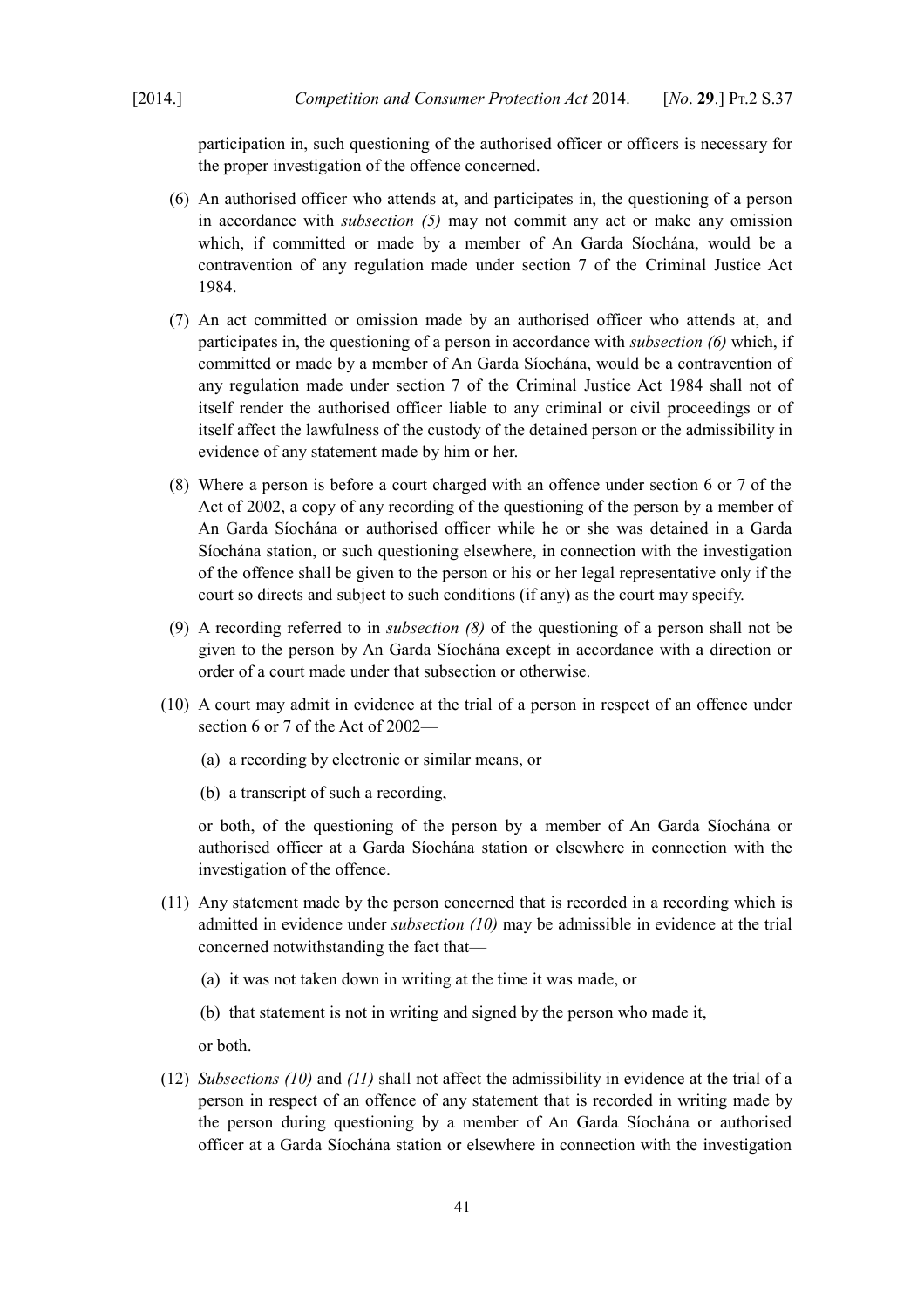of the offence (whether or not that statement is signed by the person) and irrespective of whether the making of that statement is recorded by electronic or similar means.

- (13) Section 9 of the [Criminal Law Act 1976](http://www.irishstatutebook.ie/1976/en/act/pub/0032/index.html) shall apply in relation to a search carried out by an authorised officer pursuant to a warrant issued under *subsection [\(3\)](#page-41-0)* as it applies to a search carried out by a member of An Garda Síochána in the course of exercising his or her powers under that Act.
- (14) In this section "recording" means a recording on tape of—
	- (a) an oral communication, statement or utterance, or
	- (b) a series of visual images which, when reproduced on tape, appear as a moving picture,

or both.

## CHAPTER 3

*Dissolution of National Consumer Agency and Competition Authority*

### **Dissolution of National Consumer Agency and Competition Authority**

- **38.** (1) The National Consumer Agency and the Competition Authority (each of which is, in this Act, referred to as a "dissolved body") are dissolved.
	- (2) This section shall come into operation on the establishment day.

#### **Transfer of functions to Commission**

- **39.** (1) All functions that, immediately before the establishment day, were vested in the dissolved bodies are transferred to the Commission.
	- (2) References in any Act of the Oireachtas passed before the establishment day or in any instrument made before that day under an Act of the Oireachtas to—
		- (a) the National Consumer Agency, or
		- (b) the Competition Authority,

shall, on and after that day, be construed as references to the Commission.

- (3) A reference in any Act of the Oireachtas passed before the establishment day or in any instrument made before that day under an Act of the Oireachtas to the chief executive of the National Consumer Agency shall, on and after that day, be construed as a reference to the chairperson of the Commission.
- (4) This section shall come into operation on the establishment day.

## **Transfer of staff to Commission**

<span id="page-43-0"></span>**40.** (1) Save in accordance with a collective agreement negotiated with a recognised trade union or staff association, the Commission shall accept into its employment on the establishment day each person (other than the chief executive of the National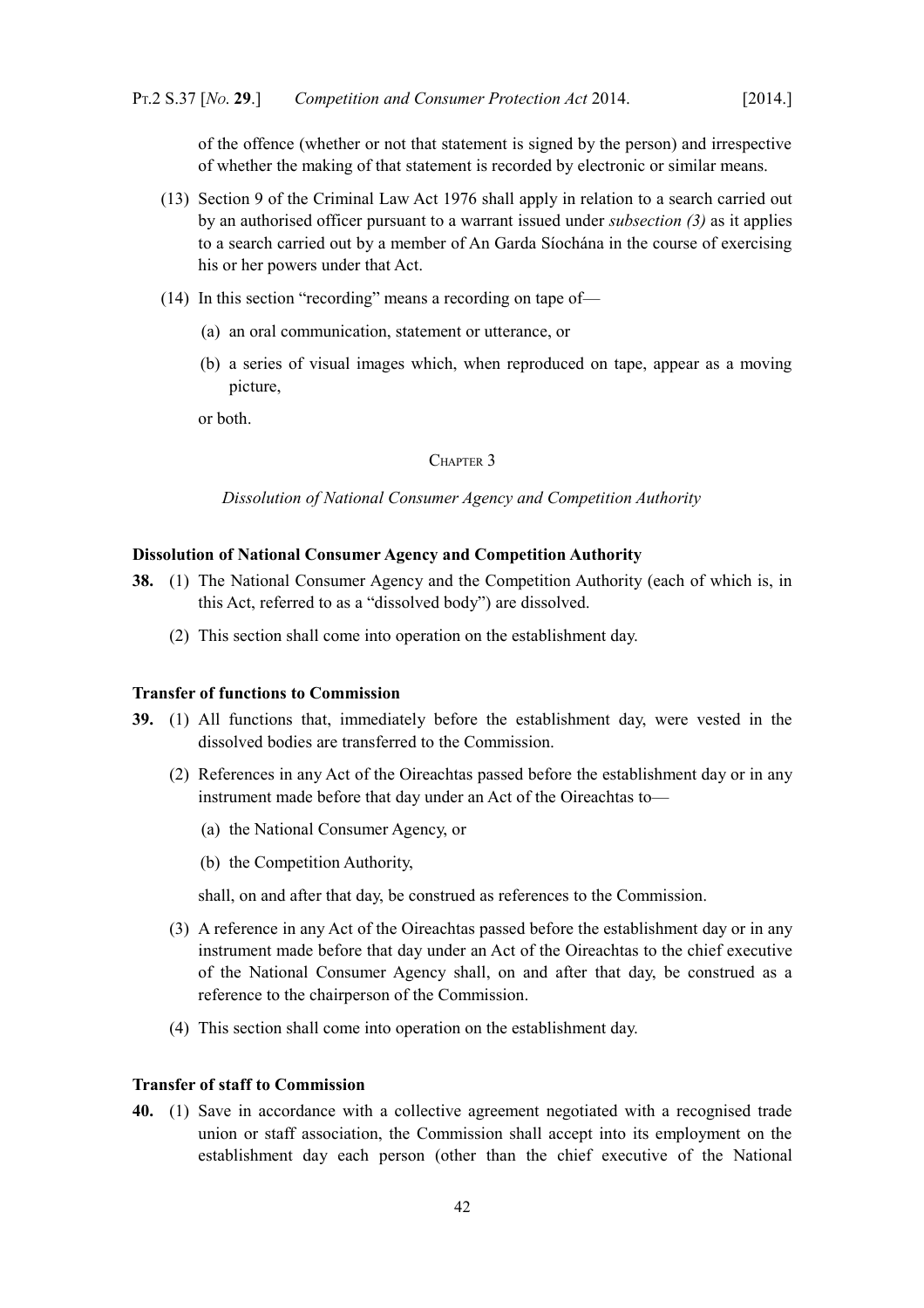Consumer Agency) who immediately before that day was a member of the staff of a dissolved body on such terms and conditions of service relating to remuneration as are not less favourable than the terms and conditions of service relating to remuneration to which the person was subject immediately before that day.

- (2) The terms and conditions to which a person is subject upon his or her becoming a member of the staff of the Commission in accordance with *subsection [\(1\)](#page-43-0)* shall be deemed to have been determined by the Commission in accordance with *subsection [\(2\)](#page-30-1)* of *section [28](#page-30-0)*.
- (3) In relation to a person transferred to the staff of the Commission under *subsection [\(1\)](#page-43-0)*, previous service with a dissolved body shall be reckonable for the purpose of, but subject to any exceptions or exclusions in, the following enactments:
	- (a) the Redundancy Payments Acts 1967 to 2012;
	- (b) the [Protection of Employees \(Part-Time Work\) Act 2001;](http://www.irishstatutebook.ie/2001/en/act/pub/0045/index.html)
	- (c) the [Protection of Employees \(Fixed-Term Work\) Act 2003;](http://www.irishstatutebook.ie/2003/en/act/pub/0029/index.html)
	- (d) the Minimum Notice and Terms of Employment Acts 1973 to 2005;
	- (e) the Unfair Dismissals Acts 1977 to 2007;
	- (f) the Terms of Employment (Information) Acts 1994 to 2012;
	- (g) the [Organisation of Working Time Act 1997;](http://www.irishstatutebook.ie/1997/en/act/pub/0020/index.html)
	- (h) the Parental Leave Acts 1998 and 2006;
	- (i) the [Carer's Leave Act 2001;](http://www.irishstatutebook.ie/2001/en/act/pub/0019/index.html)
	- (j) the Maternity Protection Acts 1994 and 2004;
	- (k) the Adoptive Leave Acts 1995 and 2005.

## **Transfer of land and other property**

- <span id="page-44-1"></span><span id="page-44-0"></span>**41.** (1) On the establishment day, all lands that, immediately before that day, were vested in a dissolved body and all rights, powers and privileges relating to or connected with such lands shall, without any conveyance or assignment, stand vested in the Commission for all the estate or interest therein that, immediately before the establishment day, were vested in the dissolved body, but subject to all trusts and equities affecting the lands continuing to subsist and being capable of being performed.
	- (2) On the establishment day all property (other than land), including choses-in-action, that immediately before that day, was vested in a dissolved body shall stand vested in the Commission without any assignment.
	- (3) Every chose-in-action vested in the Commission by virtue of *subsection [\(2\)](#page-44-0)* may, on and from the establishment day, be sued on, recovered or enforced by the Commission in its own name, and it shall not be necessary for the Commission, or the dissolved body, to give notice to any person bound by the chose-in-action of the vesting effected by that subsection.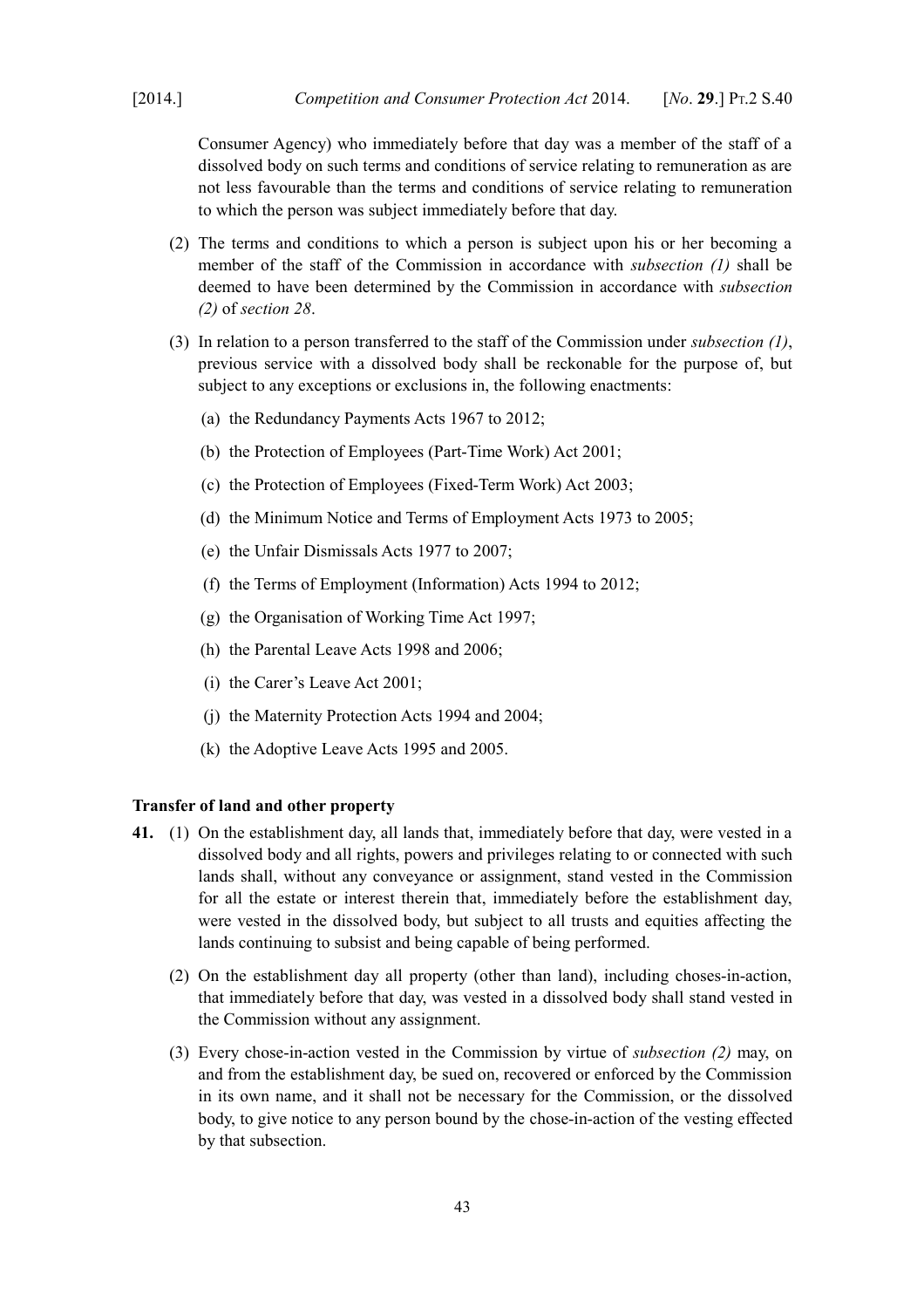# **Transfer of rights and liabilities, and continuation of leases, licences and permissions granted by dissolved body**

- <span id="page-45-2"></span><span id="page-45-1"></span>**42.** (1) All rights and liabilities of a dissolved body arising by virtue of any contract or commitment (expressed or implied) entered into by it before the establishment day shall on that day stand transferred to the Commission.
	- (2) Every right and liability transferred by *subsection [\(1\)](#page-45-1)* to the Commission may, on and after the establishment day, be sued on, recovered or enforced by or against the Commission in its own name, and it shall not be necessary for the Commission, or a dissolved body, to give notice to the person whose right or liability is transferred by that subsection of such transfer.
	- (3) Every lease, licence, wayleave or permission granted by a dissolved body in relation to land or other property vested in the Commission by or under this Act, and in force immediately before the establishment day, shall continue in force as if granted by the Commission.

#### **Liability for loss occurring before establishment day**

- <span id="page-45-0"></span>**43.** (1) A claim in respect of any loss or injury alleged to have been suffered by any person arising out of the performance before the establishment day of any of the functions of a dissolved body shall on and after that day, lie against the Commission and not against the dissolved body.
	- (2) Any legal proceedings pending immediately before the establishment day to which a dissolved body is a party, shall be continued, with the substitution in the proceedings of the Commission in so far as they so relate, for the dissolved body.
	- (3) Where, before the establishment day, agreement has been reached between the parties concerned in settlement of a claim to which *subsection [\(1\)](#page-45-0)* relates, the terms of which have not been implemented, or judgment in such a claim has been given in favour of a person but has not been enforced, the terms of the agreement or judgment, as the case may be, shall, in so far as they are enforceable against a dissolved body, be enforceable against the Commission and not the dissolved body.
	- (4) Any claim made or proper to be made by a dissolved body in respect of any loss or injury arising from the act or default of any person before the establishment day shall be regarded as having been made by or proper to be made by the Commission and may be pursued and sued for by the Commission as if the loss or injury had been suffered by the Commission.

## **Provisions consequent upon transfer of functions, assets and liabilities to Commission**

- **44.** (1) Anything commenced and not completed before the establishment day by or under the authority of a dissolved body may be carried on or completed on or after the establishment day by the Commission.
	- (2) Every instrument made under an enactment and every document (including any certificate) granted or made by a dissolved body shall, if and in so far as it was operative immediately before the establishment day, have effect on and after that day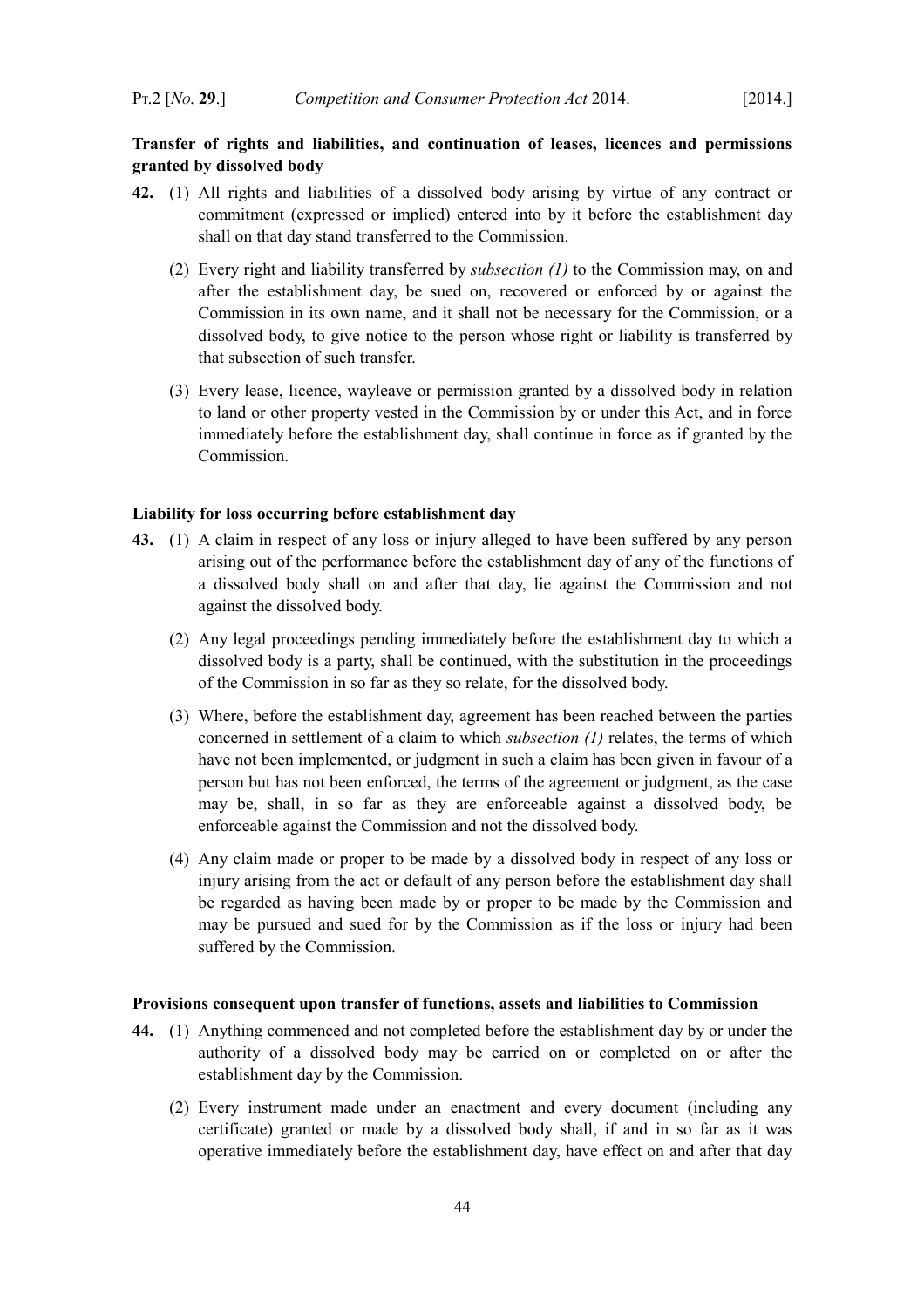as if it had been granted or made by the Commission.

- (3) References to a dissolved body in the memorandum or articles of associations of any company shall, on and after the establishment day, be construed as references to the Commission.
- (4) Any money, stocks, shares or securities transferred by *section [41](#page-44-1)* or *[42](#page-45-2)* that immediately before the establishment day were standing in the name of a dissolved body shall, on the request of the Commission, be transferred into its name.
- (5) A certificate signed by the Minister that any property, right or liability has or, as the case may be, has not vested in the Commission under *section [41](#page-44-1)* or *[42](#page-45-2)* shall be sufficient evidence, unless the contrary is shown, of the fact so certified for all purposes.

### **Saving for certain acts**

**45.** Nothing in this Act affects the validity of any act done before the establishment day by or under the authority of a dissolved body and every such act shall, if and in so far as it was operative immediately before that day, have effect on or after that day as if it had been done by or on behalf of the Commission.

### **Final accounts and final annual report of dissolved bodies**

- <span id="page-46-1"></span><span id="page-46-0"></span>**46.** (1) The Commission shall, in respect of the period specified under *subsection [\(3\)](#page-46-1)*, prepare final accounts of each of the dissolved bodies.
	- (2) The Commission shall submit the final accounts to the Comptroller and Auditor General for audit not later than 12 months after the establishment day.
	- (3) For the purposes of *subsection [\(1\)](#page-46-0)*, the Minister may specify a period that is longer or shorter than a financial year of a dissolved body.
	- (4) The Commission shall prepare a final annual report for each of the dissolved bodies and submit the reports to the Minister not later than 6 months after the establishment day.
	- (5) *Section [31](#page-33-0)* shall apply with the necessary modifications in relation to final accounts prepared under this section.
	- (6) *Section [32](#page-34-0)* shall apply with the necessary modifications in relation to an annual report prepared under this section.

## PART 3

AMENDMENTS OF ACT OF 2002

## **Amendment of section 3 of Act of 2002**

**47.** Subsection (1) of section 3 of the Act of 2002 is amended—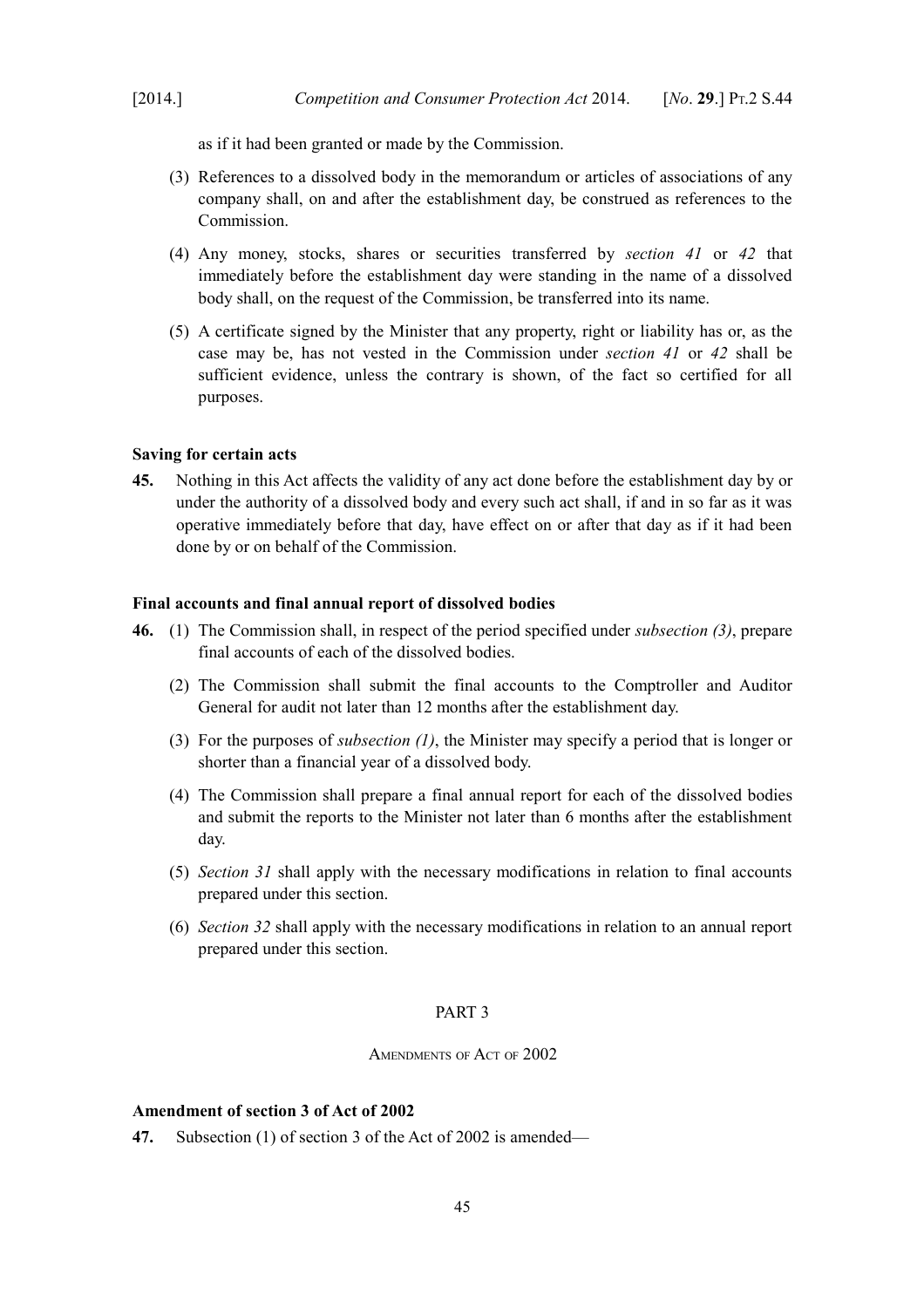(a) by inserting the following definitions:

" 'Act of 2009' means the [Broadcasting Act 2009;](http://www.irishstatutebook.ie/2009/en/act/pub/0018/index.html)

'Council Regulation' means Council Regulation (EC) No. 139/2004 of 20 January 2004<sup>[1](#page-47-0)</sup> on the control of concentrations between undertakings;",

(b) by substituting the following definition for the definition of "authorised officer":

" 'authorised officer' has the same meaning as it has in the *Competition and Consumer Protection Act 2014*;",

(c) by substituting the following definition for the definition of "Commission":

" 'Commission' means the Competition and Consumer Protection Commission;",

- (d) in the definition of "competent authority" by substituting "Commission for Communications Regulation" for "Commission" in each place it occurs,
- (e) by substituting the following definition for the definition of "electronic communications network":

" 'electronic communications network' has the same meaning as it has in the Act of 2009;",

and

(f) by substituting the following definition for the definition of "undertaking":

" 'undertaking' means a person being an individual, a body corporate or an unincorporated body of persons engaged for gain in the production, supply or distribution of goods or the provision of a service and, where the context so admits, shall include an association of undertakings.".

## **Amendment of section 6 of Act of 2002**

- **48.** Section 6 of the Act of 2002 is amended by substituting the following subsection for subsection (7):
	- "(7) In this section 'competing undertakings' means undertakings that provide or are capable of providing goods or services to the same purchaser or purchasers.".

## **Amendment of section 12 of Act of 2002**

**49.** Section 12 of the Act of 2002 is amended by substituting "under *section [37](#page-40-0)* of the *Competition and Consumer Protection Act 2014*" for "under section 45".

<span id="page-47-0"></span><sup>1</sup> O.J. No. L 24, 29.1.2004, p.1.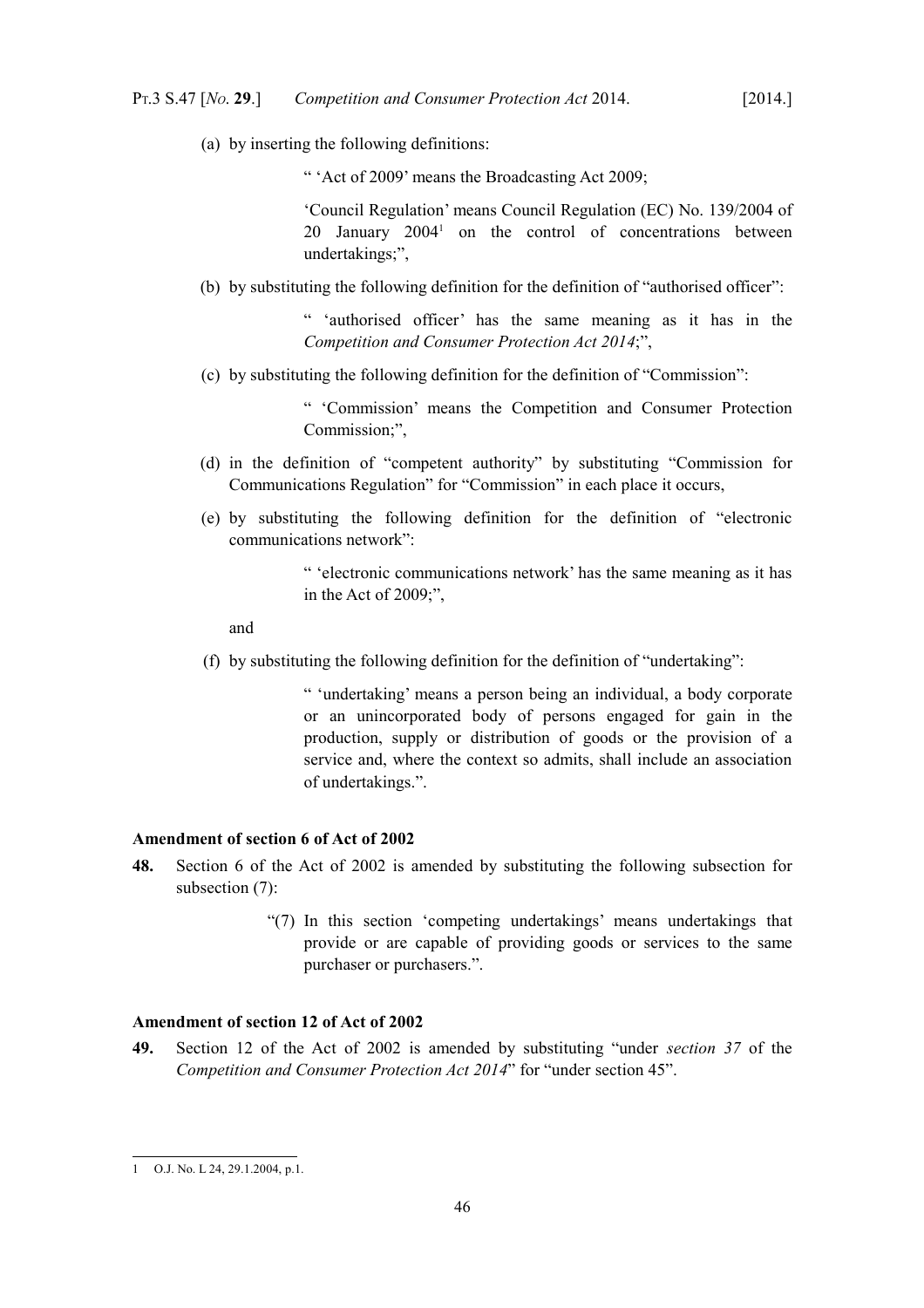### **Amendment of section 14A of Act of 2002**

- **50.** Section 14A of the Act of 2002 is amended by inserting the following subsection after subsection  $(5)$ :
	- " $(5A)$  (a) Where, in an action under subsection (1), the competent authority seeks relief by way of interlocutory injunction, the Court shall not, save in exceptional circumstances, as a condition of granting the injunction, require the competent authority to lodge an undertaking in respect of damages with the Court.
		- (b) For the avoidance of doubt, where in an action under subsection (1), the competent authority seeks relief by way of interim injunction, nothing in paragraph (a) shall be construed as imposing an obligation on the Court to require a competent authority to lodge an undertaking in respect of damages as a condition of granting the injunction.".

### **Amendment of section 14B of Act of 2002**

- **51.** Section 14B of the Act of 2002 is amended—
	- (a) in subsection (1), by substituting the following paragraph for paragraph (a):
		- "(a) following an investigation referred to in—
			- (i) *paragraph [\(c\)](#page-12-0)* of *subsection [\(1\)](#page-11-1)* of *section [10](#page-11-0)* of the *Competition and Consumer Protection Act 2014*, by the Commission, or
			- (ii) section 47A (inserted by section 31 of the [Communications](http://www.irishstatutebook.ie/2007/en/act/pub/0022/index.html) [Regulation \(Amendment\) Act 2007](http://www.irishstatutebook.ie/2007/en/act/pub/0022/index.html) by the Commission for Communications Regulation, and",

and

(b) by deleting subsection (11).

## **Amendment of section 15C of Act of 2002**

- **52.** Section 15C of the Act of 2002 is amended—
	- (a) by substituting the following subsection for subsection (3):
		- "(3) Subject to subsection (4), an action under subsection (1) may be brought in the Circuit Court or in the High Court.",
	- (b) by inserting the following subsection after subsection (3):
		- "(3A) Subject to subsection (5), an action under subsection (2) may be brought in the Circuit Court or in the High Court.",
	- (c) by substituting the following subsection for subsection (4):
		- "(4) Subsections (4), (5), (8) and (9) of section 14 apply with the necessary changes for the purposes of an action under subsection (1) of this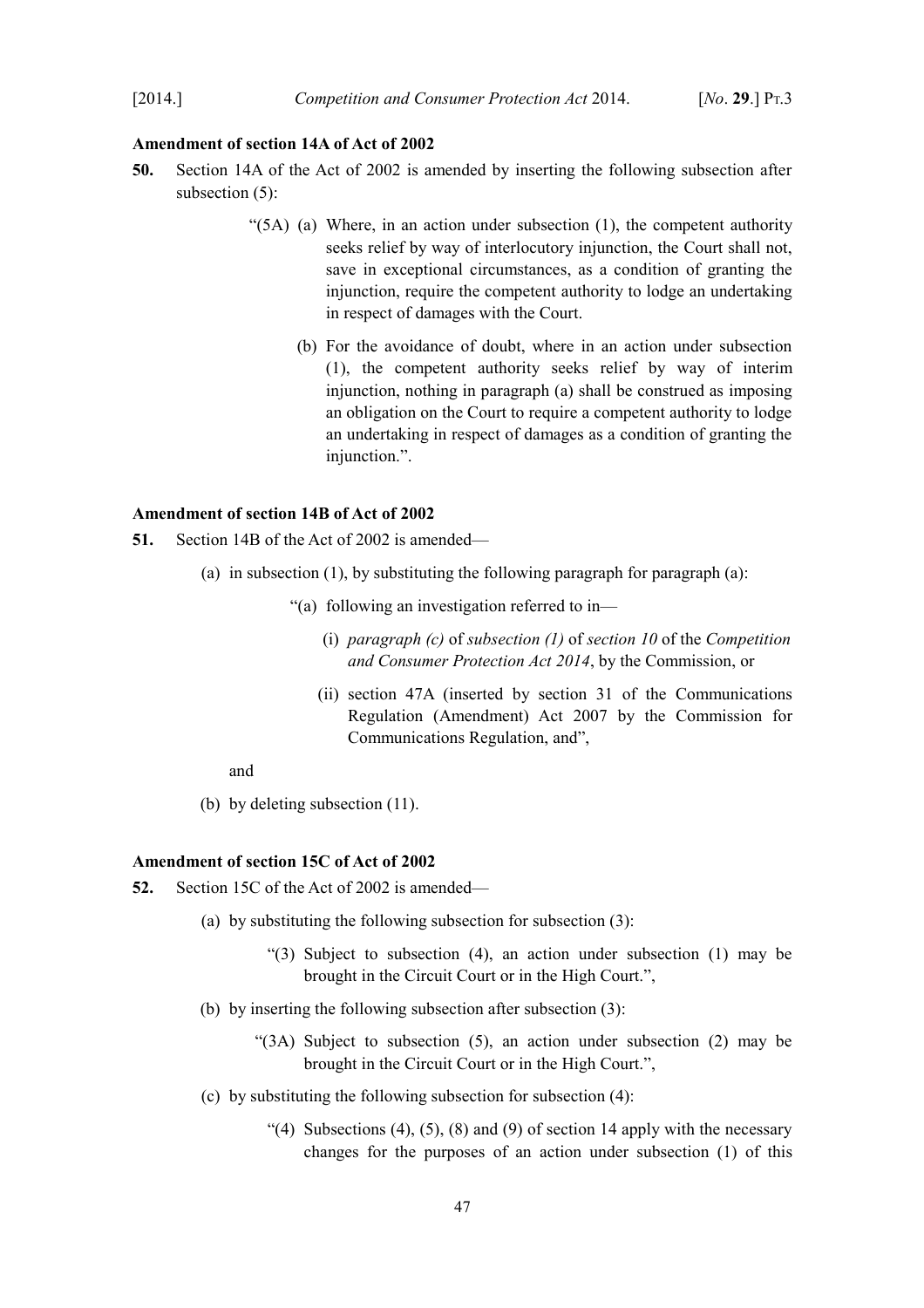section and, for that purpose, a reference in subsections (4), (5), (8) and (9) of section 14 to an action under subsection (1) of that section is to be read as a reference to an action under subsection (1) of this section.",

and

- (d) by inserting the following subsection after subsection (4):
	- " $(5)$  Subsections  $(3)$  and  $(5)$  of section 14A (inserted by section 4 of the [Competition \(Amendment\) Act 2012\)](http://www.irishstatutebook.ie/2012/en/act/pub/0018/index.html) apply with the necessary changes for the purposes of an action under subsection (2) of this section and, for that purpose, a reference in subsections (3) and (5) of section 14A to an action under subsection (1) of that section is to be read as a reference to an action under subsection (2) of this section.".

## **Amendment of section 16 of Act of 2002**

- **53.** Section 16 of the Act of 2002 is amended—
	- (a) in subsection  $(1)$ 
		- (i) by substituting the following paragraph for paragraph (b):
			- "(b) one or more individuals who already control one or more undertakings, or one or more undertakings, acquire direct or indirect control of the whole or part of one or more other undertakings, or", and
		- (ii) by substituting the following paragraph for paragraph (c):
			- "(c) the acquisition of part of an undertaking, although not involving the acquisition of a corporate legal entity, involves the acquisition of assets that constitute a business to which a turnover can be attributed, and for the purposes of this paragraph 'assets' includes goodwill.",
	- (b) in subsection (4), by substituting "on a lasting basis" for "on an indefinite basis", and
	- (c) by inserting the following subsection after subsection (8):
		- "(8A) Subsection (6) shall not apply where the undertaking referred to in subsection (7) has acquired control on the basis of the future onward sale of the business to an ultimate buyer, in circumstances where the ultimate buyer bears the major part of the economic risks.".

## **Amendment of section 17 of Act of 2002**

**54.** The Act of 2002 is amended by substituting the following section for section 17:

## "**Application of sections 18 to 22**

**17.** (1) Sections 18 to 22 are subject to Part 3A (inserted by *section [74](#page-57-0)* of the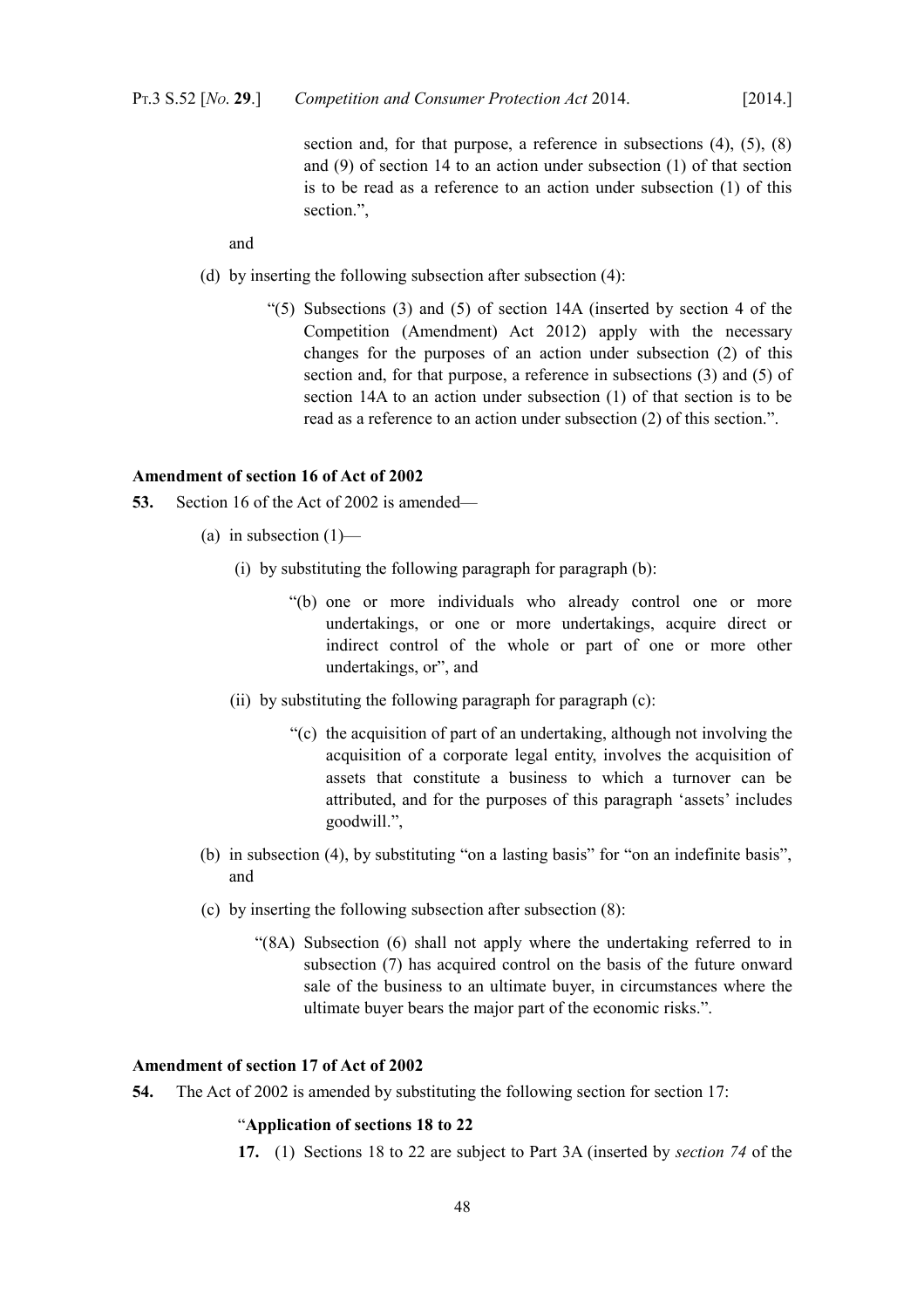*Competition and Consumer Protection Act 2014*).

- (2) Notwithstanding subsection (1), any commitments or conditions in a determination made under this Part shall not be revoked or amended by the Minister for Communications, Energy and Natural Resources in his or her determination under Part 3A.
- (3) The Minister for Communications, Energy and Natural Resources may however impose additional conditions in his or her determination under Part 3A.".

#### **Amendment of section 18 of Act of 2002**

- **55.** Section 18 of the Act of 2002 is amended—
	- (a) by substituting the following subsections for subsection (1):

"(1) Where—

- (a) in relation to a proposed merger or acquisition, in the most recent financial year—
	- (i) the aggregate turnover in the State of the undertakings involved is not less than  $£50,000,000,$  and
	- (ii) the turnover in the State of each of 2 or more of the undertakings involved is not less than  $\epsilon$ 3,000,000, or
- (b) a proposed merger or acquisition falls within a class of merger or acquisition specified in an order under subsection (5),

each of the undertakings involved in the merger or acquisition shall notify the Commission in writing, and provide full details, of the proposal to put the merger or acquisition into effect.

- (1A) A notification under subsection (1)—
	- (a) shall be made before the proposed merger or acquisition is put into effect, and
	- (b) may be made after any of the following applicable events occurs:
		- (i) one of the undertakings involved has publicly announced an intention to make a public bid or a public bid is made but not yet accepted;
		- (ii) the undertakings involved demonstrate to the Commission a good faith intention to conclude an agreement or a merger or acquisition is agreed;
		- (iii) in relation to a scheme of arrangement, a scheme document is posted to shareholders.",
- (b) in paragraph  $(c)(i)$  of subsection  $(2)$ 
	- (i) by substituting "(ii)" for "(iii)",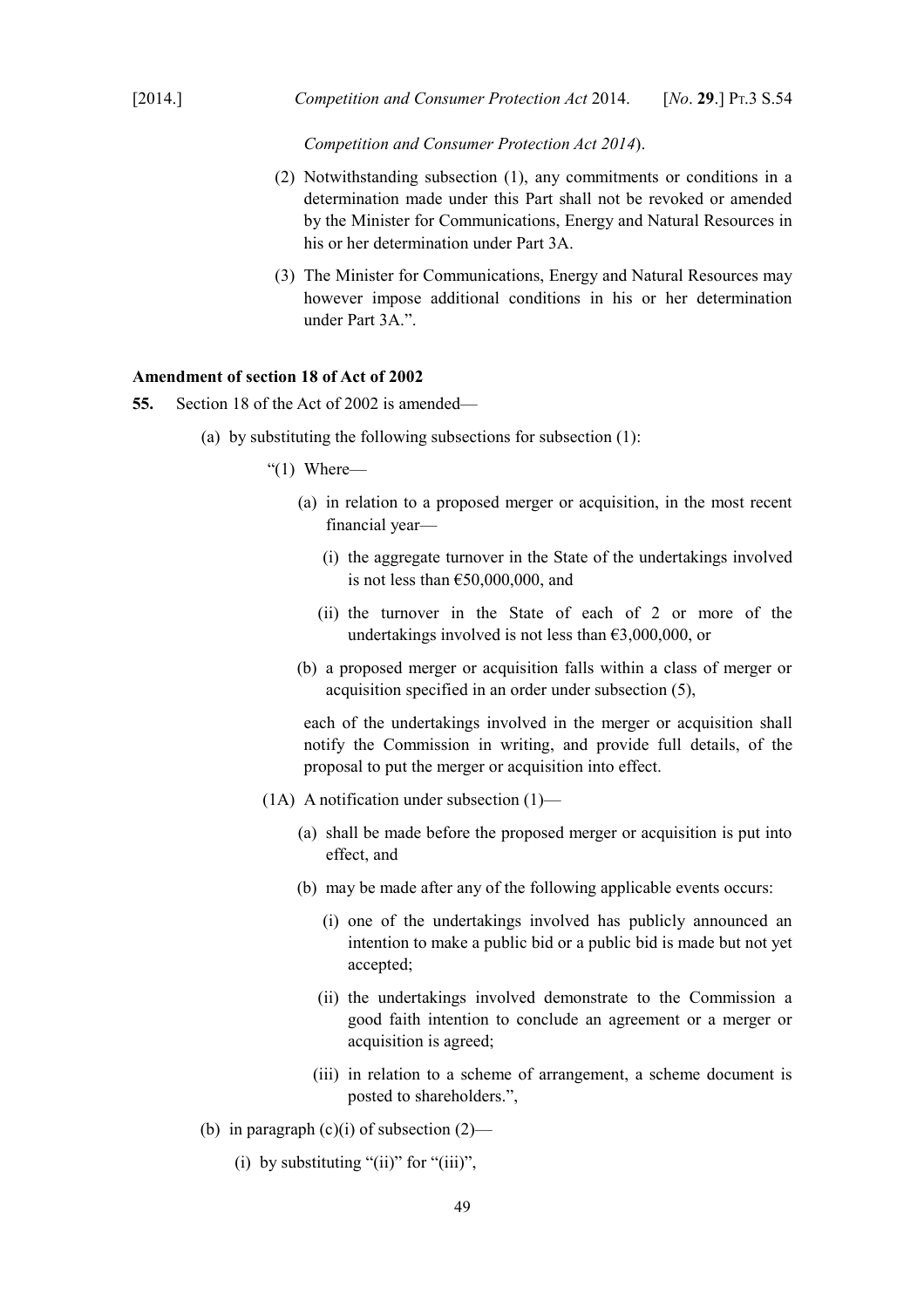- (ii) by substituting "references to turnover in the State" for "references in them to the world-wide turnover and turnover in the State", and
- (iii) by substituting "references to turnover in the State" for "references, respectively, to the world-wide turnover and turnover in the State",
- (c) by substituting the following subsection for subsection (3):
	- "(3) In the case of a proposed merger or acquisition that is not required to be notified under subsection (1), any of the undertakings involved in the merger or acquisition may, before putting the merger or acquisition into effect, notify the Commission in writing, and provide full details, of the proposal to put the merger or acquisition into effect, and such notification may be made after any of the applicable events referred to in paragraph (b) of subsection (1A) occurs.",
- (d) in subsection (4), by substituting "the Council Regulation" for "Council Regulation (EEC) No. 4064/89 on the control of concentrations between undertakings",
- (e) in subsection (9), by substituting "an undertaking, or the person in control of an undertaking," for "the person in control of an undertaking",
- (f) in subsection (10), by substituting "the undertaking or person" for "the person",
- (g) in subsection (12), by inserting "or if the Commission is of the opinion that the full details required under subsection (1) or (3), or all the specified information requested under section 20(2), have not been provided," after "material respect,",
- (h) by inserting the following subsection after subsection (12):
	- "(12A) Notwithstanding section 19(2), the Commission may, for the purposes of this Part, request or accept notification of a merger or acquisition to which subsection (1) applies but which was purported to have been put into effect without having been notified in accordance with that subsection.",
- (i) in subsection (13), by substituting "the Council Regulation" for "Council Regulation (EEC) No. 4064/89 on the control of concentrations between undertakings", and
- (j) in subsection (14), by substituting "the Council Regulation" for "Council Regulation No. 4064/89".

# **Amendment of section 19 of Act of 2002**

- **56.** Section 19 of the Act of 2002 is amended—
	- (a) in paragraph (d) of subsection (1), by substituting "120 working days after the appropriate date have elapsed, or, where a requirement was made under section 20(2), 120 working days and any period of suspension that applied pursuant to section 22(4A) after the appropriate date have elapsed" for "4 months after the appropriate date have elapsed",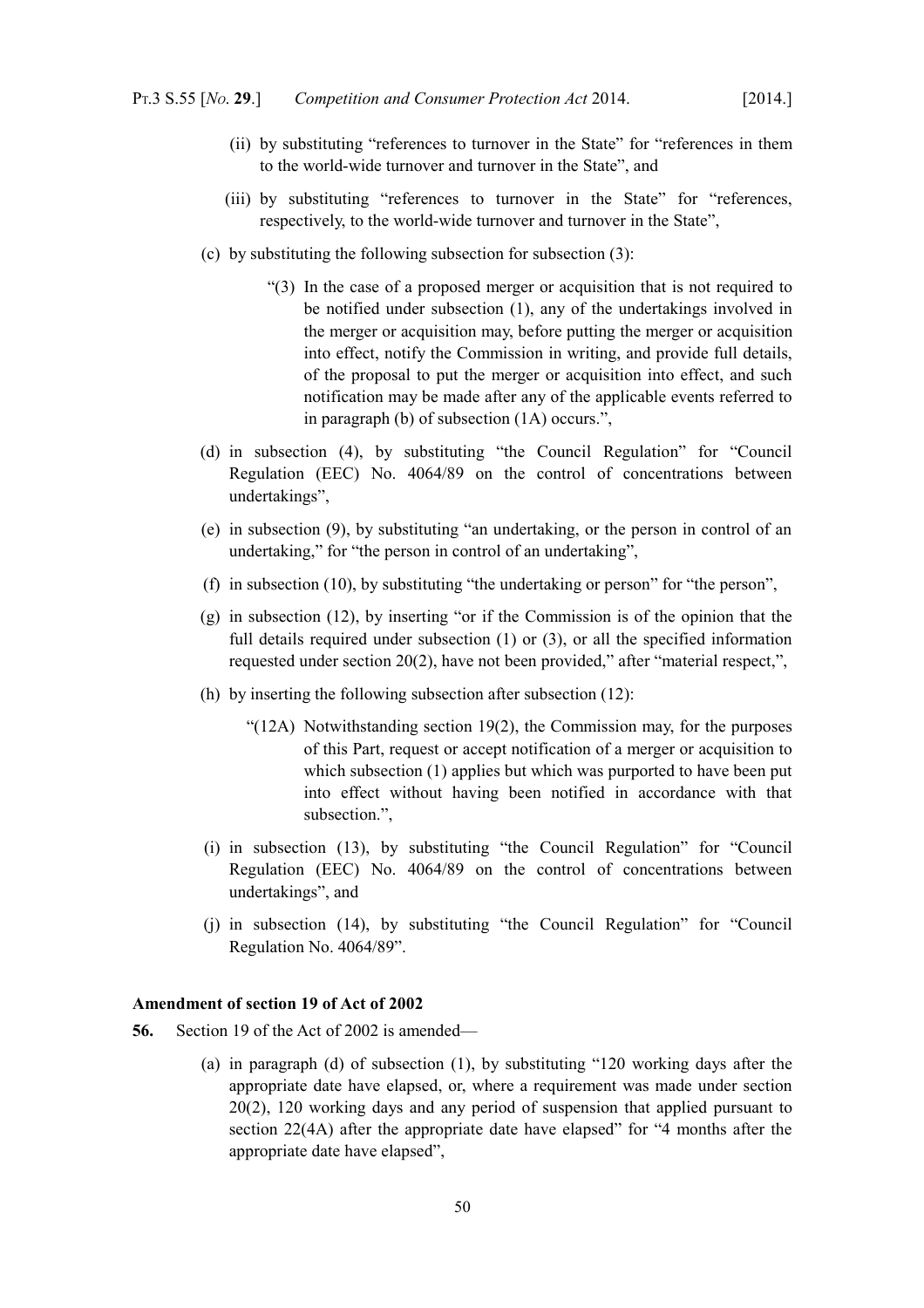- (b) in subsection (5), by substituting "12 months after the relevant period referred to in subsection  $(1)(d)$  has elapsed" for "16 months after the appropriate date".
- (c) in subsection  $(6)$ 
	- (i) by substituting the following paragraphs for paragraph (a):
		- "(a) unless paragraph (b) applies, the date of receipt by the Commission of the notification of the merger or acquisition concerned under section 18(1),
		- (aa) notwithstanding subsection (8), and unless paragraph (b) applies, the date of receipt by the Commission of the first notification of a merger or acquisition under section 18(3),",

and

(ii) by substituting, in subsection (b), "30 working days" for "1 month",

and

- (d) by substituting the following subsection for subsection (7):
	- "(7) The reference, in the definition of 'appropriate date' in subsection  $(6)$ , and in section 22(4A), to the period specified in a requirement, is a reference to—
		- (a) the period specified in the requirement as being the period within which the information concerned shall be supplied, and
		- (b) where a requirement has been extended under section 20(2A) or section 20(2B), the date specified in the requirement as so extended.".

#### **Amendment of section 20 of Act of 2002**

- **57.** Section 20 of the Act of 2002 is amended—
	- (a) in subsection (2), by inserting "and an officer (where the undertaking is a body corporate), partner (where the undertaking is a partnership) or any individual in control (in the case of any other form of undertaking) shall certify in writing that to the best of his or her knowledge and belief, the undertaking has complied with a requirement under this section" after "with it", and
	- (b) by inserting the following subsections after subsection (2):
		- "(2A) If, before the expiration of the period specified in a notice under subsection (2), the undertaking or undertakings concerned request, in writing, an extension to the specified period, the Commission may, where it considers it appropriate to do so, extend that period, and an undertaking to which such an extension is granted shall comply with the requirement under subsection (2) within the specified period as so extended.
		- (2B) The Commission, pursuant to a request from the undertaking or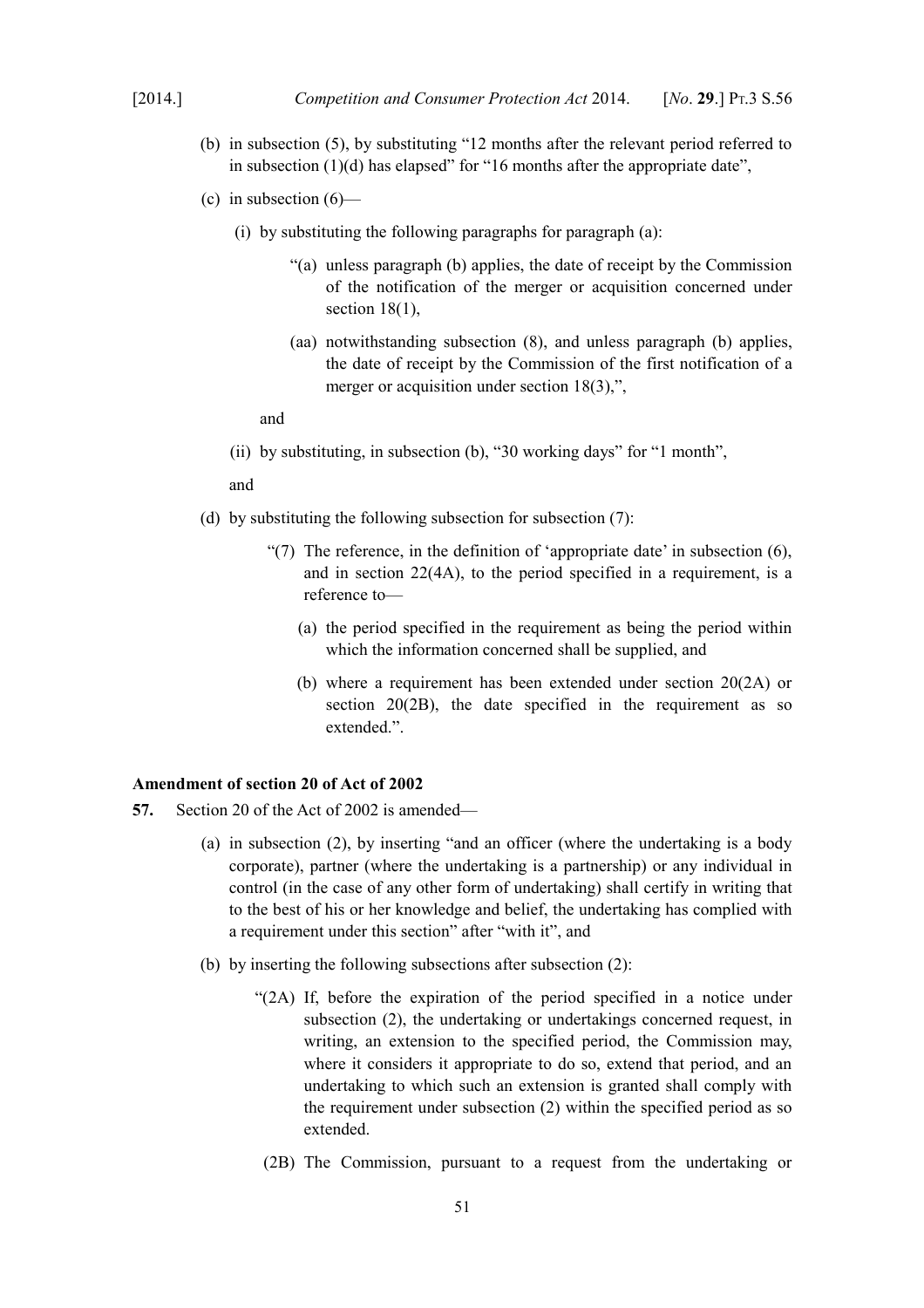undertakings concerned, and where it considers it appropriate to do so, may further extend the period as extended under subsection (2A) or this subsection.".

### **Amendment of section 21 of Act of 2002**

- **58.** Section 21 of the Act of 2002 is amended—
	- (a) in subsection (2), by substituting "30 working days" for "1 month",
	- (b) in subsection (3), by substituting "60 working days" for "2 months", and
	- (c) in subsection  $(4)$ 
		- (i) by substituting "45 working days" for "45 days", and
		- (ii) by substituting "30 working days" for "1 month".

## **Amendment of section 22 of Act of 2002**

- **59.** Section 22 of the Act of 2002 is amended—
	- (a) in subsection (4)—
		- (i) in paragraph (a), by substituting "120 working days" for "4 months", and
		- (ii) in paragraph (b), by substituting "60 working days" for "one month",

and

- (b) by inserting the following subsections after subsection (4):
	- "(4A) Notwithstanding subsection (4)(a), if the Commission has, under section 20(2), made, not later than 30 working days from the date of its determination under section 21(2)(b), a requirement or requirements of one or more of the undertakings concerned, the period of 120 working days referred to in subsection (4)(a) shall stand suspended on the date that the first requirement is made and shall resume—
		- (a) on the date on which the requirement is complied with or, in case 2 or more requirements are made and each is complied with, on whichever of the dates on which the requirements are complied with is the later or latest,
		- (b) where the requirement is not complied with or each of the 2 or more requirements is not complied with, on the date immediately following the expiry of the period specified in the requirement or, as the case may be, on the date immediately following the expiry of whichever of the respective periods specified in the requirements is the last to expire, or
		- (c) in case 2 or more requirements are made but one or more but not all of them are complied with, on the later or latest of the following dates, namely the dates provided by applying—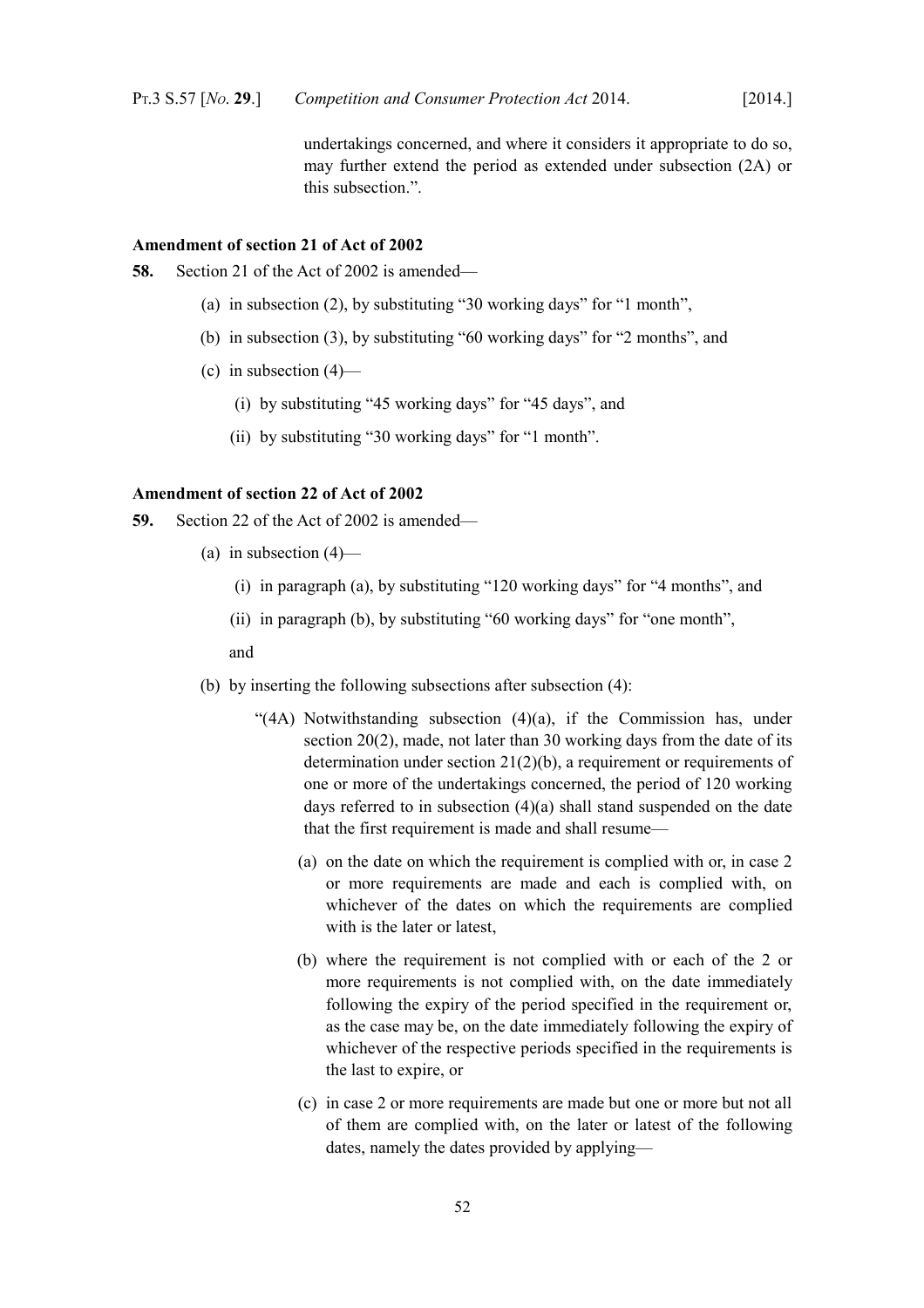- (i) paragraph (a) to the requirement or requirements complied with, and
- (ii) paragraph (b) to the requirement or requirements not complied with.
- (4B) If any of the undertakings that have made the notification concerned submits to the Commission during a full investigation under this section proposals to which section 20(3) applies, subsections (4) and  $(4A)$ , section 19 $(1)(d)$  and, in the case of a media merger, paragraph (c) of the definition of 'relevant date' in section 28A(1) (inserted by *section [74](#page-57-0)* of the *Competition and Consumer Protection Act 2014*), shall apply as if '135 working days' were substituted for '120 working days' in those provisions.".

### **Amendment of section 24 of Act of 2002**

- **60.** Section 24 of the Act of 2002 is amended—
	- (a) by deleting subsection (2),
	- (b) in subsection (3), by substituting the following paragraph for paragraph (b):
		- "(b) shall be made within 40 working days after the date on which the undertaking is informed by the Commission of the determination concerned or, in case the determination is one that was made under section 22(3)(c) in relation to a media merger, within 40 working days after the date the Minister for Communications, Energy and Natural Resources has informed the undertaking of his or her determination under paragraph (a) or (b) of section 28D(1), or under section 28G(1), as the case may be.",
	- (c) in subsection (7)—
		- (i) in paragraph (b), by deleting "or",
		- (ii) in paragraph (c), by substituting "decision, or" for "decision.", and
		- (iii) by inserting the following paragraph after paragraph (c):
			- "(d) remit the matter to the Commission and, if appropriate, to the Minister for Communications, Energy and Natural Resources, with a direction to make a determination taking into account the findings of the High Court, and with any other directions that the High Court considers appropriate.",

and

(d) in subsection (8), by deleting "or shall, where the operation of section  $25(1)$ results in an order under section 23(4) being annulled after the expiry of the period hereafter mentioned,".

53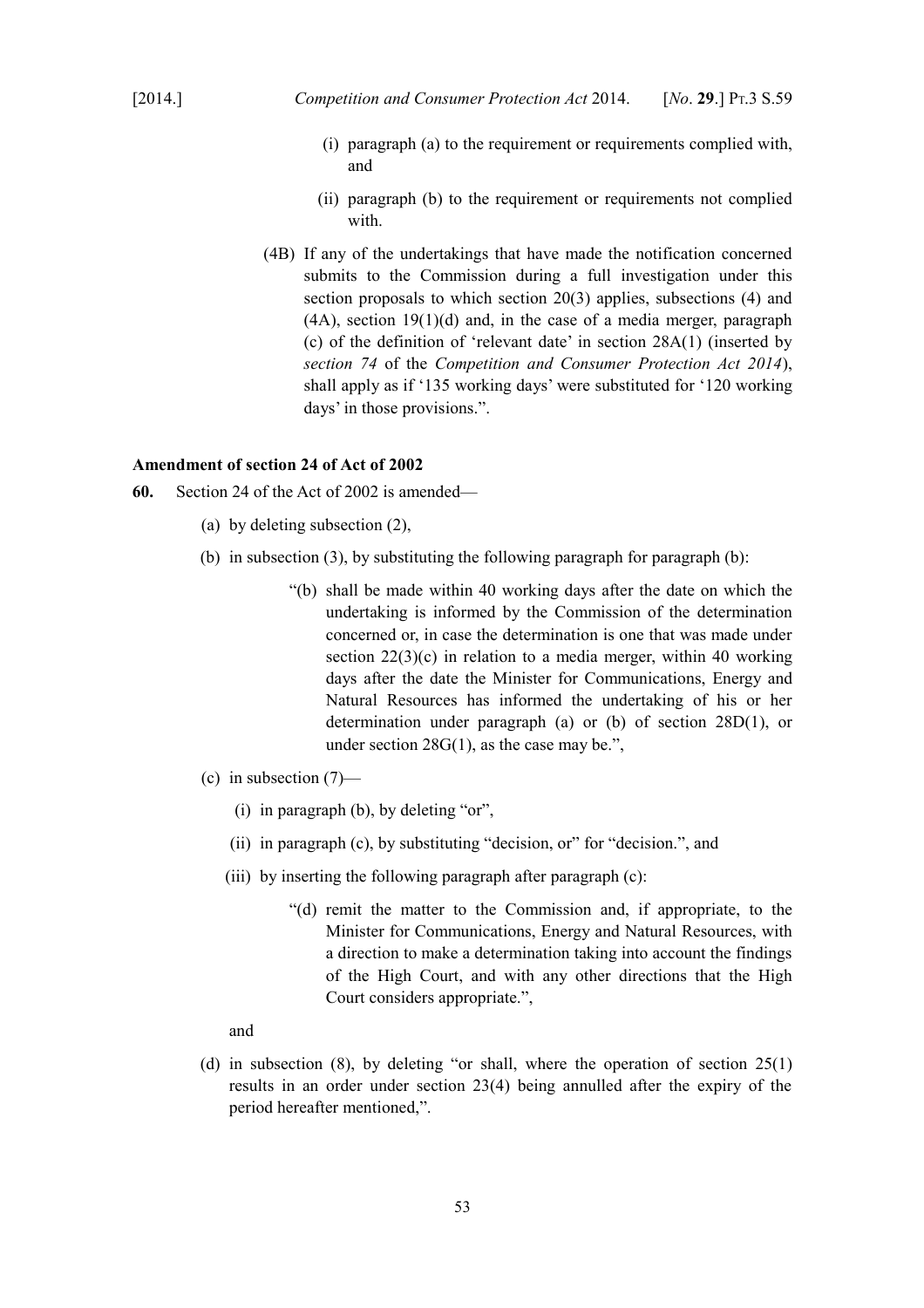#### **Amendment of section 26 of Act of 2002**

- **61.** Section 26 of the Act of 2002 is amended—
	- (a) in subsection (1), by deleting "; 'order' means an order made by the Minister under section 23(4)",
	- (b) in subsection (2), by substituting "a commitment or a determination" for "a commitment, a determination or an order",
	- (c) in subsection (3), by substituting "a commitment or a determination" for "a commitment, a determination or an order",
	- (d) in subsection (4), by substituting "a commitment or a determination" for "a commitment, a determination or an order", and
	- (e) by inserting the following subsection after subsection (9):
		- "(10) The Commission may monitor and review commitments or conditions contained in a determination.".

#### **Amendment of section 27 of Act of 2002**

**62.** Subsection (1) of section 27 of the Act of 2002 is amended by substituting "(ii)" for " $(iii)$ ".

#### **Amendment of section 28 of Act of 2002**

- **63.** Section 28 of the Act of 2002 is amended—
	- (a) by substituting "this Part or Part 3A" for "this Part" in each place where it occurs, and
	- (b) by substituting "section 18(1), or section 28B(1)," for "section 18(1)" in each place where it occurs.

#### **Amendment of section 47 of Act of 2002**

**64.** Subsection (2) of section 47 of the Act of 2002 is amended by substituting "Commission for Communications Regulation" for "Commission" in each place where it occurs.

#### **Amendment of section 47A of Act of 2002**

- **65.** Section 47A of the Act of 2002 is amended—
	- (a) by substituting "Commission for Communications Regulation" for "Commission",
	- (b) by inserting "or Article 101 of the Treaty on the Functioning of the European Union" after "section 4", and
	- (c) by inserting "or Article 102 of the Treaty on the Functioning of the European Union" after "section 5".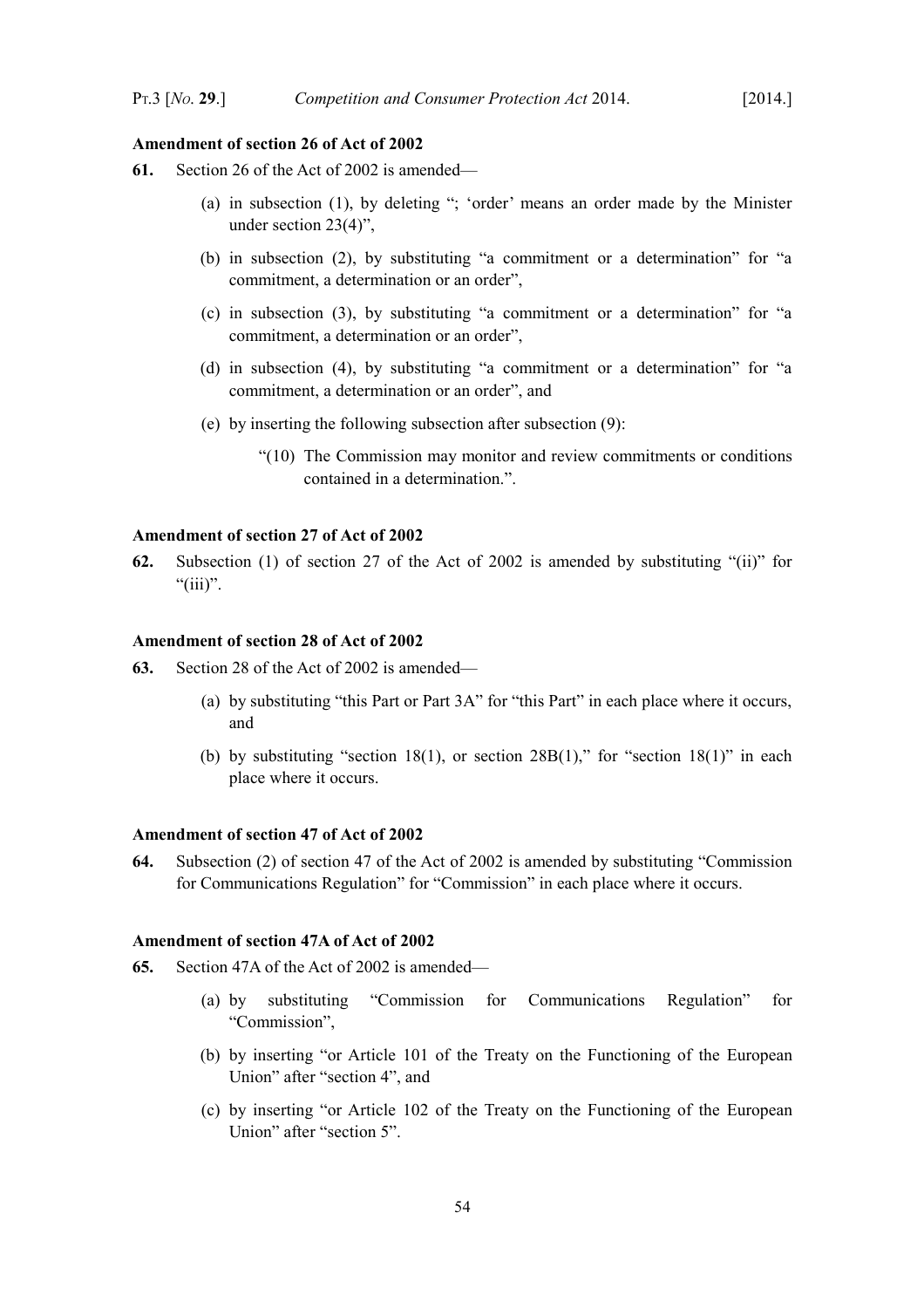### **Amendment of section 47B of Act of 2002**

- **66.** Section 47B of the Act of 2002 is amended—
	- (a) in subsection  $(1)$ 
		- (i) by substituting "Commission for Communications Regulation" for "Commission" in each place where it occurs, and
		- (ii) by substituting "or any member of the staff of the Commission for Communications Regulation" for "any member of the Commission's staff",

and

(b) in subsection (2), by substituting "Commission for Communications Regulation" for "Commission".

# **Amendment of section 47C of Act of 2002**

**67.** Section 47C of the Act of 2002 is amended by substituting "Commission for Communications Regulation" for "Commission".

## **Amendment of section 47D of Act of 2002**

- **68.** Section 47D of the Act of 2002 is amended—
	- (a) in subsection (1), by substituting "Commission for Communications Regulation" for "Commission", and
	- (b) in subsection (2), by substituting "Commission for Communications Regulation" for "Commission" in each place where it occurs.

### **Amendment of section 47E of Act of 2002**

- **69.** Section 47E of the Act of 2002 is amended—
	- (a) in subsection (1), by substituting "Commission for Communications Regulation" for "Commission",
	- (b) in subsection (2), by substituting "Commission for Communications Regulation" for "Commission", and
	- (c) in subsection (3), by substituting "Commission for Communications Regulation" for "Commission" in each place where it occurs.

#### **Amendment of section 47F of Act of 2002**

**70.** Section 47F of the Act of 2002 is amended by substituting "Commission for Communications Regulation" for "Commission".

### **Amendment of section 47G of Act of 2002**

**71.** Section 47G of the Act of 2002 is amended—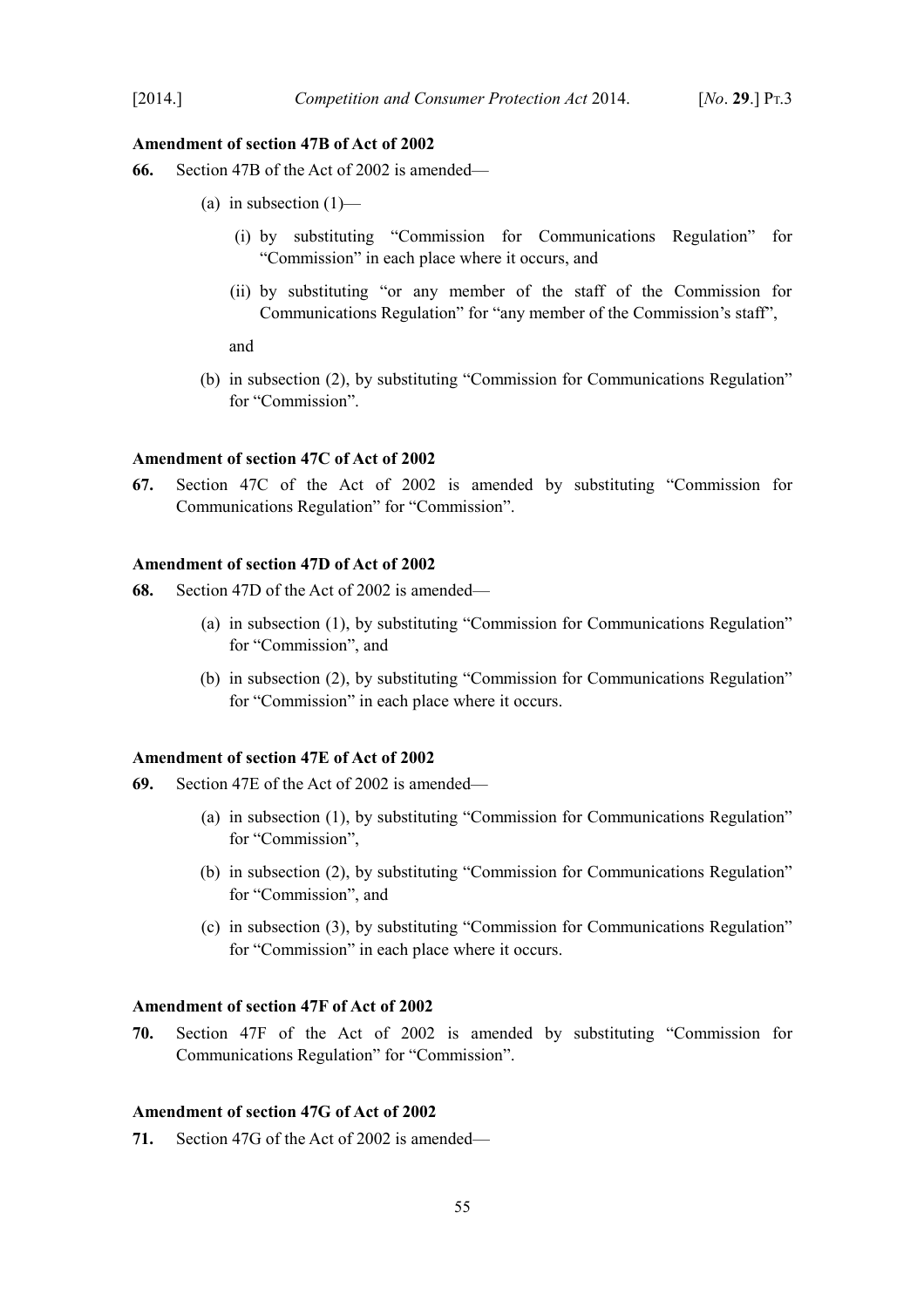- (a) in subsection (1), by substituting "Commission for Communications Regulation" for "Commission" in each place where it occurs,
- (b) in subsection (2), by substituting "Commission for Communications Regulation" for "Commission" in each place where it occurs,
- (c) in subsection (3), by substituting "Commission for Communications Regulation" for "Commission",
- (d) in subsection (4), by substituting "Commission for Communications Regulation" for "Commission",
- (e) in subsection (6), by substituting "Commission for Communications Regulation" for "Commission" in each place where it occurs,
- (f) in subsection (8), by substituting "Commission for Communications Regulation" for "Commission", and
- (g) in subsection (9), by substituting "Commission for Communications Regulation" for "Commission".

## **Amendment of section 50 of Act of 2002**

**72.** Section 50 of the Act of 2002 is amended—

- (a) in subsection (1), by deleting "and in good faith", and
- (b) in subsection (3), by deleting "and in good faith".

## **Amendment of section 52 of Act of 2002**

**73.** Section 52 of the Act of 2002 is amended, in subsection (2), by deleting ", section 23(4)".

## PART 4

#### MEDIA MERGERS

## **Media Mergers**

<span id="page-57-0"></span>**74.** The Act of 2002 is amended by inserting the following Part after Part 3:

## "PART 3A

### MEDIA MERGERS

#### **Interpretation and application**

**28A.** (1) In this Part—

'advisory panel' has the meaning assigned to it by section 28F;

'broadcasting service' has the same meaning as it has in the Act of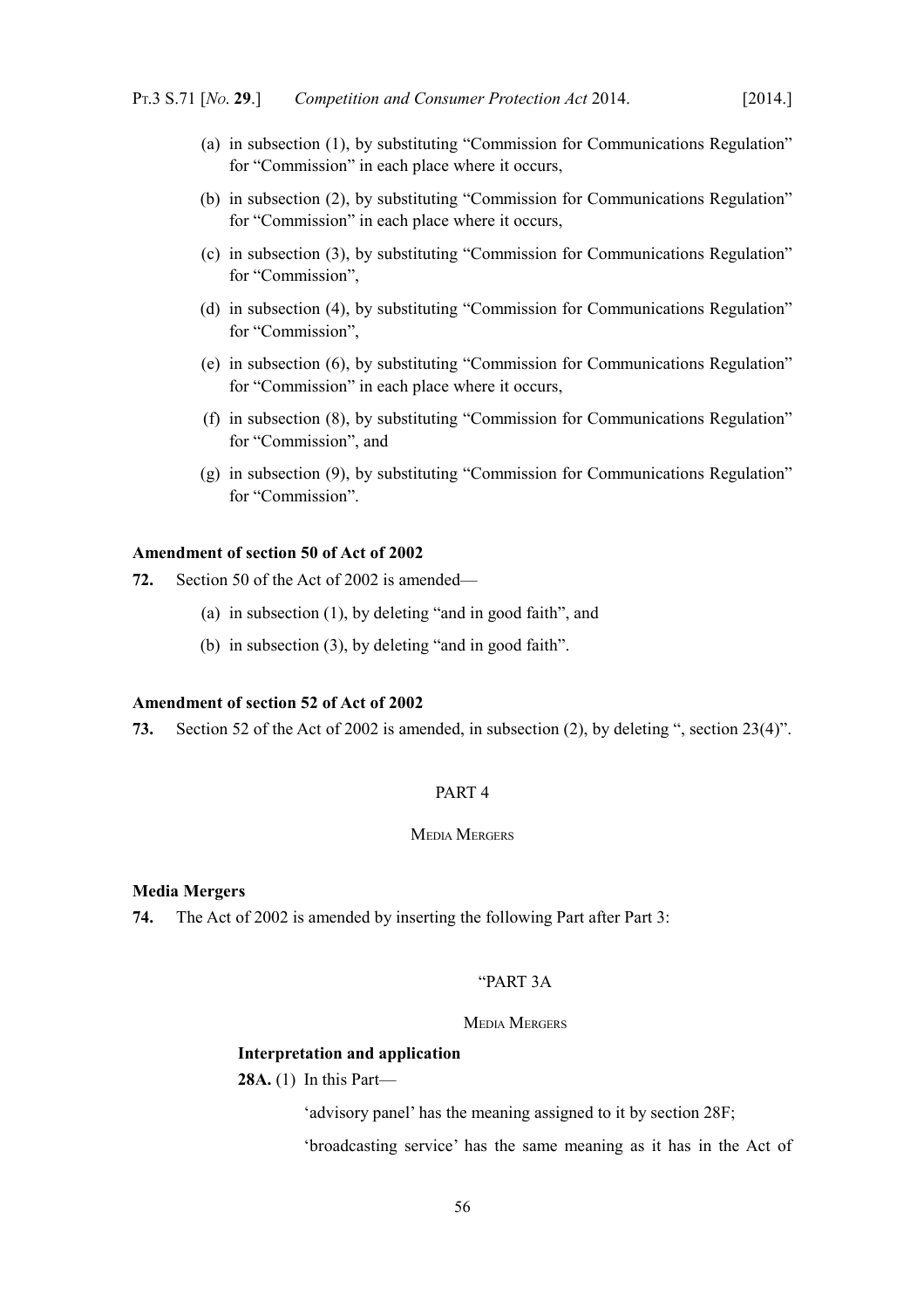2009;

'carries on a media business in the State' means, in relation to a media business—

- (a) having a physical presence in the State, including a registered office, subsidiary, branch, representative office or agency, and making sales to customers located in the State, or
- (b) having made sales in the State of at least  $\epsilon$ 2 million in the most recent financial year;

'diversity of content' means the extent to which the broad diversity of views (including diversity of views on news and current affairs) and diversity of cultural interests prevalent in Irish society is reflected through the activities of media businesses in the State including their editorial ethos, content and sources;

'diversity of ownership' means the spread of ownership and control of media businesses in the State linked to the market share of those media businesses as measured by listenership, readership, reach or other appropriate measures;

'full media merger examination' has the meaning assigned to it by section 28E;

'Joint Oireachtas Committee' has the same meaning as it has in the Act of 2009;

'media business' means the business (whether all or part of an undertaking's business) of—

- (a) the publication of newspapers or periodicals consisting substantially of news and comment on current affairs, including the publication of such newspapers or periodicals on the internet,
- (b) transmitting, re-transmitting or relaying a broadcasting service,
- (c) providing any programme material consisting substantially of news and comment on current affairs to a broadcasting service, or
- (d) making available on an electronic communications network any written, audio-visual or photographic material, consisting substantially of news and comment on current affairs, that is under the editorial control of the undertaking making available such material;

'media merger' means—

- (a) a merger or acquisition in which 2 or more of the undertakings involved carry on a media business in the State, or
- (b) a merger or acquisition in which one or more of the undertakings involved carries on a media business in the State and one or more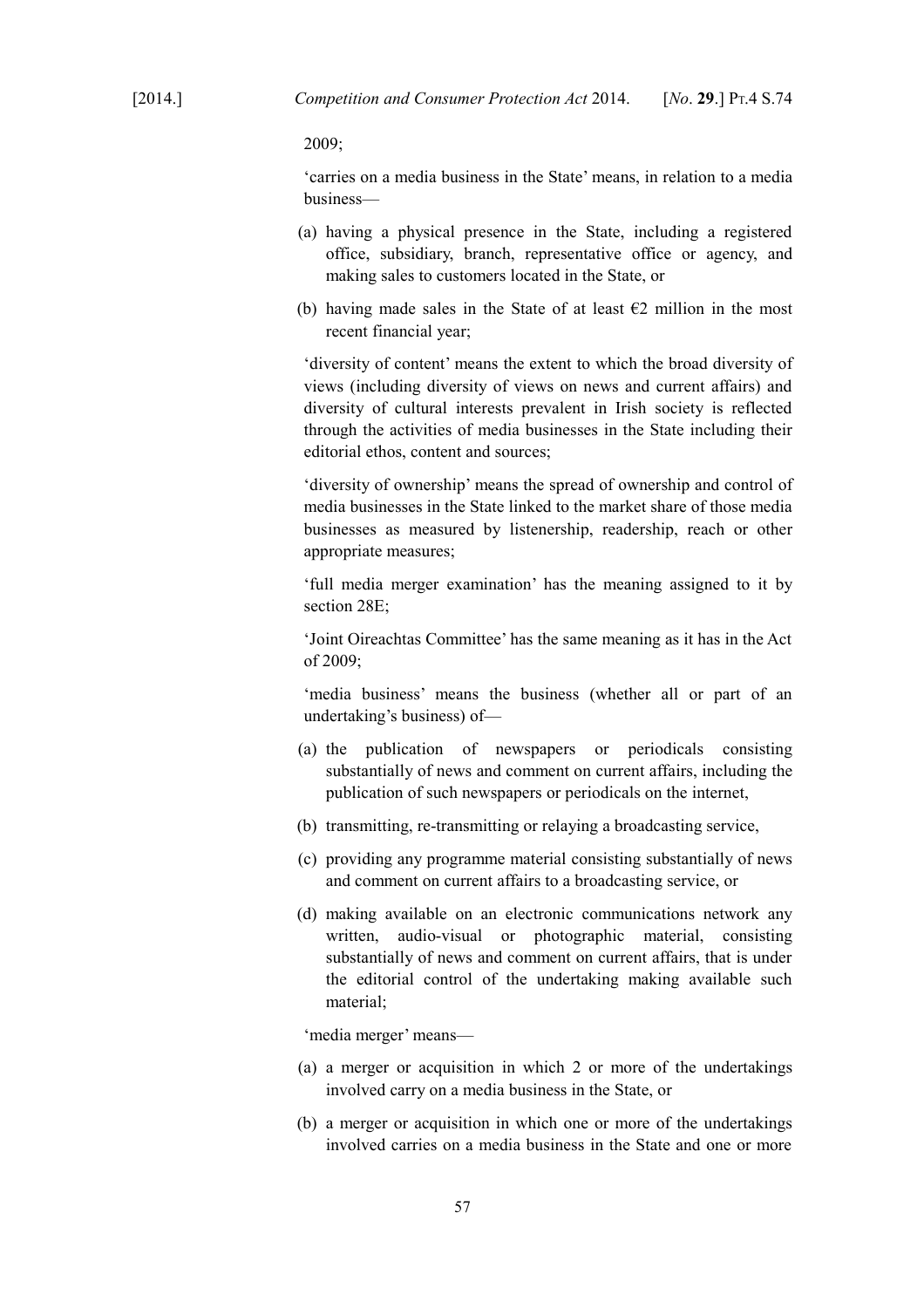of the undertakings involved carries on a media business elsewhere;

'plurality of the media' includes both diversity of ownership and diversity of content;

'programme material' has the same meaning as it has in the Act of 2009;

'reach' means the proportion of a population or audience that consumes any part of the output of a media business in a given period;

'relevant criteria' means the following matters:

- (a) the likely effect of the media merger on plurality of the media in the State;
- (b) the undesirability of allowing any one undertaking to hold significant interests within a sector or across different sectors of media business in the State;
- (c) the consequences for the promotion of plurality of the media in the State of intervening to prevent the media merger or attaching conditions to the approval of the media merger;
- (d) if appropriate, the adequacy of the following to protect the public interest in plurality of the media in the State:
	- (i) the scale and reach of RTÉ and TG4;
	- (ii) Part 6 of the Act of 2009;
	- (iii) the ownership and control policy of the Broadcasting Authority of Ireland for the time being in force;
- (e) the proposed commitments that the undertakings are prepared to offer and which the Minister for Communications, Energy and Natural Resources may incorporate pursuant to section 28D(5) or section 28E(10) in his or her determination;
- (f) the extent to which the public interest can be secured by the imposition of any conditions by the Minister for Communications, Energy and Natural Resources under section 28D or section 28G;

'relevant date' means, in relation to a media merger, 10 working days from whichever of the following dates is applicable:

- (a) the date of a determination by the Commission under paragraph (a) of section 21(2) or under paragraph (a) or (c) of section 22(3);
- (b) the day after the period specified in subsection (2) of section 21 has elapsed without the Commission having informed the undertakings that made the notification concerned of the determination (if any) it has made under paragraph (a) or (b) of that subsection (2):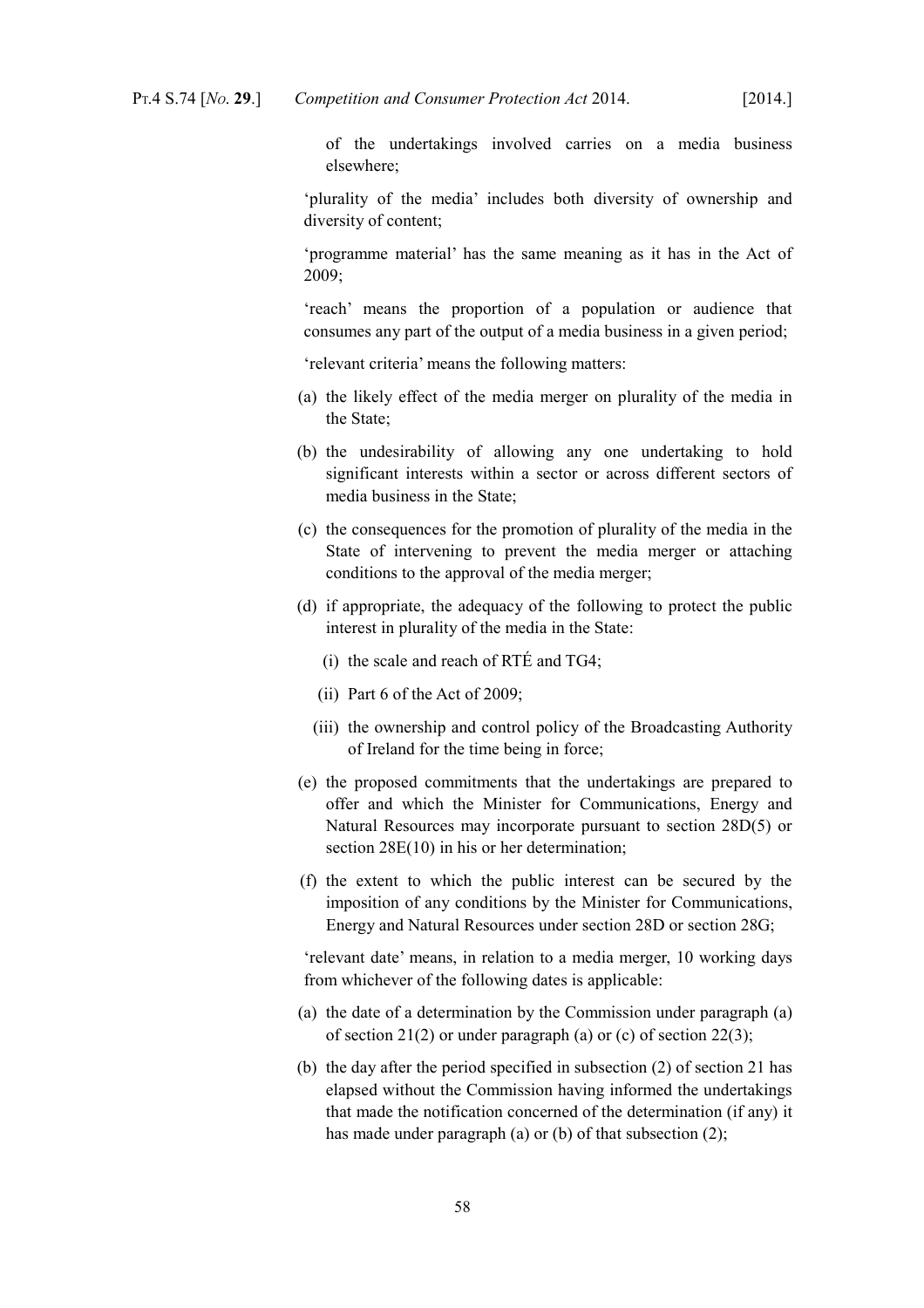- (c) where the Commission has made a determination under section  $21(2)(b)$ , the day after—
	- (i) 120 working days have elapsed after the appropriate date within the meaning of section 19(6), or
	- (ii) where a requirement or requirements referred to in section 22(4A) were made under section 20(2), 120 working days and any period of suspension that applied pursuant to section 22(4A) have elapsed after the appropriate date within the meaning of section 19(6),

without the Commission having made a determination under section 22;

- (d) the date of a decision of the European Commission under Article 6(1)(b) or Article 8(1) or (2) of the Council Regulation;
- (e) the date that Article 10(6) of the Council Regulation comes into effect;

'RTÉ' means Raidió Teilifís Éireann;

'TG4' means Teilifís na Gaeilge;

'undertakings involved' shall—

- (a) be construed in accordance with Part 3, or
- (b) in the case of a merger or acquisition to which section 28B(6) applies, mean the undertakings concerned in accordance with the Council Regulation.
- (2) For the avoidance of doubt, this Part applies to a media merger that has been notified to the European Commission in accordance with the Council Regulation, and consideration of, and a determination on, such a media merger under this Part by the Minister for Communications, Energy and Natural Resources shall be an appropriate measure to protect the legitimate interest in plurality of the media within the meaning of Article 21(4) of that Council Regulation.

# **Notification of media merger to Minister for Communications, Energy and Natural Resources**

- **28B.** (1) In the case of a merger or acquisition that is a media merger, the undertakings involved that notified the Commission under section 18(1), or that notified the European Commission, as the case may be, shall notify the Minister for Communications, Energy and Natural Resources in writing, and shall provide him or her with full details, of the proposal to put the merger or acquisition into effect.
	- (2) A notification to the Minister for Communications, Energy and Natural Resources under subsection (1)—
		- (a) shall be made on or before the relevant date, and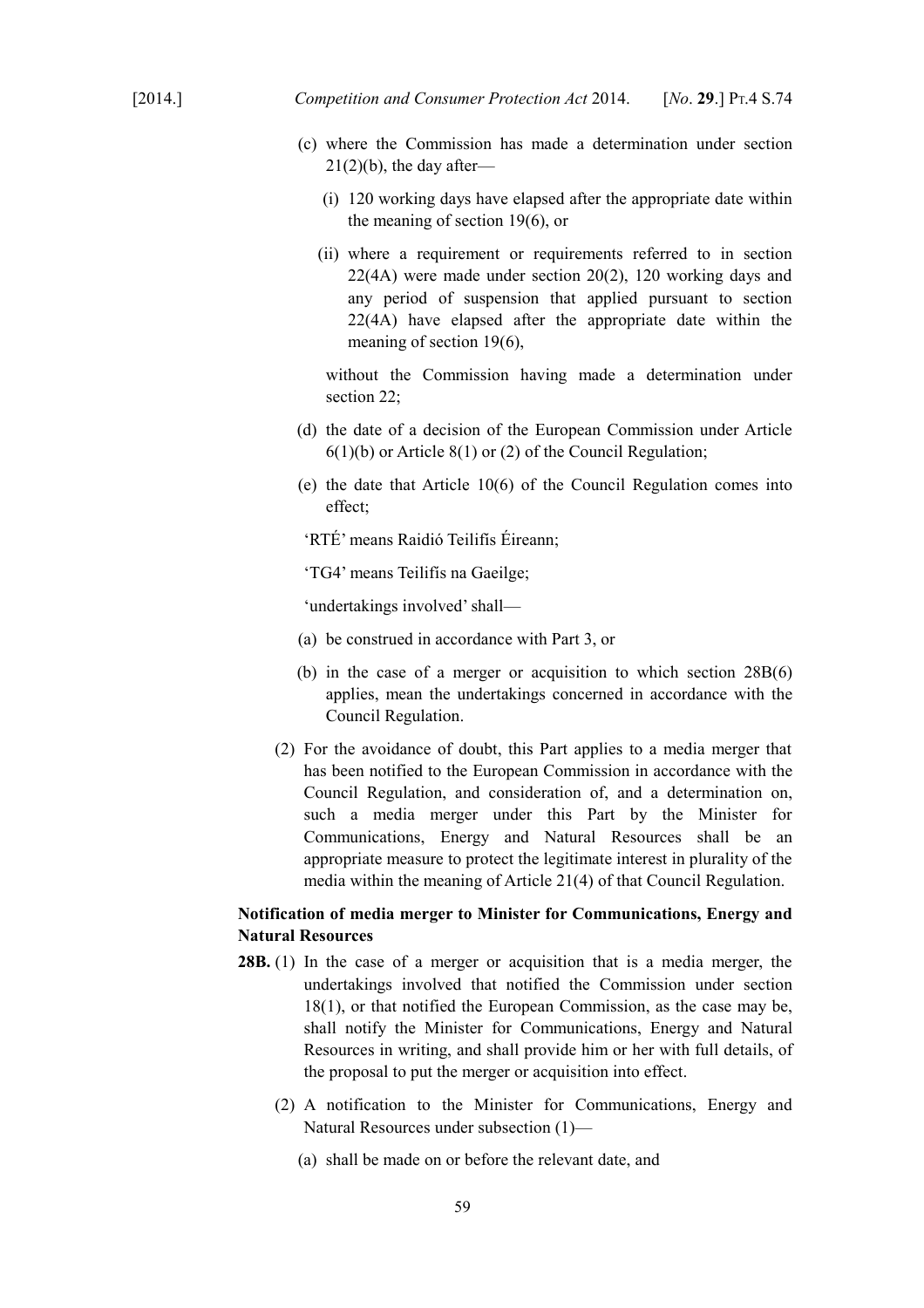- (b) notwithstanding paragraph (a), shall not be made before the Commission, or the European Commission, as the case may be, has been notified of the proposal to put the merger or acquisition into effect.
- (3) When making a notification under subsection (1), each of the undertakings involved in the media merger shall provide full information to the Minister for Communications, Energy and Natural Resources on all circumstances in relation to the media merger concerned that may impair plurality of the media in the State and shall notify the Minister for Communications, Energy and Natural Resources of any changes in the information.
- (4) The undertakings involved in a media merger may make submissions to the Minister for Communications, Energy and Natural Resources in relation to the applicability of the guidelines referred to in section 28L to the media merger.
- (5) If the Commission makes a determination referred to in paragraph (a) or (b) of section 21(2) or paragraph (a), (b) or (c) of section 22(3) in relation to a media merger it shall, immediately after doing so, inform the Minister for Communications, Energy and Natural Resources of that fact.
- (6) If the European Commission makes a decision under Article  $6(1)(a)$ , (b) or (c) or Article  $8(1)$ , (2) or (3) of the Council Regulation or if Article 10(6) of that Council Regulation takes effect in relation to a media merger the undertakings involved shall, immediately after having being notified of the decision or of Article 10(6) having taken effect, as the case may be, inform the Minister for Communications, Energy and Natural Resources.
- (7) A notification for the purposes of subsection (1) shall not be valid and any determination under this Part made on foot of such notification is void—
	- (a) where any information provided or statement made under subsection (1), (3) or (4) or section  $28D(3)$  or  $28E(7)$  is false or misleading in a material respect, or
	- (b) if the Minister for Communications, Energy and Natural Resources is of the opinion that full details referred to in subsection (1), full information or changes to the information referred to in subsection (3), or the specified information referred to in sections 28D(3) or 28E(7), were not provided.
- (8) Where there is a contravention of subsection (1) or (3), the person in control of an undertaking that has failed to notify the Minister for Communications, Energy and Natural Resources or that has failed to supply the information required, as the case may be, shall be guilty of an offence and shall be liable—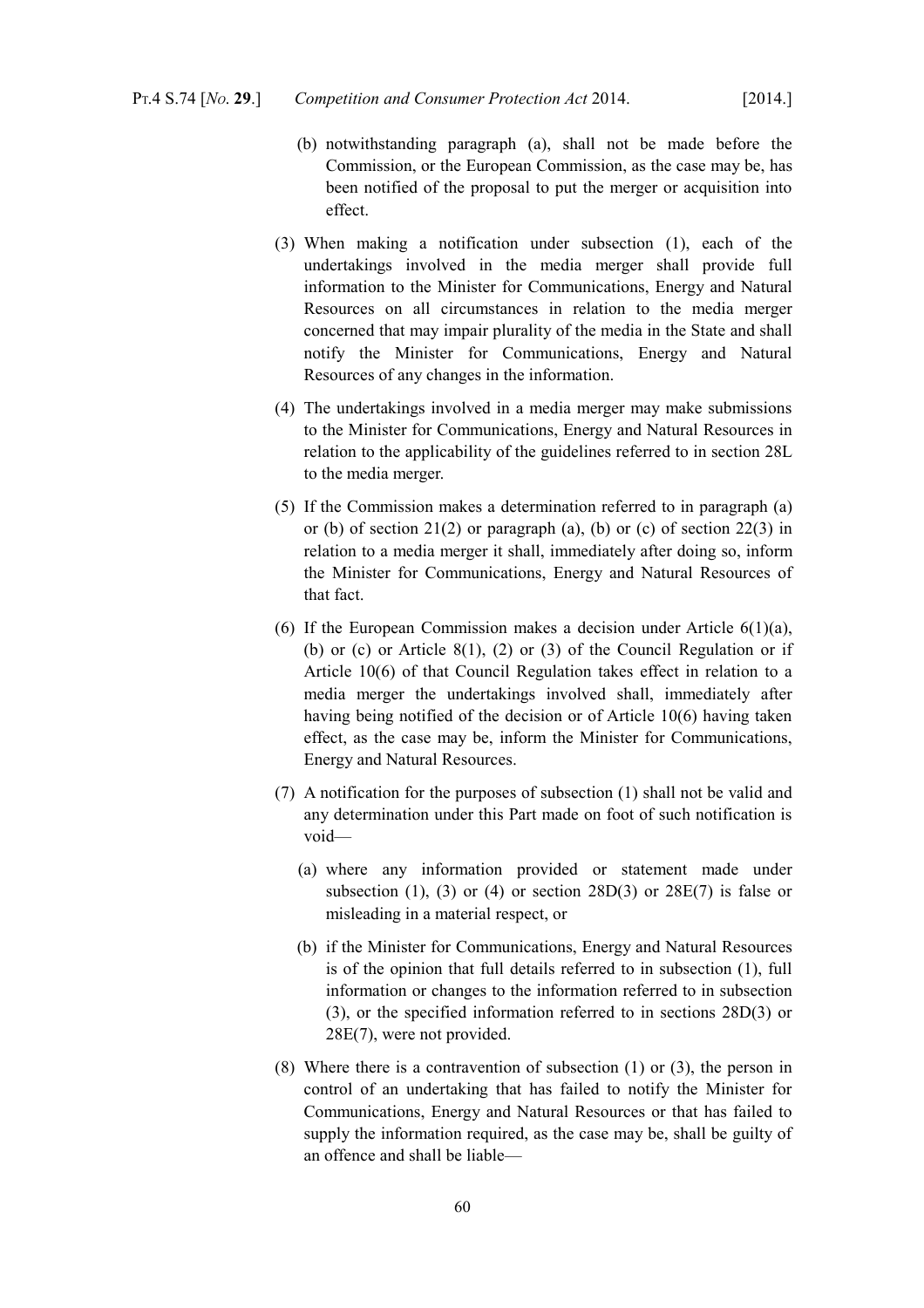- (a) on summary conviction, to a class A fine, or
- (b) on conviction on indictment, to a fine not exceeding  $E$ 250,000.
- (9) Subsection (8) operates so that if the contravention concerned continues one or more days after the date of its first occurrence, the person referred to in that subsection is guilty of a separate offence under that subsection for each day that the contravention occurs; but in respect of the second or subsequent offence of which he or she is guilty by reason of that continued contravention, subsection (8) shall have effect as if—
	- (a) in paragraph (a), 'a class E fine' were substituted for 'a class A fine', and
	- (b) in paragraph (b), ' $\epsilon$ 25,000' were substituted for ' $\epsilon$ 250,000'.
- (10) For the purposes of subsection (8) the person in control of an undertaking is—
	- (a) in the case of a body corporate, any officer of the body corporate who knowingly and wilfully authorises or permits the contravention,
	- (b) in the case of a partnership, each partner who knowingly and wilfully authorises or permits the contravention,
	- (c) in the case of any other form of undertaking, any individual in control of that undertaking who knowingly and wilfully authorises or permits the contravention.
- (11) Summary proceedings in relation to an offence under this section may be brought by the Minister for Communications, Energy and Natural Resources.

### **Limitation on media merger being put into effect**

- **28C.** (1) Notwithstanding any other provision of this Act or of any other enactment, a media merger shall not be put into effect before the Minister for Communications, Energy and Natural Resources makes a determination under paragraph (a) or (b) of section 28D(1) or paragraph (a) or (c) of section 28G(1).
	- (2) Notwithstanding subsection (1), a determination referred to in that provision shall not operate to permit the merger or acquisition concerned to be put into effect if the merger or acquisition is not put into effect before the expiry of the period of 12 months from the date on which the determination is made.
	- (3) Any media merger that purports to be put into effect, where that putting into effect contravenes this section, is void.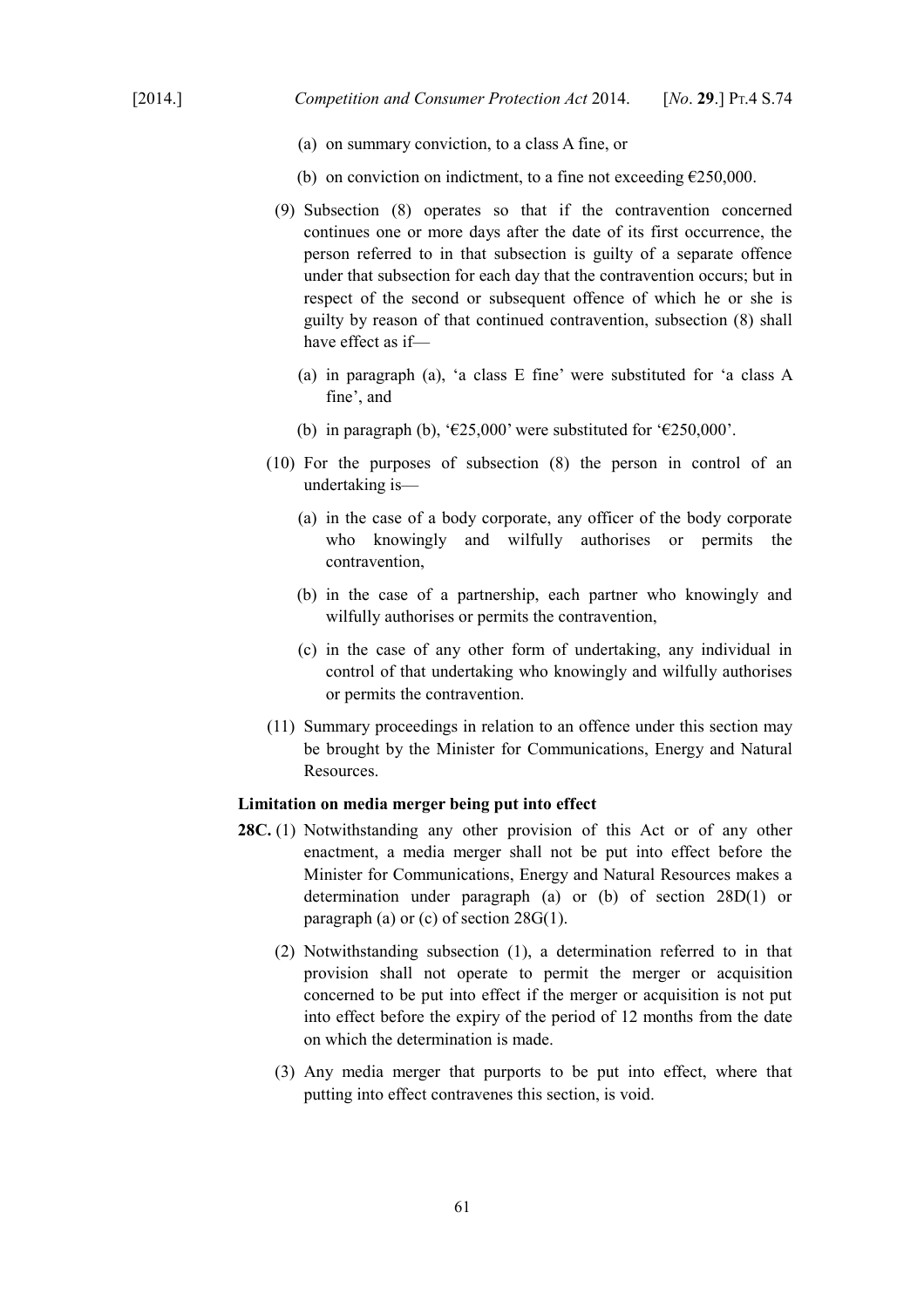# **Initial examination by Minister for Communications, Energy and Natural Resources of media merger notification**

- **28D.** (1) Not later than 30 working days (or 45 working days, where proposed commitments referred to in subsection (5) have been made) from the relevant date or from the appropriate date, whichever is the later, the Minister for Communications, Energy and Natural Resources shall inform the undertakings that have made the media merger notification under section 28B of whichever of the following determinations he or she has made, namely—
	- (a) that in his or her opinion the result of the media merger will not be contrary to the public interest in protecting plurality of the media in the State, and accordingly that the media merger may be put into effect,
	- (b) that, in light of proposed commitments offered by the undertakings, in his or her opinion the result of the media merger will not be contrary to the public interest in protecting plurality of the media in the State, and accordingly the media merger may be put into effect subject to the incorporation of those proposed commitments as specified conditions to be complied with, or
	- (c) that he or she is concerned that the media merger may be contrary to the public interest in protecting plurality of the media in the State, and accordingly that he or she intends to request the Broadcasting Authority of Ireland to carry out an examination under section 28E.
	- (2) In making a determination under subsection (1) as to whether the result of the media merger is likely to be contrary to the public interest in protecting plurality of the media in the State, the Minister for Communications, Energy and Natural Resources shall have regard to—
		- (a) the relevant criteria,
		- (b) any guidelines issued under section 28L,
		- (c) all submissions made and information provided to the Minister for Communications, Energy and Natural Resources by the undertakings involved in the media merger,
		- (d) and take full account of, where applicable, the determination of the Commission under paragraph (a) of section 21(2) or under paragraph (a) or (c) of section 22(3),
		- (e) and take full account of, where applicable, the decision by the European Commission under Article 6(1)(b) or Article 8(1) or (2) of the Council Regulation,
		- (f) relevant reports published by the Minister for Communications, Energy and Natural Resources under section 28M, and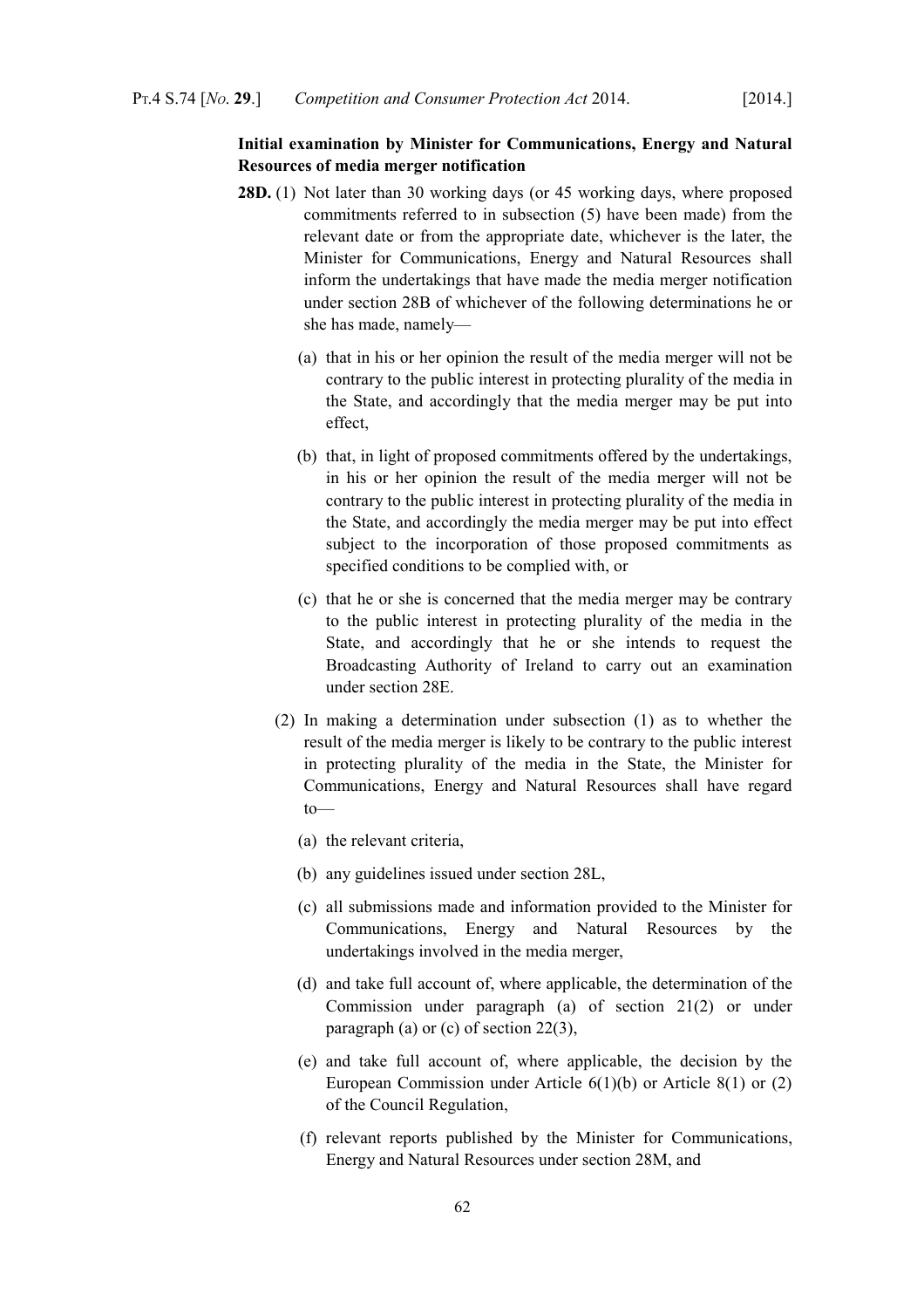- (g) relevant research published by the Broadcasting Authority of Ireland under section 28M.
- (3) Where the Minister for Communications, Energy and Natural Resources requires further information for the purposes of this section, he or she may by notice in writing require any one or more of the undertakings involved to supply to him or her specified information within a specified period, and an undertaking of whom such a requirement is made shall comply with it.
- (4) For the purposes of subsection (2), the Minister for Communications, Energy and Natural Resources may enter into discussions with the undertakings involved in the media merger or with any individual or any other undertaking with a view to identifying measures which would ameliorate any effects of the media merger on plurality of the media in the State.
- (5) In the course of the discussions under subsection (4), any of the undertakings involved in the media merger concerned may submit to the Minister for Communications, Energy and Natural Resources proposed commitments of the kind mentioned in subsection (6) with a view to the proposed commitments becoming binding on it or them if the Minister for Communications, Energy and Natural Resources incorporates the proposed commitments as specified conditions to be complied with in his or her determination under subsection (1)(b) in relation to the media merger.
- (6) The proposed commitments referred to in subsection (5) are proposed commitments with regard to the manner in which the media merger may be put into effect or to the taking, in relation to the media merger, of any other measures referred to in subsection (4).
- (7) As soon as may be after the Minister for Communications, Energy and Natural Resources makes a determination under subsection (1), he or she—
	- (a) shall furnish to the undertakings involved a copy of the determination, and
	- (b) may publish, with due regard for commercial confidentiality—
		- (i) the fact of the making of the determination,
		- (ii) whether the determination was made under paragraph (a), (b) or (c) of subsection (1), and
		- (iii) where his or her determination was made under subsection (1) (b), a summary of the conditions specified in the determination.
- (8) After the Minister for Communications, Energy and Natural Resources has furnished the determination to the undertakings involved in accordance with subsection  $(7)(a)$ —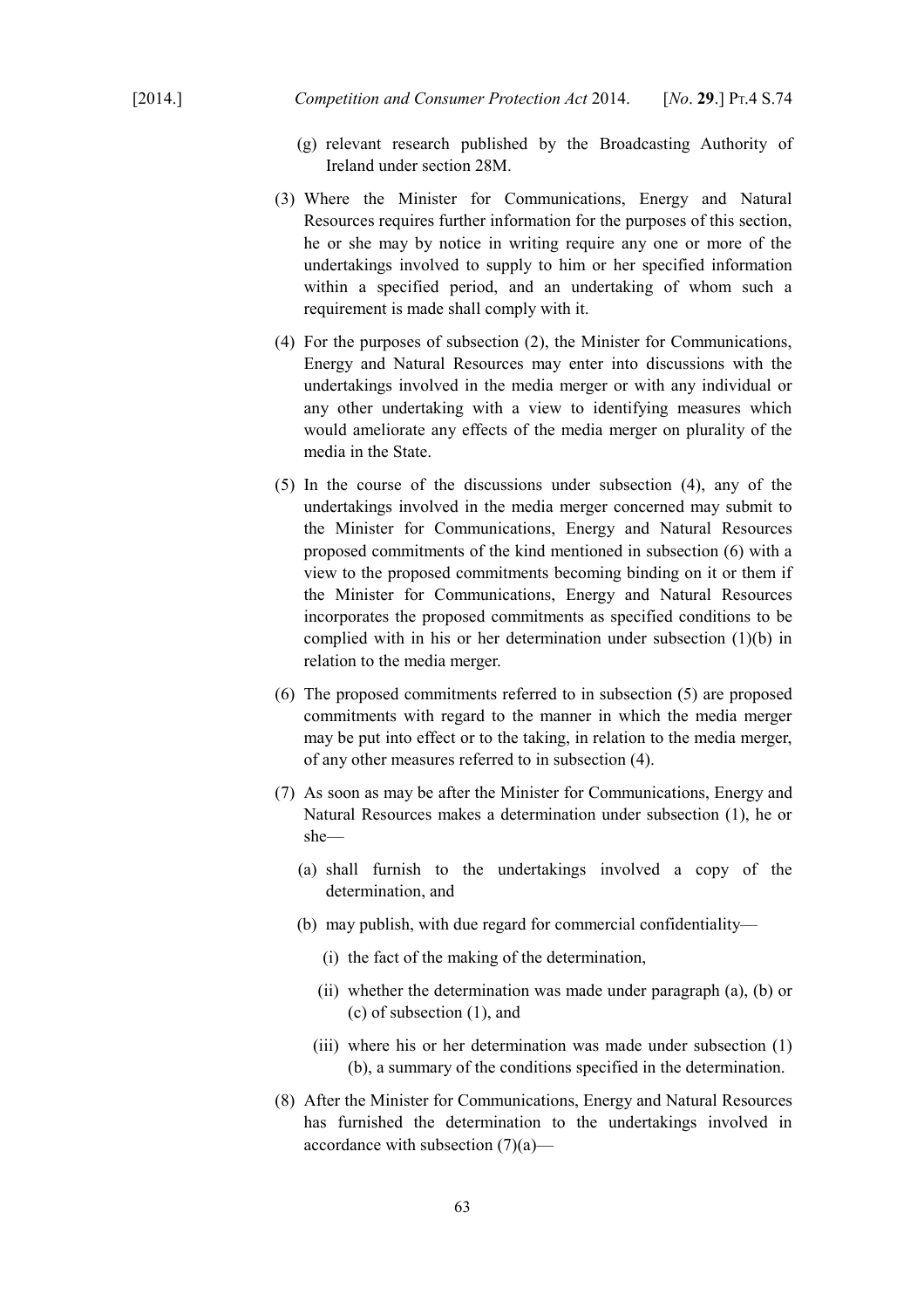- (a) he or she may correct the determination at any time before the determination is published under paragraph (c) so as to remove any clerical or typographical errors or any errors of a similar nature and shall inform the undertakings involved of any such changes made, but may not reconsider or re-open any aspect of the determination,
- (b) not later than 10 working days from the date of receipt of the determination under subsection (7)(a), the undertakings involved may request the Minister for Communications, Energy and Natural Resources in writing to omit from the version of the determination to be published under paragraph (c) any information that they consider to be commercially sensitive, and
- (c) he or she shall publish the determination not later than 15 working days from the date of the determination, with due regard for commercial confidentiality.
- (9) In this section, reference to 'appropriate date' means—
	- (a) unless paragraph (b) applies, the date of receipt by the Minister for Communications, Energy and Natural Resources of the notification of the media merger concerned under section 28B,
	- (b) if the Minister for Communications, Energy and Natural Resources has made, under subsection (3), not later than 30 working days from the date of receipt by him or her of the notification of the media merger concerned under section 28B, a requirement or requirements of one or more of the undertakings involved—
		- (i) the date on which the requirement is complied with or, in case 2 or more requirements are made and each is complied with, whichever of the dates on which the requirements are complied with is the later or latest,
		- (ii) where the requirement is not complied with or each of the 2 or more requirements is not complied with, the date immediately following the expiry of the period specified in the requirement or, as the case may be, the date immediately following the expiry of whichever of the respective periods specified in the requirements is the last to expire, or
		- (iii) in case 2 or more requirements are made but one or more but not all of them are complied with, the later or latest of the following dates, namely the dates provided by applying—
			- (I) subparagraph (i) to the requirement or requirements complied with, and
			- (II) subparagraph (ii) to the requirement or requirements not complied with.
- (10) The reference in the definition of 'appropriate date' in subsection (9)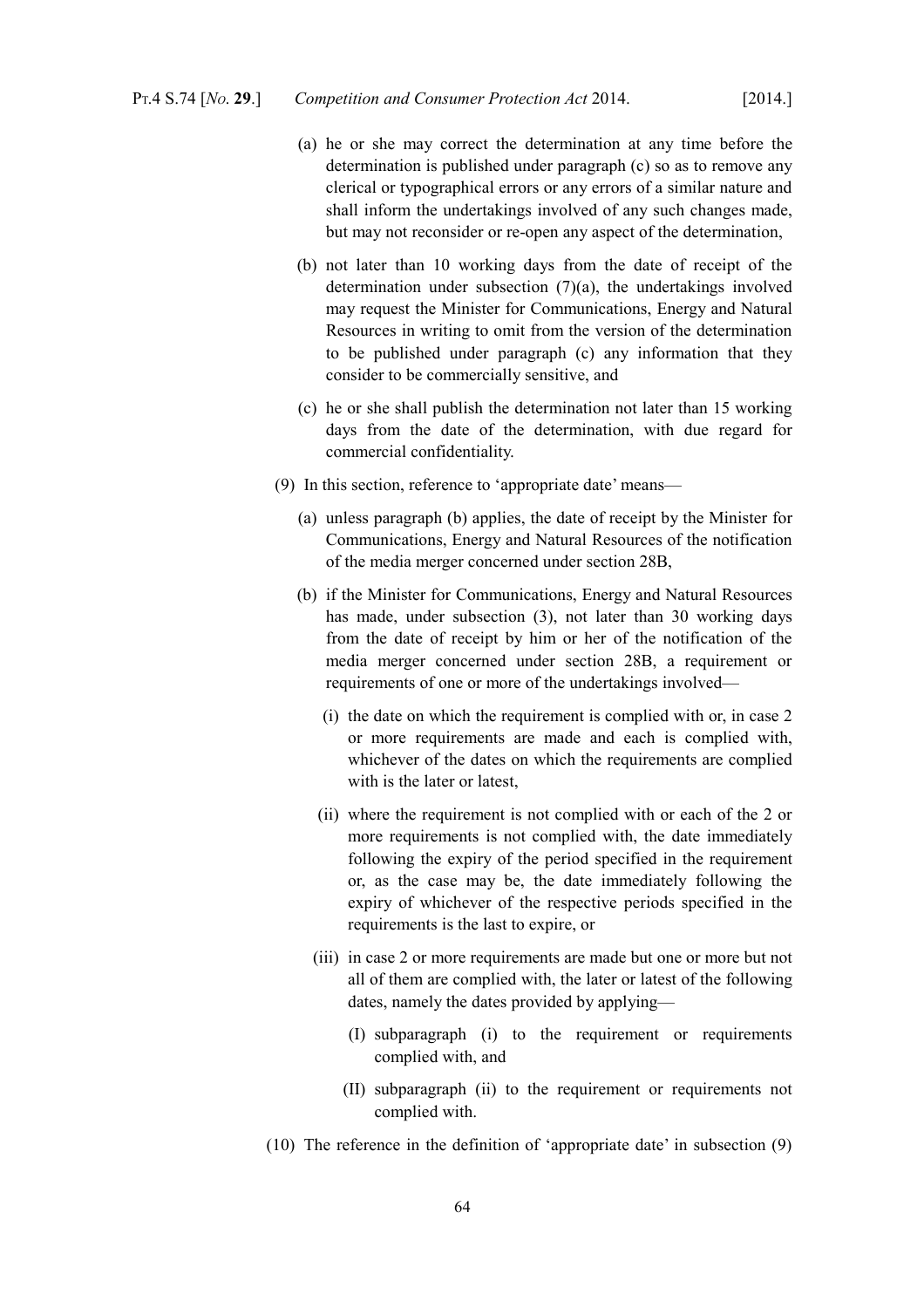to the period specified in a requirement is a reference to the period specified in the requirement as being the period within which the information concerned shall be supplied.

(11) For the purpose of the reference in subsection (9), and in any other provision of this Act, to the date on which the Minister for Communications, Energy and Natural Resources receives a notification under section 28B, if a single notification is not made by all the undertakings involved, the said reference shall be construed as a reference to the later or latest of the dates on which a notification of the merger or acquisition involved under section 28B is received by the Minister for Communications, Energy and Natural Resources.

## **Full media merger examination**

- **28E.** (1) Where the Minister for Communications, Energy and Natural Resources makes a determination under section  $28D(1)(c)$ , he or she shall request the Broadcasting Authority of Ireland to carry out an examination (in this Part referred to as a 'full media merger examination') in relation to the media merger concerned.
	- (2) On receipt of a request under subsection (1), the Broadcasting Authority of Ireland shall, as soon as may be—
		- (a) cause a copy of the request to be published on the website of the Broadcasting Authority of Ireland,
		- (b) invite submissions to be made not later than 20 working days from the date of publication of the request pursuant to paragraph (a), and
		- (c) cause a copy of the request to be sent to the Joint Oireachtas Committee and invite a submission from that Joint Oireachtas Committee within the period specified in paragraph (b).
	- (3) The submissions referred to in paragraphs (b) and (c) of subsection  $(2)$ —
		- (a) shall be furnished, pursuant to subsection  $(9)(c)$ , to the undertakings involved in the media merger,
		- (b) shall be furnished to the Minister for Communications, Energy and Natural Resources and where an advisory panel has been established under section 28F, to the advisory panel, to enable them to perform their functions under this Part,
		- (c) may be referred to or quoted from in, or annexed to, the documents referred to in subsections  $(9)(a)$  and  $(12)(b)$  and section  $28G(4)(c)$ , and
		- (d) shall not be published or otherwise disclosed to the public by the Minister for Communications, Energy and Natural Resources, the Broadcasting Authority of Ireland or the advisory panel before the Minister for Communications, Energy and Natural Resources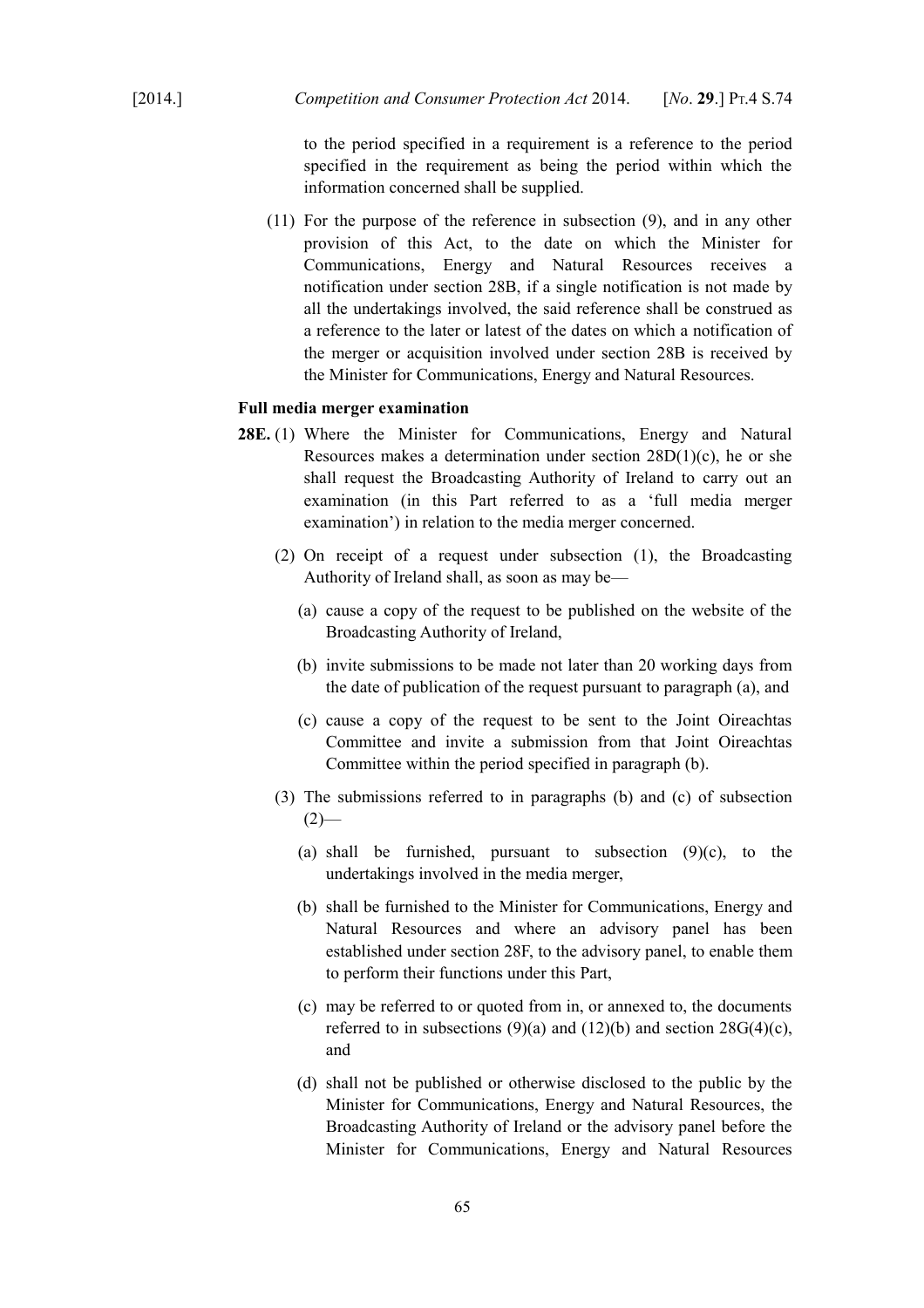publishes the documents referred to in section 28G(4)(c).

- (4) The Broadcasting Authority of Ireland shall—
	- (a) not later than 80 working days from the date of the request under subsection (1) or the applicable date, whichever is the later, make a report in writing to the Minister for Communications, Energy and Natural Resources in relation to its examination, and
	- (b) as soon as may be after making the report under paragraph (a), send the report to the undertakings involved.
- (5) A report under subsection (4) shall contain a recommendation as to whether the media merger should be put into effect with or without conditions or should not be put into effect.
- (6) The Broadcasting Authority of Ireland, in order to make a report under subsection (4), shall form a view as to whether the result of the media merger is likely to be contrary to the public interest in protecting plurality of the media in the State, and for that purpose, shall have regard to—
	- (a) the relevant criteria,
	- (b) any guidelines issued by the Minister for Communications, Energy and Natural Resources under section 28L,
	- (c) all submissions made and information provided—
		- (i) to the Minister for Communications, Energy and Natural Resources, during his or her initial examination under section 28D, by the undertakings involved in the media merger, and
		- (ii) to the Broadcasting Authority of Ireland, during the full media merger examination, by the undertakings involved in the media merger, by any other person in response to an invitation for submissions under subsection (2)(b), or by the Joint Oireachtas Committee in response to an invitation for a submission under subsection  $(2)(c)$ ,
	- (d) and take full account of, where applicable, the determination of the Commission under paragraph (a) of section 21(2) or under paragraph (a) or (c) of section 22(3),
	- (e) and take full account of, where applicable, the decision by the European Commission under Article 6(1)(b) or Article 8(1) or (2) of the Council Regulation,
	- (f) where applicable, the opinion of the advisory panel established under section 28F and any clarifications of the opinion provided by the advisory panel in accordance with that section,
	- (g) if the undertakings involved have responded to the draft report and recommendation provided to them pursuant to subsection (9), the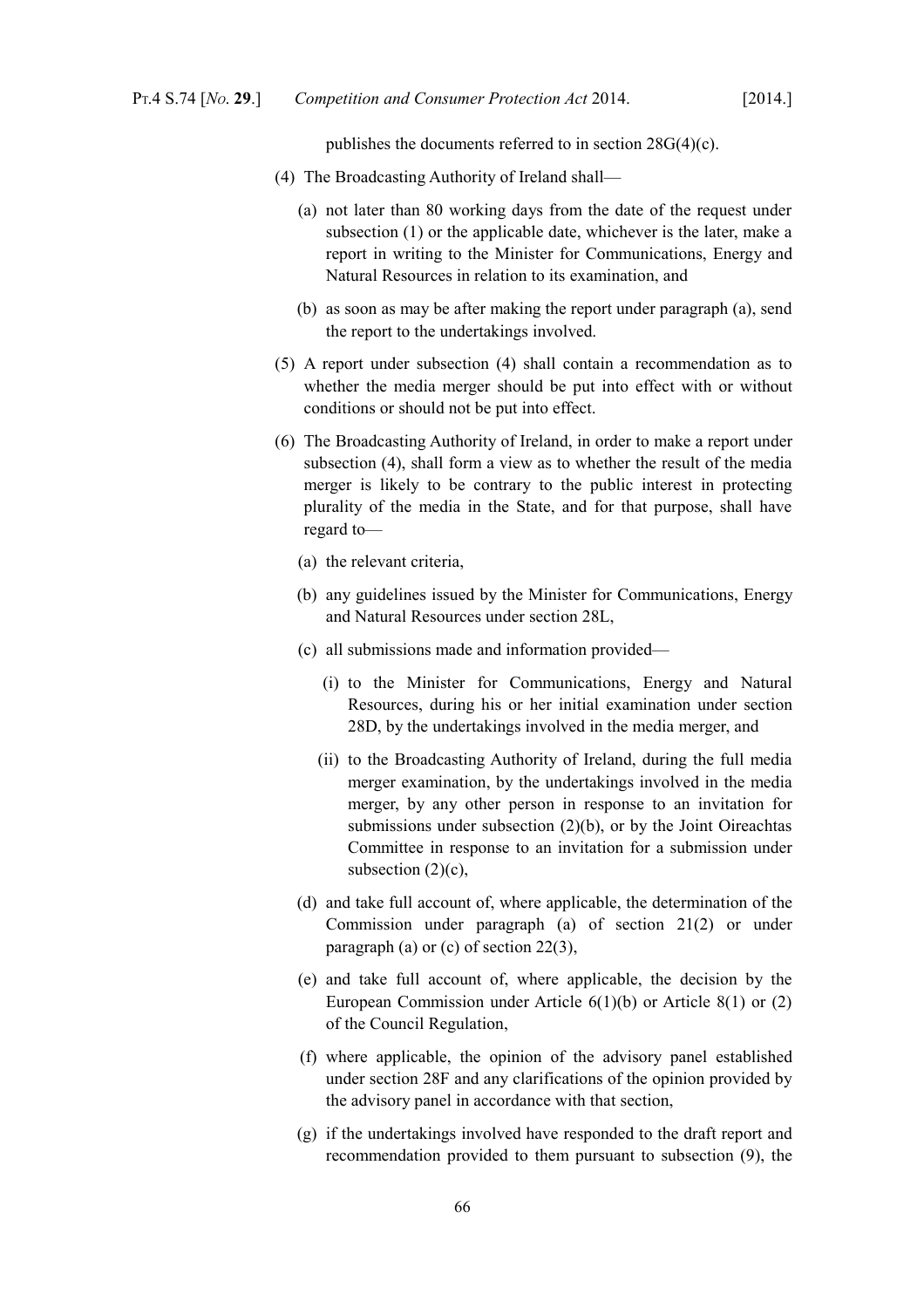draft report and recommendation and the responses of the undertakings involved to the draft report and recommendation,

- (h) relevant reports published by the Minister for Communications, Energy and Natural Resources under section 28M, and
- (i) relevant research published by the Broadcasting Authority of Ireland under section 28M.
- (7) Where the Broadcasting Authority of Ireland requires further information for the purposes of this section, it may, by notice in writing served on the undertakings, require any one or more of the undertakings involved to supply to it specified information within a specified period, and an undertaking of whom such a requirement is made shall comply with it.
- (8) For the purposes of paragraph (6), the Broadcasting Authority of Ireland may enter into discussions with the undertakings involved in the media merger or with any individual or any other undertaking with a view to identifying measures which would ameliorate any effects of the media merger on plurality of the media in the State.
- (9) The Broadcasting Authority of Ireland shall, not later than 30 working days before it is due to make its report under subsection (4), furnish the undertakings involved with—
	- (a) its draft report and draft recommendation to which the undertakings involved may respond not later than 10 working days from the date of receiving the draft report and draft recommendation,
	- (b) if applicable, the opinion and any clarifications issued by the advisory panel under section 28F, and
	- (c) if applicable, the submissions referred to in subsection  $(6)(c)$ .
- (10) In the course of any discussions under subsection (8), any of the undertakings involved in the media merger concerned may submit to it, not later than 20 working days before the Broadcasting Authority of Ireland is due to make its report to the Minister for Communications, Energy and Natural Resources under subsection (4), proposed commitments of the kind mentioned in subsection (11) with a view to the proposed commitments becoming binding on it or them if the Minister for Communications, Energy and Natural Resources incorporates the proposed commitments as specified conditions to be complied with in his or her determination under section 28G(1)(c) in relation to the media merger.
- (11) The proposed commitments referred to in subsection (10) are proposed commitments with regard to the manner in which the media merger may be put into effect or to the taking, in relation to the media merger, of any other measures referred to in subsection (8).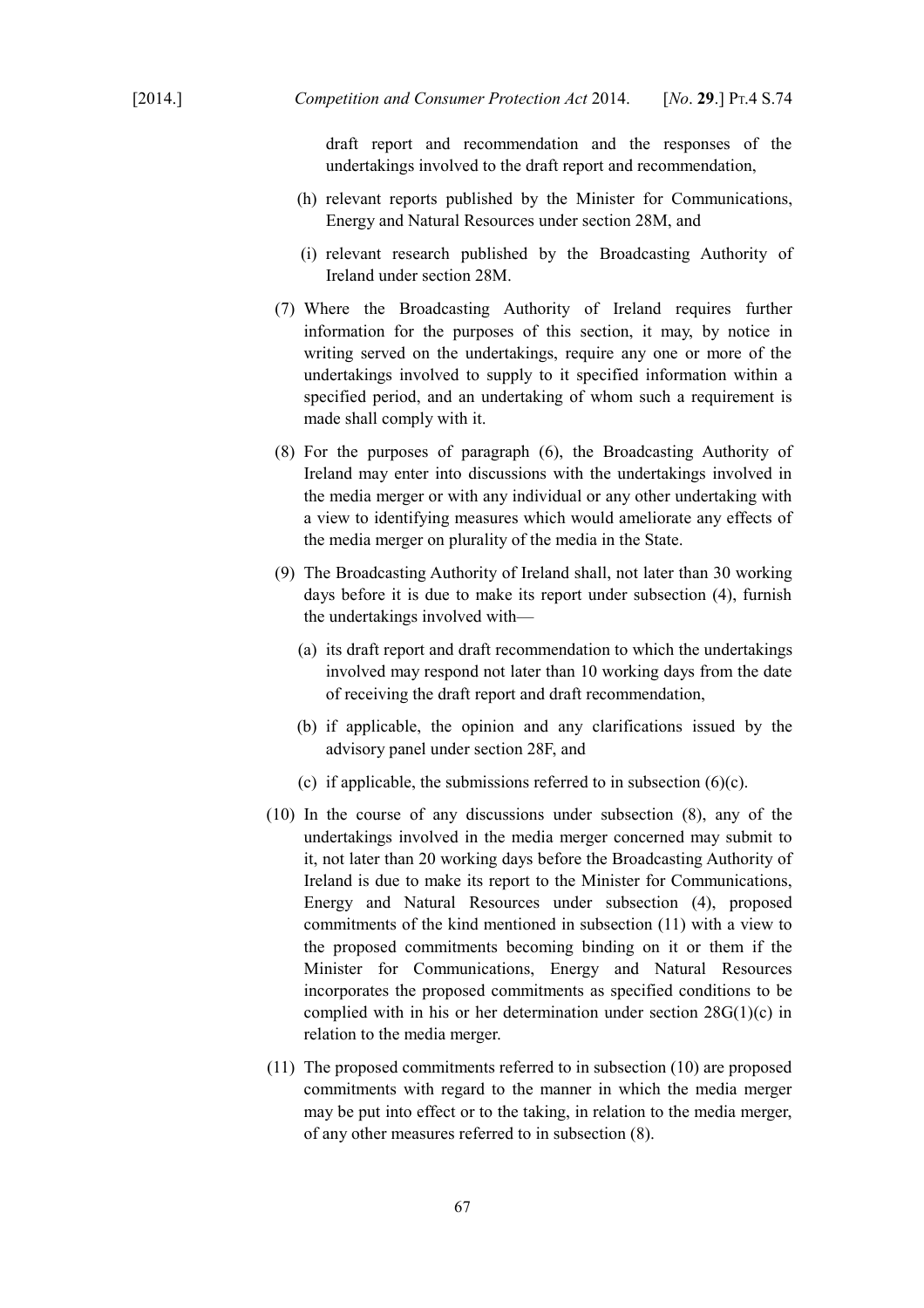- (12) Not later than 7 working days from the date of the making of its report to the Minister for Communications, Energy and Natural Resources under subsection (4), the Broadcasting Authority of Ireland—
	- (a) may, without reconsidering or re-opening any aspect of its report, correct the report so as to remove any clerical or typographical errors or any errors of a similar nature, and
	- (b) where one or more such corrections have been made, shall—
		- (i) send the corrected report to the Minister for Communications, Energy and Natural Resources and the undertakings involved, and
		- (ii) inform the Minister for Communications, Energy and Natural Resources and the undertakings involved of the corrections made.
- (13) In this section, reference to 'applicable date' means—
	- (a) unless paragraph (b) applies, the date the Minister for Communications, Energy and Natural Resources makes a determination under section 28D(1)(c),
	- (b) if the Broadcasting Authority of Ireland has made, under subsection (8), not later than 30 working days from the date the Minister for Communications, Energy and Natural Resources makes a determination under section 28D(1)(c), a requirement or requirements of one or more of the undertakings involved—
		- (i) the date on which the requirement is complied with or, in case 2 or more requirements are made and each is complied with, whichever of the dates on which the requirements are complied with is the later or latest,
		- (ii) where the requirement is not complied with or each of the 2 or more requirements is not complied with, the date immediately following the expiry of the period specified in the requirement or, as the case may be, the date immediately following the expiry of whichever of the respective periods specified in the requirements is the last to expire, or
		- (iii) in case 2 or more requirements are made but one or more but not all of them are complied with, the later or latest of the following dates, namely the dates provided by applying—
			- (I) subparagraph (i) to the requirement or requirements complied with, and
			- (II) subparagraph (ii) to the requirement or requirements not complied with.
- (14) The reference in the definition of 'applicable date' in subsection (13)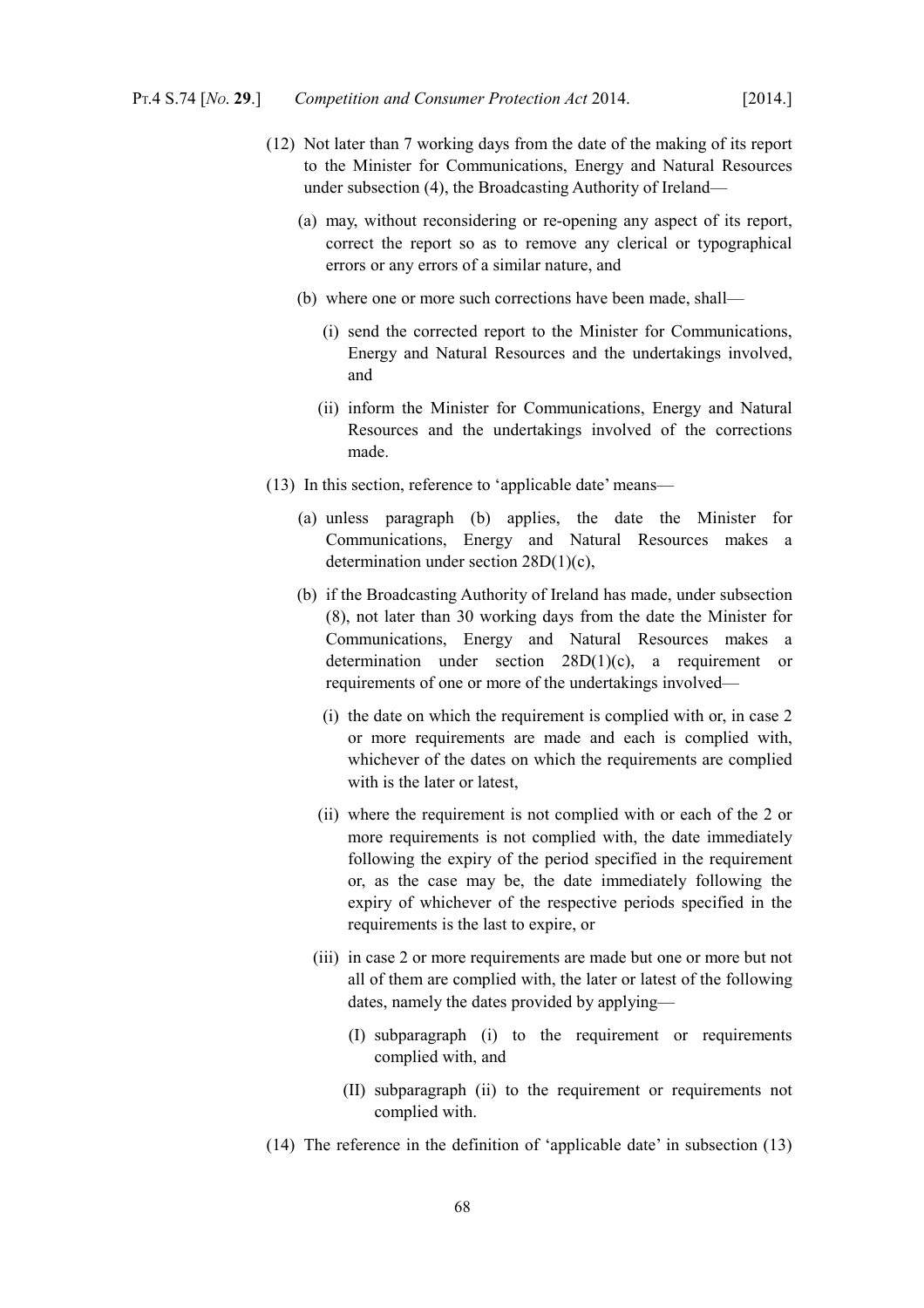to the period specified in a requirement is a reference to the period specified in the requirement as being the period within which the information concerned shall be supplied.

### **Advisory panel**

- **28F.** (1) As soon as may be after the Minister for Communications, Energy and Natural Resources requests the Broadcasting Authority of Ireland to conduct a full media merger examination under section 28E, he or she may, if he or she considers that the opinion of an advisory panel is required in order to assist the Broadcasting Authority of Ireland in carrying out the full media merger examination and in making its report under section 28E, establish an advisory panel (in this Part referred to as an 'advisory panel') to provide a reasoned opinion in writing to the Broadcasting Authority of Ireland on the application of the relevant criteria to the media merger in question and to provide clarifications of the opinion where requested by the Broadcasting Authority of Ireland in accordance with subsection (6)(b).
	- (2) An advisory panel shall consist of at least 3 and not more than 5 persons appointed by the Minister for Communications, Energy and Natural Resources, each of whom shall have knowledge of, and expertise in, law, journalism, media, business or economics.
	- (3) The Minister for Communications, Energy and Natural Resources shall appoint one member of the advisory panel as chairperson of the panel.
	- (4) A person is not eligible to be appointed as a member of an advisory panel if the person, for the time being—
		- (a) is entitled under the Standing Orders of either House of the Oireachtas to sit therein,
		- (b) is a member of the European Parliament,
		- (c) is entitled under the Standing Orders of a local authority to sit as a member thereof,
		- (d) is a member, officer or employee of the Broadcasting Authority of Ireland, or
		- (e) has a pecuniary interest or other beneficial interest in, or material to, any matter which is to be considered by the advisory panel.
	- (5) An advisory panel shall determine its own procedure.
	- (6) Notwithstanding subsection (5)—
		- (a) an advisory panel shall submit its opinion referred to in subsection (1) to the Broadcasting Authority of Ireland in relation to the application of the relevant criteria to the media merger in question not later than 20 working days from the date of a request under subsection (1), but no such opinion shall be requested or provided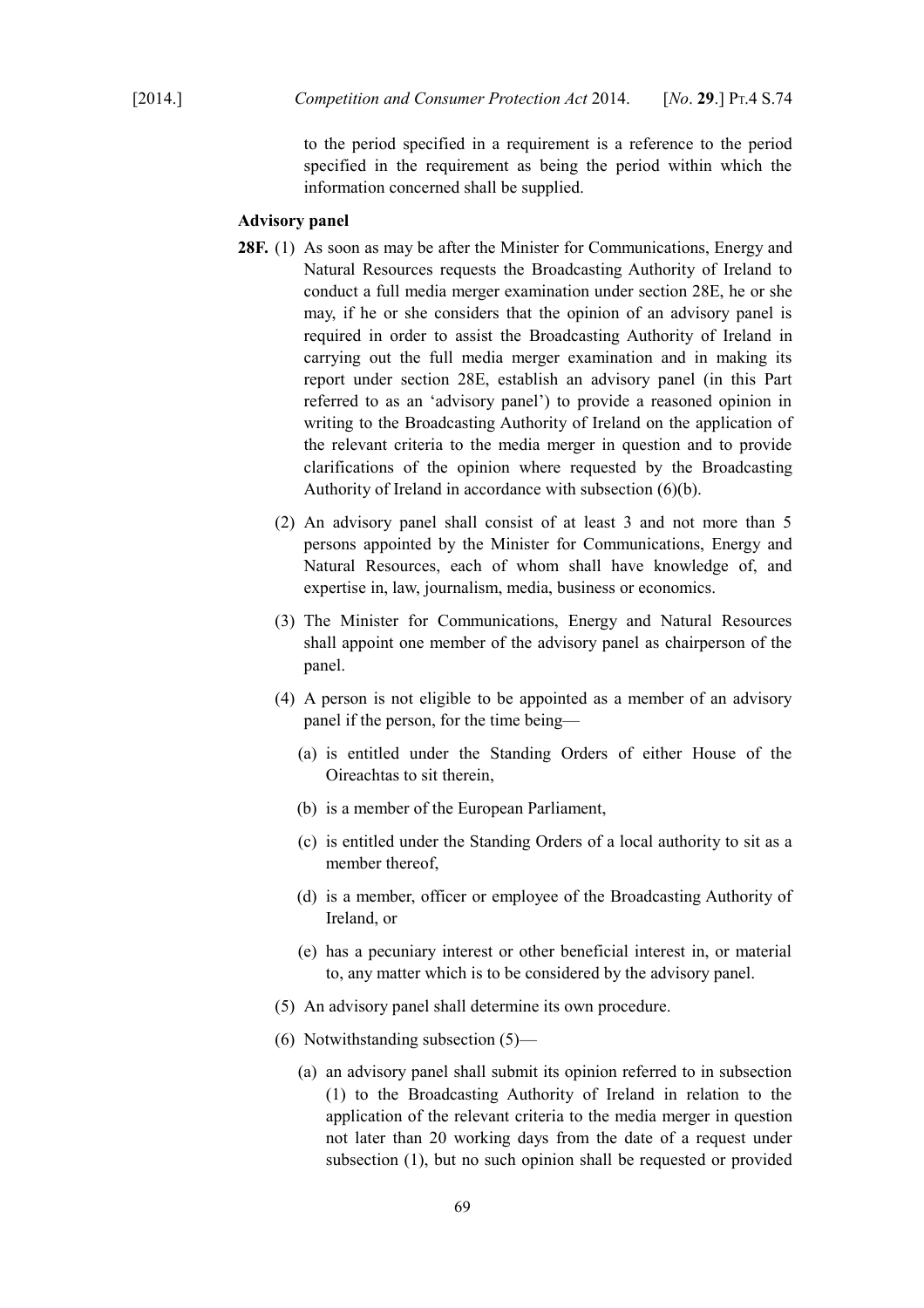after the draft report and recommendation has been sent to the undertakings involved under section 28E(9), and

- (b) an advisory panel shall provide clarification in writing of its opinion referred to in subsection (1) pursuant to a request in writing for such clarification within such period as the Broadcasting Authority of Ireland may specify in the request, but no such clarification shall be requested or provided after the draft report and recommendation has been sent to the undertakings involved under section 28E(9).
- (7) Following the determination of the Minister for Communications, Energy and Natural Resources under section 28G in respect of the relevant media merger, an advisory panel shall stand dissolved.
- (8) For the purposes of this section, a person shall be regarded as having a beneficial interest in, or material to, a matter which is to be considered by the advisory panel in each of the following cases:
	- (a) the person, any connected relative of the person or a nominee of either of them is a member of a company or any other body which has a beneficial interest in, or material to, any matter which is to be considered by the advisory panel;
	- (b) the person or any connected relative of the person is in partnership with or is in the employment of a person who has a beneficial interest in or material to any such matter;
	- (c) the person or any connected relative of the person is a party to any arrangement or agreement (whether or not enforceable) concerning land to which any such matter relates.
- (9) For the purposes of this section, a person shall not be regarded as having a beneficial interest in, or material to, any matter by reason only that he or she or any company or other person or any other body mentioned in subsection (8) has an interest which is so remote or insignificant that it cannot reasonably be regarded as likely to influence a person in considering or discussing, or in voting on, any question in respect of the matter or in performing any function in relation to that matter.
- (10) In this section—

'civil partner' means a civil partner within the meaning of the [Civil](http://www.irishstatutebook.ie/2010/en/act/pub/0024/index.html) [Partnership and Certain Rights and Obligations of Cohabitants Act](http://www.irishstatutebook.ie/2010/en/act/pub/0024/index.html) [2010;](http://www.irishstatutebook.ie/2010/en/act/pub/0024/index.html)

'connected relative', in relation to a person, means a spouse, partner, civil partner, parent, brother, sister, child or a spouse, partner or civil partner of the child of the person.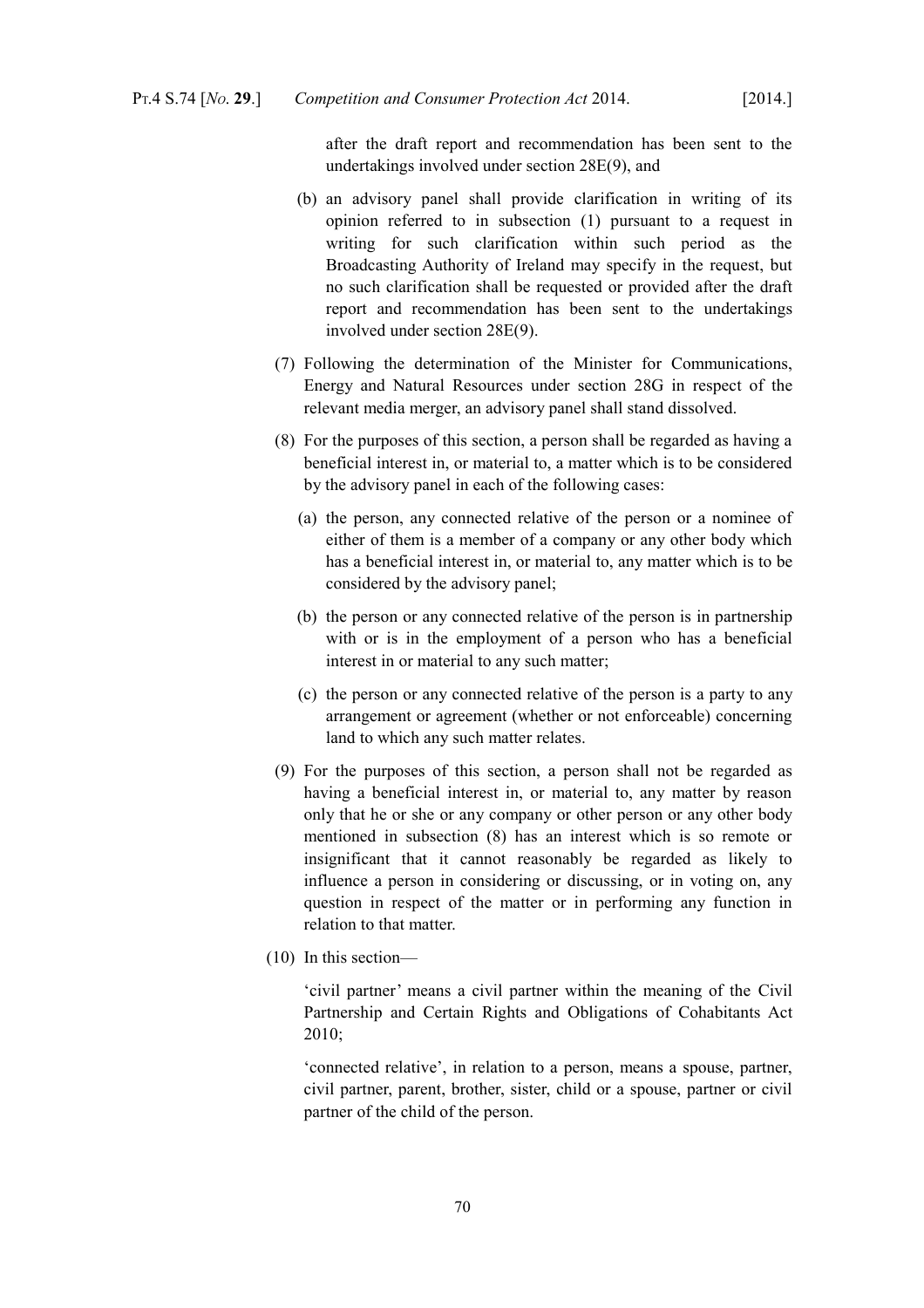# **Determination of Minister for Communications, Energy and Natural Resources after full media merger examination**

- **28G.** (1) The Minister for Communications, Energy and Natural Resources shall, not later than 20 working days from the date the report of the Broadcasting Authority of Ireland was made to him or her under section 28E(4), make whichever of the following determinations he or she considers appropriate, namely that the media merger—
	- (a) may be put into effect,
	- (b) may not be put into effect, or
	- (c) may be put into effect, subject to the conditions specified in the determination being complied with,

on the ground that he or she considers that the result of the media merger will or will not, as the case may be, be contrary to the public interest in protecting plurality of the media in the State or, as appropriate, will not be contrary to the public interest in protecting plurality of the media in the State if conditions so specified are complied with.

- (2) When making a determination under subsection (1), the Minister for Communications, Energy and Natural Resources shall have regard to—
	- (a) the relevant criteria,
	- (b) the report of the Broadcasting Authority of Ireland under section 28E,
	- (c) any guidelines issued under section 28L,
	- (d) all submissions made and information provided—
		- (i) to the Minister for Communications, Energy and Natural Resources, during his or her initial examination under section 28D, by the undertakings involved in the media merger, and
		- (ii) to the Broadcasting Authority of Ireland, during the full media merger examination, by the undertakings involved in the media merger, by any other person in response to an invitation for submissions under section 28E(2)(b), or by the Joint Oireachtas Committee in response to an invitation for a submission under section  $28E(2)(c)$ ,
	- (e) and take full account of, where applicable, the determination of the Commission under paragraph (a) of section 21(2) or under paragraph (a) or (c) of section 22(3),
	- (f) and take full account of, where applicable, the decision by the European Commission under Article 6(1)(b) or Article 8(1) or (2) of the Council Regulation,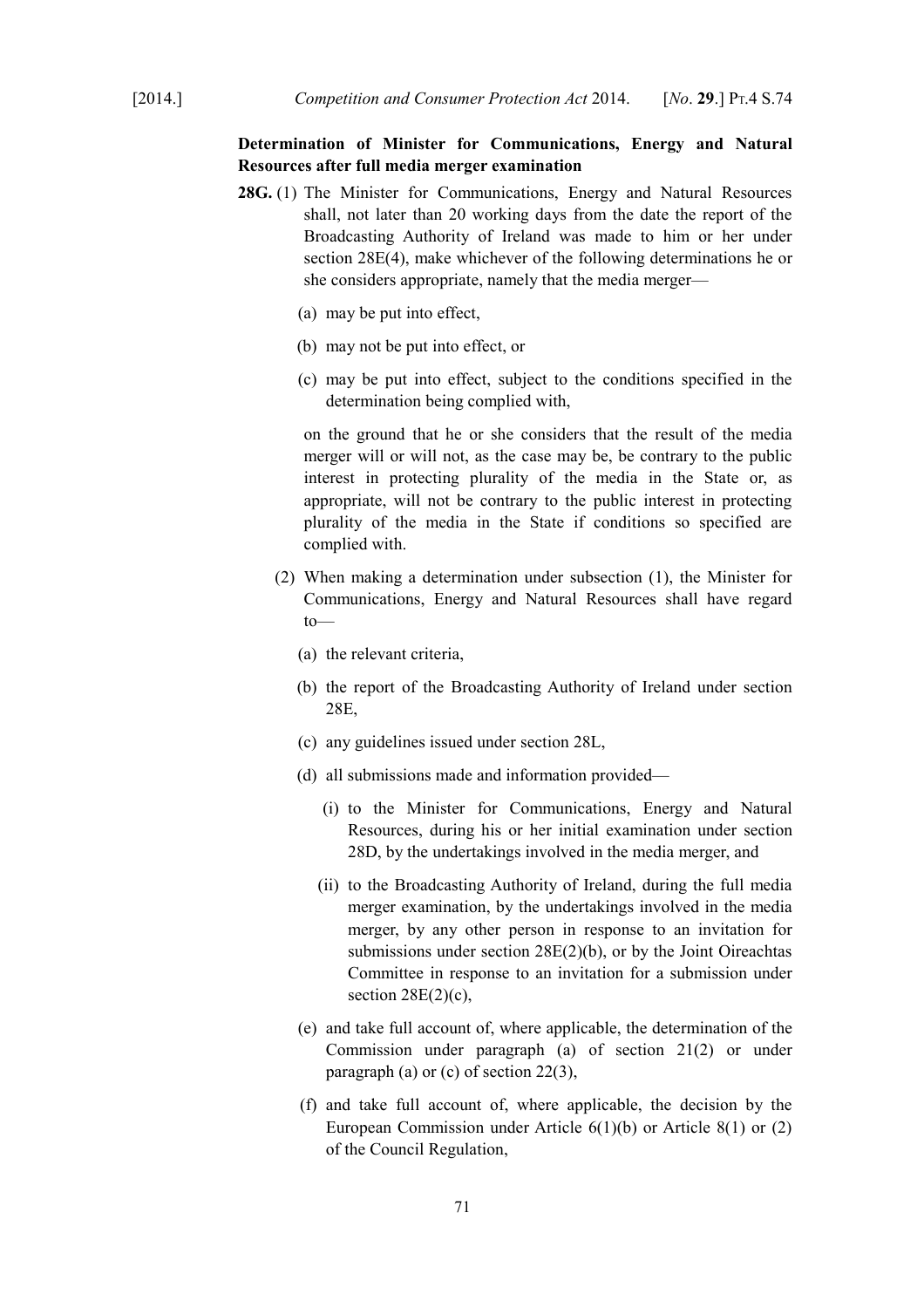- (g) where applicable, the opinion of the advisory panel established under section 28F and any later clarifications of the opinion provided by the advisory panel in accordance with that section,
- (h) if the undertakings involved have responded to the draft report and recommendation provided to them pursuant to section 28E(9), the draft report and recommendation and the responses of the undertakings involved to the draft report and recommendation,
- (i) relevant reports published by the Minister for Communications, Energy and Natural Resources under section 28M, and
- (j) relevant research published by the Broadcasting Authority of Ireland under section 28M.
- (3) As soon as may be after the Minister for Communications, Energy and Natural Resources makes a determination under subsection (1), he or she—
	- (a) shall furnish to the undertakings involved a copy of the determination, and
	- (b) may publish in *Iris Oifigiúil*, with due regard for commercial confidentiality—
		- (i) the fact of the making of the determination,
		- (ii) whether the determination was made under paragraph (a), (b) or (c) of subsection (1), and
		- (iii) where his or her determination was made under subsection (1) (c), a summary of the conditions specified in the determination.
- (4) After the Minister for Communications, Energy and Natural Resources has furnished the determination to the undertakings involved in accordance with subsection (3)(a)—
	- (a) he or she may correct the determination at any time before the determination is published under paragraph  $(c)(i)$  so as to remove any clerical or typographical errors or any errors of a similar nature and shall inform the undertakings involved of any such changes made, but may not reconsider or re-open any aspect of the determination,
	- (b) not later than 15 working days from the date the determination is furnished to them under subsection (3)(a), the undertakings involved may request the Minister for Communications, Energy and Natural Resources in writing to omit from the version of the determination to be published under paragraph (c) any information that they consider to be commercially sensitive, and
	- (c) he or she shall publish on the internet, after 15 working days, but not later than 30 working days, from the date of the determination,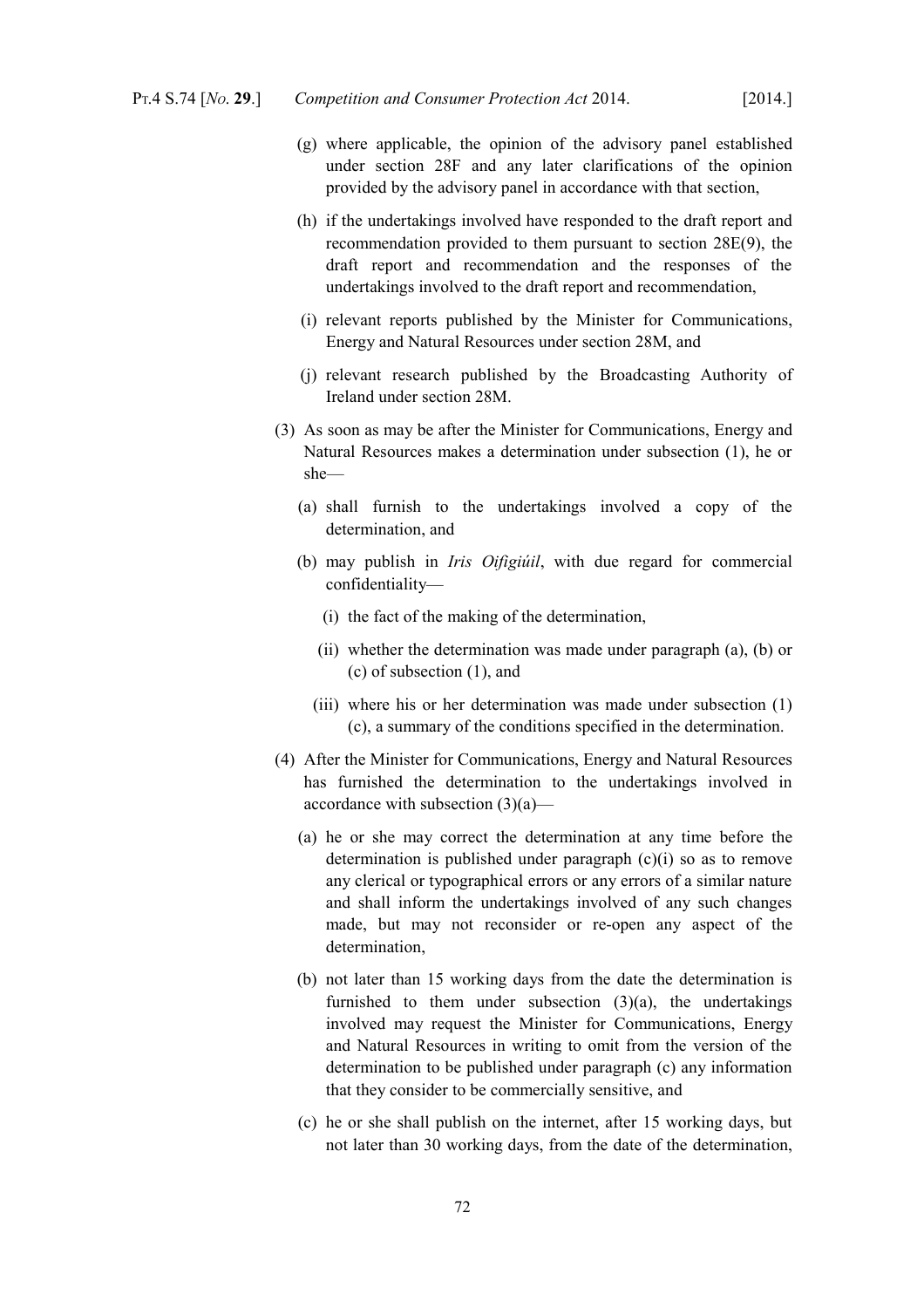with due regard for commercial confidentiality—

- (i) the determination,
- (ii) the report of the Broadcasting Authority of Ireland to the Minister for Communications, Energy and Natural Resources under section 28E, and
- (iii) where applicable, the opinion of the advisory panel established under section 28F and any clarifications of the opinion provided by the advisory panel.

### **Review of conditions in determination under section 28G(1)(c)**

- **28H.** (1) Where all the undertakings involved in a media merger are of the opinion that the market conditions applicable to the merger have substantially changed since the date the Broadcasting Authority of Ireland made its report to the Minister for Communications, Energy and Natural Resources under section 28E(4), the undertakings involved may, not later than 40 working days from the date the determination under section 28G(1)(c) is notified to them, request the Minister for Communications, Energy and Natural Resources to review the conditions contained in the determination.
	- (2) On receipt of a request under subsection (1), the Minister for Communications, Energy and Natural Resources shall—
		- (a) consider whether the market conditions have substantially changed, and
		- (b) if he or she is satisfied that the market conditions have substantially changed, he or she shall carry out a review of the conditions contained in the determination to ascertain whether one or more of those conditions should be amended or revoked because they are no longer necessary, in light of the substantial change in the market conditions, to protect plurality of the media in the State.
	- (3) Following a review under subsection (2) and not later than 40 working days from the date of a request under subsection (1), the Minister for Communications, Energy and Natural Resources may, with the consent of the undertakings involved, amend or revoke in writing one or more of the conditions contained in the determination.
	- (4) If the Minister for Communications, Energy and Natural Resources amends or revokes one or more of the conditions contained in the determination pursuant to subsection (3), as soon as may be, he or she—
		- (a) shall furnish to the undertakings involved a copy of the amended conditions or if all the conditions have been revoked, a statement to that effect, and
		- (b) may publish, with due regard for commercial confidentiality—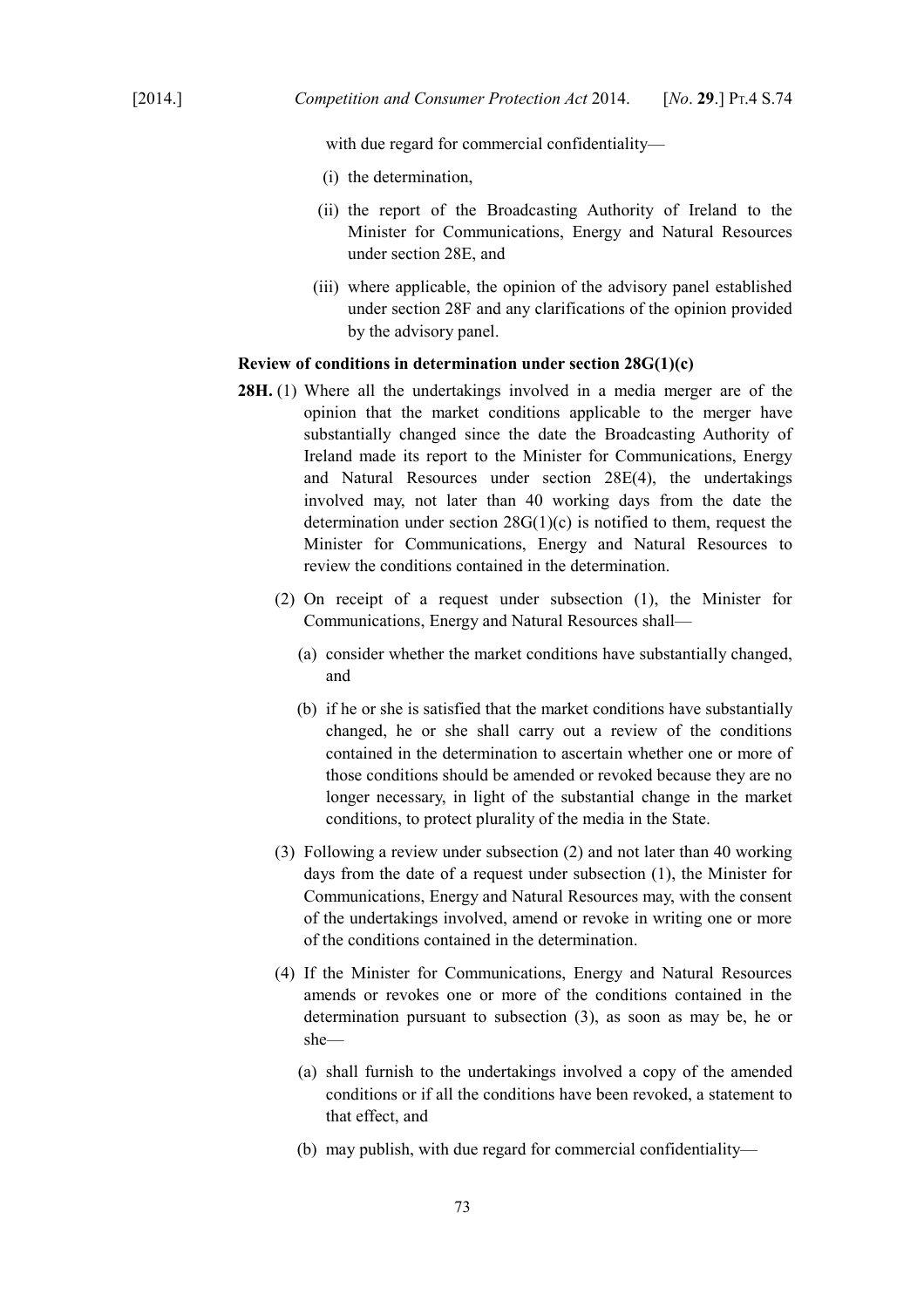- (i) the fact of the amendment or revocation of one or more of the conditions under this section, and
- (ii) a summary of the amended conditions or if all the conditions have been revoked, a statement to that effect.

### **Enforcement of certain determinations**

- **28I.** (1) It shall be lawful for the High Court to grant an injunction on the motion of the Minister for Communications, Energy and Natural Resources, the Broadcasting Authority of Ireland or any of the undertakings involved in the media merger to enforce compliance with the terms of a determination for the time being in force.
	- (2) Subsection (1) shall not affect any other right of the Minister for Communications, Energy and Natural Resources to bring proceedings (whether civil or criminal) for the enforcement of compliance with the terms of a determination.
	- (3) A person who contravenes (whether by act or omission) a provision of a determination for the time being in force commits an offence and shall be liable—
		- (a) on summary conviction, to a class A fine or to imprisonment for a term not exceeding 6 months or to both such fine and such imprisonment, or
		- (b) on conviction on indictment, to a fine not exceeding  $£10,000$  or to imprisonment for a term not exceeding 2 years or to both such fine and such imprisonment.
	- (4) Every person who aids, abets or assists another person, or conspires with another person, to do anything (whether by way of act or of omission) the doing of which is an offence by virtue of subsection (3) shall himself or herself commit an offence under this section and shall be liable to be proceeded against and punished as if he or she were guilty of the first-mentioned offence.
	- (5) Where an offence under subsection (3) or (4) which is committed by a body corporate or by a person purporting to act on behalf of a body corporate or an unincorporated body of persons is proved to have been so committed with the consent or connivance of, or to be attributable to any neglect on the part of, any person who is a director, manager, secretary, member of the committee of management or other controlling authority of any such body, or who is any other similar officer of any such body, that person shall also commit an offence and shall be liable to be proceeded against and punished as if he or she were guilty of the first-mentioned offence.
	- (6) Subsections (3), (4) and (5) operate so that if the contravention concerned continues one or more days after the date of its first occurrence, the person referred to in the subsection concerned is guilty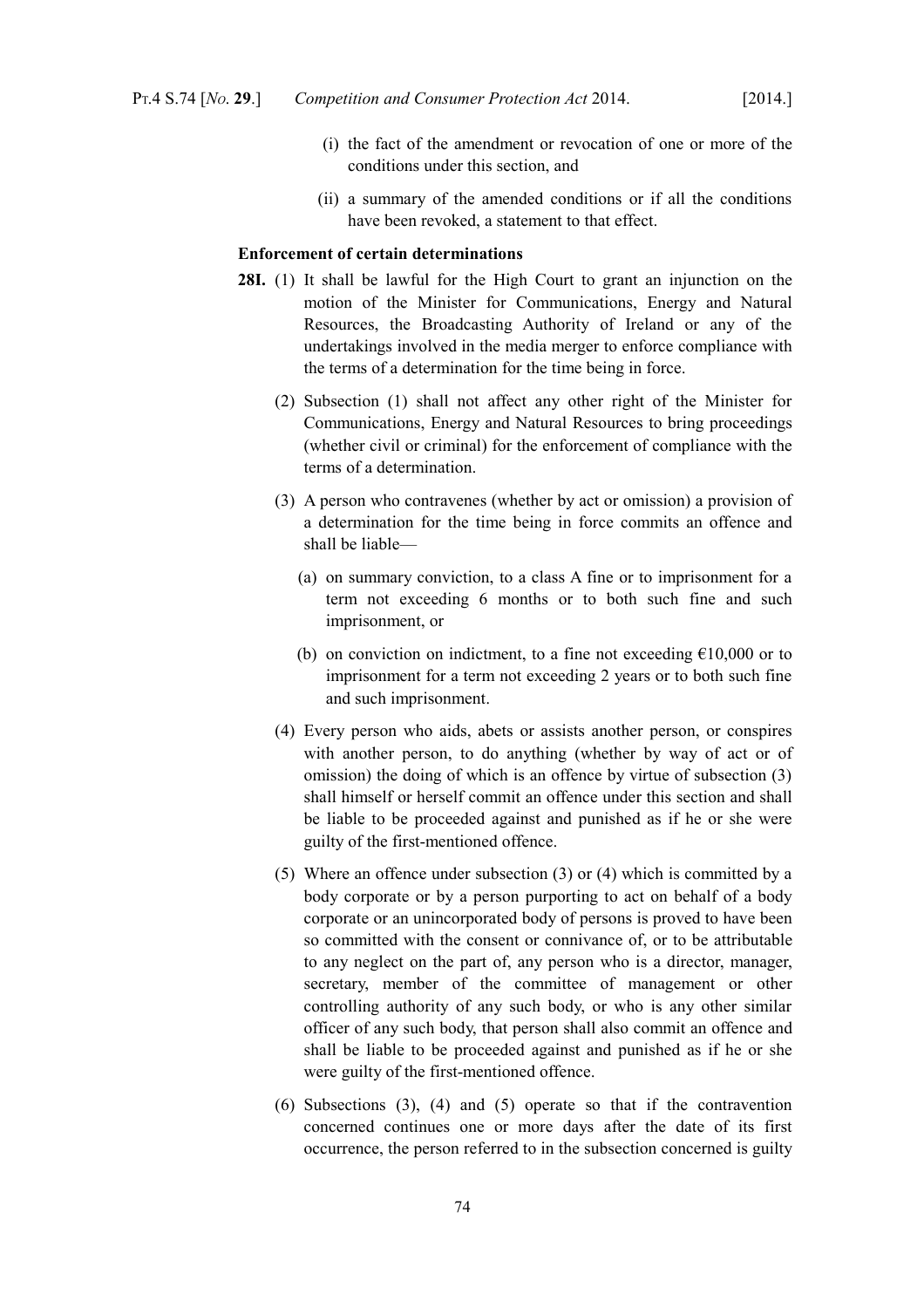of a separate offence under that subsection for each day that the contravention occurs, but in respect of the second or subsequent offence of which he or she is guilty by reason of that continued contravention, subsection (3) shall have effect as if—

- (a) in paragraph (a), 'a class E fine' were substituted for 'a class A fine', and
- (b) in paragraph (b), ' $\epsilon$ 1,000' were substituted for ' $\epsilon$ 10,000'.
- (7) Summary proceedings in relation to an offence under this section may be brought by the Minister for Communications, Energy and Natural Resources.
- (8) In this section 'determination' means a determination of the Minister for Communications, Energy and Natural Resources made under section 28D or 28G.

# **Limitation of judicial review of determination**

- **28J.** (1) Leave shall not be granted for judicial review of a determination of the Minister for Communications, Energy and Natural Resources under section 28D or 28G unless—
	- (a) the application for leave to seek judicial review is brought by an undertaking involved in the media merger to which the determination relates,
	- (b) either—
		- (i) the application is made to the High Court not later than 40 working days from the date of the determination of the Minister for Communications, Energy and Natural Resources under section 28D or 28G, or
		- (ii) the High Court is satisfied that—
			- (I) there are substantial reasons why the application was not made within that period, and
			- (II) it is just in all the circumstances to grant leave, having regard to the interests of other affected persons and the public interest,

and

- (c) the High Court is satisfied that the application raises a substantial issue for the High Court's determination.
- (2) The High Court may make such order on the hearing of the judicial review as it thinks fit, including an order remitting the matter back to the Minister for Communications, Energy and Natural Resources with such directions as the High Court thinks appropriate or necessary.
- (3) The determination of the High Court of an application for leave to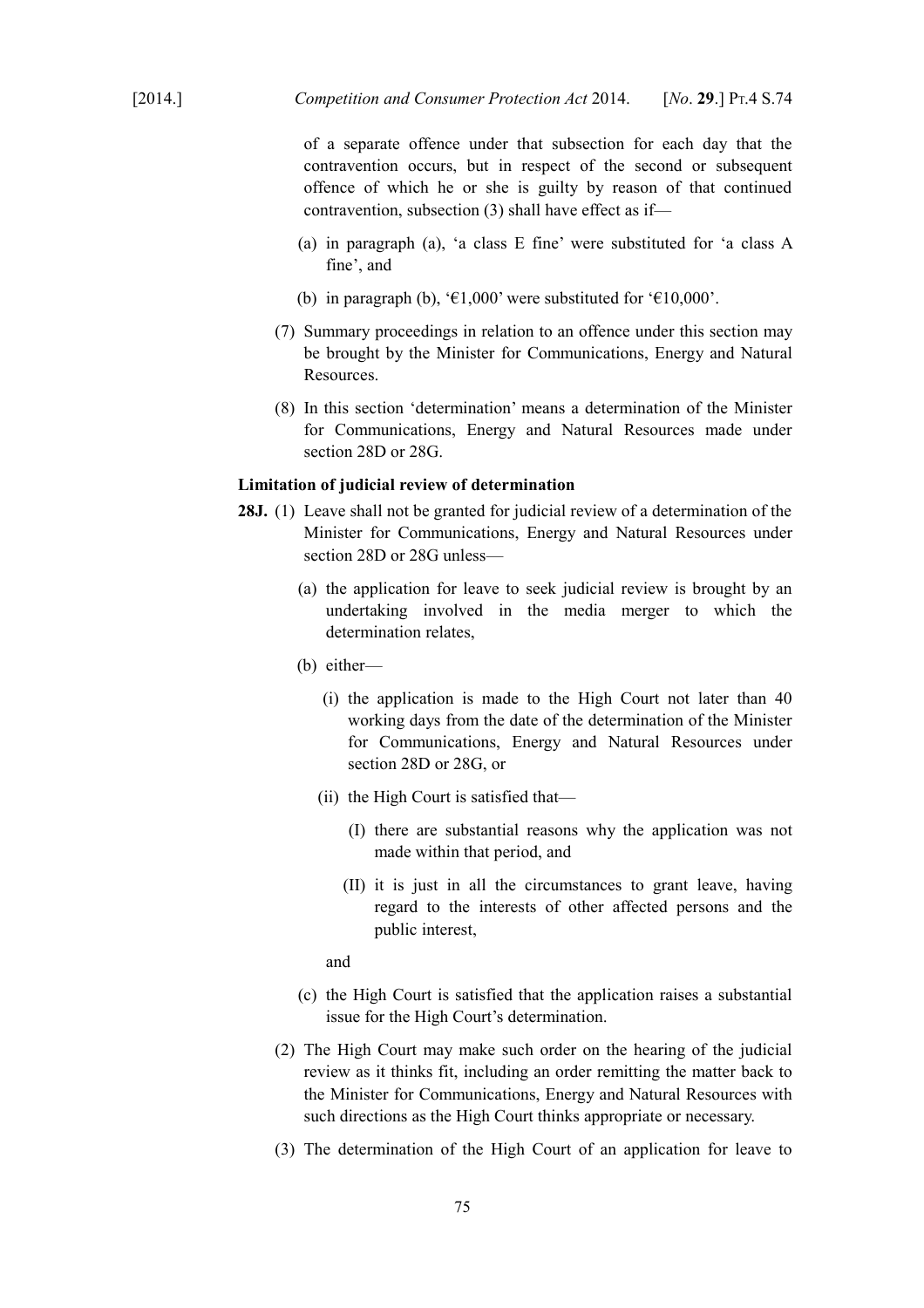apply for judicial review, or an application for judicial review, is final and no appeal lies from the decision of the High Court to the Supreme Court in either case, except with the leave of the High Court, which shall only be granted if the High Court certifies that its decision involves a point of law of exceptional public importance and that it is desirable in the public interest that an appeal should be taken to the Supreme Court.

(4) Subsection (3) does not apply to a determination of the High Court in so far as it involves a question as to the validity of any law having regard to the provisions of the Constitution.

# **Fees**

- **28K.** (1) The Broadcasting Authority of Ireland may charge, receive and recover, for the costs incurred by it during a full media merger examination, such fees as it may, with the consent of the Minister for Communications, Energy and Natural Resources given with the approval of the Minister for Public Expenditure and Reform, from time to time determine.
	- (2) The fees determined under subsection (1) shall be paid by the undertakings that notified the media merger under section 28B in the time and manner specified by the Broadcasting Authority of Ireland, with the consent of the Minister for Communications, Energy and Natural Resources given with the approval of the Minister for Public Expenditure and Reform.
	- (3) The Broadcasting Authority of Ireland may provide for different fees in different circumstances or classes of circumstances or for different cases or classes of cases and for the manner in which fees are to be disposed of.
	- (4) The Broadcasting Authority of Ireland shall arrange for the publication on the internet of fees payable as soon as practicable after the fees have been determined under subsection (1).
	- (5) The Broadcasting Authority of Ireland may recover any amount due and owing to it under this section from the person by whom it is payable as a simple contract debt in any court of competent jurisdiction.

# **Guidelines**

- **28L.** (1) The Minister for Communications, Energy and Natural Resources may, from time to time, following consultation with the Broadcasting Authority of Ireland and such other persons as he or she considers appropriate, prepare and make guidelines on the general applicability of the relevant criteria to media mergers, including in particular:
	- (a) levels of media ownership including across different sectors of the media that would, subject to the particular circumstances of each media merger, be regarded as contrary to the public interest;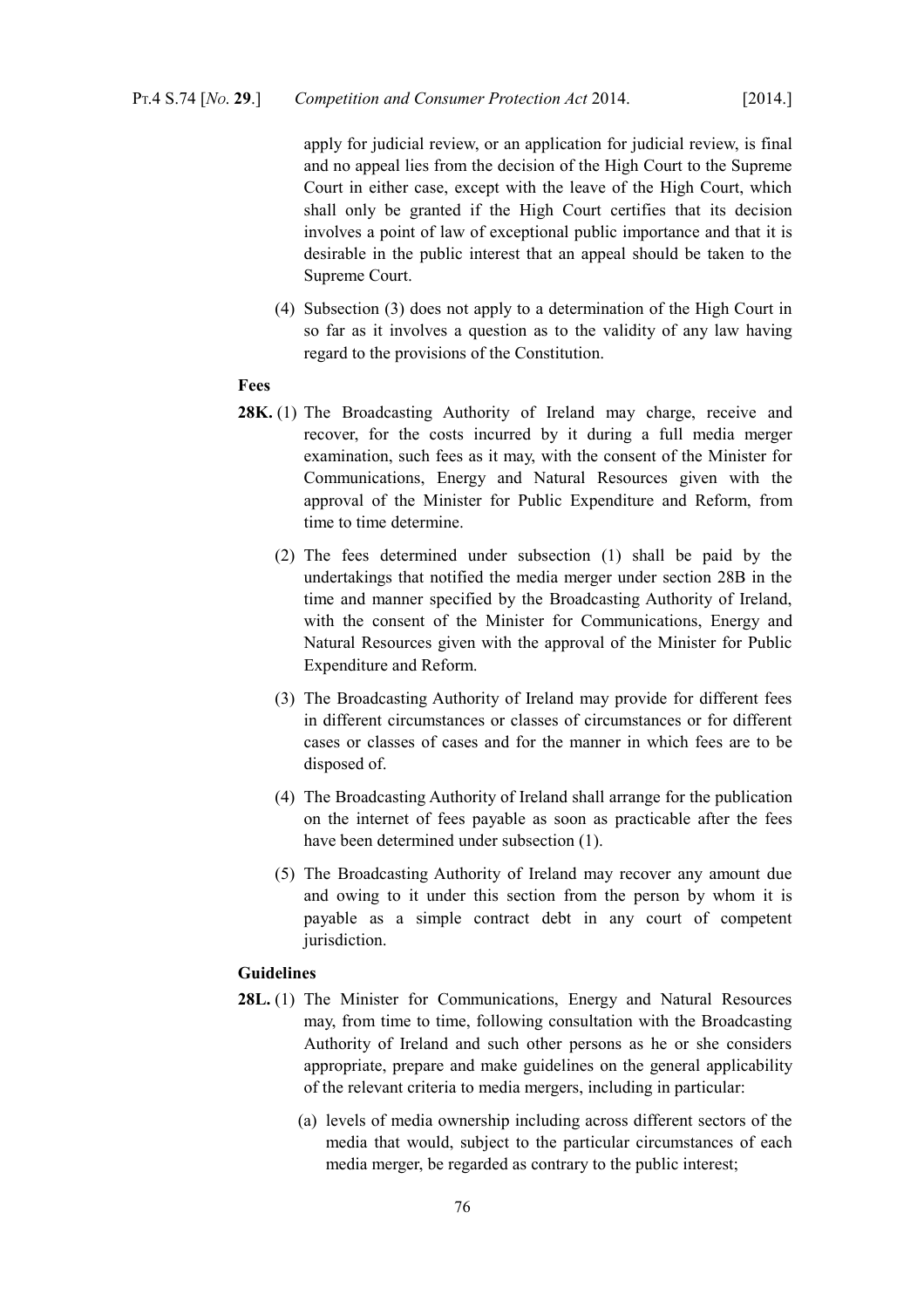- (b) indicators of diversity of content and of diversity of ownership and control of media businesses that would be used in determining whether a media merger would be regarded as contrary to the public interest;
- (c) if appropriate, the manner in which he or she shall have regard to the adequacy of the following to protect the public interest in plurality of the media in the State:
	- (i) the scale and reach of RTÉ and TG4;
	- (ii) Part 6 of the Act of 2009;
	- (iii) the ownership and control policy of the Broadcasting Authority of Ireland for the time being in force;
- (d) what will constitute significant interests within a sector or across different sectors of media businesses in the State for the purposes of paragraph (b) of the definition of 'relevant criteria' in section  $28A(1)$ ;
- (e) the nature of the proposed commitments that the undertakings involved in a merger may offer pursuant to section 28D(5) or section  $28E(10)$  that could be incorporated as conditions in a determination by the Minister for Communications, Energy and Natural Resources under section 28D(1)(b) or section 28G(1)(c);
- (f) the nature of the other conditions that may be imposed by the Minister for Communications, Energy and Natural Resources in a determination under section 28G(1)(c);
- (g) such other matters regarding media mergers as the Minister for Communications, Energy and Natural Resources considers appropriate.
- (2) The Minister for Communications, Energy and Natural Resources may, from time to time, following consultation with the Broadcasting Authority of Ireland and such other persons as he or she considers appropriate, prepare and make guidelines on the manner in which he or she shall carry out his or her functions under section 28H(2), including in particular, the factors he or she shall take into account in considering whether market conditions have substantially changed and, if they have so changed, the manner in which he or she shall review the conditions contained in a determination.
- (3) Before making guidelines under subsection (1) or (2), the Minister for Communications, Energy and Natural Resources—
	- (a) shall publish on the internet a draft of the proposed guidelines and allow persons 30 working days from the date of publication to make written representations to him or her in relation to the draft guidelines, and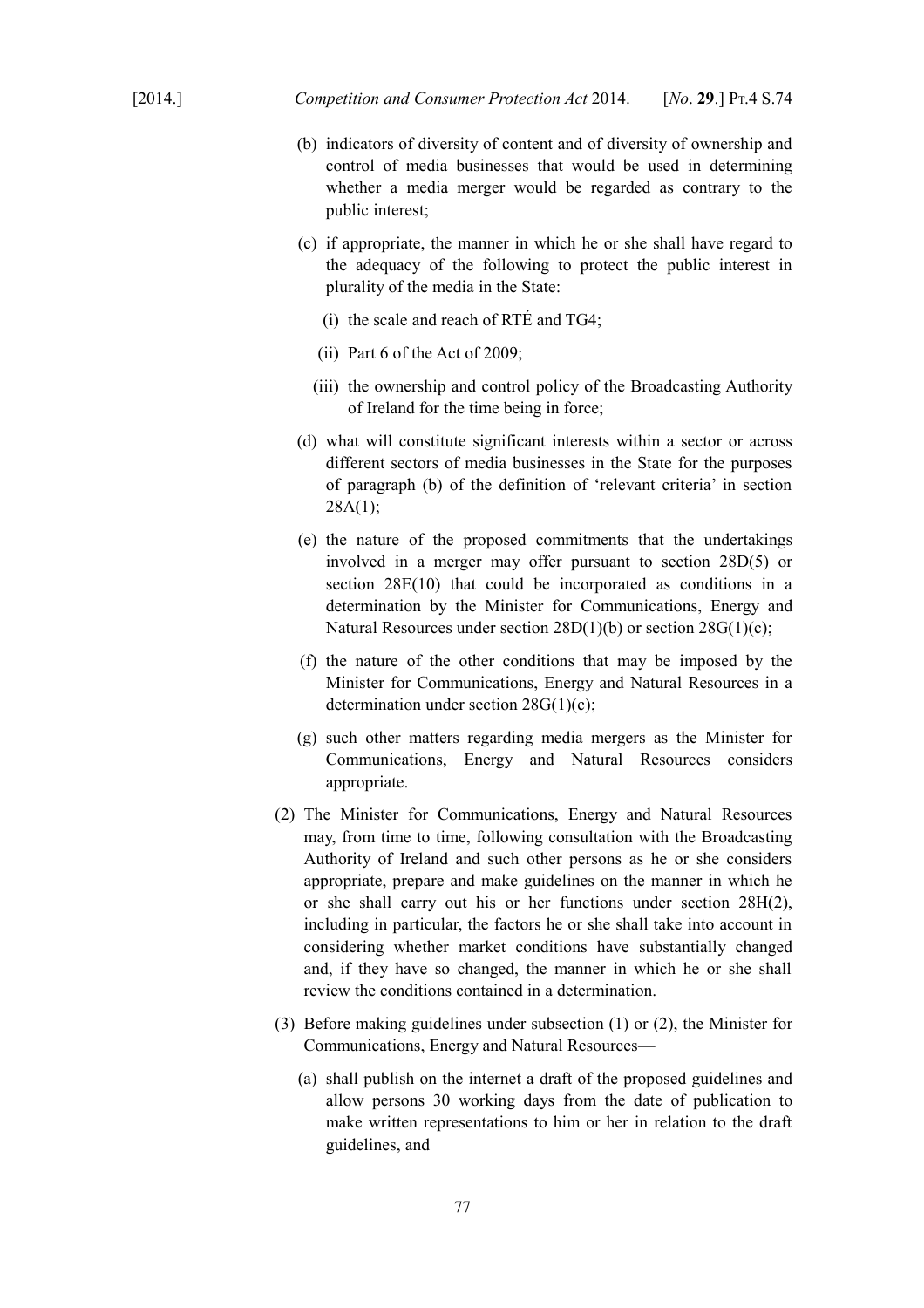- (b) may, having considered any representations received, make the guidelines, with or without modification.
- (4) The guidelines shall be published by the Minister for Communications, Energy and Natural Resources on the internet in such form or manner as he or she thinks appropriate and the guidelines published shall specify the date from which they have effect.

# **Report and research**

- **28M.** (1) The Broadcasting Authority of Ireland shall, not later than one year from the date of the commencement of this section, and every 3 years thereafter, prepare a report which shall—
	- (a) describe the ownership and control arrangements for undertakings carrying on a media business in the State,
	- (b) describe the changes to the ownership and control arrangements of such undertakings over the previous 3 years, and
	- (c) analyse the effects of such changes on plurality of the media in the State,

and the Broadcasting Authority of Ireland shall furnish the report to the Minister for Communications, Energy and Natural Resources as soon as may be after it has been prepared.

- (2) The Minister for Communications, Energy and Natural Resources shall, as soon as reasonably practicable after the report has been prepared, cause a copy of the report to be laid before each House of the Oireachtas.
- (3) As soon as practicable after the report has been laid before each House of the Oireachtas, the Minister for Communications, Energy and Natural Resources shall publish it on the internet.
- (4) The Broadcasting Authority of Ireland shall conduct periodic methodological research on matters relating to plurality of the media, which may include the development of appropriate measurement indices, and shall record in writing and publish the results of such research.
- (5) The Broadcasting Authority of Ireland—
	- (a) may conduct such other research relating to plurality of the media that it considers necessary, and
	- (b) shall conduct such other research relating to plurality of the media as the Minister for Communications, Energy and Natural Resources may request,

and shall record in writing and publish the results of such research.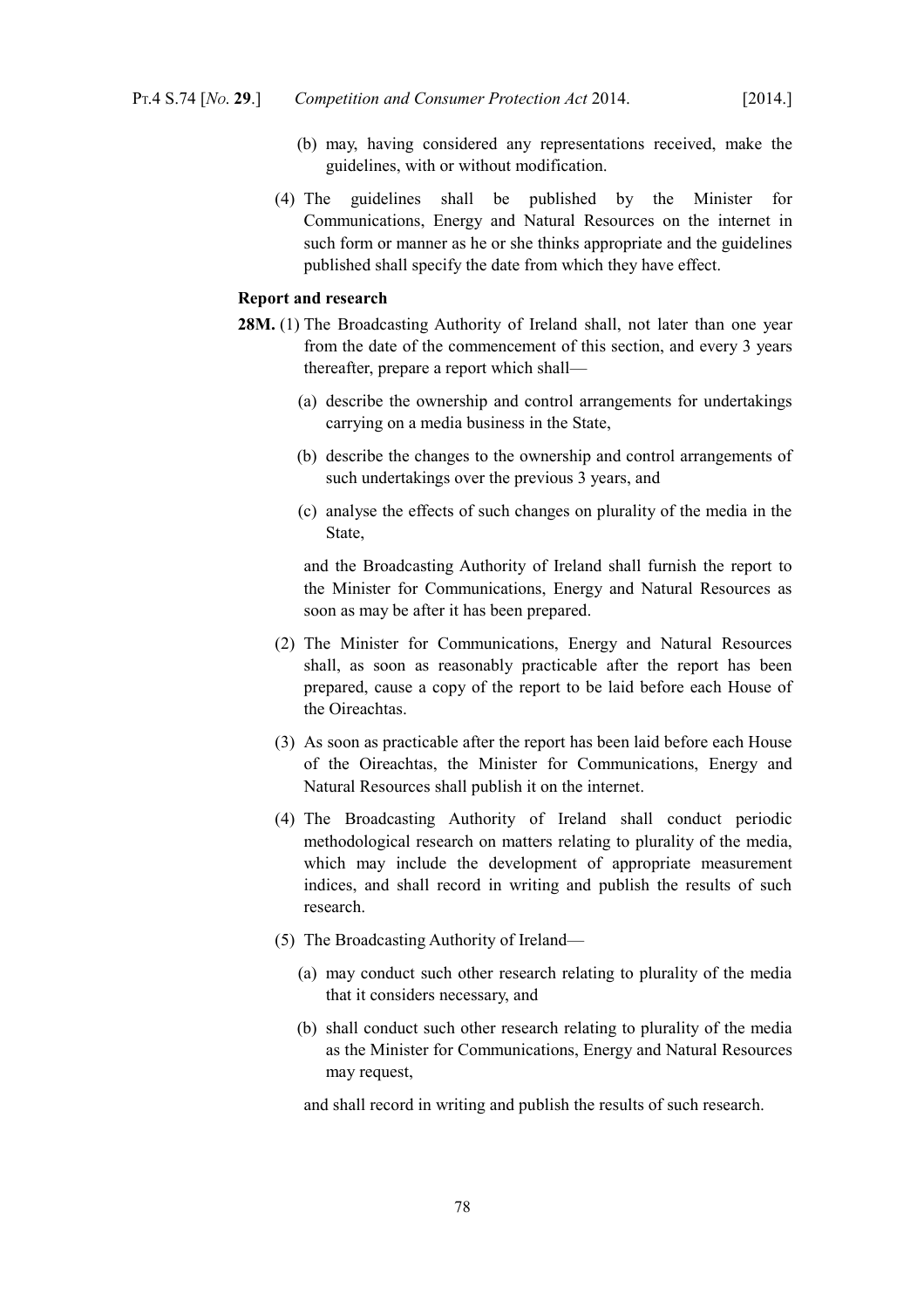# **Sharing of information and documents and disclosure of confidential information**

- **28N.** (1) A person shall not disclose confidential information obtained by him or her while performing functions as—
	- (a) a member, an officer, or a member of the staff of, or an adviser or consultant to, the Broadcasting Authority of Ireland, or a member of the staff of such adviser or consultant, or
	- (b) a member of an advisory panel established under section 28F,

unless he or she is duly authorised by the Broadcasting Authority of Ireland to so do.

- (2) Subsection (1) shall not operate to prohibit the disclosure of confidential information by a person referred to in that subsection to the Broadcasting Authority of Ireland, the advisory panel or to the Minister for Communications, Energy and Natural Resources in the circumstances referred to in subsection (3).
- (3) The Minister for Communications, Energy and Natural Resources, the Broadcasting Authority of Ireland or an advisory panel established under section 28F may share information or documents with each other if satisfied that the information or documents are required by each other for the performance of functions under this Part.
- (4) A person who contravenes subsection (1) shall be guilty of an offence and shall be liable, on summary conviction, to a class A fine or imprisonment for a term not exceeding 6 months or both.
- (5) In this section—

'confidential information' includes—

- (a) information that is expressed by the undertakings involved in the merger or acquisition to be confidential either as regards particular information or as regards information of a particular class or description, and
- (b) submissions of a commercially sensitive nature made by any other person;

'public body' means—

- (a) a Department of State,
- (b) the Garda Síochána,
- (c) the Permanent Defence Force within the meaning of the [Defence](http://www.irishstatutebook.ie/1954/en/act/pub/0018/index.html) [Act 1954,](http://www.irishstatutebook.ie/1954/en/act/pub/0018/index.html)
- (d) a local authority within the meaning of the [Local Government Act](http://www.irishstatutebook.ie/2001/en/act/pub/0037/index.html) [2001,](http://www.irishstatutebook.ie/2001/en/act/pub/0037/index.html) or
- (e) a body established by or under any enactment or charter other than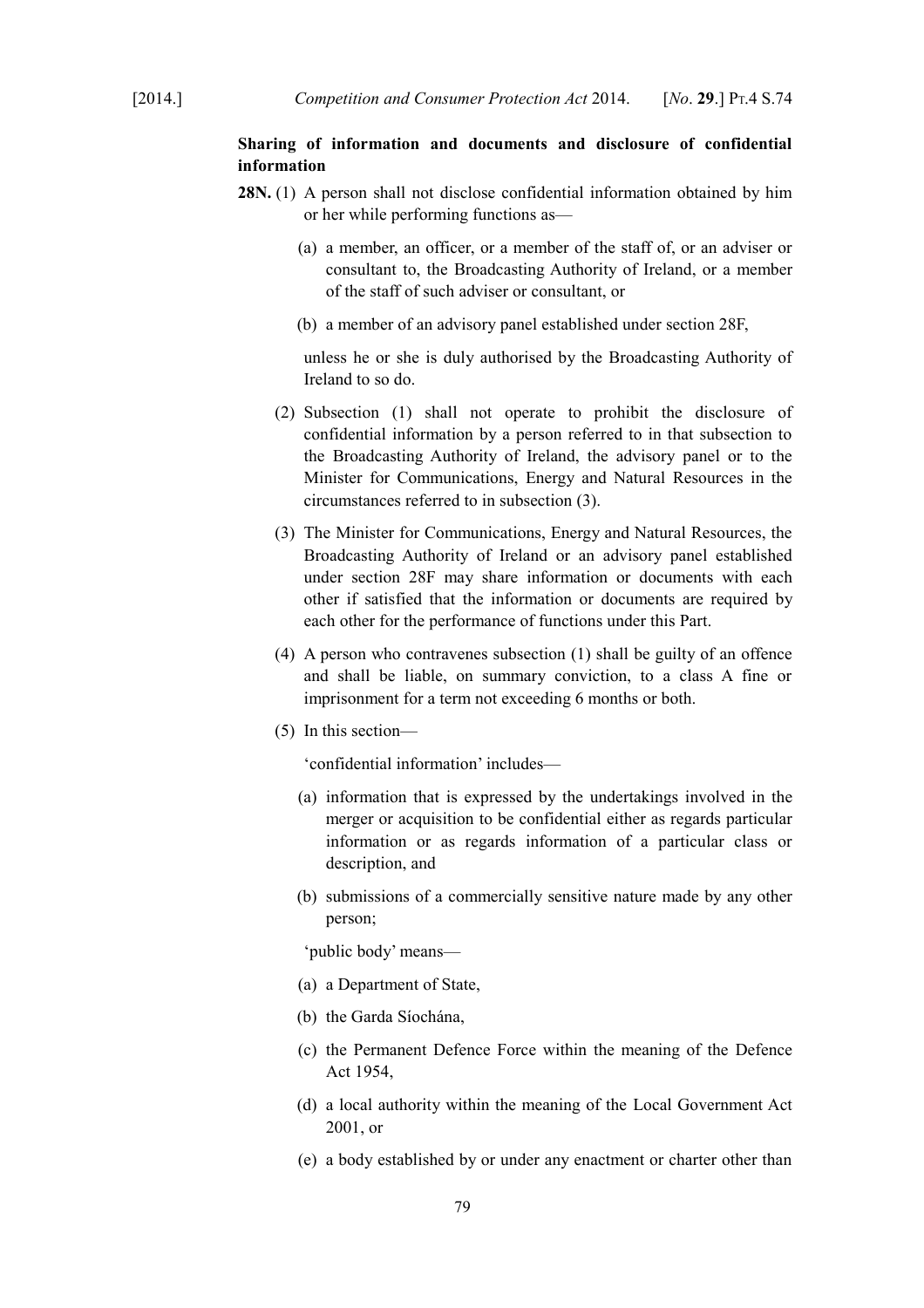the Companies Acts;

'submissions of a commercially sensitive nature' means submissions the disclosure of which could reasonably be expected to—

- (a) substantially and materially prejudice the commercial or industrial interests of—
	- (i) the person who made the submission,
	- (ii) the person to whom the submission relates, or
	- (iii) a class of persons in which a person referred to in subparagraph (i) or (ii) falls,
- (b) substantially prejudice the competitive position of a person in the conduct of the person's business, profession or occupation, or
- (c) substantially prejudice the financial position of the State or a public body.

## **Expenses in administration of Part**

**28O.** The expenses incurred by the Minister for Communications, Energy and Natural Resources in the administration of this Part shall, to such extent as may be sanctioned by the Minister for Public Expenditure and Reform, be paid out of moneys provided by the Oireachtas.".

#### PART 5

AMENDMENTS OF ACT OF 2007

# **Amendment of section 2 of Act of 2007**

- **75.** Section 2 of the Act of 2007 is amended—
	- (a) by substituting the following definition for the definition of "authorised officer":

" 'authorised officer' has the same meaning as it has in the *Competition and Consumer Protection Act 2014*;",

(b) by substituting the following definition for the definition of "consumer":

" 'consumer' means a natural person (whether in the State or not) who is acting wholly or mainly for purposes unrelated to the person's trade, business or profession;",

- (c) in the definition of "goods" by substituting the following paragraph for paragraph (e):
	- "(e) computer software, including content stored in a digital format or content stored electronically in a format which is not digital;",
- (d) by inserting the following definition: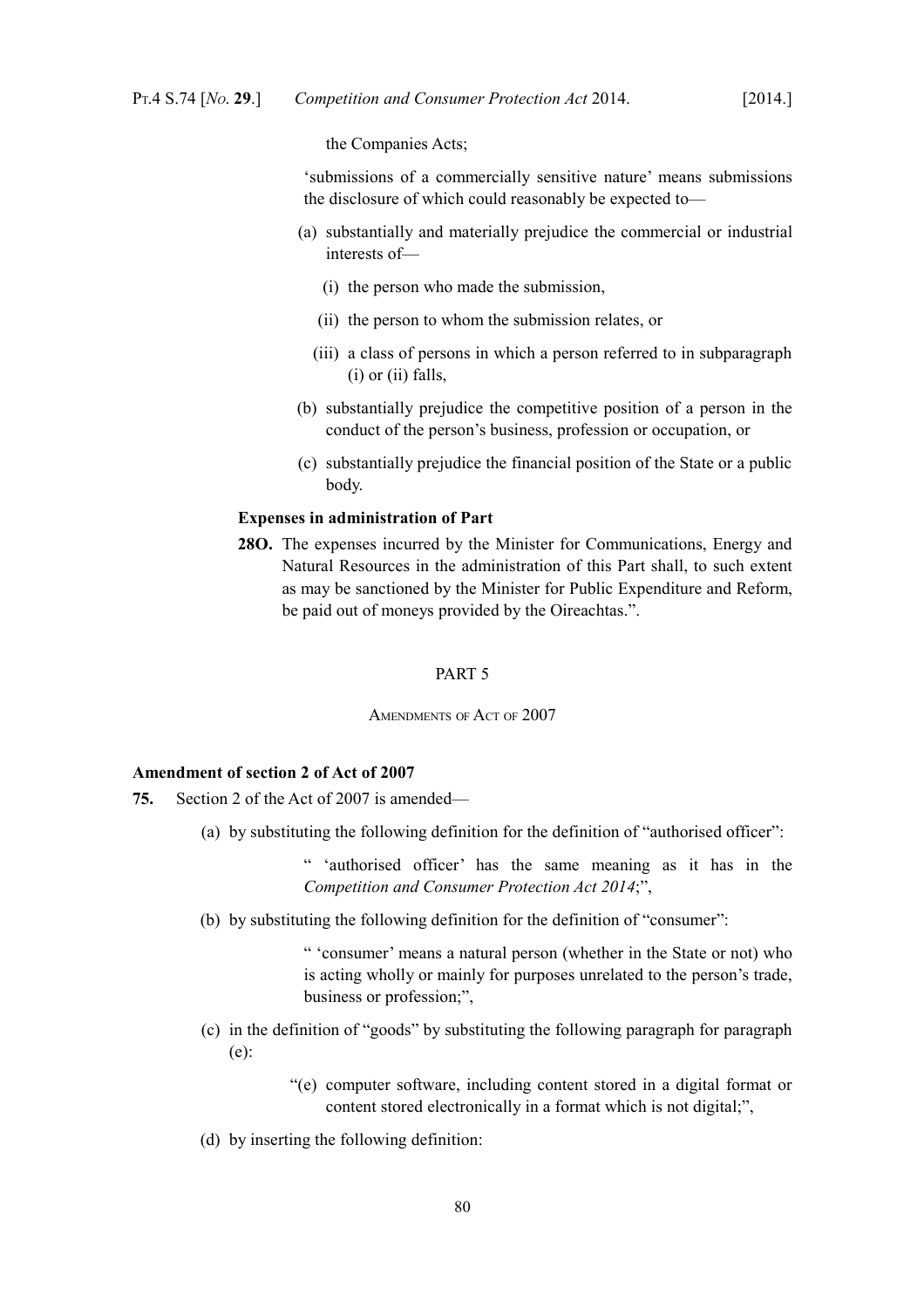" 'relevant statutory instruments' means the statutory instruments for the time being in force specified in Schedule 9;",

- (e) in the definition of "relevant statutory provisions"—
	- (i) by inserting the following paragraph after paragraph (a):

"(aa) relevant statutory instruments;",

- (ii) by substituting "(j) the European Union (Consumer Information, Cancellation and Other Rights) Regulations 2013 (S.I. No. 484 of 2013);" for "(i) the European Union (Consumer Information, Cancellation and Other Rights) Regulations 2013 (S.I. No. 484 of 2013);", and
- (iii) by inserting the following paragraph after paragraph (j):
	- "(k) the European Union (Consumer Information, Cancellation and Other Rights) (Amendment) Regulations 2014 (S.I. No. 250 of  $2014$ ).",
- (f) by substituting the following definition for the definition of "transactional decision":

" 'transactional decision' means, in relation to a consumer transaction, whether or not that transaction is completed, any decision by the consumer concerning whether, how or on what terms to do, or refrain from doing, any of the following:

- (a) purchase the product;
- (b) make payment in whole or in part for the product;
- (c) retain or return the product after its purchase;
- (d) dispose of the product;
- (e) exercise a contractual right in relation to the product;".

## **Amendment of Part 2 of Act of 2007**

**76.** Chapter 1 of Part 2 of the Act of 2007 is amended by inserting the following sections after section 24E:

# "**Arrangements in relation to the collection of information relevant to levy collection**

- **24F.** (1) The Commission may, for the purpose of obtaining any information which may be required in relation to the calculation of levies to be imposed under section 24B require persons who are subject to such levies to provide the Commission within such reasonable period as the Commission may determine, with such information as the Commission may reasonably require in relation to the calculation of the amounts of the said levies.
	- (2) A person who—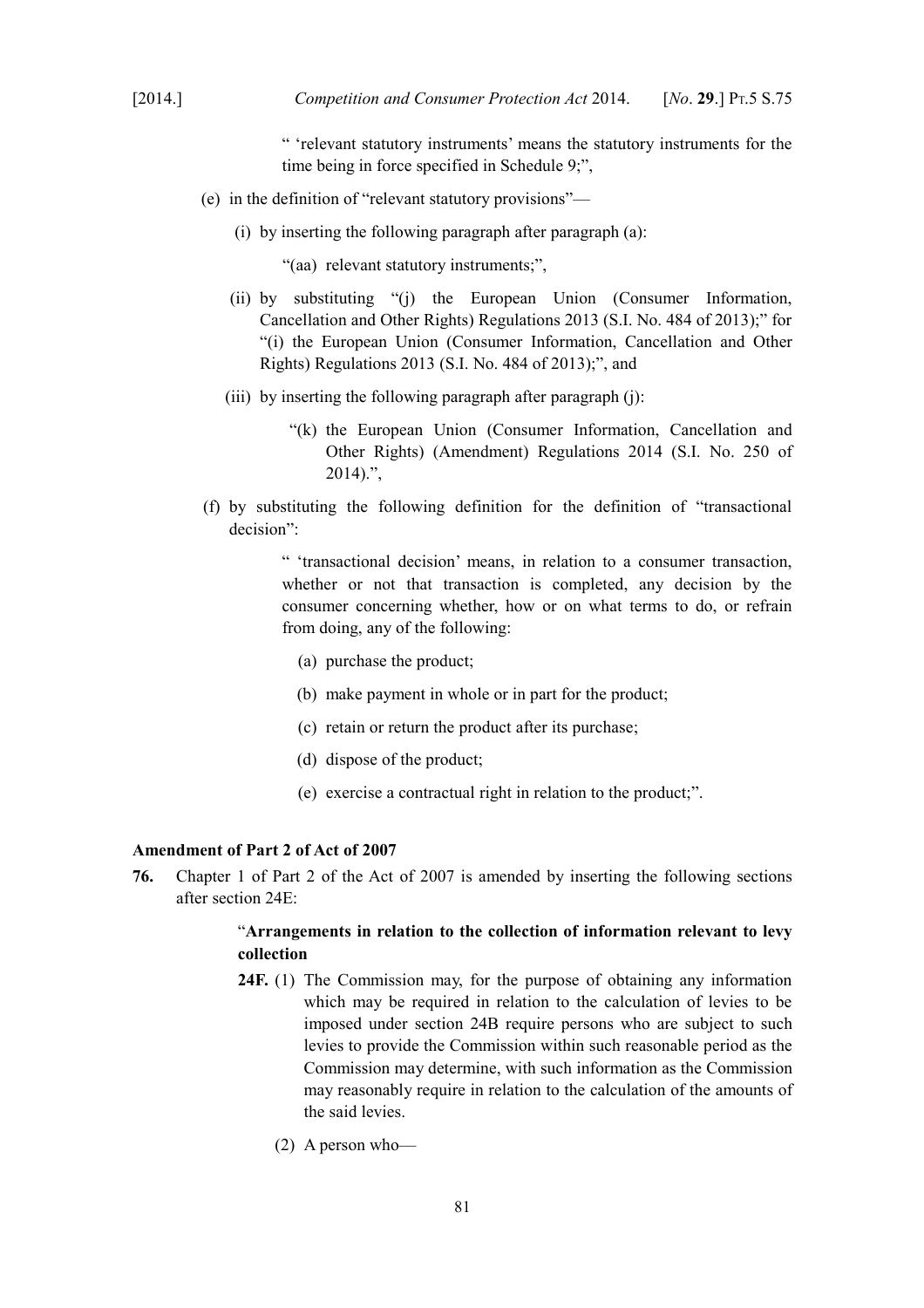- (a) without reasonable excuse, fails to comply with a requirement under this section, or
- (b) in purported compliance with such a requirement provides information that he or she knows to be false or misleading in a material respect,

commits an offence and is liable on summary conviction to the fines and penalties provided in section 79.

#### **Arrangements for the secondment of certain employees**

**24G.** (1) In this section—

'Bank' means the Central Bank of Ireland;

'secondee' means an employee seconded from the Bank to the Commission under the arrangements referred to in subsection (2).

- (2) The Bank and the Commission may make arrangements for the secondment of employees from the Bank to the Commission for the purpose of carrying out the functions specified in *section [10](#page-11-0)[\(3\)](#page-12-0)[\(j\)](#page-13-0)* of the *Competition and Consumer Protection Act 2014*.
- (3) The length of any secondment period or extension to an existing secondment period shall be agreed by the chairperson of the Commission, the Governor of the Bank and the employee of the Bank.
- (4) Subject to subsection (6), a secondee may not later than 2 years after the establishment day elect to become a member of the staff of the Commission.
- (5) A secondee may continue on secondment to the Commission for as long as the chairperson of the Commission and the Governor of the Bank consent. A secondee who continues on secondment without electing to become a member of staff of the Commission continues to be an employee of the Bank and his or her terms of employment (including any term conferring a right to an increase in remuneration) continue to be those applicable to his or her employment by the Bank.
- (6) An election under subsection (4) to become a member of staff of the Commission is subject to the consent of—
	- (i) the chairperson of the Commission,
	- (ii) the Governor of the Bank,
	- (iii) the Minister for Public Expenditure and Reform, and
	- (iv) the Minister for Jobs, Enterprise and Innovation,

and shall take effect immediately after the latest of those consents is given.

(7) If a secondee elects to become a member of staff of the Commission, the terms and conditions relating to remuneration by the Commission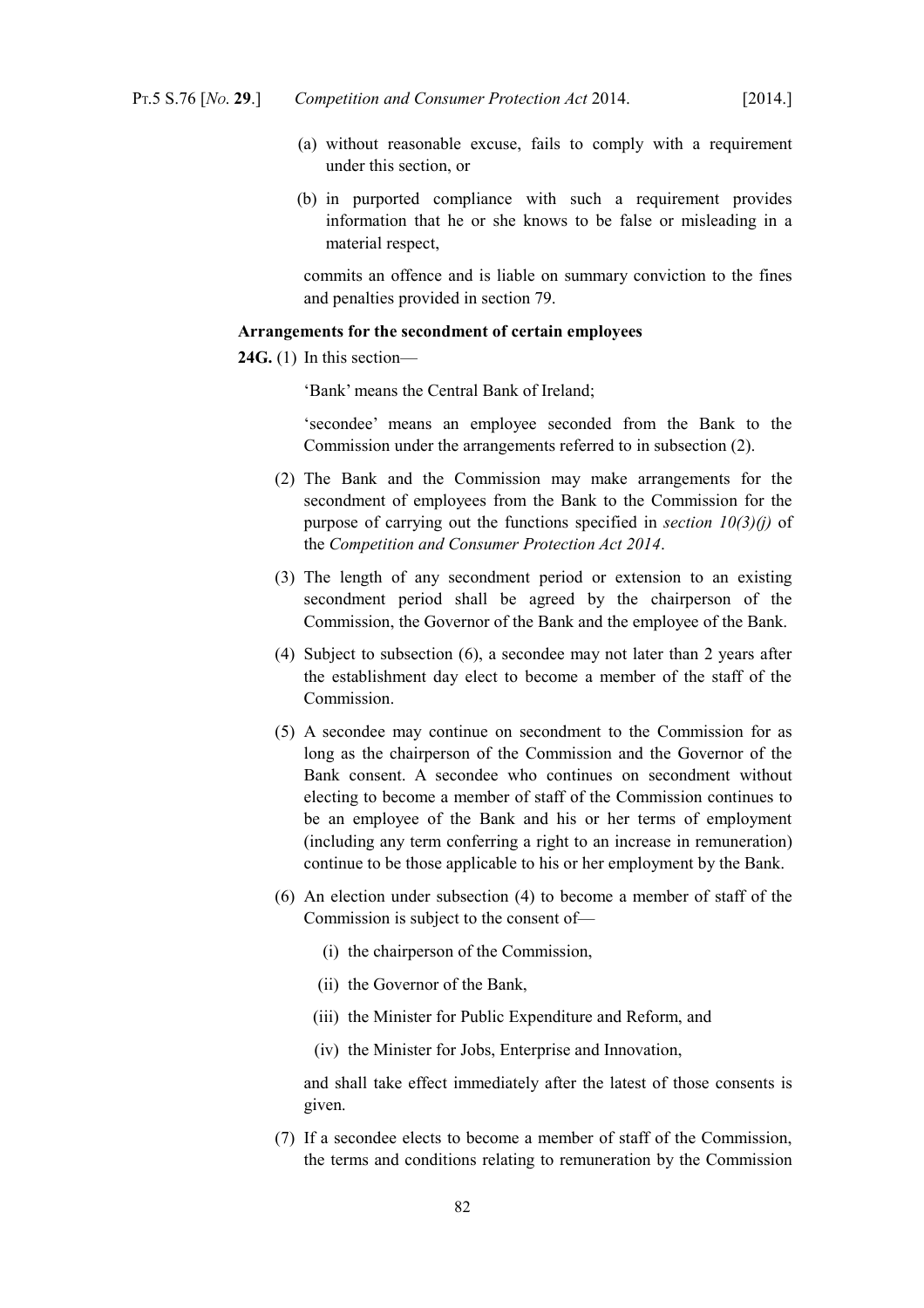at the time the election takes effect shall not be less favourable than the terms and conditions relating to remuneration at the time of his or her employment by the Bank (subject to any provision in any enactment).

- (8) If a person's employment is transferred under this section, the person's previous service with the Bank is to be counted as service for the purposes of, but subject to any exceptions or exclusions in, the following Acts:
	- (a) the Redundancy Payments Acts 1967 to 2012;
	- (b) the [Protection of Employees \(Part-Time Work\) Act 2001;](http://www.irishstatutebook.ie/2001/en/act/pub/0045/index.html)
	- (c) the [Protection of Employees \(Fixed-Term Work\) Act 2003;](http://www.irishstatutebook.ie/2003/en/act/pub/0029/index.html)
	- (d) the [Organisation of Working Time Act 1997;](http://www.irishstatutebook.ie/1997/en/act/pub/0020/index.html)
	- (e) the Terms of Employment (Information) Acts 1994 to 2012;
	- (f) the Minimum Notice and Terms of Employment Acts 1973 to 2005;
	- (g) the Unfair Dismissals Acts 1977 to 2007;
	- (h) the Maternity Protection Acts 1994 and 2004;
	- (i) the Parental Leave Acts 1998 and 2006;
	- (j) the Adoptive Leave Acts 1995 and 2005;
	- (k) the [Carer's Leave Act 2001.](http://www.irishstatutebook.ie/2001/en/act/pub/0019/index.html)".

# **Amendment of section 55 of Act of 2007**

- **77.** Section 55 of the Act of 2007 is amended—
	- (a) in subsection (1) by substituting the following paragraph for paragraph (o):
		- "(o) undertaking to provide after-sales service to consumers with whom the trader has communicated prior to a transaction in a language which is not an official language of the relevant State in which the trader is located and then making such service available only in another language without clearly disclosing this to the consumer before the consumer is committed to the transaction;",

and

(b) by deleting subsection (2).

## **Amendment of section 83 of Act of 2007**

- **78.** Section 83 of the Act of 2007 is amended—
	- (a) in subsection (1) by substituting "If a person is charged with an offence under section 65(2) of this Act" for "If a person is indicted for an offence under this Act,", and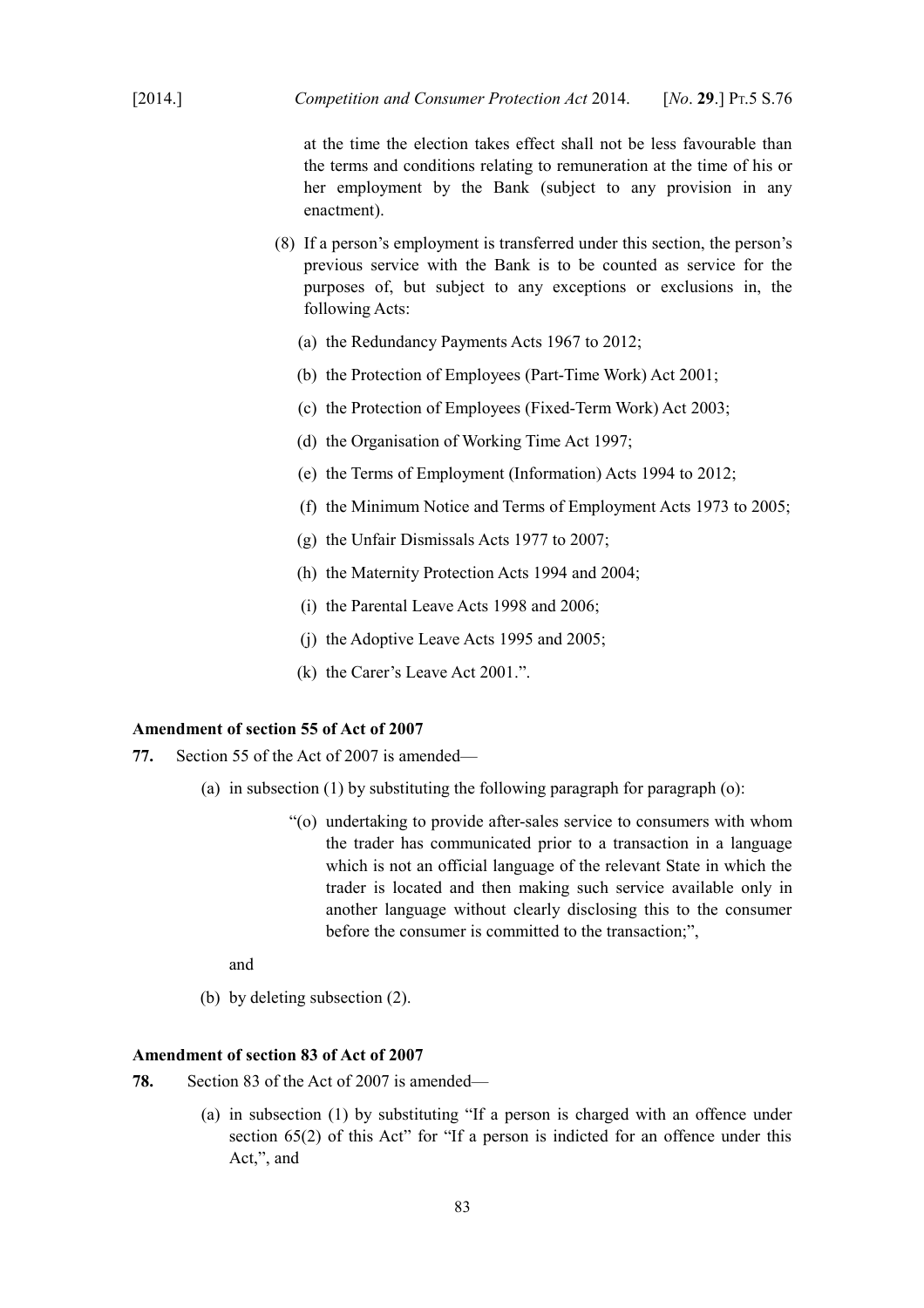(b) by deleting subsection (4).

# **Amendment of section 87 of Act of 2007**

- **79.** Section 87 of the Act of 2007 is amended—
	- (a) in subsection (1), by deleting "and in good faith", and
	- (b) in subsection (3), by deleting "and in good faith".

# **Amendment of section 90 of Act of 2007**

**80.** Section 90 of the Act of 2007 is amended in paragraph (c) of subsection (1) by substituting "*section [10](#page-11-0)[\(3\)](#page-12-0)[\(i\)](#page-13-1)* of the *Competition and Consumer Protection Act 2014*" for "section 8(2)(m)"*.*

# **Insertion of Schedule 9 to Act of 2007**

**81.** The Act of 2007 is amended by inserting the following Schedule after Schedule 8:

## "SCHEDULE 9

Section 2

| Number and Year      | Citation                                        |  |
|----------------------|-------------------------------------------------|--|
| (1)                  | (2)                                             |  |
| S.I. No. 63 of 2005  | <b>European Communities (Distance Marketing</b> |  |
|                      | of Consumer Financial Services)                 |  |
|                      | (Amendment) Regulations 2005                    |  |
| S.I. No. 376 of 2007 | European Communities (Labelling,                |  |
|                      | Presentation and Advertising of Foodstuffs)     |  |
|                      | (Amendment) Regulations 2007                    |  |
| S.I. No. 587 of 2007 | European Communities (Plastics and other        |  |
|                      | materials) (Contact with food) Regulations      |  |
|                      | 2007                                            |  |
| S.I. No. 774 of 2007 | European Communities (Misleading and            |  |
|                      | <b>Comparative Marketing Communications)</b>    |  |
|                      | Regulations 2007                                |  |
| S.I. No. 808 of 2007 | European Communities (Labelling,                |  |
|                      | Presentation and Advertising of Foodstuffs)     |  |
|                      | (Amendment) (No. 2) Regulations 2007            |  |
| S.I. No. 316 of 2008 | European Communities (Cooperation               |  |
|                      | between National Authorities Responsible        |  |
|                      | for the Enforcement of Consumer Protection      |  |
|                      | Laws) (Amendment) Regulations 2008              |  |
| S.I. No. 407 of 2008 | European Communities (Machinery)                |  |
|                      | Regulations 2008                                |  |
| S.I. No. 424 of 2008 | European Communities (Labelling,                |  |
|                      | Presentation and Advertising of Foodstuffs)     |  |
|                      | (Amendment) Regulations 2008                    |  |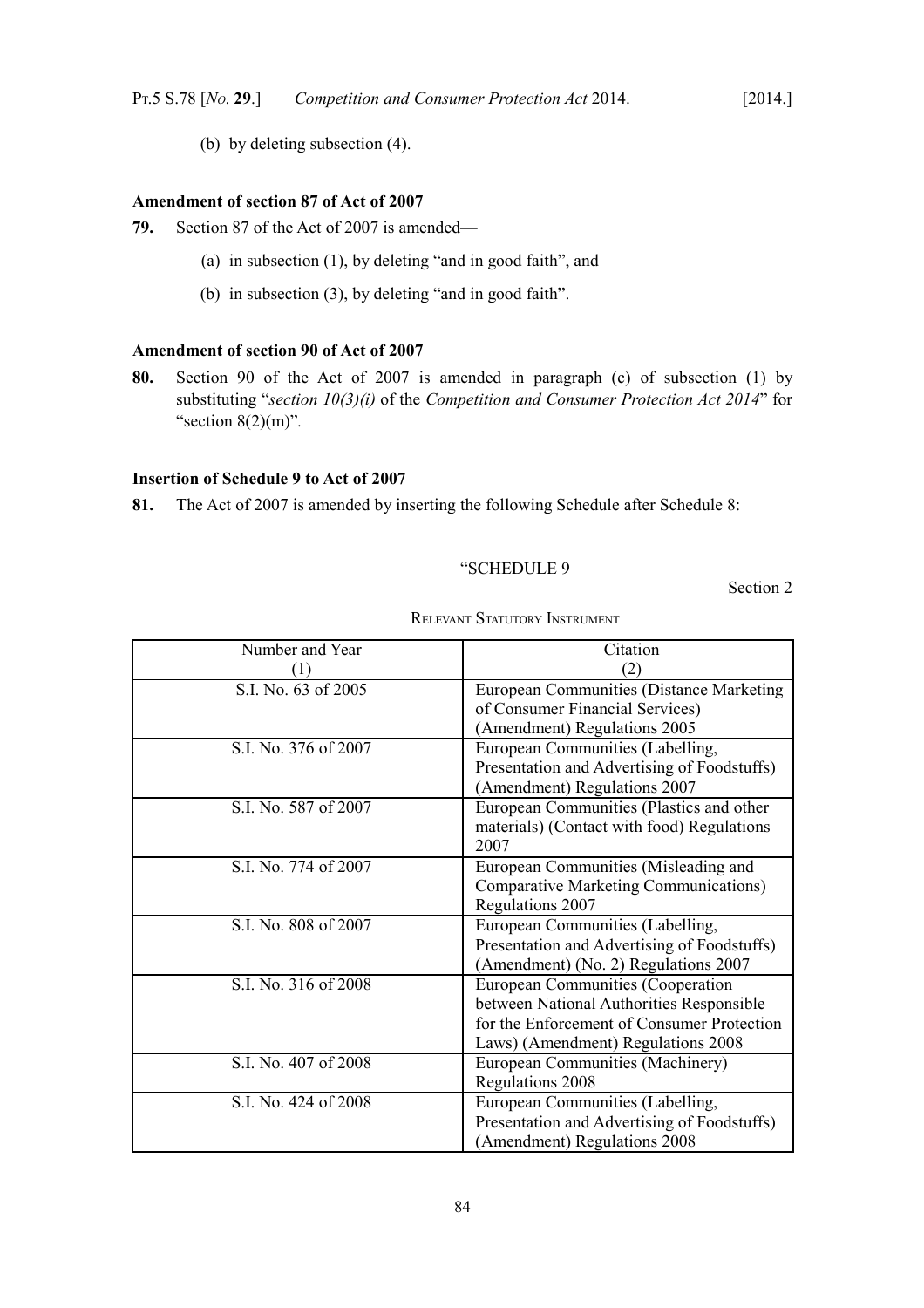| Number and Year<br>(1) | Citation<br>(2)                                                                                                                                                   |  |
|------------------------|-------------------------------------------------------------------------------------------------------------------------------------------------------------------|--|
| S.I. No. 566 of 2008   | European Communities (Prepacked<br>Products) Regulations 2008                                                                                                     |  |
| S.I. No. 61 of 2009    | European Communities (Labelling,<br>Presentation and Advertising of Foodstuffs)<br>(Amendment) Regulations 2009                                                   |  |
| S.I. No. 88 of 2009    | European Communities (Plastics and other<br>materials) (Contact with food) (Amendment)<br><b>Regulations 2009</b>                                                 |  |
| S.I. No. 383 of 2009   | European Communities (Payment Services)<br>Regulations 2009                                                                                                       |  |
| S.I. No. 463 of 2009   | European Communities (Plastics and other<br>materials) (Contact with food) (Amendment)<br>(No. 2) Regulations 2009                                                |  |
| S.I. No. 1 of 2010     | European Communities (Placing on the<br>Market of Pyrotechnic Articles) Regulations<br>2010                                                                       |  |
| S.I. No. 281 of 2010   | European Communities (Consumer Credit<br>Agreements) Regulations 2010                                                                                             |  |
| S.I. No. 416 of 2010   | European Communities (Placing on the<br>Market of Pyrotechnic Articles)<br>(Amendment) Regulations 2010                                                           |  |
| S.I. No. 555 of 2010   | European Communities (Court Orders for the<br>Protection of Consumer Interests)<br>Regulations 2010                                                               |  |
| S.I. No. 105 of 2011   | European Communities (Plastics and other<br>materials) (Contact with Foodstuffs)<br>(Amendment) Regulations 2011                                                  |  |
| S.I. No. 310 of 2011   | European Communities (Machinery)<br>(Amendment) Regulations 2011                                                                                                  |  |
| S.I. No. 333 of 2011   | <b>European Communities (Electronic</b><br>Communications Networks and Services)<br>(Framework) Regulations 2011                                                  |  |
| S.I. No. 337 of 2011   | European Communities (Electronic<br>Communications Networks and Services)<br>(Universal Service and Users' Rights)<br>Regulations 2011                            |  |
| S.I. No. 485 of 2012   | European Communities (Cooperation<br>between National Authorities Responsible<br>for the Enforcement of Consumer Protection<br>Laws) (Amendment) Regulations 2012 |  |
| S.I. No. 13 of 2013    | European Communities (Safety of Toys)<br>(Amendment) Regulations 2013                                                                                             |  |
| S.I. No. 122 of 2013   | European Communities (Cooperation<br>between National Authorities Responsible<br>for the Enforcement of Consumer Protection<br>Laws) (Amendment) Regulations 2013 |  |
| S.I. No. 160 of 2013   | European Communities (Unfair Terms in<br>Consumer Contracts) (Amendment)<br>Regulations 2013                                                                      |  |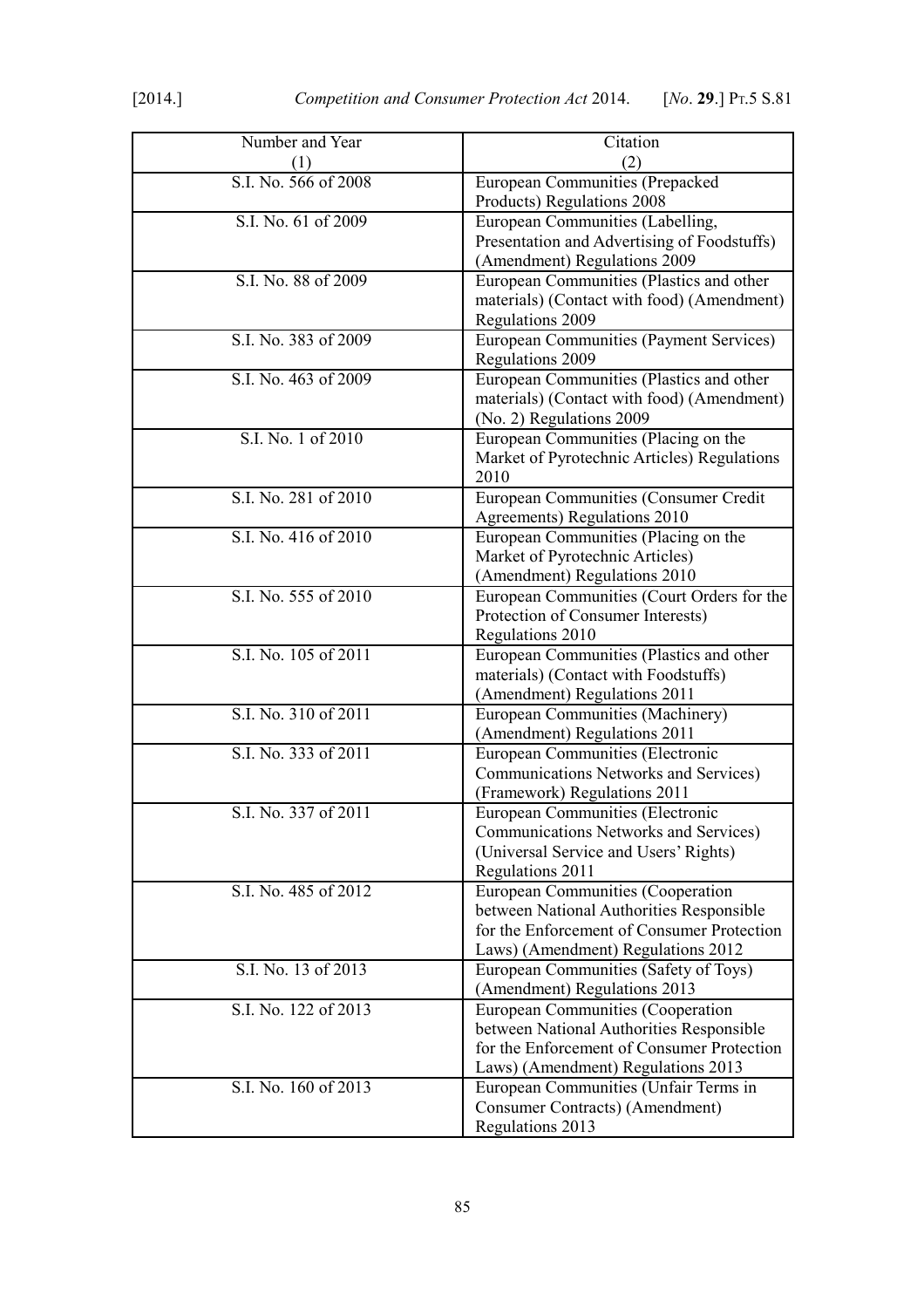| Number and Year      | Citation                                    |  |
|----------------------|---------------------------------------------|--|
|                      |                                             |  |
| S.I. No. 200 of 2013 | European Communities (Cooperation           |  |
|                      | between National Authorities Responsible    |  |
|                      | for the Enforcement of Consumer Protection  |  |
|                      | Laws) (Amendment) (No. 2) Regulations       |  |
|                      | 2013                                        |  |
| S.I. No. 373 of 2013 | European Communities (Placing on the        |  |
|                      | Market of Pyrotechnic Articles)             |  |
|                      | (Amendment) Regulations 2013                |  |
| S.I. No. 381 of 2013 | European Communities (Labelling,            |  |
|                      | Presentation and Advertising of Foodstuffs) |  |
|                      | (Amendment) Regulations 2013                |  |
|                      | 22                                          |  |

#### **Miscellaneous consequential amendments to Act of 2007**

- **82.** The Act of 2007 is amended—
	- (a) in section 24A, by substituting "*section [10](#page-11-0)[\(3\)](#page-12-0)[\(j\)](#page-13-0)* of the *Competition and Consumer Protection Act 2014*" for "section 8(3)(ha)",
	- (b) in subsection (2) of section 24B, by substituting "section  $10(3)(j)$  $10(3)(j)$  $10(3)(j)$  of the *Competition and Consumer Protection Act 2014*" for "section 8(3)(ha)", and
	- (c) in subsections (1) and (2) of section 24C by substituting "*section [10](#page-11-0)[\(3\)](#page-12-0)[\(j\)](#page-13-0)* of the *Competition and Consumer Protection Act 2014*" for "section 8(3)(ha)" in each place where it occurs.

# PART 6

# GROCERY GOODS

### **Grocery goods undertakings**

<span id="page-87-0"></span>**83.** The Act of 2007 is amended in Part 3 by inserting the following Chapter after Chapter 4:

# "CHAPTER 5

## *Grocery Goods Undertakings*

## **Interpretation**

**63A.** In this Chapter—

'allowance' includes any discount, rebate, price concession or other advantage that is collateral to a sale or purchase of grocery goods but is not applied directly to the selling or purchase price;

'contravention notice' has the meaning assigned to it by section 63D;

'grocery goods' means—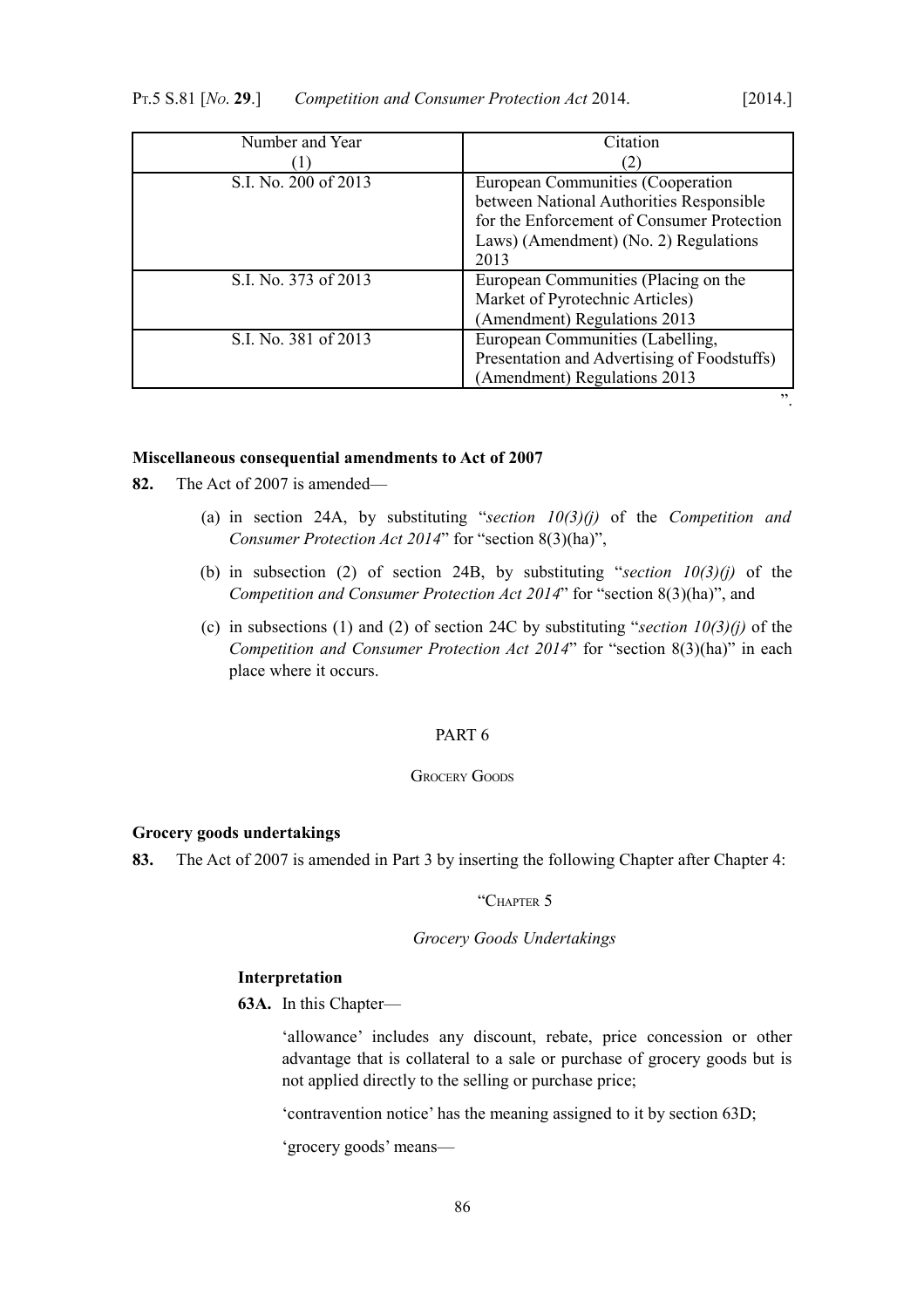- (a) any food or drink that is intended to be sold for human consumption and includes—
	- (i) any substance or thing sold or represented for use as food or drink for human consumption,
	- (ii) any substance or thing sold or represented for use as an additive, ingredient or processing aid in the preparation or production of food or drink for human consumption, and that is intended to be sold by a retailer as such an additive, ingredient or processing aid, and
	- (iii) intoxicating liquors,

but does not include food or drink served or supplied on the premises of a grocery goods undertaking in the course of providing catering, restaurant or take-away services or any similar hospitality services, or intoxicating liquor served or supplied for consumption on the premises of a grocery goods undertaking,

- (b) household cleaning products,
- (c) toiletries, and
- (d) garden plants and garden plant bulbs;

'grocery goods undertaking' means an undertaking that is engaged for gain in the production, supply, distribution, wholesale or retail of grocery goods, whether or not the undertaking is engaged in the direct sale of those goods to the public;

'marketing costs' means costs relating to the marketing of grocery goods, including costs relating to—

- (a) visits to a supplier by employees or representatives of a retailer or wholesaler directly involved in the purchase of grocery goods,
- (b) artwork or packaging design,
- (c) consumer or marketing research,
- (d) marketing consequent upon or related to the opening or refurbishment of a retail or wholesale premises, and
- (e) hospitality for the staff or representatives of a retailer or wholesaler,

in relation to the goods concerned;

'payment' means any compensation, consideration, allowance or inducement in any form (monetary or otherwise) and includes more favourable contractual terms;

'promotion' means an offer for sale at an introductory or a reduced retail price or with some other benefit to consumers that is intended to subsist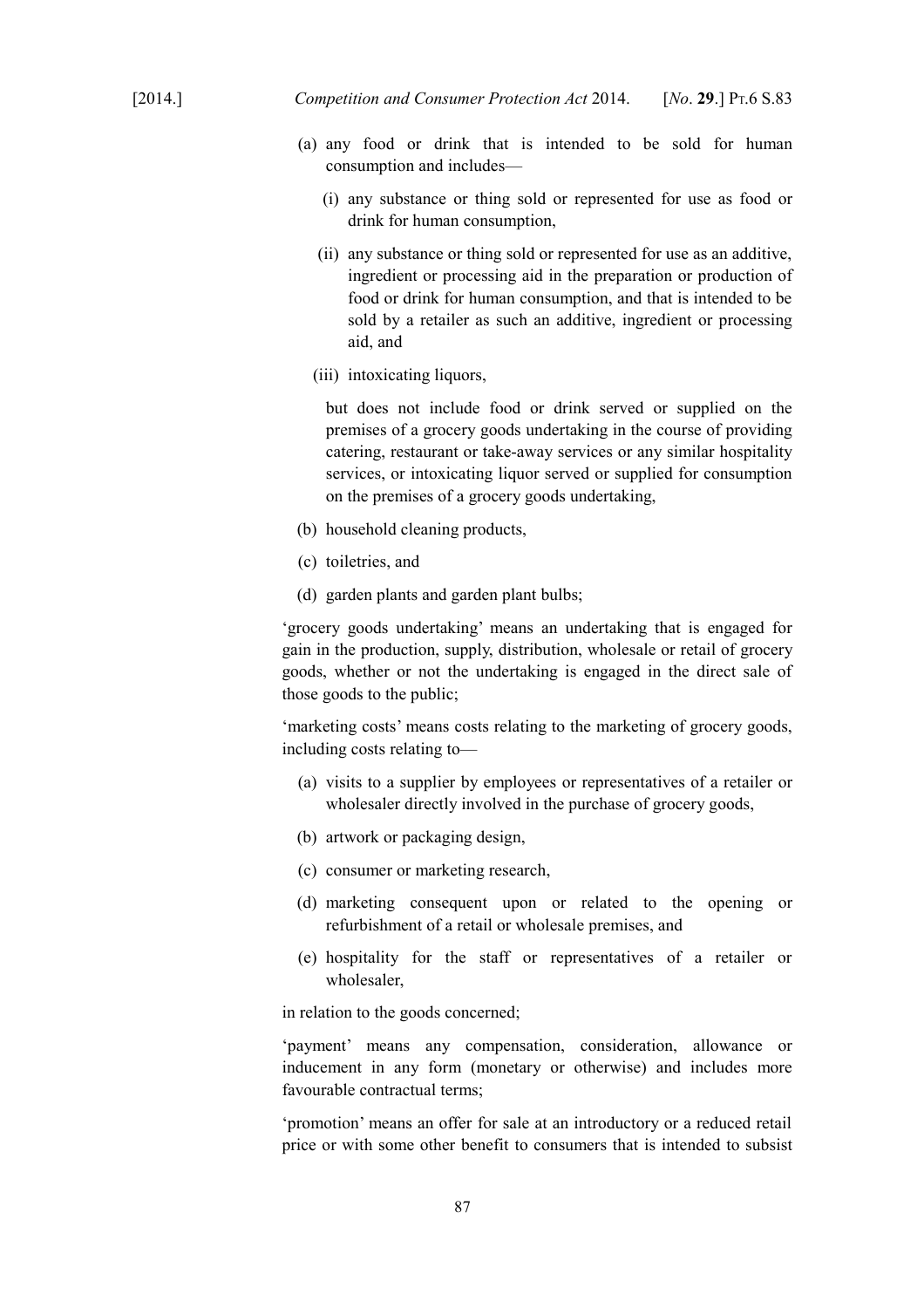for a specified period;

'relevant grocery goods undertaking' means a grocery goods undertaking engaged in the production, supply, distribution, wholesale or retail of grocery goods in the State, that has, or is a member of a group of related undertakings that has, an annual worldwide turnover of more than  $\epsilon$ 50 million;

'related undertaking', in relation to a person (the first-mentioned person), means—

- (a) if the first-mentioned person is a company, another company that is related within the meaning of section 140(5) of the [Companies Act](http://www.irishstatutebook.ie/1990/en/act/pub/0033/index.html) [1990,](http://www.irishstatutebook.ie/1990/en/act/pub/0033/index.html)
- (b) a partnership of which the first-mentioned person is a member,
- (c) if the businesses of the first-mentioned person and another person have been so carried on that the separate business of each of them, or a substantial part thereof, is not readily identifiable, that other person,
- (d) if the decision as to how and by whom the businesses of the firstmentioned person and another person shall be managed can be made either by the same person or by the same group of persons acting in concert, that other person,
- (e) a person who performs a specific and limited purpose by or in connection with the business of the first-mentioned person, or
- (f) if provision is required to be made for the first-mentioned person and another person in any consolidated accounts compiled in accordance with the Seventh Council Directive 83/349/EEC of 13 June 1983<sup>[2](#page-89-0)</sup>, that other person;

'retailer' means a grocery goods undertaking that offers for sale, sells or resells grocery goods directly, or indirectly through franchise arrangements, to the public in the State;

'shrinkage' means losses that occur as a result of theft, loss or accounting error, after goods are delivered by a grocery goods undertaking to a retailer's premises;

'supplier' means a grocery goods undertaking carrying on (or actively seeking to carry on) a business in the direct supply to any wholesaler or retailer of grocery goods for resale in the State, and includes any such undertaking whether located in the State or not;

'wastage' means grocery goods that become unfit for sale after their delivery by a grocery goods undertaking to a retailer or a wholesaler;

'wholesaler' means a grocery goods undertaking that purchases goods

<span id="page-89-0"></span><sup>2</sup> O.J. No. L 193, 18.7.1983, p.1.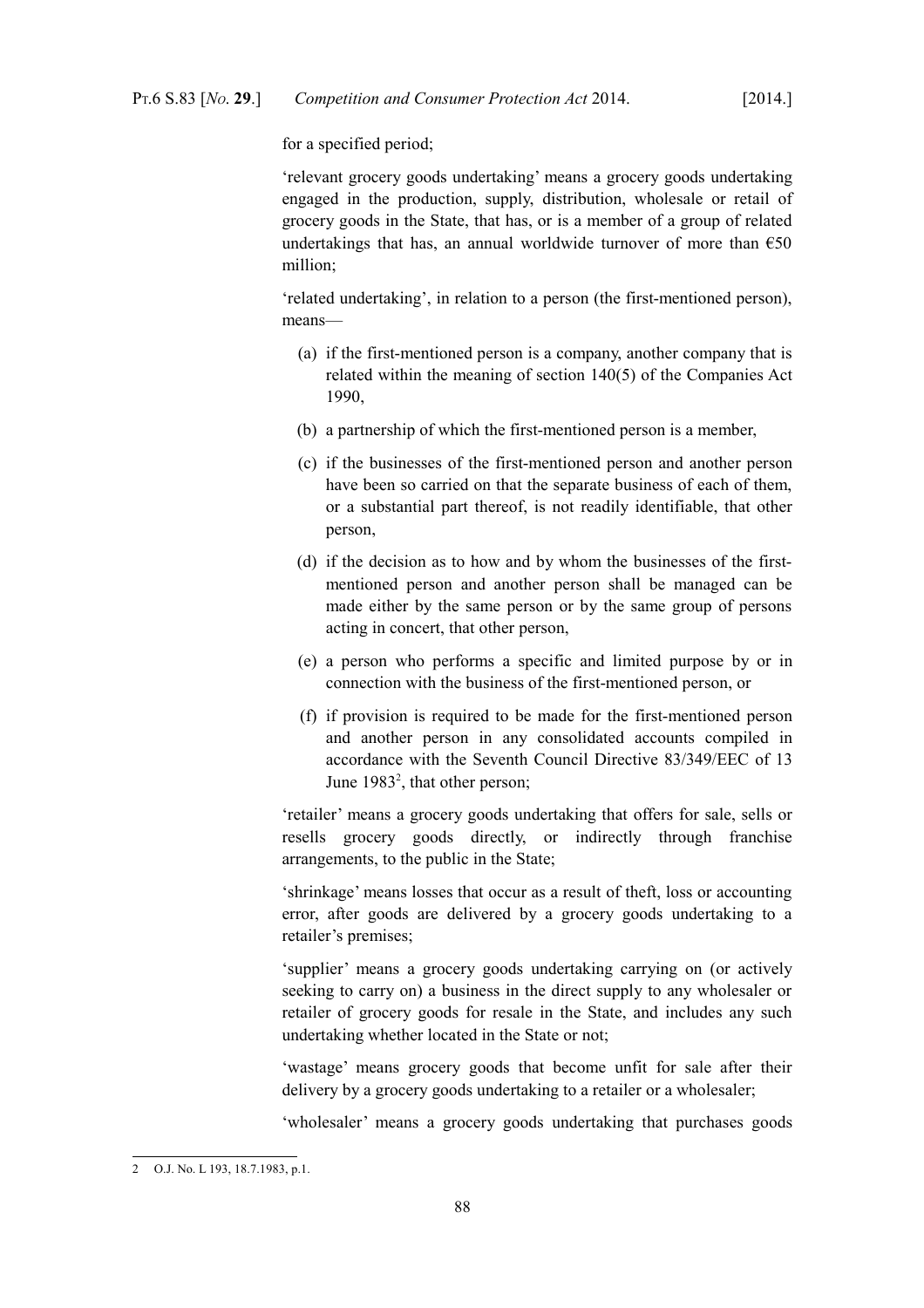from a supplier for resale to a retailer.

#### **Regulations in respect of grocery goods undertakings**

- **63B.** (1) Where the Minister considers it to be appropriate having regard to—
	- (a) the desirability of the promotion of competitive trade between grocery goods undertakings,
	- (b) the interests of consumers of grocery goods, in particular in relation to quality, value for money and access to choice,
	- (c) the importance of grocery goods undertakings conducting their trading relationships in good faith and in a fair, open and transparent manner,
	- (d) the importance of maintaining freedom of contract between grocery goods undertakings,
	- (e) the importance of providing grocery goods undertakings with reasonable certainty in respect of the risks and costs of trading,
	- (f) the economic importance to the State of the production, supply, distribution, wholesale and retail sectors in respect of grocery goods,
	- (g) the impact on the development and maintenance of strong, innovative, efficient and competitive production and supply bases in the grocery goods sector, and
	- (h) the impact on the development and maintenance of a competitive retail sector in respect of grocery goods,

he or she may, having consulted with the Commission and such other persons (including relevant grocery goods undertakings and other grocery goods undertakings) as he or she considers appropriate, make regulations in relation to particular aspects of the commercial relationships between relevant grocery goods undertakings and other grocery goods undertakings, in relation to the sale or supply of grocery goods.

- (2) Notwithstanding the generality of subsection (1), regulations made under that subsection may—
	- (a) specify the form of contract to be entered into by a grocery goods undertaking for the sale or supply of grocery goods to, or the purchase or receipt of goods from, a relevant grocery goods undertaking,
	- (b) specify the ways in which a contract for the sale or supply of grocery goods referred to in paragraph (a) may be—
		- (i) varied,
		- (ii) terminated, or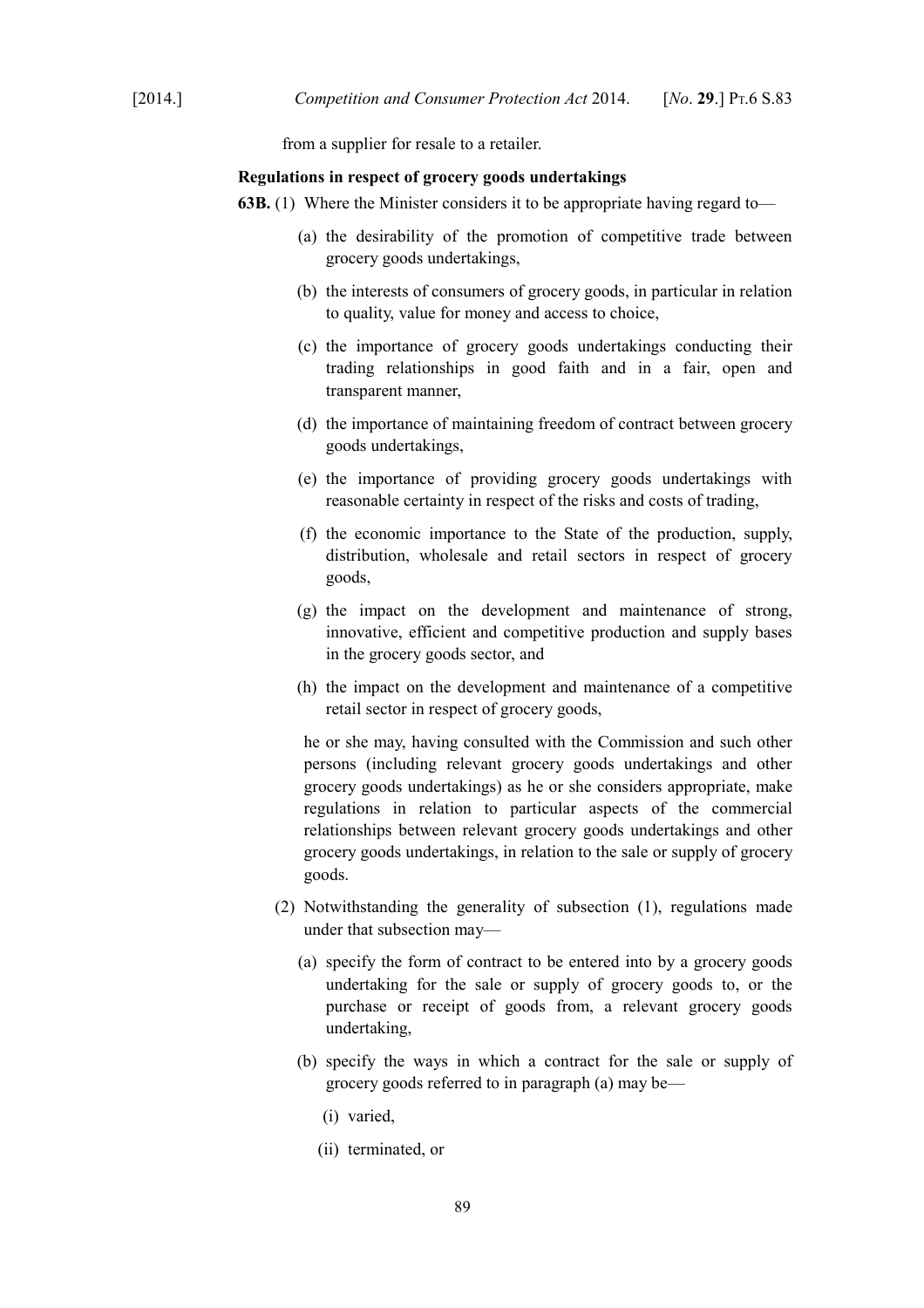(iii) renewed,

- (c) specify the circumstances in which arrangements relating to the supply or delivery, including the frequency and timing in relation to the supply or delivery, of grocery goods may be varied,
- (d) specify the manner in which certain terms and conditions are to be incorporated into contracts for the sale or supply of grocery goods referred to in paragraph (a), including terms and conditions in relation to—
	- (i) payment for grocery goods supplied to relevant grocery goods undertakings,
	- (ii) the ordering, supply, price, marketing and sale of goods on promotion and the duration of the promotion,
	- (iii) where a contract provides for payment arising from the negligence or fault of the supplier, the circumstances in which wastage that occurs at the premises of a relevant grocery goods undertaking is to be considered as due to the negligence or fault of the supplier, and
	- (iv) the circumstances and manner in which a relevant grocery goods undertaking may require a grocery goods undertaking to make any payment, either directly or indirectly, towards the resolution of a customer complaint,
- (e) provide that a relevant grocery goods undertaking shall not enter into or renew any contract for the sale or supply of grocery goods referred to in paragraph (a) unless terms and conditions specified in regulations made under this section in relation to the following form part of the contract:
	- (i) the conditions under which a relevant grocery goods undertaking may, or may not, directly or indirectly require a supplier or retailer to obtain any goods or services from a third party from whom the relevant grocery goods undertaking receives payment for this arrangement;
	- (ii) the extent of the liability of a party to a contract for the sale or supply of grocery goods referred to in paragraph (a) for delays or failures in performance of the contract resulting from circumstances beyond the reasonable control of that party, and the actions that may or shall be taken by the parties to the contract in such circumstances,
- (f) limit the circumstances in which a relevant grocery goods undertaking may seek payment from a grocery goods undertaking in respect of—
	- (i) shrinkage,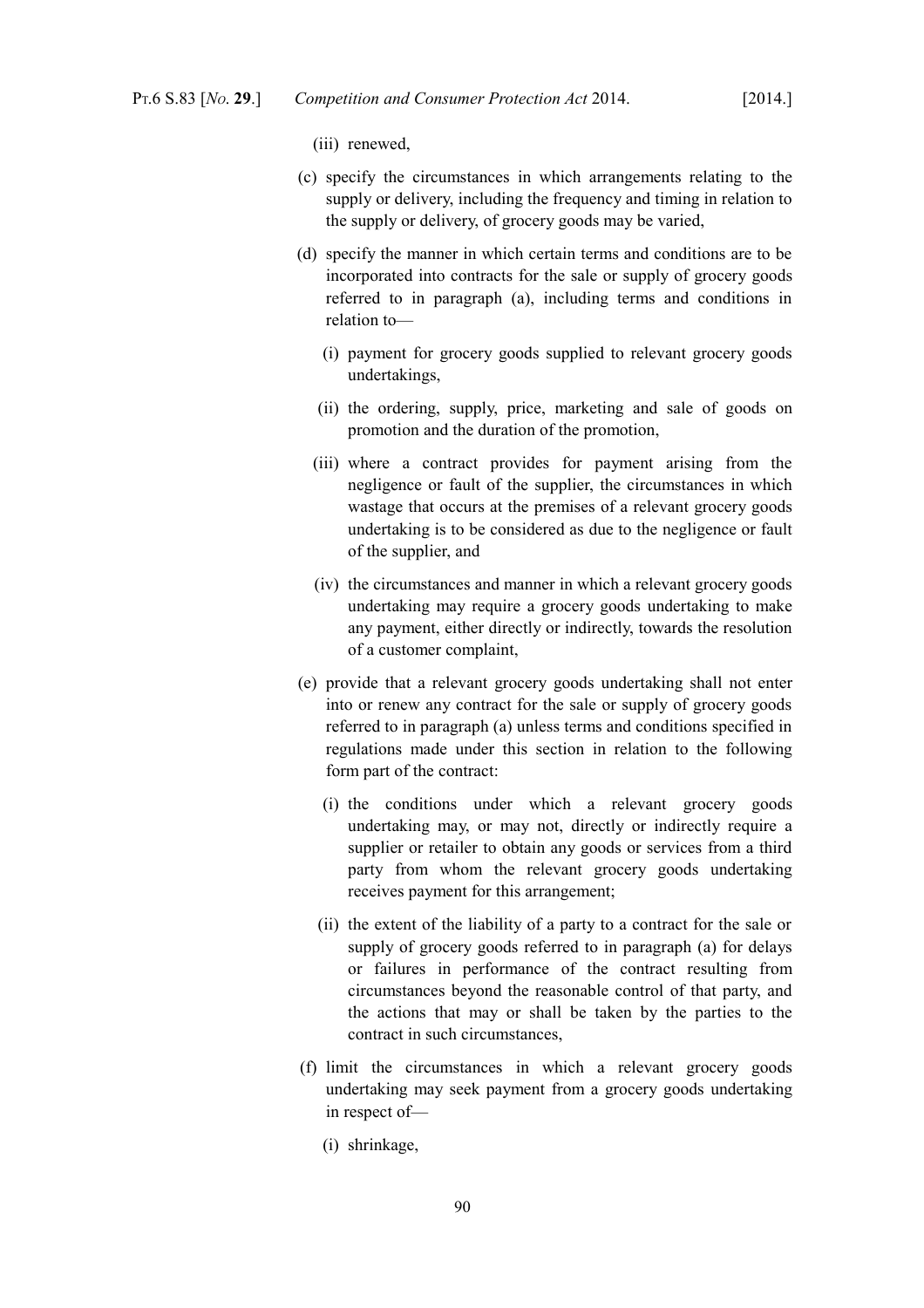- (ii) wastage, or
- (iii) marketing costs,
- (g) specify the circumstances in which a relevant grocery goods undertaking may, or may not, seek payment from a grocery goods undertaking for the purchase of grocery goods for resale by the relevant grocery goods undertaking from the grocery goods undertaking,
- (h) provide for the manner in which forecasts for the supply of grocery goods are to be prepared and for the communication of the basis on which they are prepared,
- (i) specify the circumstances in which a relevant grocery goods undertaking that is a retailer or wholesaler may, or may not, seek payment from a supplier to retain shelf space, or to secure better positioning on shelves, or an increase in the allocation of shelf space, for the grocery goods of that supplier,
- (j) prohibit a relevant grocery goods undertaking from directly or indirectly compelling a grocery goods undertaking to make any payment or grant any allowance—
	- (i) in respect of a promotion of the grocery goods of a grocery goods undertaking in the premises of the relevant grocery goods undertaking,
	- (ii) for the advertising or display of the grocery goods of the grocery goods undertaking in the premises of the relevant grocery goods undertaking, or
	- (iii) to retain shelf space, or to secure better positioning on shelves, or an increase in the allocation of shelf space, for the grocery goods of that grocery goods undertaking,
- (k) specify arrangements regarding promotions of grocery goods and related activities and the circumstances in which such arrangements shall be included in the contract for the sale or supply of grocery goods referred to in paragraph (a),
- (l) provide for limitations on the obligation of grocery goods undertakings to participate in promotions by relevant grocery goods undertakings or similar activities in relation to grocery goods,
- (m) prohibit a relevant grocery goods undertaking from requiring a grocery goods undertaking to obtain any goods or services from a third party from whom the relevant grocery goods undertaking receives payment for this arrangement,
- (n) specify arrangements for the preparation by relevant grocery goods undertakings of an annual compliance report in respect of compliance with regulations made under this section, and for the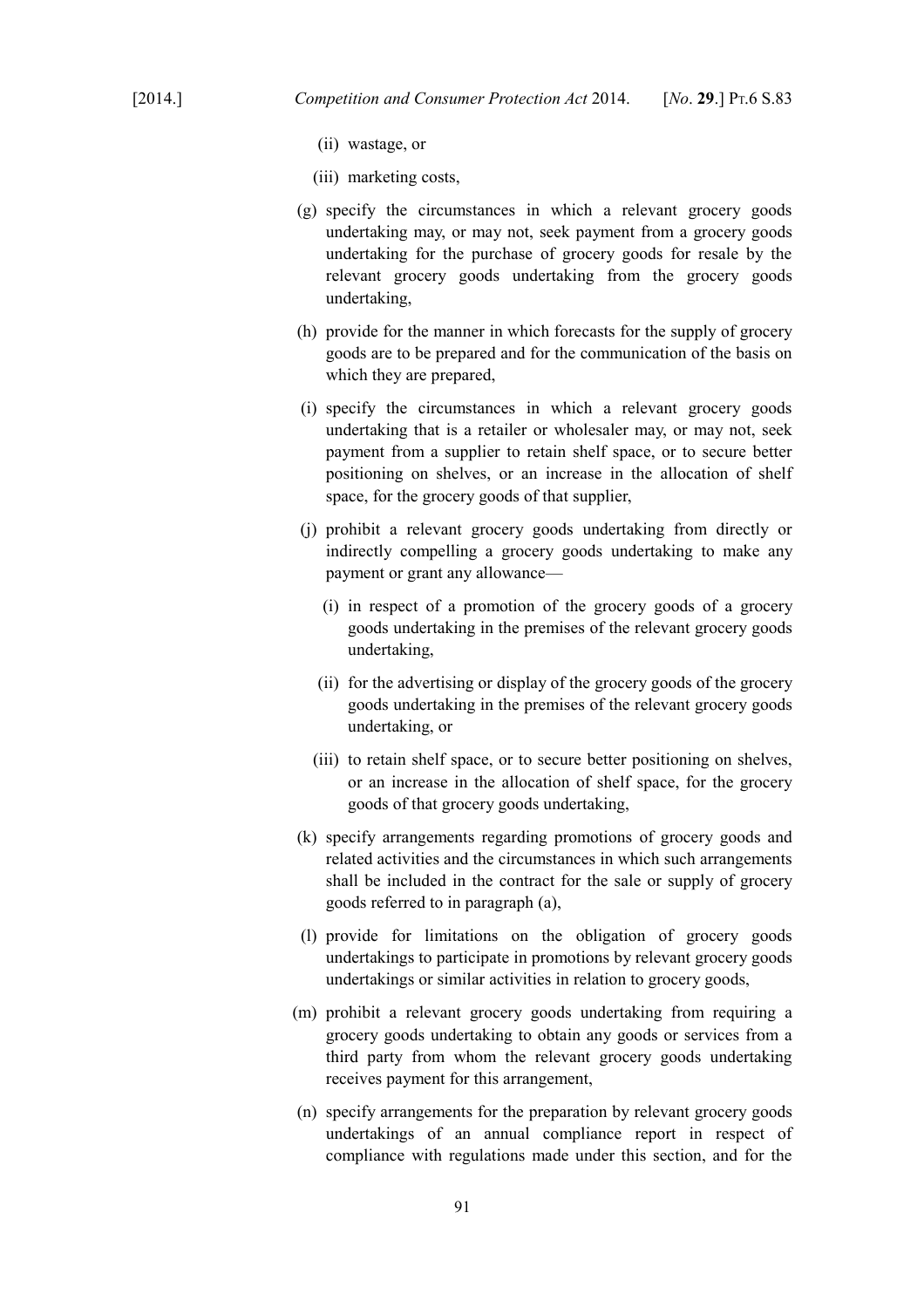submission of this report to the Commission,

- (o) provide for the maintenance of records, and specify the records to be maintained, by relevant grocery goods undertakings in relation to the sale or supply of grocery goods to or from grocery goods undertakings,
- (p) provide for the nature or type of information, documents or records that shall be maintained and kept by relevant grocery goods undertakings, and the length of time that such information, documents or records shall be kept,
- (q) specify the manner and timeframe in which payments for grocery goods supplied to relevant grocery goods undertakings are to be made,
- (r) provide for the designation and training of staff in relevant grocery goods undertakings to be responsible for compliance with any regulations made under this section and the dissemination of information in relation to the implementation of such regulations to other staff in the undertaking, and
- (s) contain transitional provisions relating to the contracts for the sale or supply of grocery goods referred to in paragraph (a) to which the regulations, or different provisions of the regulations, will apply and any other relevant transitional provisions.
- (3) Subject to this section, when making regulations under this section, the Minister may prescribe one or more classes (whether retailers, suppliers or wholesalers) of relevant grocery goods undertakings or grocery goods undertakings, or one or more classes of grocery goods, to which one or more of the regulations shall apply.
- (4) Regulations under this section shall only apply to contracts entered into or renewed on or after the date on which the regulations come into operation.
- (5) The Minister may, after he or she makes regulations under this section, and after consultation with the Commission and such other persons (including relevant grocery goods undertakings and other grocery goods undertakings) as he or she considers appropriate, prepare and make guidelines for the purpose of providing practical guidance as regards the operation of, and compliance with, this Chapter and any regulations made under this Chapter.
- (6) Guidelines issued under subsection (5) shall—
	- (a) be published by the Minister in such manner as he or she considers appropriate,
	- (b) be published by the Commission in such manner as it considers appropriate, and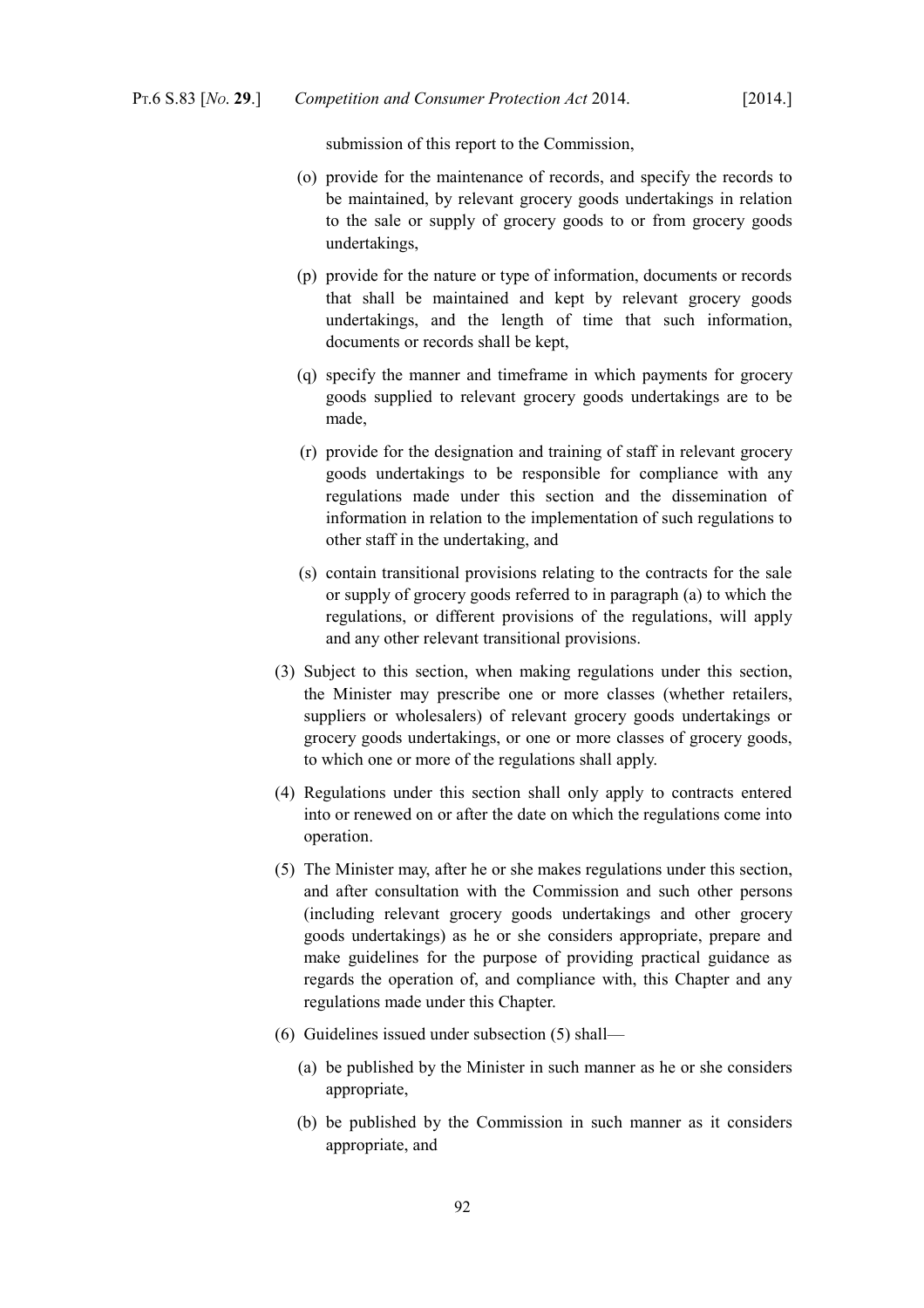(c) be made available for inspection by any person free of charge during ordinary office hours at the principal office of the Commission.

#### **Inspections and investigations by the Commission**

- **63C.** (1) The Commission may from time to time carry out such and so many inspections of relevant grocery goods undertakings as it considers necessary to monitor compliance with regulations under section 63B.
	- (2) In addition to carrying out inspections under subsection (1), the Commission may, where it has reasonable grounds to believe that a relevant grocery goods undertaking may be failing or may have failed to comply with regulations under section 63B, investigate any complaints it receives in relation to such an alleged failure.
	- (3) The Commission may decide not to investigate a complaint referred to in subsection (2), or to discontinue an investigation of a complaint, on the grounds that—
		- (a) the complaint is frivolous or vexatious or was not made in good faith,
		- (b) the subject-matter of the complaint is trivial,
		- (c) the conduct complained of occurred at too remote a time to justify investigation, or
		- (d) there is or was available to the complainant an alternative and satisfactory means of redress in relation to the conduct complained of.
	- (4) The Commission may make preliminary inquiries for the purpose of deciding whether a complaint should be investigated and may in writing request the complainant to provide further written particulars of the complaint within a period specified by the Commission in the request.
	- (5) The Commission may decide not to continue to investigate a complaint if the complainant fails to comply with a request for further written particulars within the time specified in the request under subsection (4).
	- (6) As soon as practicable after deciding not to investigate a complaint, or to discontinue an investigation of a complaint, the Commission shall inform the complainant in writing of the decision and the reasons for the decision.

# **Contravention notices**

**63D.** (1) Where, on foot of an investigation carried out by the Commission under section 63C, the Commission is of the opinion that a relevant grocery goods undertaking is contravening or has contravened any provision of regulations made under section 63B that is stated in those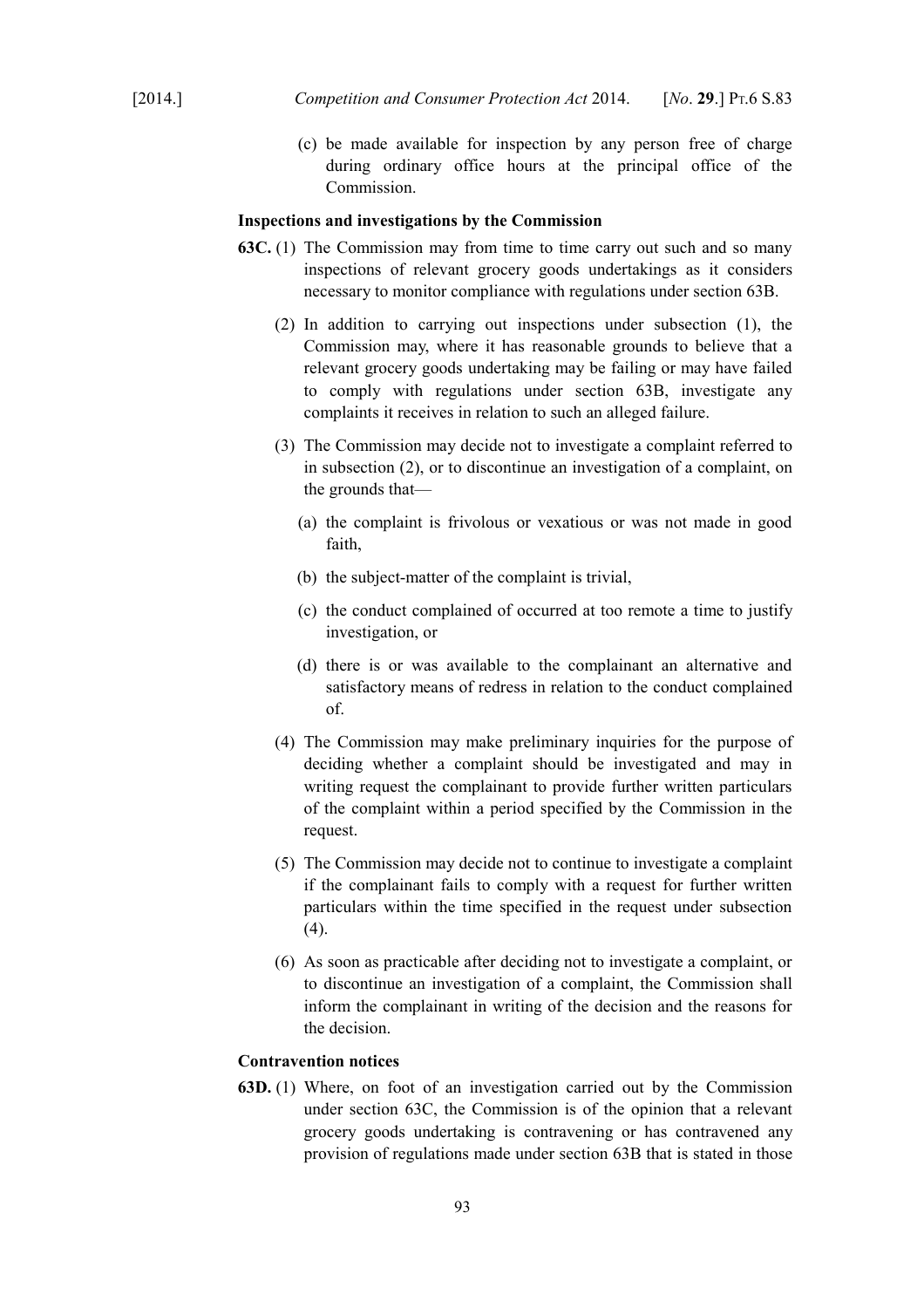regulations to be a penal provision, the Commission may instruct an authorised officer to serve, personally or by post, a notice (in this Chapter referred to as a 'contravention notice') on the relevant grocery goods undertaking.

- (2) A contravention notice shall—
	- (a) state that the Commission is of the opinion that the relevant grocery goods undertaking is contravening or has contravened regulations under section 63B,
	- (b) state the reason for that opinion,
	- (c) identify the relevant penal provision of the regulations in respect of which that opinion is held,
	- (d) direct the relevant grocery goods undertaking to remedy the contravention by a date specified in the notice that shall not be earlier than the end of the period within which an appeal may be made under subsection (6),
	- (e) include information regarding the making of an appeal under subsection (6),
	- (f) include any other requirement that the Commission considers appropriate, in order to remedy the contravention, and
	- (g) be signed and dated by a person duly authorised by the Commission to do so.
- (3) A contravention notice may include directions—
	- (a) as to the measures to be taken to remedy any contravention or matter to which the notice relates, or to otherwise comply with the notice, and
	- (b) to bring the notice to the attention of any person who may be affected by it.
- (4) A relevant grocery goods undertaking on whom a contravention notice has been served who is of the opinion that the contravention notice has been complied with shall confirm in writing to the Commission that the matters referred to in the notice have been so remedied.
- (5) Where a relevant grocery goods undertaking on whom a contravention notice has been served confirms in writing to the Commission in accordance with subsection (4) that the matters referred to in the contravention notice have been remedied, the Commission shall, on being satisfied that the matters have been so remedied, not later than one month from receipt of such confirmation, give notice to the relevant grocery goods undertaking concerned of compliance with the contravention notice.
- (6) A relevant grocery goods undertaking on which a contravention notice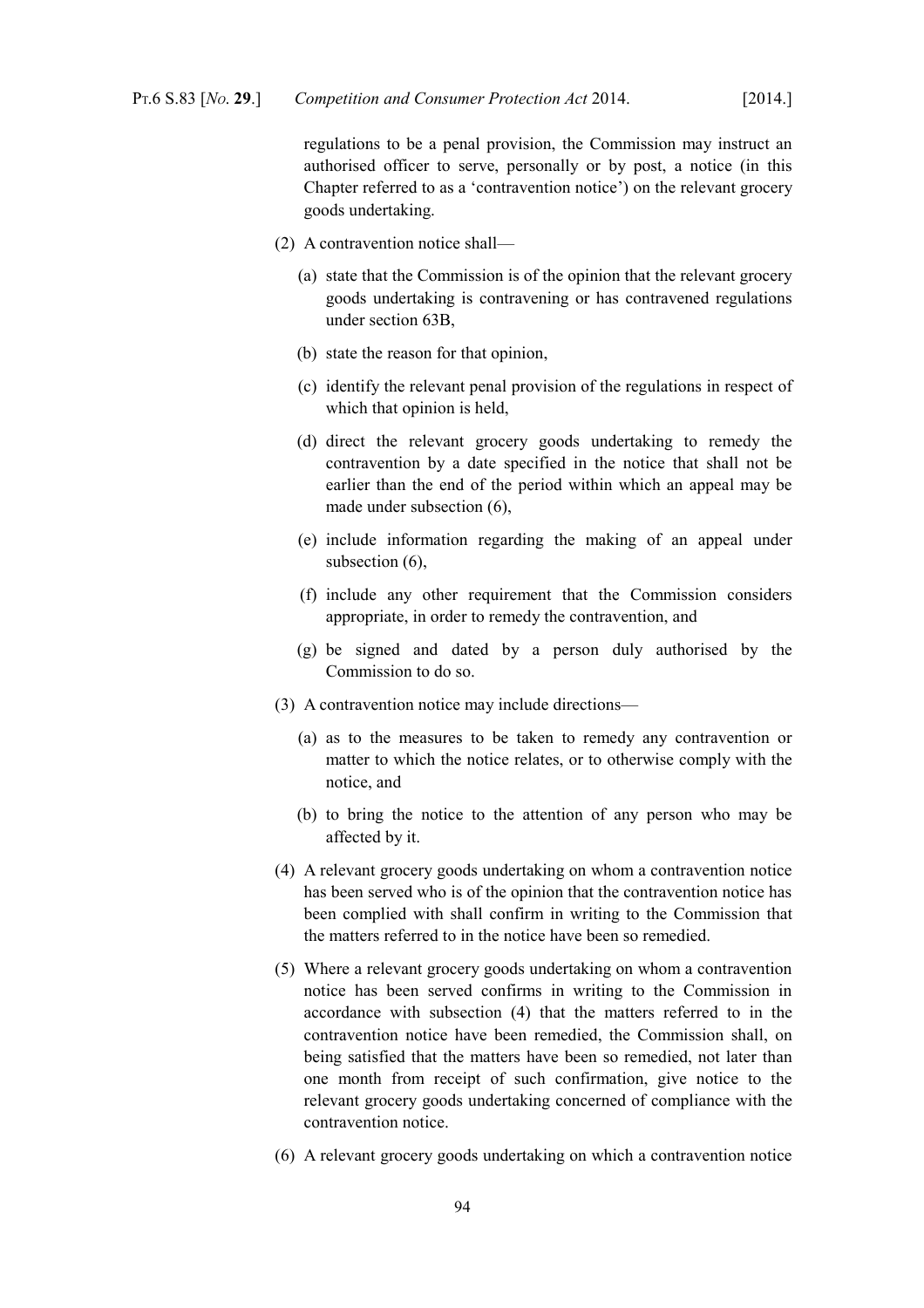has been served may, within 21 days beginning on the day on which the notice is served, appeal against the notice to a judge of the Circuit Court in the circuit court area in which the notice was served and in determining the appeal the judge may, if he or she is satisfied that it is reasonable to do so, confirm, vary or cancel the notice.

- (7) A relevant grocery goods undertaking who appeals under subsection (6) shall at the same time notify the Commission of the appeal and the grounds for the appeal and the Commission shall be entitled to appear, be heard and adduce evidence on the hearing of the appeal.
- (8) Where an appeal under subsection (6) is made, and the contravention notice is not cancelled, the notice as confirmed or varied shall take effect on the later of—
	- (a) the day next following the day on which the notice is confirmed or varied on appeal or the appeal is withdrawn, or
	- (b) the day specified in the notice.
- (9) Where there is no appeal under subsection (6), the contravention notice shall take effect on the later of—
	- (a) the end of the period for making an appeal, or
	- (b) the day specified in the notice.
- (10) The Commission may—
	- (a) withdraw a contravention notice at any time, or
	- (b) where no appeal is made or pending under subsection (6), extend the period specified under subsection (2)(d).

# **Enforcement**

- **63E.** (1) A relevant grocery goods undertaking that contravenes a requirement in a contravention notice commits an offence and is liable—
	- (a) on summary conviction, to the fines and penalties provided for in section 79, or
	- (b) on conviction on indictment, to the fines and penalties provided for in section 79.
	- (2) A relevant grocery goods undertaking that, without reasonable excuse, contravenes a provision of regulations under section 63B that is declared in the regulations to be a penal provision commits an offence and is liable—
		- (a) on summary conviction, to the fines and penalties provided for in section 79, or
		- (b) on conviction on indictment, to the fines and penalties provided for in section 79.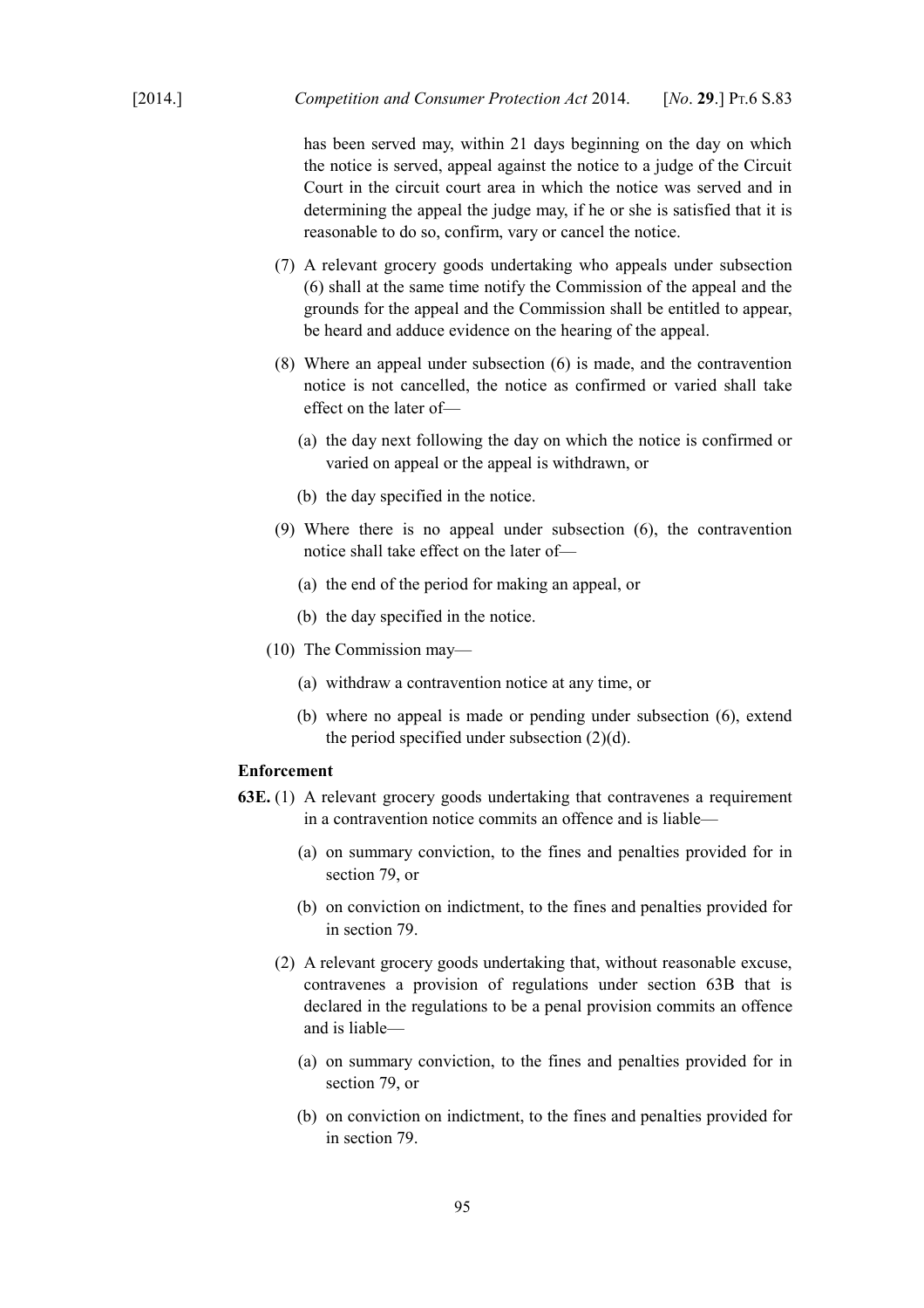grocery goods undertaking.

(4) An action under subsection (3) may be brought in the Circuit Court.

right of action under this subsection for relief against that relevant

(5) Any relief by way of damages, including exemplary damages, for an action under subsection (3) shall not, except by consent of the necessary parties in such form as may be provided for by rules of court, be in excess of the limit of the jurisdiction of the Circuit Court in an action founded on tort.".

# **Amendment of section 86 of Act of 2007**

**84.** Section 86 of the Act of 2007 is amended by substituting "Subject to section 86A(4), the Commission", for "The Agency".

#### **Commission may publish certain information in respect of grocery goods undertakings**

**85.** The Act of 2007 is amended in Part 5 by inserting the following Chapter after Chapter 6:

#### "CHAPTER 6A

*Publication of Names (Grocery Goods Undertakings List)*

# **Commission may publish certain information in respect of grocery goods undertakings**

- **86A.** (1) The Commission shall keep and maintain a list (the 'grocery goods undertakings list') of names and addresses of the following persons, together with a description of their trade, business or profession and the particulars described in subsection (2):
	- (a) any person on whom a fine or other penalty was imposed by a court by or under Chapter 5 of Part 3;
	- (b) any person against whom a contravention notice takes effect under section  $63D(8)$  or  $(9)$ .
	- (2) The grocery goods undertakings list shall specify, in relation to each person named in the list, any particulars the Commission considers appropriate in respect of the following:
		- (a) the matter occasioning any fine or penalty imposed on the person by the court and the amount or nature of that fine or penalty;
		- (b) the matter occasioning any order made by the court against the person and the nature of that order;
		- (c) the matter occasioning any contravention notice served on the person under this Act.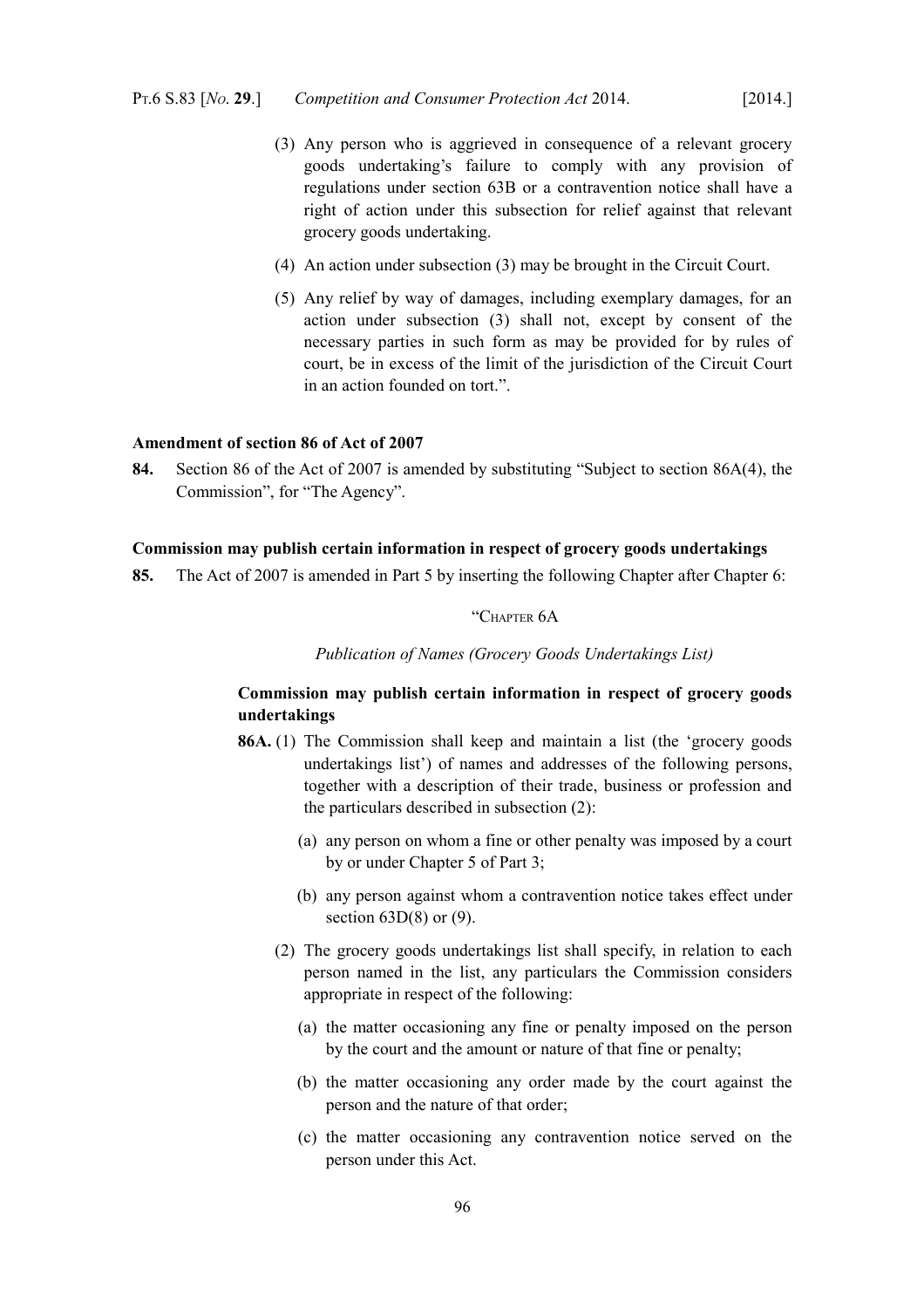- (3) The Commission may, at any time and in any form or manner the Commission considers appropriate, publish or cause to be published all or any part of the grocery goods undertakings list.
- (4) An entry in the grocery goods undertakings list in relation to a person referred to in paragraph (a) or (b) of subsection (1) shall not be included in the consumer protection list under section 86.".

# *Res judicata*

- **86.** (1) Where, in proceedings under Chapter 5 (inserted by *section [83](#page-87-0)*) of Part 3 of the Act of 2007, a court finds, as part of a final decision in relation to the matters to which those proceedings relate, that a relevant grocery goods undertaking contravened—
	- (a) a provision of regulations made under section 63B of that Act, or
	- (b) a requirement in a contravention notice,

then, for the purposes of any subsequent proceedings (other than proceedings for an offence) under that Chapter, the finding shall be *res judicata* (whether or not the parties to the said subsequent proceedings are the same as the parties to the firstmentioned proceedings).

(2) In this section—

"contravention notice" has the same meaning as it has in Chapter 5 of Part 3 of the Act of 2007;

"finding" includes a conviction for an offence, whether or not that conviction is consequent upon a plea of guilty by an accused person;

"relevant grocery goods undertaking" has the same meaning as it has in Chapter 5 of Part 3 of the Act of 2007.

### PART 7

### **MISCELLANEOUS**

## **Amendment of [Central Bank Act 1942](http://www.irishstatutebook.ie/1942/en/act/pub/0022/index.html)**

**87.** The [Central Bank Act 1942](http://www.irishstatutebook.ie/1942/en/act/pub/0022/index.html) is amended—

- (a) in section 2, by deleting the definition of "Agency",
- (b) in section 5A, (amended by section 14 of the [Central Bank Reform Act 2010\)](http://www.irishstatutebook.ie/2010/en/act/pub/0023/index.html)
	- (i) by substituting "the Competition and Consumer Protection Commission" for "the Agency" in each place where it occurs,
	- (ii) by substituting the following subsection for subsection (5):
		- "(5) The functions of the Competition and Consumer Protection Commission referred to in subsection (4) are the following functions,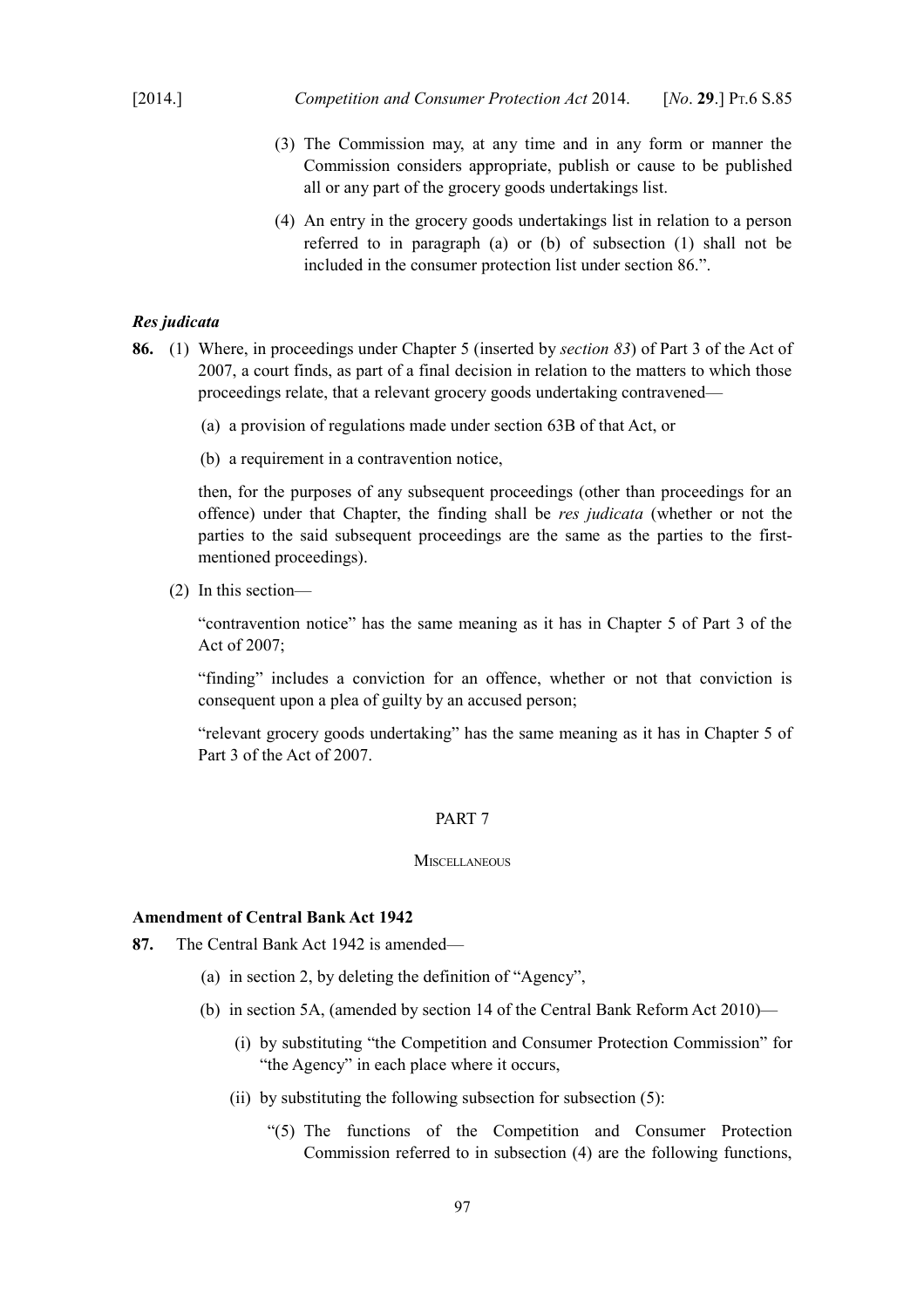namely, functions under—

- (a) *subsections [\(1\)](#page-11-1)*, *[\(5\)](#page-14-1)*, *[\(6\)](#page-14-0)* and *[\(8\)](#page-15-0)* of *section [10](#page-11-0)* of the *Competition and Consumer Protection Act 2014* in relation to—
	- (i) sections 41 to 56 (other than section 50) of the [Consumer](http://www.irishstatutebook.ie/2007/en/act/pub/0019/index.html) [Protection Act 2007,](http://www.irishstatutebook.ie/2007/en/act/pub/0019/index.html) and
	- (ii) the European Communities (Unfair Terms in Consumer Contracts) Regulations 1995 and 2000,
- (b) *sections [34](#page-35-0)*, *[35](#page-36-0)* and *[36](#page-38-0)* of the *Competition and Consumer Protection Act 2014*, and
- (c) sections 71, 72, 73, 75, 81, 82, 84, 86, 88 and 90 of the [Consumer](http://www.irishstatutebook.ie/2007/en/act/pub/0019/index.html) [Protection Act 2007.](http://www.irishstatutebook.ie/2007/en/act/pub/0019/index.html)",
- (iii) in subsection (6), by inserting "and the *Competition and Consumer Protection Act 2014*" after ["Consumer Protection Act 2007",](http://www.irishstatutebook.ie/2007/en/act/pub/0019/index.html)
- (iv) in subsection (7)(a), by substituting "under *section [19](#page-22-0)* of the *Competition and Consumer Protection Act 2014*" for "under section 21 of the [Consumer](http://www.irishstatutebook.ie/2007/en/act/pub/0019/index.html) [Protection Act 2007",](http://www.irishstatutebook.ie/2007/en/act/pub/0019/index.html)
- (v) in subsection (9), by inserting "or the *Competition and Consumer Protection Act 2014*" after ["Consumer Protection Act 2007"](http://www.irishstatutebook.ie/2007/en/act/pub/0019/index.html) and by substituting "under *section [19](#page-22-0)* of the *Competition and Consumer Protection Act 2014*" for "under section 21 of that Act",
- (c) in section 5C (inserted by section 14 of the [Central Bank Reform Act 2010\)](http://www.irishstatutebook.ie/2010/en/act/pub/0023/index.html), by substituting the following subsection for subsection (3):
	- "(3) Subject to section 33AK, if the Competition and Consumer Protection Commission is of the opinion that information obtained by the Bank pursuant to subsections (1) and (2) is relevant to the exercise of that Commission's functions under *section [10](#page-11-0)[\(3\)](#page-12-0)[\(j\)](#page-13-0)* of the *Competition and Consumer Protection Act 2014*, the Bank shall provide the requested information to the Commission at the Commission's request.",
- (d) in section 33AK—
	- (i) in subsection  $(3)(a)$ , by deleting paragraph (iva), and
	- (ii) in subsection (5), by substituting the following paragraph for paragraph (al):
		- "(al) to the Competition and Consumer Protection Commission, if the confidential information is required for the performance of the Commission's functions, or",
- (e) in section 61E, by deleting paragraph (d) of subsection (1),
- (f) in section 61H, by substituting the following paragraph for paragraph (c) of subsection (4):
	- "(c) the Competition and Consumer Protection Commission;",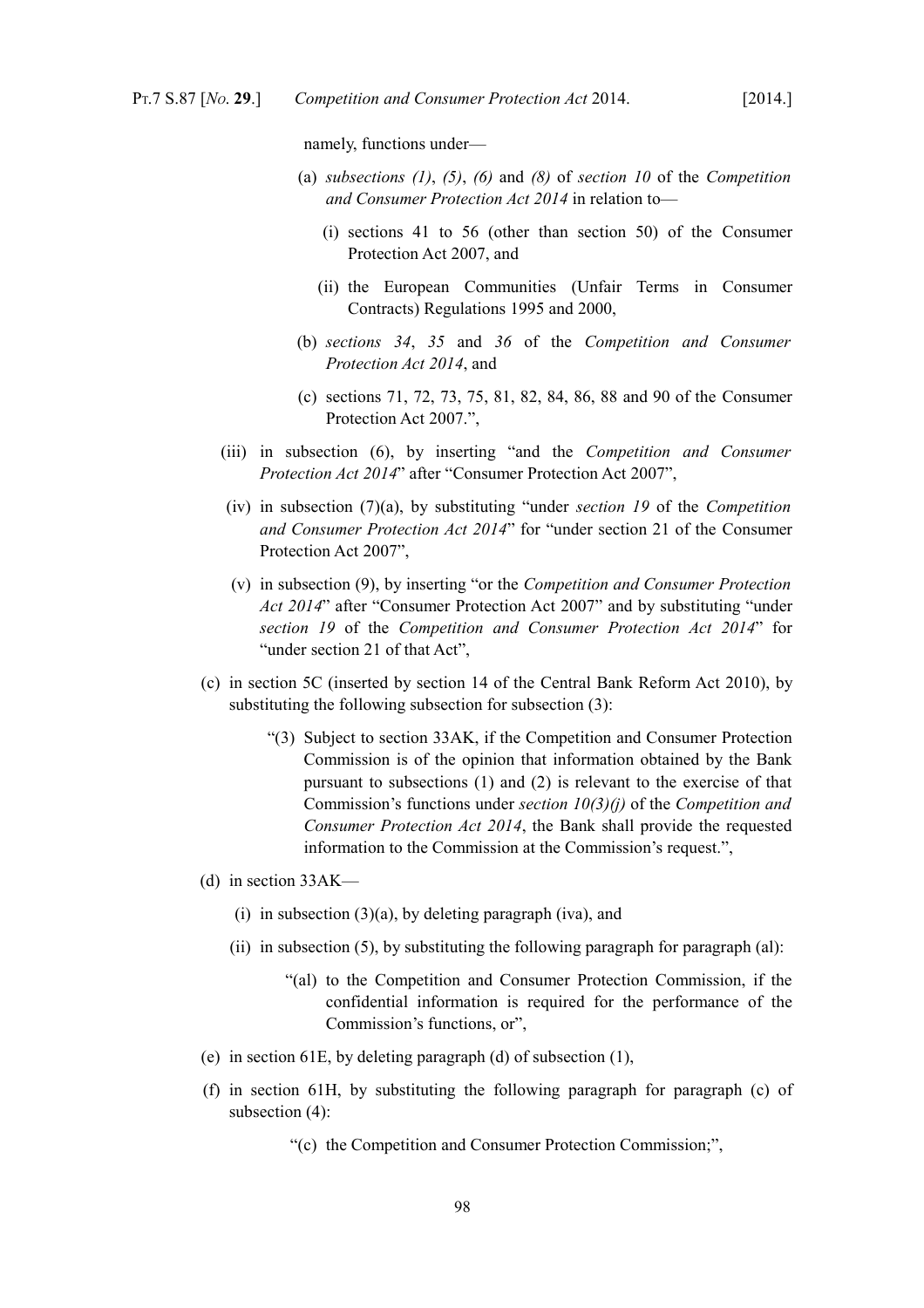".

and

.<br>.

(g) in Part 1 of Schedule 2, by inserting the following item after item 42:

|  |  | <b>Competition and Consumer</b><br>Protection Act 2014 | Parts 1 and 2<br>$\int$ (other than<br>section $37$ |
|--|--|--------------------------------------------------------|-----------------------------------------------------|
|--|--|--------------------------------------------------------|-----------------------------------------------------|

### **Amendment of [Personal Injuries Assessment Board Act 2003](http://www.irishstatutebook.ie/2003/en/act/pub/0046/index.html)**

- **88.** Section 56 of the [Personal Injuries Assessment Board Act 2003](http://www.irishstatutebook.ie/2003/en/act/pub/0046/index.html) is amended by substituting the following subsection for subsection  $(6)$ :
	- "(6) The chief executive, and a person nominated for such appointment by the chairperson of the Competition and Consumer Protection Commission, shall each be a member of the Board.".

### **Amendment of [Communications \(Retention of Data\) Act 2011](http://www.irishstatutebook.ie/2011/en/act/pub/0003/index.html)**

- **89.** The [Communications \(Retention of Data\) Act 2011](http://www.irishstatutebook.ie/2011/en/act/pub/0003/index.html) is amended—
	- (a) in section 1, by inserting the following definition:

" 'competition offence' means an offence under section 6 of the [Competition Act 2002,](http://www.irishstatutebook.ie/2002/en/act/pub/0014/index.html) that is an offence involving an agreement, decision or concerted practice to which subsection (2) of that section applies;",

#### (b) in section 6—

- (i) by inserting the following subsection after subsection (3):
	- "(3A) A member of the Competition and Consumer Protection Commission may request a service provider to disclose to that member data retained by the service provider in accordance with section 3 where that member is satisfied that the data are required for the prevention, detection, investigation or prosecution of a competition offence.",

and

- (ii) in subsection (4), by substituting "subsection  $(1)$ ,  $(2)$ ,  $(3)$  or  $(3A)$ " for "subsection  $(1)$ ,  $(2)$  or  $(3)$ ",
- (c) in section 9—
	- (i) by inserting the following subsection after subsection (3):
		- "(3A) The Competition and Consumer Protection Commission shall prepare and submit a report to the Minister for Jobs, Enterprise and Innovation in respect of data specified in Schedule 2 that were the subject of all disclosure requests made under section 6(3A) during the relevant period.",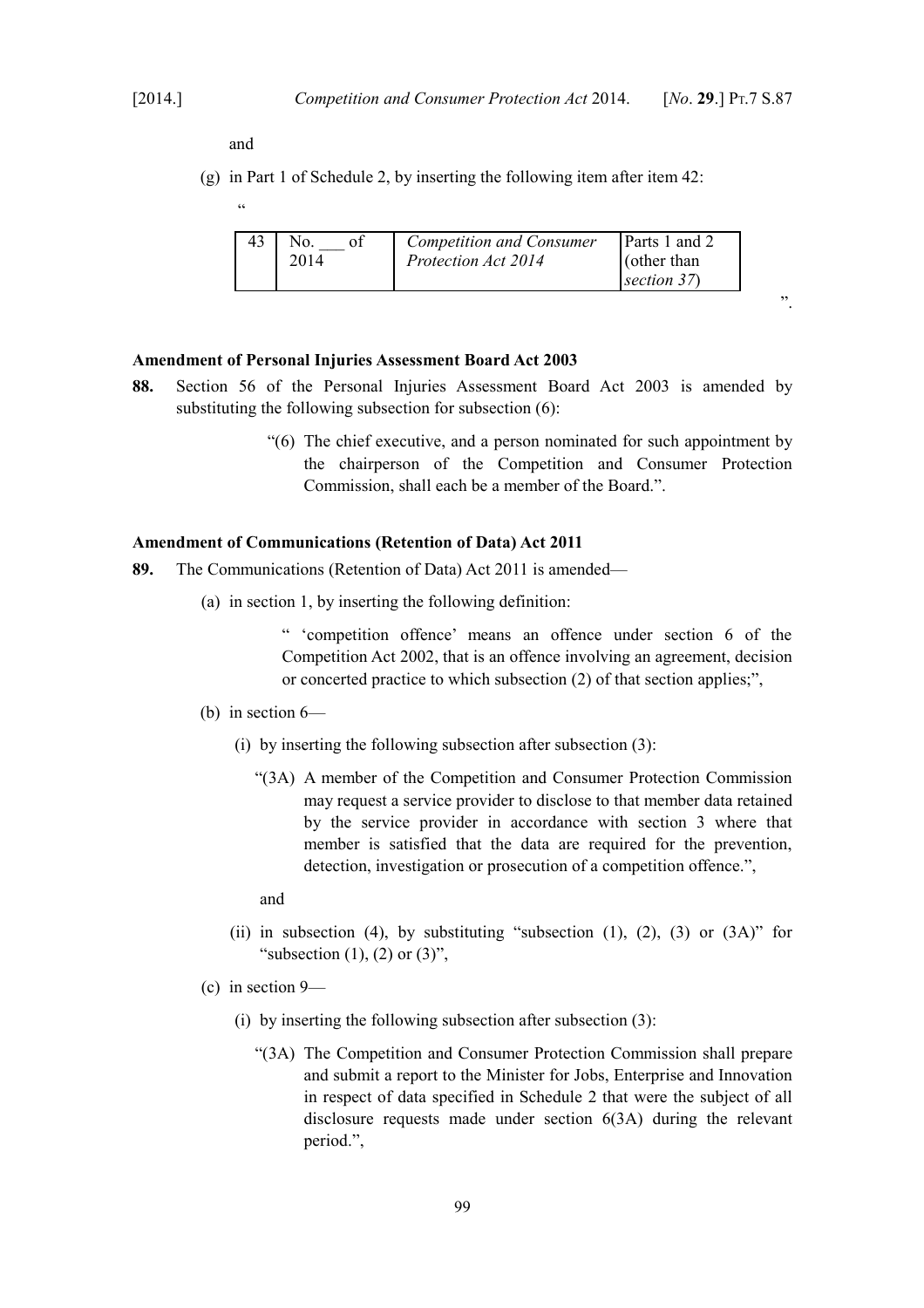- (ii) in subsection (4), by substituting "subsection (1), (2), (3) or  $(3A)$ " for "subsection  $(1)$ ,  $(2)$  or  $(3)$ ".
- (iii) by inserting the following subsection after subsection (7):
	- "(7A) The Minister for Jobs, Enterprise and Innovation shall review the report submitted under subsection (3A) and shall forward it to the Minister, along with any comments that he or she may have with respect to it.",

and

- (iv) in subsection (8), by substituting "subsections (6), (7) and (7A)" for "subsection  $(6)$  and  $(7)$ ",
- (d) in section 10, by substituting the following paragraph for paragraph (a) of subsection (5):
	- "(a) direct An Garda Síochána, the Permanent Defence Force, the Revenue Commissioners or the Competition and Consumer Protection Commission to destroy the relevant data and any copies of the data,",

and

- (e) in section 12, by substituting the following paragraph for paragraph (b) of subsection (1):
	- "(b) ascertain whether An Garda Síochána, the Permanent Defence Force, the Revenue Commissioners and the Competition and Consumer Protection Commission are complying with its provisions, and".

## **Amendment of Schedule 1 to Criminal Justice Act 2011**

**90.** Schedule 1 to the [Criminal Justice Act 2011](http://www.irishstatutebook.ie/2011/en/act/pub/0022/index.html) is amended by inserting the following paragraph after paragraph 30:

#### "**Competition offence**

**31.** An offence under section 6 of the [Competition Act 2002,](http://www.irishstatutebook.ie/2002/en/act/pub/0014/index.html) that is an offence involving an agreement, decision or concerted practice to which subsection (2) of that section applies.".

### **Amendment of European Communities (Cross-Border Mergers) Regulations 2008**

- **91.** The European Communities (Cross-Border Mergers) Regulations 2008 (S.I. No. 157 of 2008) are amended—
	- (a) in Regulation  $10(2)(c)$ , by inserting the following clause after clause (i):
		- "(ia) a determination by the Minister for Communications, Energy and Natural Resources under section 28D(1)(a) or (b) or section 28G(1)(a) or (c) (inserted by *section [74](#page-57-0)* of the *Competition and*